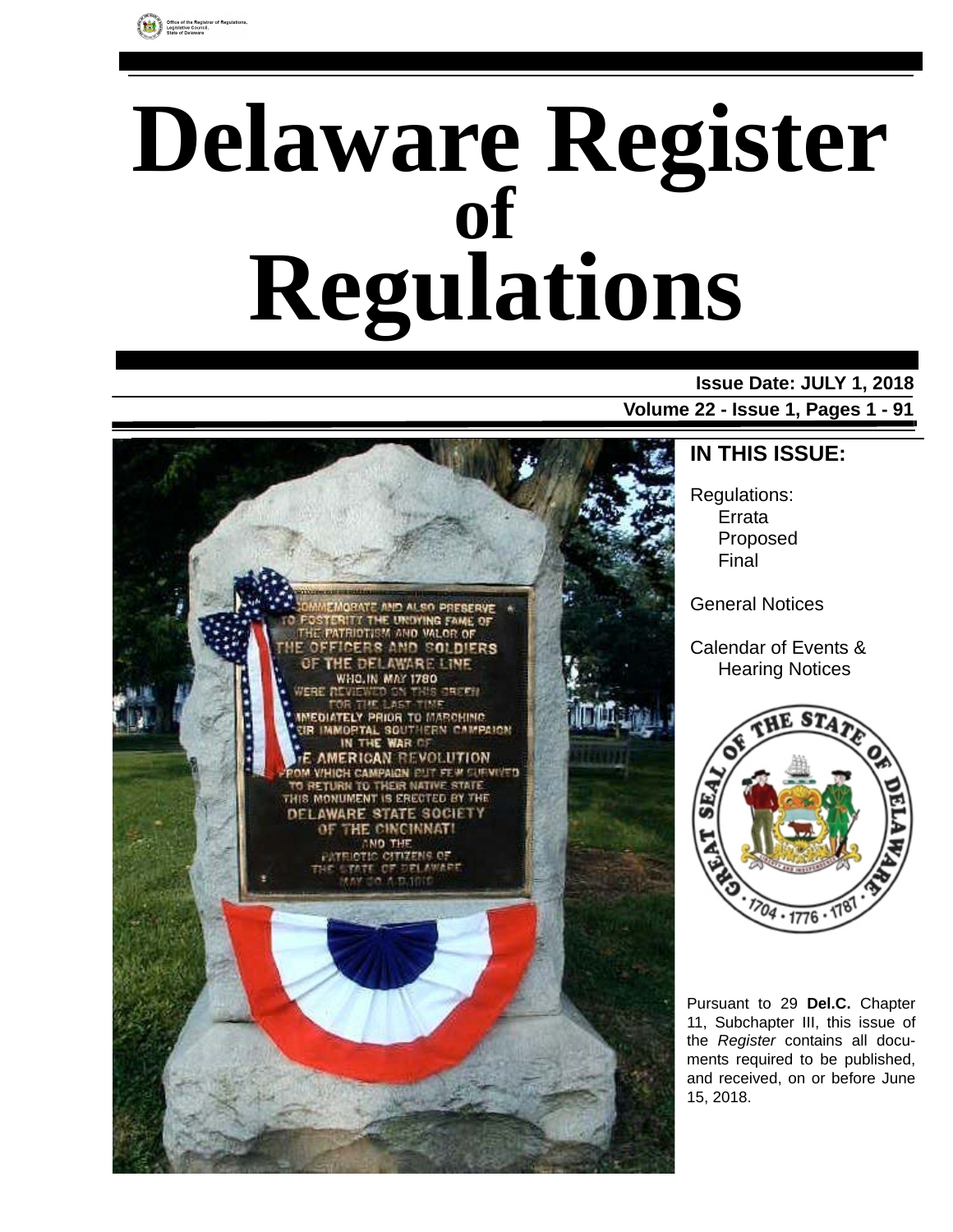# **INFORMATION ABOUT THE DELAWARE REGISTER OF REGULATIONS**

# **DELAWARE REGISTER OF REGULATIONS**

The *Delaware Register of Regulations* is an official State publication established by authority of 69 *Del. Laws*, c. 107 and is published on the first of each month throughout the year.

The *Delaware Register* will publish any regulations that are proposed to be adopted, amended or repealed and any emergency regulations promulgated.

The *Register* will also publish some or all of the following information:

- Governor's Executive Orders
- Governor's Appointments
- Agency Hearing and Meeting Notices
- Other documents considered to be in the public interest.

# **CITATION TO THE DELAWARE REGISTER**

The *Delaware Register of Regulations* is cited by volume, issue, page number and date. An example would be:

19 **DE Reg.** 1100 (06/01/16)

Refers to Volume 19, page 1100 of the *Delaware Register* issued on June 1, 2016.

# **SUBSCRIPTION INFORMATION**

The cost of a yearly subscription (12 issues) for the *Delaware Register of Regulations* is \$135.00. Single copies are available at a cost of \$12.00 per issue, including postage. For more information contact the Division of Research at 302-744-4114 or 1-800-282-8545 in Delaware.

# **CITIZEN PARTICIPATION IN THE REGULATORY PROCESS**

Delaware citizens and other interested parties may participate in the process by which administrative regulations are adopted, amended or repealed, and may initiate the process by which the validity and applicability of regulations is determined.

Under 29 **Del.C.** §10115 whenever an agency proposes to formulate, adopt, amend or repeal a regulation, it shall file notice and full text of such proposals, together with copies of the existing regulation being adopted, amended or repealed, with the Registrar for publication in the *Register of Regulations* pursuant to §1134 of this title. The notice shall describe the nature of the proceedings including a brief synopsis of the subject, substance, issues, possible terms of the agency action, a reference to the legal authority of the agency to act, and reference to any other regulations that may be impacted or affected by the proposal, and shall state the manner in which persons may present their views; if in writing, of the place to which and the final date by which such views may be submitted; or if at a public hearing, the date, time and place of the hearing. If a public hearing is to be held, such public hearing shall not be scheduled less than 20 days following publication of notice of the proposal in the *Register of Regulations*. If a public hearing will be held on the proposal, notice of the time, date, place and a summary of the nature of the proposal shall also be published in at least 2 Delaware newspapers of general circulation. The notice shall also be mailed to all persons who have made timely written requests of the agency for advance notice of its regulation-making proceedings.

# **DELAWARE REGISTER OF REGULATIONS, VOL. 22, ISSUE 1, SUNDAY, JULY 1, 2018**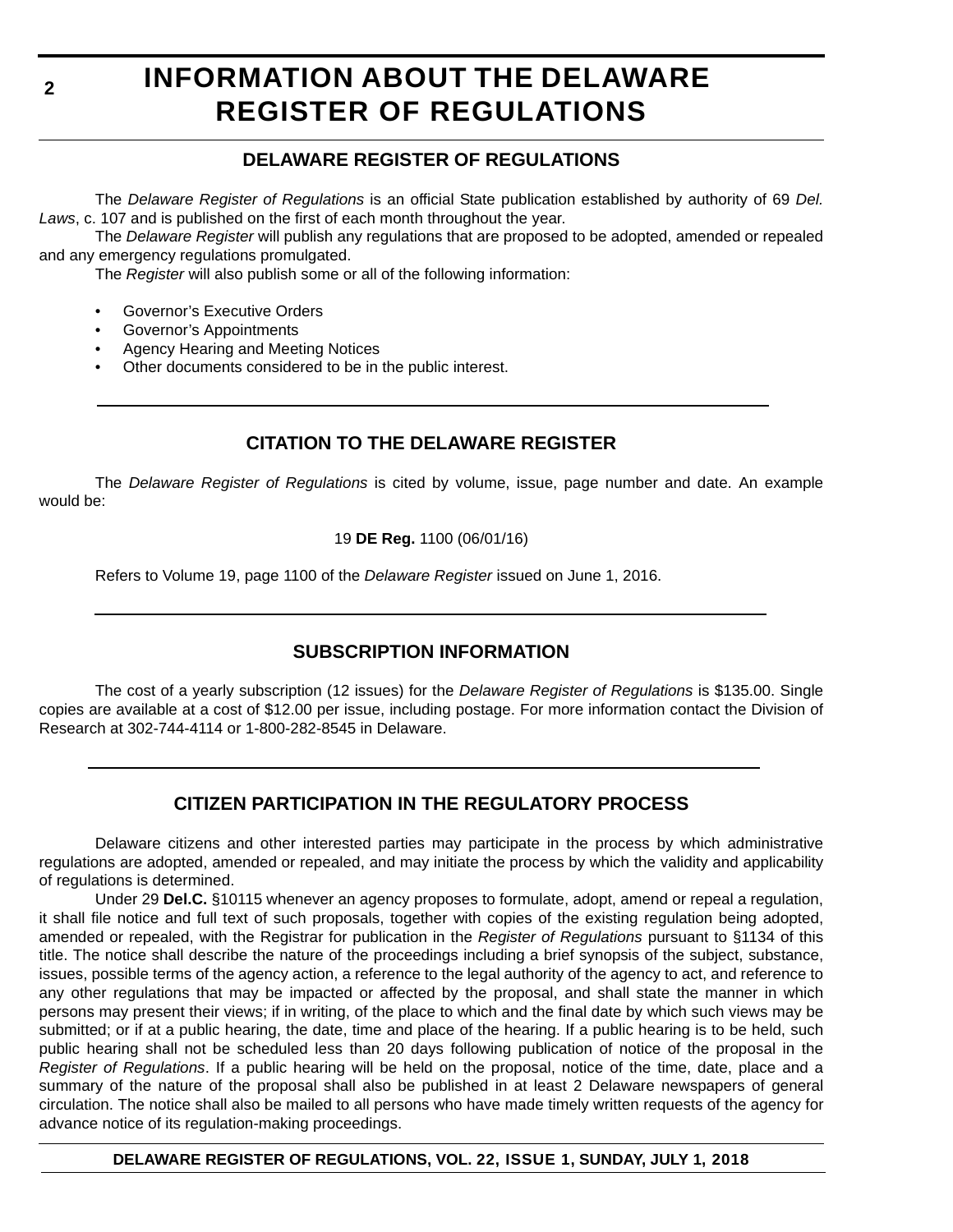# **INFORMATION ABOUT THE DELAWARE REGISTER OF REGULATIONS**

The opportunity for public comment shall be held open for a minimum of 30 days after the proposal is published in the *Register of Regulations*. At the conclusion of all hearings and after receipt, within the time allowed, of all written materials, upon all the testimonial and written evidence and information submitted, together with summaries of the evidence and information by subordinates, the agency shall determine whether a regulation should be adopted, amended or repealed and shall issue its conclusion in an order which shall include: (1) A brief summary of the evidence and information submitted; (2) A brief summary of its findings of fact with respect to the evidence and information, except where a rule of procedure is being adopted or amended; (3) A decision to adopt, amend or repeal a regulation or to take no action and the decision shall be supported by its findings on the evidence and information received; (4) The exact text and citation of such regulation adopted, amended or repealed; (5) The effective date of the order; (6) Any other findings or conclusions required by the law under which the agency has authority to act; and (7) The signature of at least a quorum of the agency members.

The effective date of an order which adopts, amends or repeals a regulation shall be not less than 10 days from the date the order adopting, amending or repealing a regulation has been published in its final form in the *Register of Regulations*, unless such adoption, amendment or repeal qualifies as an emergency under §10119.

Any person aggrieved by and claiming the unlawfulness of any regulation may bring an action in the Court for declaratory relief.

No action of an agency with respect to the making or consideration of a proposed adoption, amendment or repeal of a regulation shall be subject to review until final agency action on the proposal has been taken.

When any regulation is the subject of an enforcement action in the Court, the lawfulness of such regulation may be reviewed by the Court as a defense in the action.

Except as provided in the preceding section, no judicial review of a regulation is available unless a complaint therefor is filed in the Court within 30 days of the day the agency order with respect to the regulation was published in the *Register of Regulations*.

# **CLOSING DATES AND ISSUE DATES FOR THE DELAWARE REGISTER OF REGULATIONS**

| <b>ISSUE DATE</b> | <b>CLOSING DATE</b> | <b>CLOSING TIME</b> |
|-------------------|---------------------|---------------------|
| August 1          | July 16             | 4:30 p.m.           |
| September 1       | August 15           | 4:30 p.m.           |
| October 1         | September 17        | 4:30 p.m.           |
| November 1        | October 15          | 4:30 p.m.           |
| December 1        | November 15         | 4:30 p.m.           |

# **DIVISION OF RESEARCH STAFF**

**Lori Christiansen**, Director; **Mark J. Cutrona**, Deputy Director; **Julie Fedele**, Joint Sunset Research Analyst; **Bethany Fiske**, Assistant Registrar of Regulations; **Deborah Gottschalk**, Legislative Attorney; **Robert Lupo**, Graphics and Printing Technician IV; **Colinda Marker**, Executive Secretary; **Kathleen Morris**, Human Resources/Financial Manager; **Victoria Schultes**, Administrative Specialist II; **Don Sellers,** Print Shop Supervisor; **Yvette W. Smallwood**, Registrar of Regulations; **Holly Wagner**, Legislative Attorney; **Natalie White**, Administrative Specialist II; **Sara Zimmerman**, Legislative Librarian.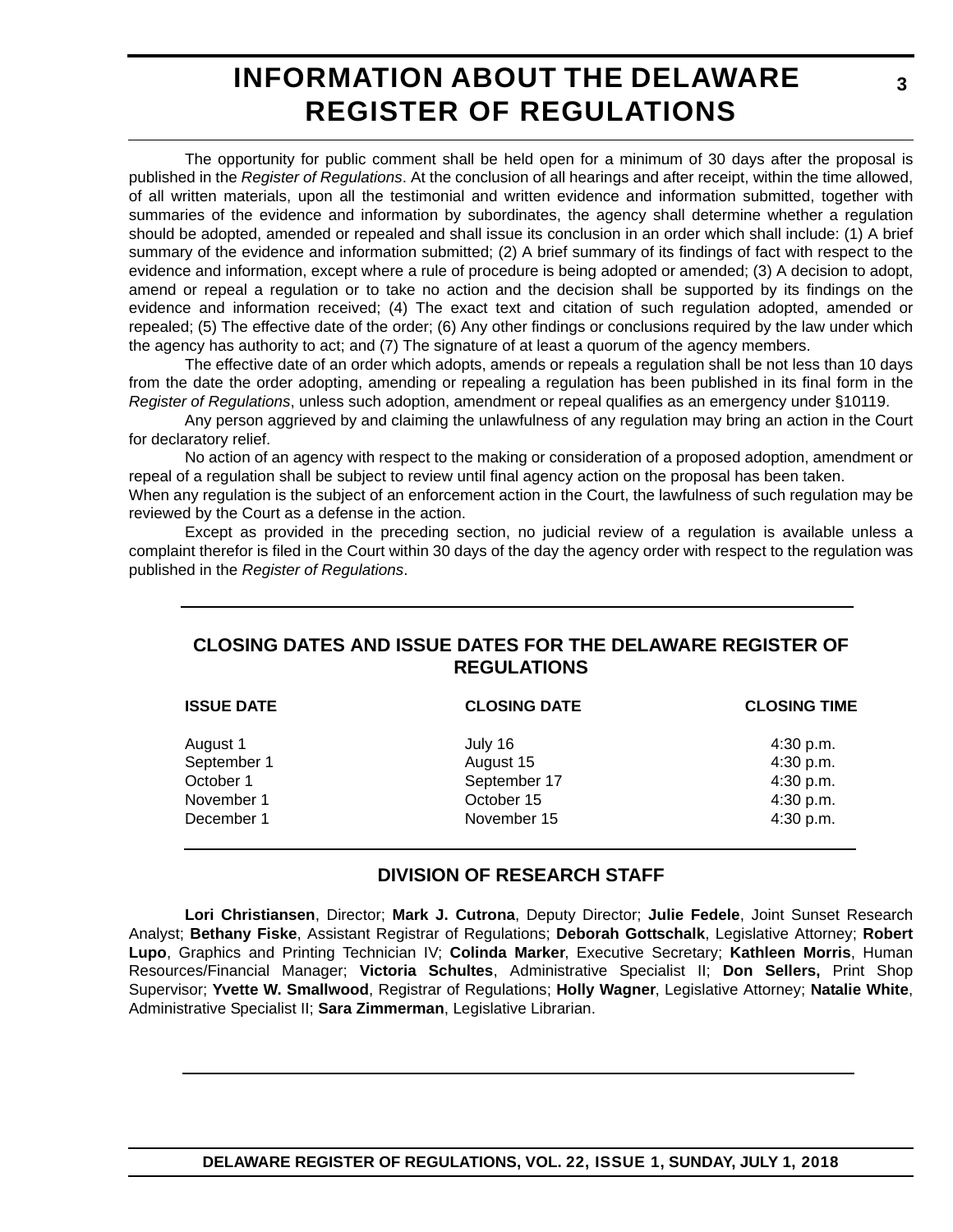# **TABLE OF CONTENTS**

# **ERRATA**

<span id="page-3-0"></span>

| <b>DEPARTMENT OF HEALTH AND SOCIAL SERVICES</b><br><b>Division of Medicaid and Medical Assistance</b>                          |
|--------------------------------------------------------------------------------------------------------------------------------|
| 6                                                                                                                              |
| DEPARTMENT OF NATURAL RESOURCES AND ENVIRONMENTAL CONTROL<br><b>Division of Water</b>                                          |
| 10                                                                                                                             |
| <b>PROPOSED</b>                                                                                                                |
| <b>DEPARTMENT OF EDUCATION</b>                                                                                                 |
| <b>Office of the Secretary</b><br>11                                                                                           |
| <b>Professional Standards Board</b>                                                                                            |
| 13                                                                                                                             |
| <b>DEPARTMENT OF HEALTH AND SOCIAL SERVICES</b>                                                                                |
| <b>Division of Medicaid and Medical Assistance</b>                                                                             |
| 15<br><b>Division of Social Services</b>                                                                                       |
| 20                                                                                                                             |
| DEPARTMENT OF NATURAL RESOURCES AND ENVIRONMENTAL CONTROL                                                                      |
| <b>Division of Fish and Wildlife</b><br>21                                                                                     |
| 24                                                                                                                             |
|                                                                                                                                |
| <b>DEPARTMENT OF SAFETY AND HOMELAND SECURITY</b>                                                                              |
| <b>Delaware Council on Police Training</b>                                                                                     |
| 26                                                                                                                             |
| <b>DEPARTMENT OF STATE</b>                                                                                                     |
| <b>Division of Professional Regulation</b>                                                                                     |
| 27                                                                                                                             |
| 3700 Board of Speech/Language Pathologists, Audiologists and Hearing Aid Dispensers.<br>30<br><b>Public Service Commission</b> |
| 3008 Rules and Procedures to Implement the Renewable Energy Portfolio Standard (Opened<br>37                                   |
| <b>FINAL</b>                                                                                                                   |

# **[DEPARTMENT OF AGRICULTURE](https://agriculture.delaware.gov/harness-racing-commission/)**

| <b>Harness Racing Commission</b> |    |
|----------------------------------|----|
|                                  |    |
|                                  | 48 |

# **[DEPARTMENT OF EDUCATION](https://www.doe.k12.de.us/)**

#### **[Office of the Secretary](https://pubapps.doe.k12.de.us/EducationalDirectoryPublic/pages/DDOE/Branches.aspx?page=branches&BID=1)**

[106A Teacher Appraisal Process Delaware Performance Appraisal System \(DPAS II\) Revised..... 49](#page-48-0)

**DELAWARE REGISTER OF REGULATIONS, VOL. 22, ISSUE 1, SUNDAY, JULY 1, 2018**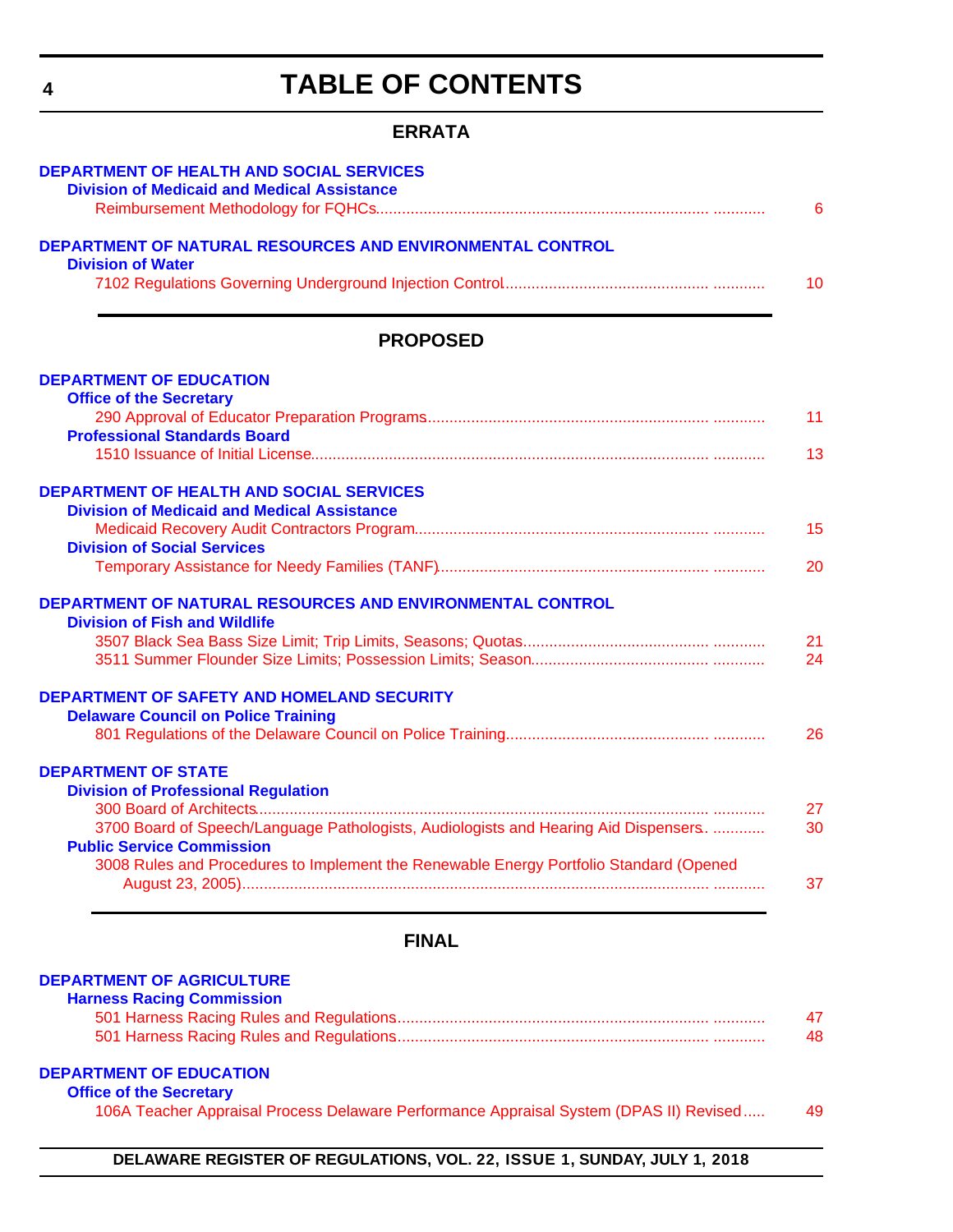# **TABLE OF CONTENTS**

**5**

| 107A Specialist Appraisal Process Delaware Performance Appraisal System (DPAS II) Revised    | 51 |
|----------------------------------------------------------------------------------------------|----|
|                                                                                              | 52 |
|                                                                                              | 55 |
|                                                                                              | 56 |
|                                                                                              | 60 |
|                                                                                              | 61 |
| <b>Professional Standards Board</b>                                                          |    |
|                                                                                              | 63 |
|                                                                                              | 64 |
| <b>DEPARTMENT OF HEALTH AND SOCIAL SERVICES</b>                                              |    |
| <b>Division of Medicaid and Medical Assistance</b>                                           |    |
|                                                                                              | 66 |
| DEPARTMENT OF SAFETY AND HOMELAND SECURITY                                                   |    |
| <b>Division of State Police</b>                                                              |    |
| 1300 Board of Examiners of Private Investigators & Private Security Agencies                 | 69 |
|                                                                                              | 70 |
| <b>DEPARTMENT OF STATE</b>                                                                   |    |
| <b>Division of Historical and Cultural Affairs</b>                                           |    |
|                                                                                              | 72 |
| <b>Division of Professional Regulation</b>                                                   |    |
| 3000 Board of Professional Counselors of Mental Health and Chemical Dependency Professionals | 78 |
|                                                                                              | 79 |
| <b>Public Service Commission</b>                                                             |    |
|                                                                                              | 80 |
|                                                                                              |    |

# **GENERAL NOTICES**

# **[DELAWARE GENERAL ASSEMBLY](https://legis.delaware.gov/)**

|--|--|--|

# **CALENDAR OF EVENTS/HEARING NOTICES**

|                                                                                                                                                                                                           | 88 |
|-----------------------------------------------------------------------------------------------------------------------------------------------------------------------------------------------------------|----|
| Dept. of Health and Social Services, Div. of Medicaid and Medical Assistance; Div. of Social Services,                                                                                                    | 88 |
| Dept. of Natural Resources and Environmental Control, Div. of Fish and Wildlife, Notices of Public                                                                                                        |    |
|                                                                                                                                                                                                           |    |
| Dept. of Safety and Homeland Security, Delaware Council on Police Training, Notice of Public Comment<br>Period                                                                                            | 90 |
| Dept. of State, Division of Professional Regulation, Board of Architects; Board of Speech/Language<br>Pathologists, Audiologists and Hearing Aid Dispensers; Public Service Commission, Notices of Public |    |
|                                                                                                                                                                                                           |    |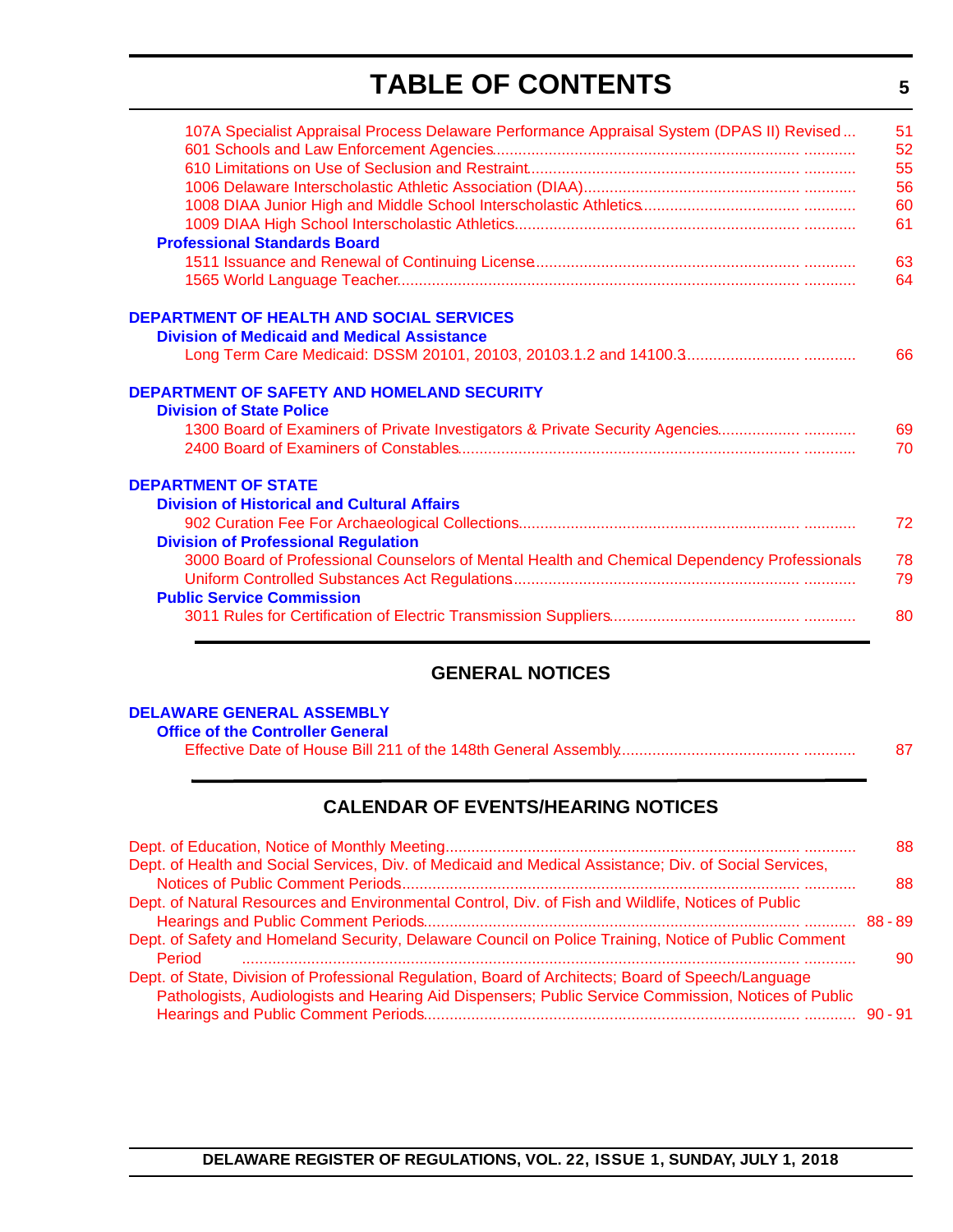# <span id="page-5-0"></span>**[DEPARTMENT OF HEALTH AND SOCIAL SERVICES](http://dhss.delaware.gov/dhss/) DIVISION OF MEDICAID [AND MEDICAL ASSISTANCE](http://dhss.delaware.gov/dhss/dmma/)**

Statutory Authority: 31 Delaware Code, Section 512 (31 **Del.C.** §512)

#### **ERRATA**

#### **[Reimbursement Methodology for FQHCs](#page-3-0)**

**\* Please Note:** The Final Regulation for Reimbursement Methodology for FQHCs that was published in the June 1, 2018 issue of the Delaware *Register of Regulations* (21 DE Reg. 975) contained three errors. The submitted Final Order for the regulation erroneously contained the language "effective for services provided on and after April 1, 2018" under the "Summary of Proposal" section of the Order rather than the correct date of July 1, 2018. The text of the regulation contained a typographical error by failing to indicate a deletion of the word "correct" in the second paragraph. In addition, the submitted Final Order regulation erroneously contained the Effective Date of "April 1, 2017" rather than the correct date of July 1, 2018. The Final Order and regulation are reprinted below with the corrections.

# **FINAL**

#### **ORDER**

#### **Reimbursement Methodology for FQHCs**

# **NATURE OF THE PROCEEDINGS:**

Delaware Health and Social Services ("Department") / Division of Medicaid and Medical Assistance initiated proceedings to amend Title XIX Medicaid State Plan regarding the reimbursement methodology for Federally Qualified Health Centers (FQHCs), specifically, to align DMMA reimbursement policy with the costs of operating Delaware FQHCs. The Department's proceedings to amend its regulations were initiated pursuant to 29 Delaware Code Section 10114 and its authority as prescribed by 31 Delaware Code Section 512.

The Department published its notice of proposed regulation changes pursuant to 29 Delaware Code Section 10115 in the April 2018 Delaware *Register of Regulations*, requiring written materials and suggestions from the public concerning the proposed regulations to be produced by May 1, 2018 at which time the Department would receive information, factual evidence and public comment to the said proposed changes to the regulations.

#### **SUMMARY OF PROPOSAL**

Effective for services provided on and after **[April July]** 1, 2018 Delaware Health and Social Services/ Division of Medicaid and Medical Assistance proposes to amend Title XIX Medicaid State Plan regarding the reimbursement methodology for Federally Qualified Health Centers (FQHCs), specifically, to align DMMA reimbursement policy with the costs of operating Delaware FQHCs.

#### **Background**

In 2017, one of Delaware's Federally Qualified Health Centers (FQHCs) and the Division of Medicaid and Medical Assistance (DMMA) began a review of the FQHC's Medicaid reimbursement methodologies. At that time, it became apparent that current DMMA reimbursement policy - based on a methodology developed years ago was in need of an update to be more in line with the present, true costs incurred by FQHCs for serving Medicaid members. The proposed update to the FQHC reimbursement policy will allow for more flexibility around adjusting for future changes in the spectrum of services offered by the providers.

#### **Statutory Authority**

1902(bb) of the Act

#### **Purpose**

The purpose of this proposed regulation is to better align DMMA reimbursement policy with the costs of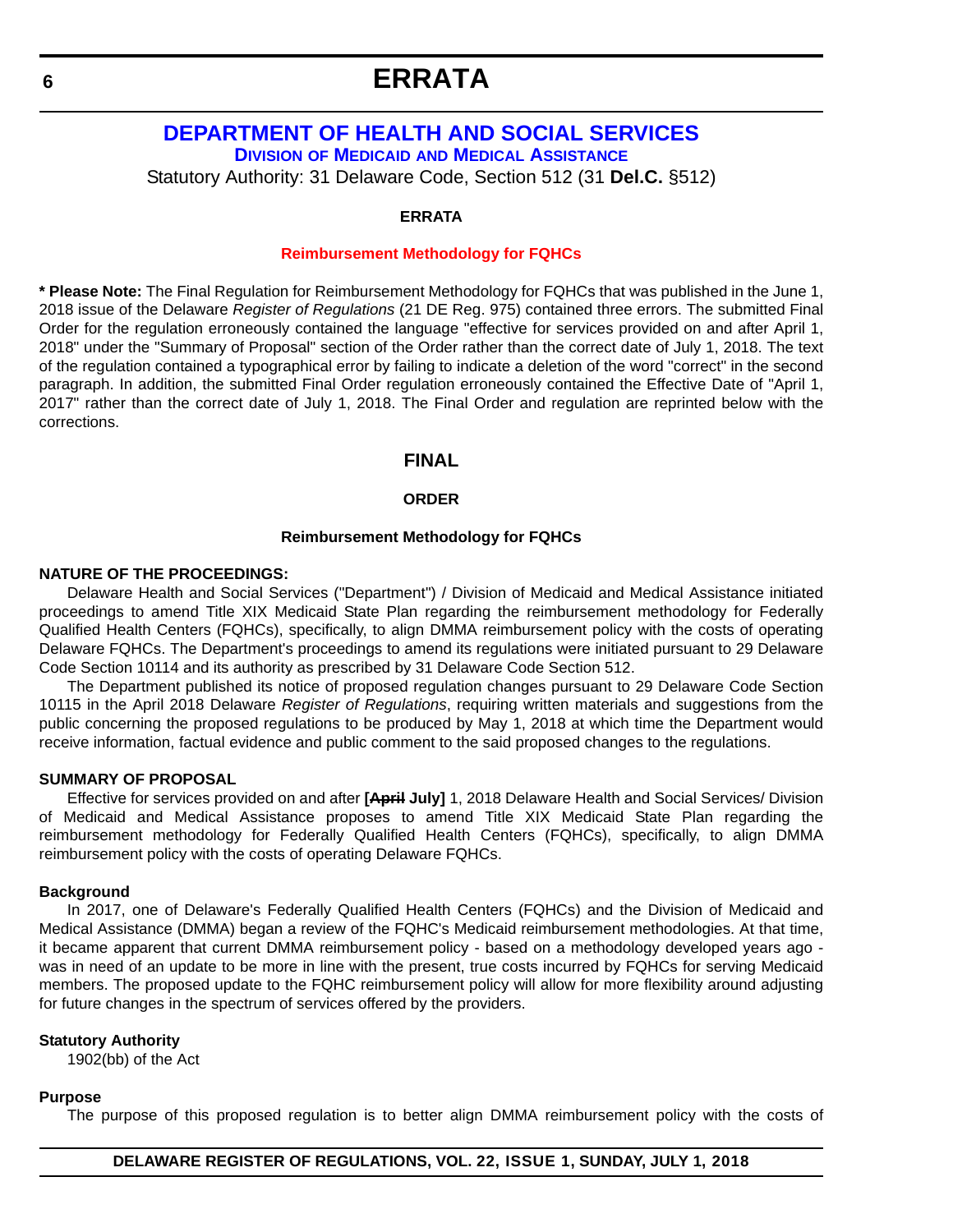operating Delaware Federally Qualified Health Centers (FQHCs).

#### *Public Notice*

In accordance with the *federal* public notice requirements established at Section 1902(a)(13)(A) of the Social Security Act and 42 CFR 447.205 and the state public notice requirements of Title 29, Chapter 101 of the Delaware Code, Delaware Health and Social Services (DHSS)/Division of Medicaid and Medical Assistance (DMMA) gives public notice and provides an open comment period for thirty (30) days to allow all stakeholders an opportunity to provide input on the proposed regulation. Comments were to have been received by 4:30 p.m. on May 1, 2018.

#### *Centers for Medicare and Medicaid Services Review and Approval*

The provisions of this state plan amendment (SPA) are subject to approval by the Centers for Medicare and Medicaid Services (CMS). The draft SPA page(s) may undergo further revisions before and after submittal to CMS based upon public comment and/or CMS feedback. The final version may be subject to significant change.

#### *Provider Manuals and Communications Update*

Also, there may be additional provider manuals that may require updates as a result of these changes. The applicable Delaware Medical Assistance Program (DMAP) Provider Policy Specific Manuals and/or Delaware Medical Assistance Portal will be updated. Manual updates, revised pages or additions to the provider manual are issued, as required, for new policy, policy clarification, and/or revisions to the DMAP program. Provider billing guidelines or instructions to incorporate any new requirement may also be issued. A newsletter system is utilized to distribute new or revised manual material and to provide any other pertinent information regarding DMAP updates. DMAP updates are available on the Delaware Medical Assistance Portal website: [https://](https://medicaid.dhss.delaware.gov/provider) [medicaid.dhss.delaware.gov/provider](https://medicaid.dhss.delaware.gov/provider)

#### **Fiscal Impact Statement**

Updating the current methodology as intended could result in approximately \$251,830 in additional cost to the State in 2018, and approximately \$987,675 in 2019. Additionally, to completely implement the revised FQHC reimbursement methodology, independent auditing services will be necessary to validate the costs as reported by the FQHCs.

|                       | lFederal Fiscal Year 2018 | <b>IFederal Fiscal Year 2019</b> |
|-----------------------|---------------------------|----------------------------------|
| General (State) funds | \$251,830                 | \$987,675                        |
| <b>IFederal funds</b> | \$573,842                 | $\frac{1}{2}$ , 2,314,757        |

#### **Summary of Comments Received with Agency Response and Explanation of Changes**

**Comment:** One commenter inquired if DMMA was establishing rates for assisted living.

*Agency Response:* The revised reimbursement methodology for FQHCs does not apply to rates for assisted living via Delaware Medicaid, nor does DMMA establish such rates.

No changes were made to the regulation as a result of this comment.

#### **Comment:** Another commenter had three separate comments.

First, The two methodologies are referred to as "a prospective payment system (PPS) rate" or the "per-visit cost". Please clarify that both methods are in fact a PPS rate, with a different basis for the rate. The first basis is 100% of reasonable costs based upon historical cost reports inflated by the Medicare Economic Index and the second basis is the per visit cost. Both methods are a PPS rate because the payment under either methodology is made regardless of the intensity of the actual service provided.

*Agency Response:* Per the Centers for Medicare and Medicaid Services:

"In 2000, Section 702 of the Medicare, Medicaid, and Benefits Improvement and Protection Act adapted the payment methodology for FQHCs, moving from a retrospective cost-based system to prospective payment system (PPS) methodology. This created a PPS per-visit rate equal to 100 percent of costs in the previous year. States are permitted to use an alternative payment methodology (APM); however, the new payment methodology must ensure that health centers do not receive less than what they would have received under PPS and the health centers have to agree to it."

**DELAWARE REGISTER OF REGULATIONS, VOL. 22, ISSUE 1, SUNDAY, JULY 1, 2018**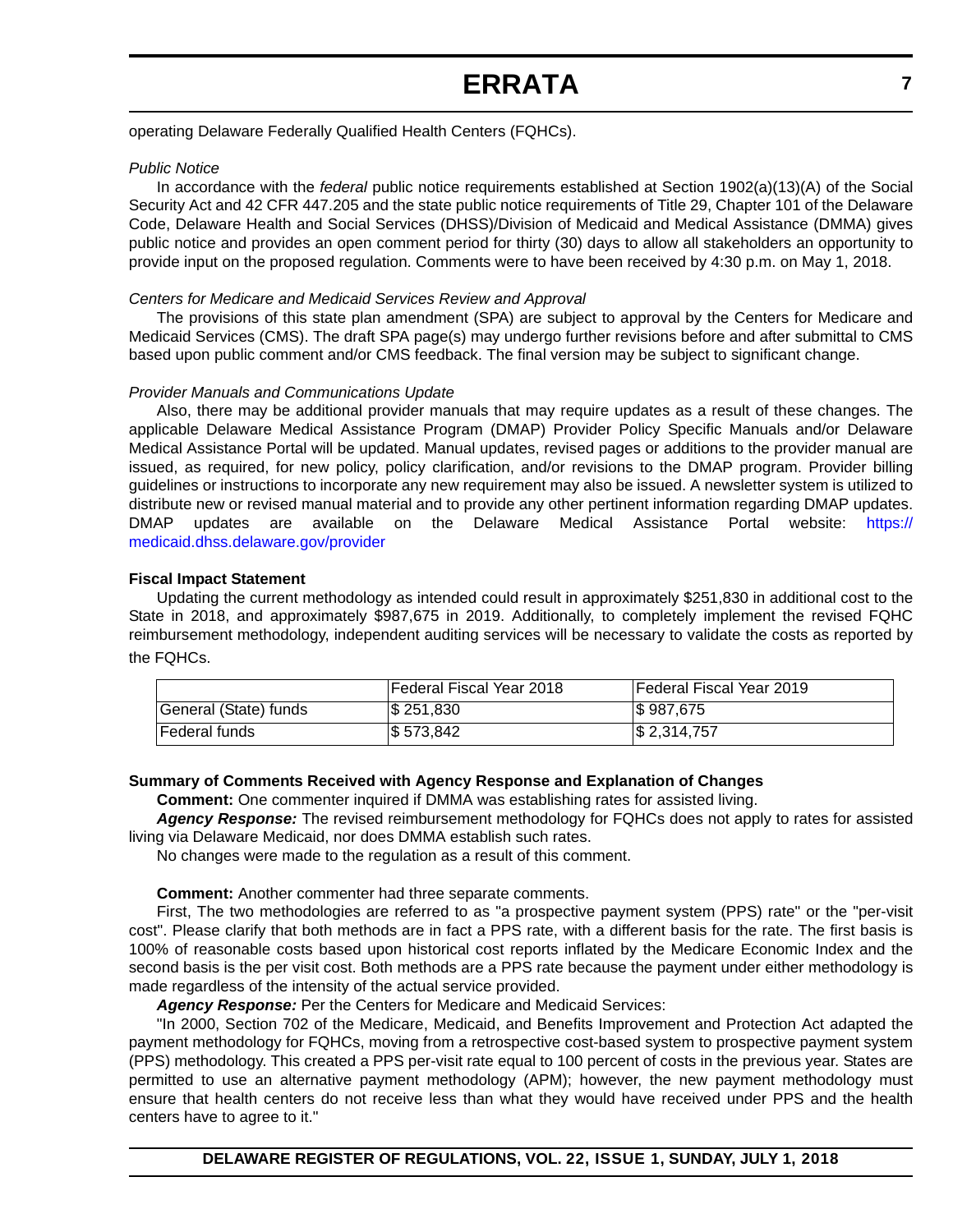As a result of the Prospective Payment System (PPS) having a very specific Federal statutory definition, for reimbursement purposes, the per-visit cost method option must be considered an alternate payment methodology (APM).

Second, Please provide additional details as to how the wraparound payment would be billed to DMMA and what day the 90 day timeframe is from (i.e. Date of service? Date of claim submission?)

*Agency Response:* Per the proposed reimbursement methodology revision, "The Delaware Medicaid Program will verify that the FQHC has received at least the PPS correct rate for every visit. If there is a discrepancy in payment amounts, DE will make a wraparound payment to the FQHC within 90 days." To clarify, if a discrepancy in payment amounts is observed and verified, the 90-day resolution timeframe commences from the date that the claim is submitted.

Third, The cost report is historically due on June 30. We support the audit performed by a certified public accountant under the per-visit cost method, however, are concerned about the timing of such audit given the effective date of July 1. We encounter significant problems when we have to retroactively bill the managed care organizations due to rate changes. An estimate should be made for the length of time the audit will take, and the cost report due date adjusted accordingly so that the July 1 effective date can be achieved without rebilling.

*Agency Response:* DMMA recommends allowing for at least one month of lead time to allow for the auditing component of the "per-visit cost" method. Therefore, it is recommended that the FQHC submit their cost report to DMMA by no later than June 1, given a rate effective date of July 1.

DMMA is pleased to provide the opportunity to receive public comments and greatly appreciates the thoughtful input given.

# **FINDINGS OF FACT:**

The Department finds that the proposed changes as set forth in the April 2018 *Register of Regulations* should be adopted.

THEREFORE, IT IS ORDERED, that the proposed regulation to amend Title XIX Medicaid State Plan regarding the reimbursement methodology for Federally Qualified Health Centers (FQHCs), specifically, to align DMMA reimbursement policy with the costs of operating Delaware FQHCs, is adopted and shall be final effective July 12, 2018.

6/18/18 Kara Odom Walker, MD, MPH, MSHS Secretary, DHSS

FINAL Attachment 4.19-B Page 13

#### STATE PLAN UNDER TITLE XIX OF THE SOCIAL SECURITY ACT STATE/TERRITORY: **DELAWARE**

#### METHODS AND STANDARDS FOR ESTABLISHING PAYMENT RATES - OTHER TYPES OF CARE

# **FEDERALLY QUALIFIED HEALTH CENTERS**

The Centers for Medicare and Medicaid Services (CMS) requires that Federally Qualified Health Centers (FQHCs) be reimbursed in compliance with the Benefits Improvement and Protection Act (BIPA) of 2000. Effective January 1, 2001 July 1, 2018, Delaware will pay 100% of reasonable cost based on an average of the Fiscal Year 1999 and 2000 audited cost report reimburse each FQHC per-visit through one of the following two (2) methodologies, whichever nets the greater result:

1. A prospective payment system (PPS) rate, where 100 percent of the reasonable costs based upon an average of their fiscal years 1999 and 2000 audited cost reports are inflated annually by the Medicare Economic Index (MEI).

or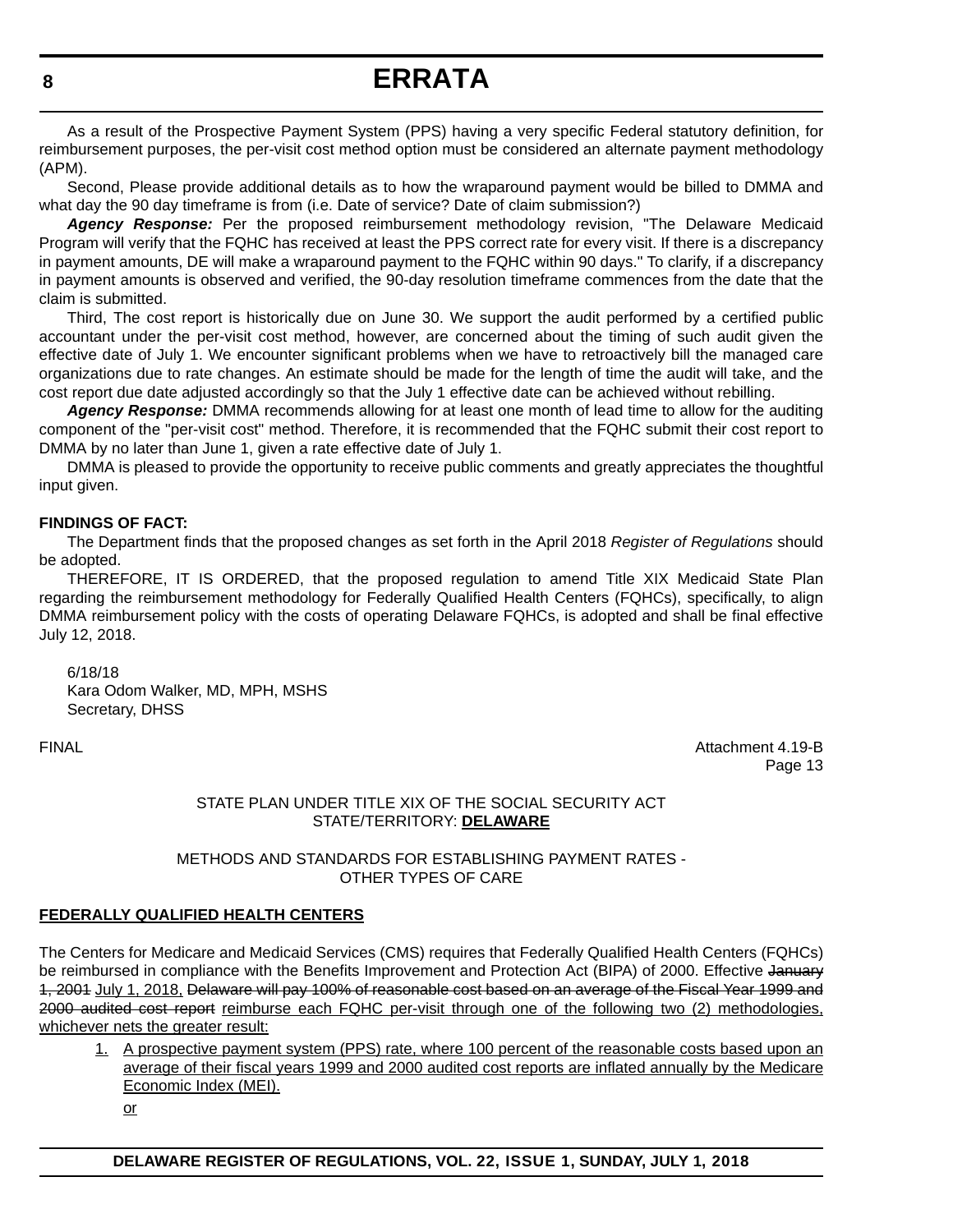2. The per-visit cost as reported by the FQHC in its most recent cost report, subject to an audit performed by a certified public accountant as to the reasonableness of the reported costs.

The Medicaid Managed Care Organizations are contractually required to include the same service array and the same payment methodology as the State Medicaid FFS contracts with FQHCs. The Medicaid FFS rate is a prospective payment system (PPS) rate paid per FQHC visit. The Delaware Medicaid Program will verify that the FQHC has received at least the PPS **[correct]** rate **[as calculated by methodology option one (above)]** for every visit. If there is a discrepancy in payment amounts, DE will make a wraparound payment to the FQHC within 90 days **[following the date the claim was submitted]**.

FQHCs are assigned a prospectively determined rate per clinic visit based in actual costs reported on their audited cost reports, and they do not correspond with the Federal Fiscal Year, they would span more than one fiscal year. Starting July 1, 2001, the Medicare Economic Index will be used to inflate their rates. The computation is also adjusted each year to reflect any increase or decrease in the Center's Scope of Services.

The Delaware Medical Assistance Program (DMAP) requires that a new provider submit an estimated cost report so that a rate based on reasonable costs can be established. **[It is recommended that the FQHC submit their annual cost report to the DMAP at least one month (30 days) prior to the July 1 rate effective date in order to allow for sufficient lead time to conduct the above-mentioned independent audit, as well as to reduce the need for retroactive rate adjustments to the facilities.]**

Any new FQHC will be capped at 100% of the highest rate that Medicaid pays to a FQHC for the initial rate year. Primary Care costs are separated from Administrative and General costs for purposes of rate calculation. The Administrative and General component is capped at 40% of the highest cost. Each cost component is inflated by the current HCFA Medicare Economic Index

Medicaid will ensure 100% percent cost payments regardless of the payment mechanism.

 $\Sigma$  The rate year for FQHC services is July 1 through June 30.

 $\boxtimes$  The payment methodology for FQHCs will conform to section 702 of the BIPA 2000 legislation.

The payment methodology for FQHCs will conform to the BIPA 2000 requirements Prospective Payment System.

For services provided on or after January 2, 2017 the cost of long-acting reversible contraceptives (LARCs) will be based on actual acquisition cost (AAC). The FQHC must submit a separate claim to be reimbursed for the AAC of a LARC.

| TN No. SPA 18-002 | Approval Date                               |
|-------------------|---------------------------------------------|
| TN No. SPA 17-003 | Effective Date [April July] 1, [2017] 2018] |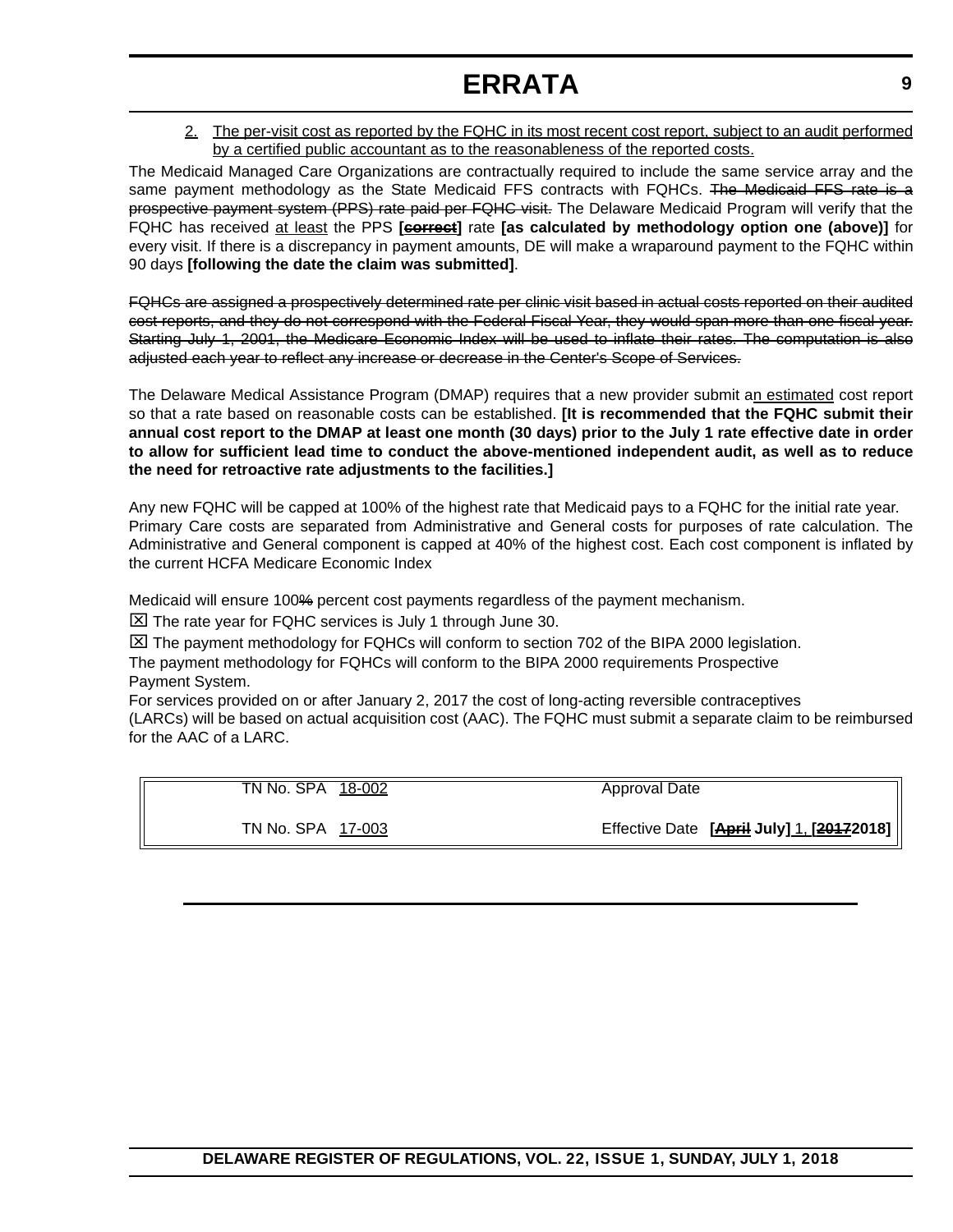# <span id="page-9-0"></span>**[DEPARTMENT OF NATURAL RESOURCES AND ENVIRONMENTAL](https://dnrec.alpha.delaware.gov/)  CONTROL**

# **DIVISION [OF WATER](https://dnrec.alpha.delaware.gov/water/)**

**[GROUNDWATER DISCHARGES SECTION](http://www.dnrec.delaware.gov/wr/Services/Pages/GroundWaterDischarges.aspx)**

Statutory Authority: 7 Delaware Code, Chapter 60 (7 **Del.C.** Ch. 60)

7 **DE Admin. Code** 7102

# **ERRATA**

# **[7102 Regulations Governing Underground Injection Control](#page-3-0)**

**\* Please Note:** The Final Regulation for 7102 Regulations Governing Underground Injection Control that was published in the June 1, 2018 issue of the Delaware *Register of Regulations* (21 DE Reg. 978) contained two errors. The submitted final regulation failed, for consistency purposes, to correct a unit of measurement of ppm in subsection 65.5.1 to the equal unit of measurement of mg/L. In addition, the submitted final regulation failed to amend the effective date of August 15, 1983 to June 11, 2018. The regulation is reprinted below with the corrections.

**7102 Regulations Governing the Underground Injection Control**

ADOPTED: August 15, 1983 **[EFFECTIVE: August 15, 1983 EFFECTIVE June 11, 2018]** *(Break in Continuity of Sections)*

# **65.0 Construction requirements for Class I non-hazardous wells**

*(Break in Continuity Within Section)*

- 65.5 At a minimum, the following information concerning the geologic formation shall be determined or calculated for new Class I wells:
	- 65.5.1 Identification of the lowermost USDW. The applicant will be required to identify the base of the lowermost USDW at the injection well location. During construction, the applicant shall conduct tests and collect water samples, as needed, to identify the depth at which the TDS concentration of the aquifer exceeds 10,000 **[ppm mg/L]**. This demonstration shall be made using water samples, geophysical logs, drilling records and drill cuttings.

**\*Please Note:** The full text of the final regulation is not being republished. Please see 21 DE Reg. 978 for the final amendments to 7102 Regulations Governing the Underground Injection Control. A copy of the regulation is available at:

<http://regulations.delaware.gov/register/june2018/final/21 DE Reg 978 06-01-18.htm>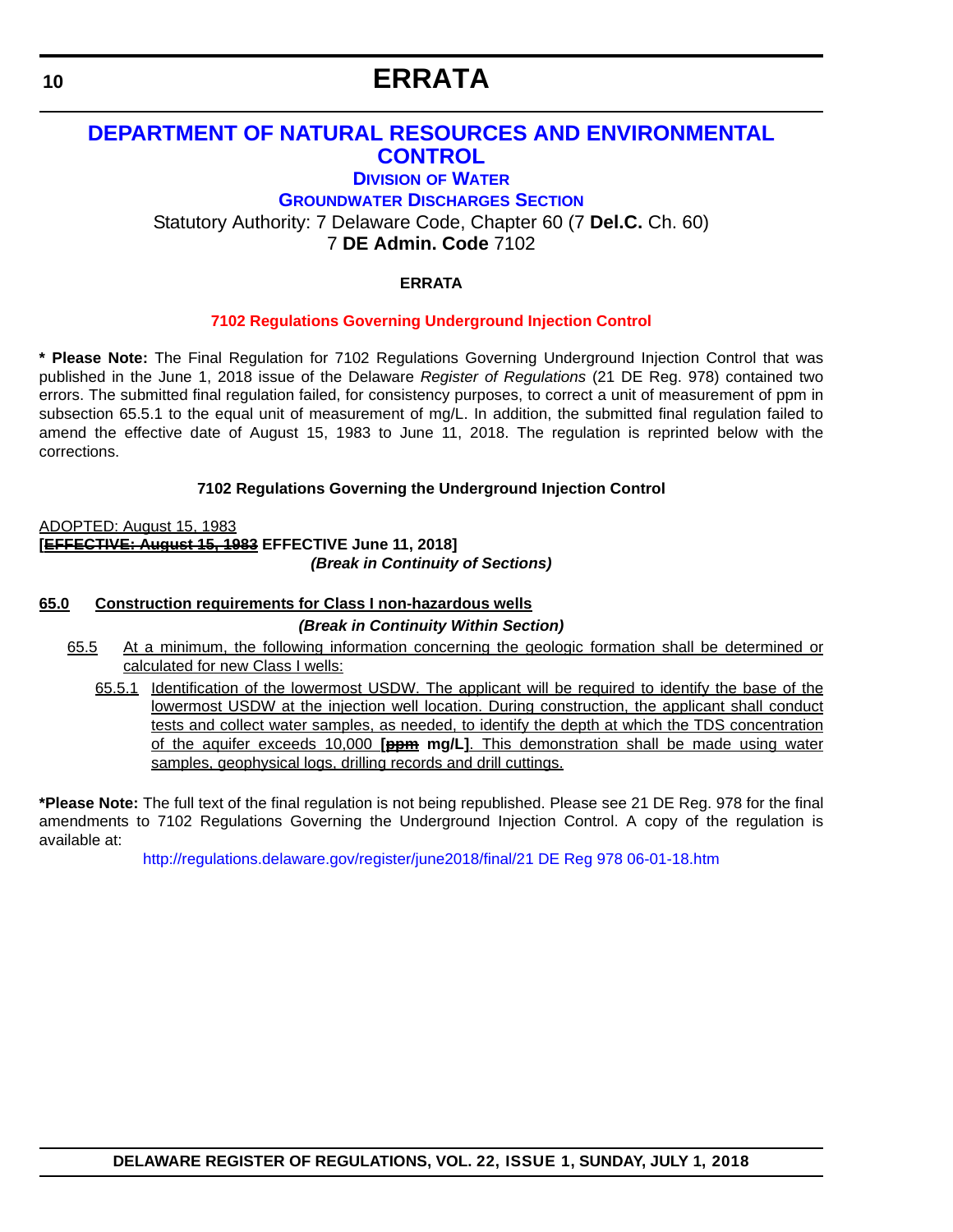# **Symbol Key**

<span id="page-10-0"></span>Arial type indicates the text existing prior to the regulation being promulgated. Underlined text indicates new text. Language which is stricken through indicates text being deleted.

# **Proposed Regulations**

Under 29 **Del.C.** §10115 whenever an agency proposes to formulate, adopt, amend or repeal a regulation, it shall file notice and full text of such proposals, together with copies of the existing regulation being adopted, amended or repealed, with the Registrar for publication in the *Register of Regulations* pursuant to §1134 of this title. The notice shall describe the nature of the proceedings including a brief synopsis of the subject, substance, issues, possible terms of the agency action, a reference to the legal authority of the agency to act, and reference to any other regulations that may be impacted or affected by the proposal, and shall state the manner in which persons may present their views; if in writing, of the place to which and the final date by which such views may be submitted; or if at a public hearing, the date, time and place of the hearing. If a public hearing is to be held, such public hearing shall not be scheduled less than 20 days following publication of notice of the proposal in the *Register of Regulations*. If a public hearing will be held on the proposal, notice of the time, date, place and a summary of the nature of the proposal shall also be published in at least 2 Delaware newspapers of general circulation. The notice shall also be mailed to all persons who have made timely written requests of the agency for advance notice of its regulation-making proceedings.

# **[DEPARTMENT OF EDUCATION](https://www.doe.k12.de.us/) OFFICE OF [THE SECRETARY](https://www.doe.k12.de.us/domain/9)**

Statutory Authority: 14 Delaware Code, Sections 122, 1280(a), and 1266 (14 **Del.C.** §§122, 1280(a), and 1266)

14 **DE Admin. Code** 290

# **PUBLIC NOTICE**

# **Education Impact Analysis Pursuant To 14 Del.C**. **§122(d)**

# **[290 Approval of Educator Preparation Programs](#page-3-0)**

# **A. TYPE OF REGULATORY ACTION REQUIRED**

Amendment to Existing Regulation

# **B. SYNOPSIS OF SUBJECT MATTER OF THE REGULATION**

Pursuant to 14 **Del.C.** §122(b)(22) and §1280(a) and §1266, the Secretary of Education intends to amend 14 **DE Admin. Code** 290 Approval of Educator Preparation Programs. This amendment is needed to comply with 14 **Del.C.** §1266, which establishes alternative routes to certification programs for teachers of students with disabilities.

Persons wishing to present their views regarding this matter may do so in writing by the close of business on or before August 3, 2018 to Department of Education, Office of the Secretary, Attn: Regulation Review, 401 Federal Street, Suite 2, Dover, Delaware 19901 or email to [DOEregulations.comment@doe.k12.de.us](mailto:DOEregulations.comment@doe.k12.de.us). A copy of this regulation may be viewed online at the Registrar of Regulation's website, [http://regulations.delaware.gov/services/](http://regulations.delaware.gov/services/current_issue.shtml) current issue.shtml, or obtained at the Department of Education, located at the address listed above.

# **C. IMPACT CRITERIA**

1. Will the amended regulation help improve student achievement as measured against state achievement standards? The amended regulation subject matter is not related to helping improve student achievement as measured against state achievement standards.

2. Will the amended regulation help ensure that all students receive an equitable education? The amended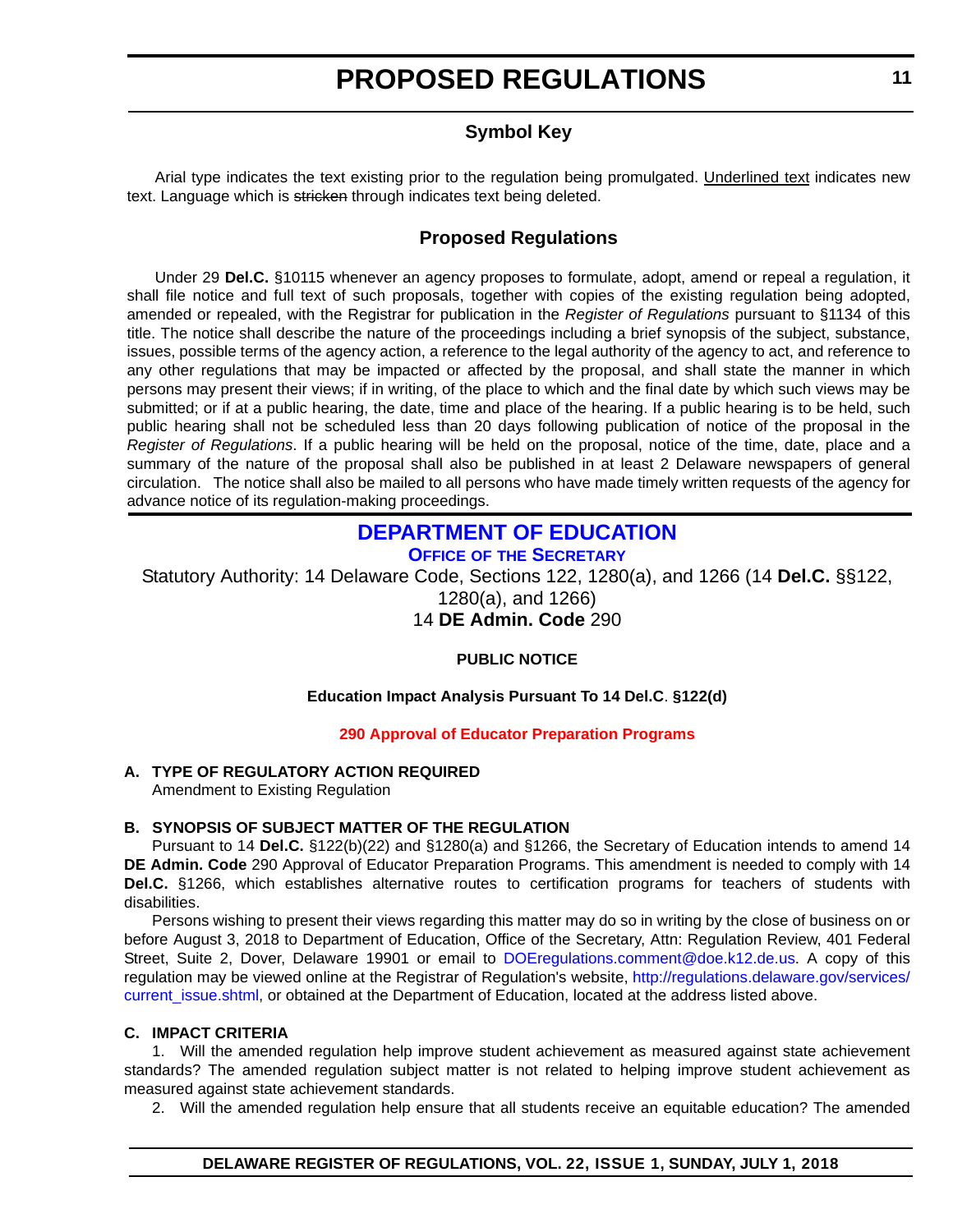regulation will help ensure all students receive an equitable education.

3. Will the amended regulation help to ensure that all students' health and safety are adequately protected? The amendment does not address students' health and safety.

4. Will the amended regulation help to ensure that all students' legal rights are respected? The amended regulation helps to ensure that all student's legal rights are respected.

5. Will the amended regulation preserve the necessary authority and flexibility of decision making at the local board and school level? The amended regulation does not change the decision making at the local board and school level.

6. Will the amended regulation place unnecessary reporting or administrative requirements or mandates upon decision makers at the local board and school levels? The amended regulation does not place any unnecessary reporting or administrative requirements on decision makers.

7. Will the decision making authority and accountability for addressing the subject to be regulated be placed in the same entity? The decision making authority and accountability for addressing the subject to be regulated does not change because of the amendment.

8. Will the amended regulation be consistent with and not an impediment to the implementation of other state educational policies, in particular to state educational policies addressing achievement in the core academic subjects of mathematics, science, language arts and social studies? The amendment is consistent with and not an impediment to the implementation of other state educational policies.

9. Is there a less burdensome method for addressing the purpose of the regulation? There is not a less burdensome method for addressing the purpose of the regulation.

10. What is the cost to the State and to the local school boards of compliance with the regulation? There is no expected cost to implementing this amended regulation.

# **\*Please Note: The Regulatory Flexibility Analysis and Impact Statement for this regulation, as required by 29 Del.C. Ch. 104, is available at:**

**<http://regulations.delaware.gov/register/july2018/proposed/22 DE Reg 11RFA 07-01-18.pdf>**

# **290 Approval of Educator Preparation Programs** *(Break in Continuity of Sections)*

# **2.0 Definitions**

The words and terms, when used in this regulation, shall have the following meaning unless the context clearly indicates otherwise:

#### *(Break in Continuity Within Section)*

"**Professional Development**" means Professional Development as defined in 14 **DE Admin. Code** 1511.

"**Satisfactory Progress**" means a teacher candidate is on track to satisfy all program requirements within the required timeframe.

# *(Break in Continuity of Sections)*

# **3.0 Program Requirements**

3.2 Clinical Experiences (Provisions in this subsection shall be applicable to Candidates in Programs beginning July 1, 2015)

#### *(Break in Continuity Within Section)*

3.2.1 Educator Preparation Programs shall have Clinical Experiences required throughout the Program and aligned with Program curriculum. Clinical Experiences should align with the area, subject, or category of certification being sought by Candidates; such Experiences shall be designed and incorporated into the Program by the Provider, and begin in the first year of the Program. Programs should provide Candidates the opportunity to reflect on Clinical Experiences within the classroom setting.

# *(Break in Continuity Within Section)*

3.2.1.2 Educator Preparation Programs for administrators must include Clinical Experiences totaling a minimum of two-hundred and forty (240) hours equitably distributed within the

# **DELAWARE REGISTER OF REGULATIONS, VOL. 22, ISSUE 1, SUNDAY, JULY 1, 2018**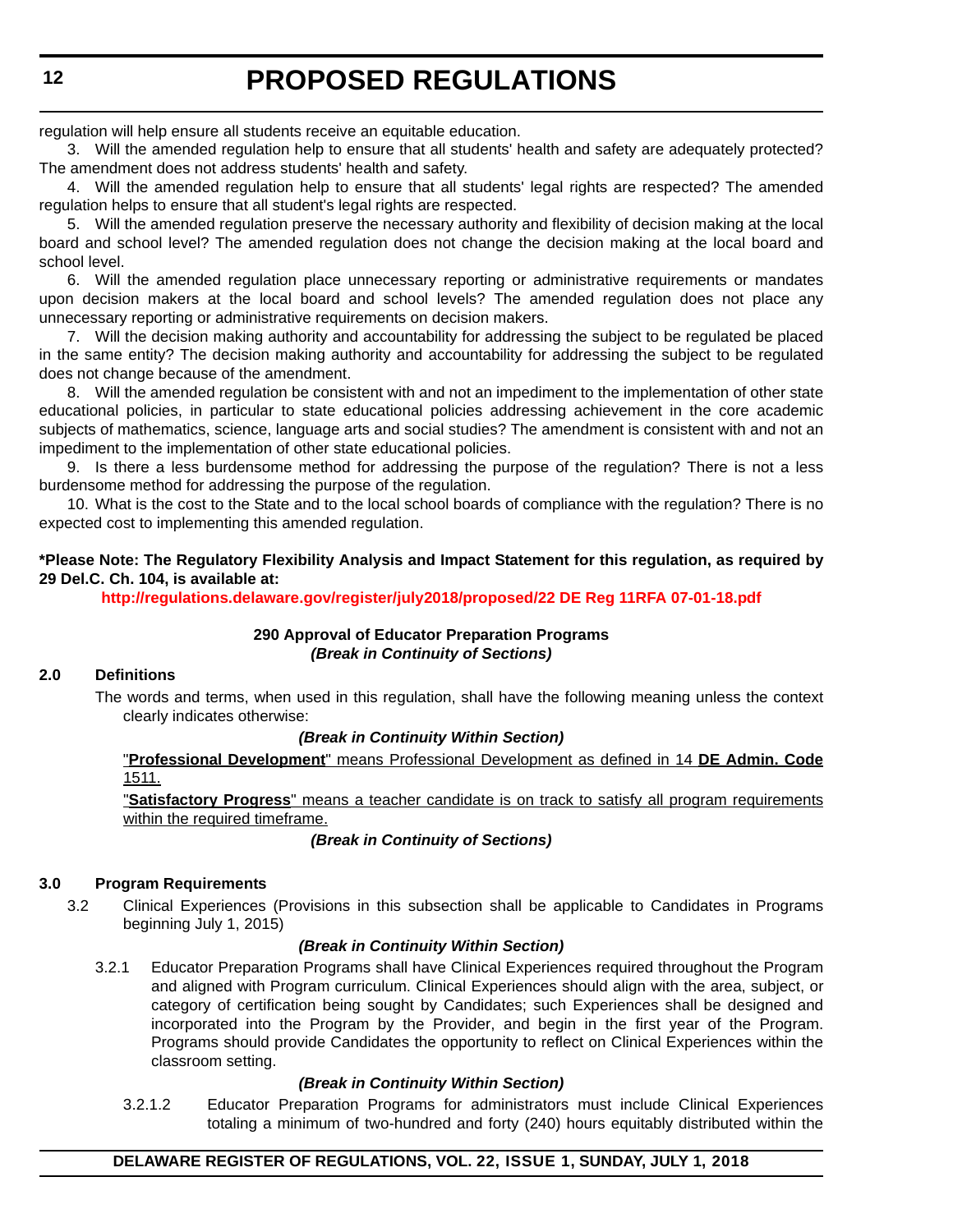Program. The clinical hours must be completed under the mentorship of a currently employed administrator with an effective or highly effective summative rating under 14 **DE Admin. Code** 108A.

#### *(Break in Continuity of Sections)*

# <span id="page-12-0"></span>**9.0 Alternative Route to Certification Programs for Teachers of Students with Disabilities**

- 9.1 Pursuant to 14 **Del.C.** §1266, alternative routes to certification programs for teachers of students with disabilities must meet the following requirements:
	- 9.1.1 Deliver high quality professional development that is sustained, intensive and classroom-focused;
		- 9.1.1.1 A teacher candidate who is seeking initial certification through participation in an alternative route for teacher licensure and certification program hired after July 1 of a school year shall fulfill the 120-hour seminar/practicum requirement prior to the start of the following school year.
	- 9.1.2 Work with LEAs, to ensure teachers receive intensive supervision that consists of structured guidance, regular ongoing support, or teacher mentoring;
		- 9.1.2.1 ARTC programs for teachers of students with disabilities shall observe and provide feedback at least three times in the first year.
	- 9.1.3 Require completion of the program within a period of time that is no longer than three years from the beginning of the candidates' participation in the program;
	- 9.1.4 Require teachers demonstrate satisfactory progress toward standard certification; and
	- 9.1.5 Report on the progress of teachers on a form created by the department, which may be modified from time to time. Reports shall be submitted no later than January 15 and June 15 of each year.

**\*Please Note: As the rest of the sections were not amended, they are not being published. A copy of the regulation is available at:**

# **[290 Approval of Educator Preparation Programs](http://regulations.delaware.gov/register/july2018/proposed/22 DE Reg 11 07-01-18.htm)**

# **[PROFESSIONAL STANDARDS BOARD](https://pubapps.doe.k12.de.us/EducationalDirectoryPublic/pages/DDOE/WorkGroupStaff.aspx?page=branches&WGID=75&BID=1)**

Statutory Authority: 14 Delaware Code, Sections 1203 and 1205(b) (14 **Del.C.** §§1203 & 1205(b)) 14 **DE Admin. Code** 1510

# **PUBLIC NOTICE**

# **Education Impact Analysis Pursuant To 14 Del.C**. **§122(d)**

#### **[1510 Issuance of Initial License](#page-3-0)**

# **A. TYPE OF REGULATORY ACTION REQUESTED**

Amendment to Existing Regulation

# **B. SYNOPSIS OF SUBJECT MATTER OF REGULATION**

The Professional Standards Board ("Board"), acting in consultation and cooperation with the Delaware Department of Education ("Department"), developed amendments to 14 **DE Admin. Code** 1510 Issuance of Initial License. The regulation applies to the issuance of an initial license for educators pursuant to 14 **Del.C.** §1210. Proposed changes to make the regulation consistent with amendments to 14 **Del.C.** Ch. 12 were initially published on April 1, 2018. Thereafter, the Board made additional substantive changes, including amending the definition of "educator" in Section 2.0 so that it is consistent with the Delaware Code; clarifying that an applicant for an initial license must achieve a passing score on an approved performance assessment within the first two years of the

# **DELAWARE REGISTER OF REGULATIONS, VOL. 22, ISSUE 1, SUNDAY, JULY 1, 2018**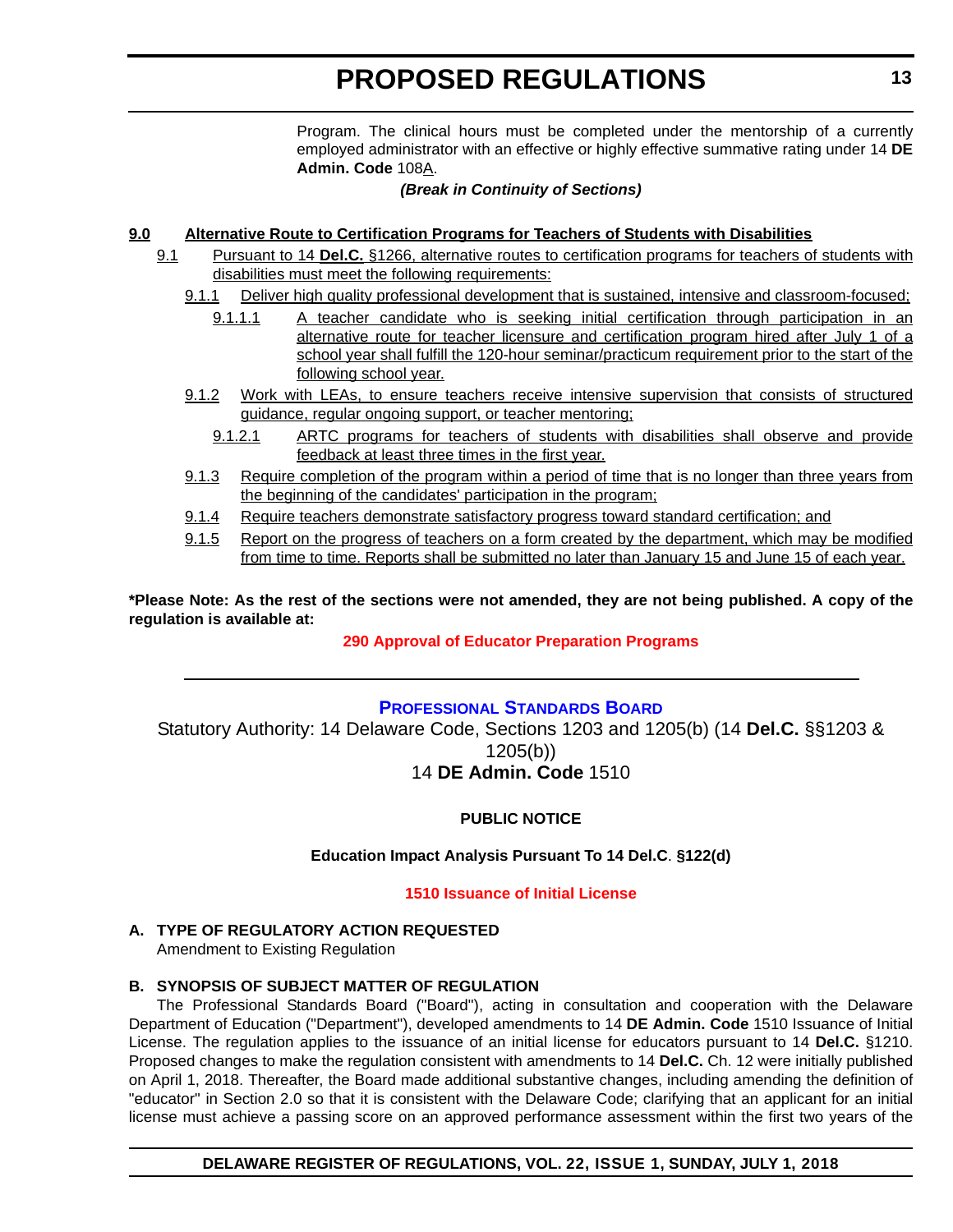initial license in subsection 3.3; clarifying that electronic transcripts may be forwarded to the Department from an applicant's hiring authority in subsection 4.1.1; and amending subsection 6.3.1.1, which concerns supervised clinical nursing experience for school nurse applicants. The proposed changes in this regulation include the changes that were initially published on April 1, 2018 and the additional changes.

Persons wishing to present their views regarding this matter may do so in writing by the close of business on or before August 1, 2018 to Mr. Chris Kenton, Executive Director, Delaware Professional Standards Board, The Townsend Building, 401 Federal Street, Suite 2, Dover, Delaware 19901. A copy of this regulation may be viewed online at the Registrar of Regulation's website, [http://regulations.delaware.gov/services/current\\_issue.shtml](http://regulations.delaware.gov/services/current_issue.shtml) or obtained at the Professional Standards Board's Office, located at the address above.

# **C. IMPACT CRITERIA**

1. Will the amended regulation help improve student achievement as measured against state achievement standards? The amended regulation will help to improve student achievement as measured against state achievement standards.

2. Will the amended regulation help ensure that all students receive an equitable education? The amended regulation will help ensure that all students receive an equitable education.

3. Will the amended regulation help to ensure all student's health and safety are adequately protected? The amended regulation addresses an initial license for educators, not students' health and safety.

4. Will the amended regulation help to ensure that all students' legal rights are respected? The amended regulation addresses an initial license for educators, not students' legal rights.

5. Will the amended regulation preserve the necessary authority and flexibility of decision-makers at the local board and school level? The amended regulation does not change authority and flexibility of decision makers at the local board and school level.

6. Will the amended regulation place unnecessary reporting or administrative requirements or mandates upon decision makers at the local board and school levels? The amended regulation does not place unnecessary reporting or administrative requirements or mandates upon decision makers at the local board and school levels.

7. Will decision making authority and accountability for addressing the subject to be regulated be placed in the same entity? The Department implements the rules and regulations promulgated and adopted pursuant to 14 **Del.C.** Ch. 12 relating to licensure and certification of educators.

8. Will the amended regulation be consistent with and not an impediment to the implementation of other state educational policies, in particular to state educational policies addressing achievement in the core academic subjects of mathematics, science, language arts, and social studies? The amended regulation is consistent with, and not an impediment to, the implementation of other state educational policies, and in particular to state educational policies addressing achievement in the core academic subjects of mathematics, science, language arts, and social studies.

9. Is there a less burdensome method for addressing the purpose of the amended regulation? There is not a less burdensome method for addressing the purpose of this amended regulation.

10. What is the cost to the state and to the local school boards of compliance with the adopted regulation? There is no expected cost to the state and to the local school boards of complying with this amended regulation.

#### **\*Please Note:**

**(1) The Regulatory Flexibility Analysis and Impact Statement for this regulation, as required by 29 Del.C. Ch. 104, is available at:**

#### **<http://regulations.delaware.gov/register/july2018/proposed/22 DE Reg 13RFA 07-01-18.pdf>**

**(2) Due to the size of the proposed regulation, it is not being published here. A copy of the regulation is available at:**

**[1510 Issuance of Initial License](http://regulations.delaware.gov/register/july2018/proposed/22 DE Reg 13 07-01-18.htm)**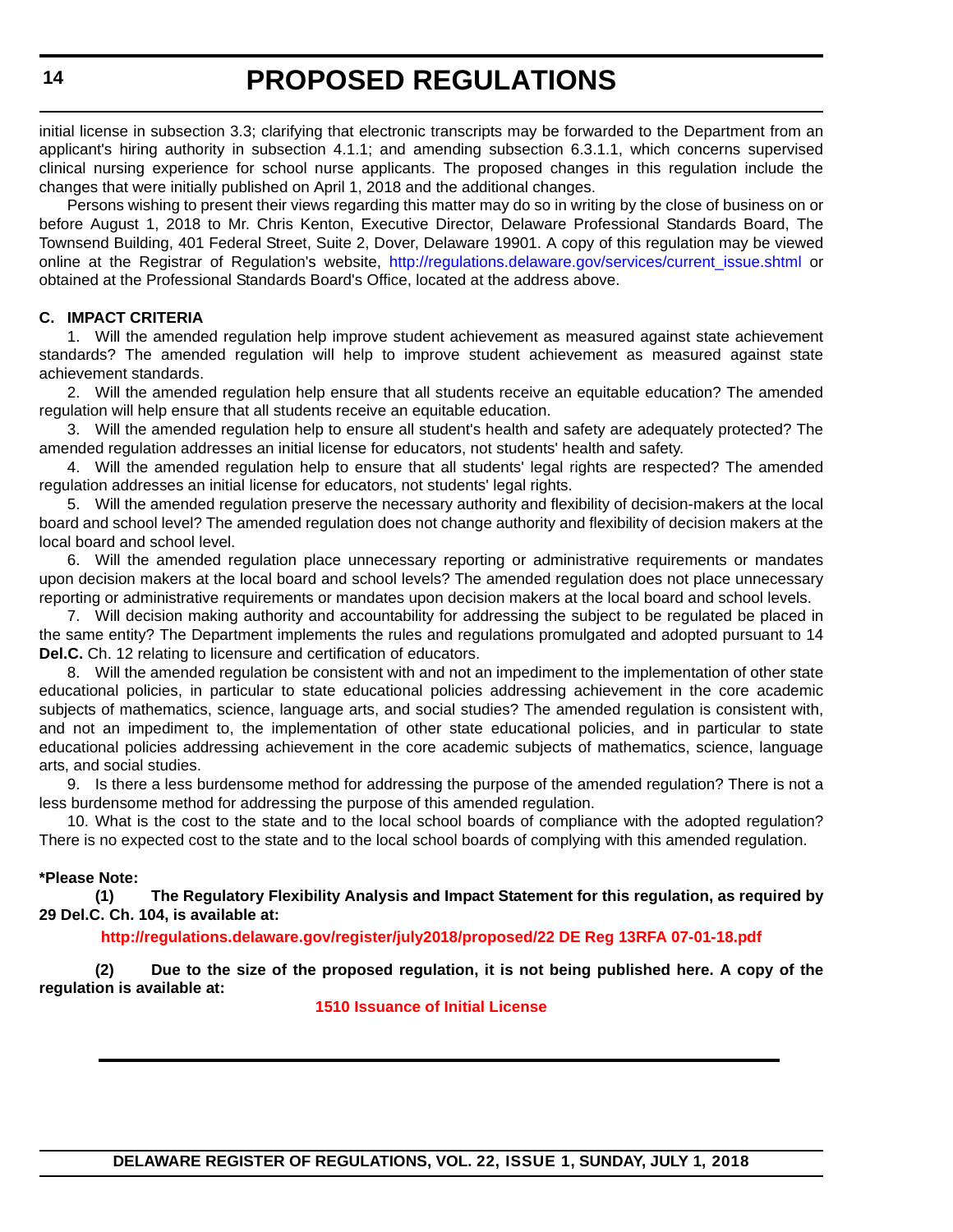# <span id="page-14-0"></span>**[DEPARTMENT OF HEALTH AND SOCIAL SERVICES](http://dhss.delaware.gov/dhss/) DIVISION OF MEDICAID [AND MEDICAL ASSISTANCE](http://dhss.delaware.gov/dhss/dmma/)**

Statutory Authority: 31 Delaware Code, Section 512 (31 **Del.C.** §512)

#### **PUBLIC NOTICE**

#### **[Medicaid Recovery Audit Contractors Program](#page-3-0)**

In compliance with the State's Administrative Procedures Act (APA - Title 29, Chapter 101 of the Delaware Code), 42 CFR §447.205, and under the authority of Title 31 of the Delaware Code, Chapter 5, Section 512, Delaware Health and Social Services (DHSS) / Division of Medicaid and Medical Assistance (DMMA) is proposing to amend Title XIX Medicaid State Plan regarding the Medicaid Recovery Audit Contractor (RAC) Program, specifically, to request an exception to the RAC contracting requirements.

Any person who wishes to make written suggestions, compilations of data, testimony, briefs or other written materials concerning the proposed new regulations must submit same to, Planning, Policy and Quality Unit, Division of Medicaid and Medical Assistance, 1901 North DuPont Highway, P.O. Box 906, New Castle, Delaware 19720-0906, by email to [Nicole.M.Cunningham@state.de.us](mailto:Nicole.M.Cunningham@state.de.us), or by fax to 302-255-4413 by 4:30 p.m. on July 31, 2018. Please identify in the subject line: Medicaid Recovery Audit Contractors Program.

The action concerning the determination of whether to adopt the proposed regulation will be based upon the results of Department and Division staff analysis and the consideration of the comments and written materials filed by other interested persons.

#### **SUMMARY OF PROPOSAL**

The purpose of this notice is to advise the public that Delaware Health and Social Services (DHSS)/Division of Medicaid and Medical Assistance (DMMA) is proposing to amend Title XIX Medicaid State Plan regarding the Medicaid Recovery Audit Contractor (RAC) Program, specifically, to request an exception to the RAC contracting requirements.

#### **Statutory Authority**

- The Patient Protection and Affordable Care Act, Public Law 111-148, Section 6411, Expansion of the Recovery Audit Contractor (RAC) program
- Section 1902(a)(42)(b) of the Social Security Act, *requires States to establish programs to contract with RACs to audit payments to Medicaid providers by December 31, 2010*
- 42 CFR 455 Subpart A, *Medicaid Agency Fraud Detection and Investigation Program*
- 42 CFR 455 Subpart F, *Medicaid Recovery Audit Contractors Program*

#### **Background**

Under Section 1902(a)(42)(B)(i) of the Act, states and territories are required to establish programs to contract with one or more Medicaid Recovery Audit Contractors (RACs) for the purpose of identifying underpayments and overpayments, as well as recouping overpayments, under the Medicaid State Plan and any Medicaid State Plan Waivers. This applies to all services for which payment is made to any entity under such plan or waiver. States must establish these programs in a manner consistent with State law, and generally in the same manner as the Secretary contracts with contingency fee contractors for the Medicare RAC program.

Section 1902(a)(42)(B)(i) of the Act specifies that States shall establish programs under which they contract with Medicaid RACs subject to such exceptions or requirements as the Secretary may require for purposes of a particular State. This provision enables the Centers for Medicare and Medicaid Services (CMS) to vary the Medicaid RAC program requirements. For example, CMS may exempt a State from the requirement to pay Medicaid RACs on a contingent basis for collecting overpayments when State law expressly prohibits contingency fee contracting. However, some other fee structure could be required under any such exception (e.g., a flat fee arrangement).

States that otherwise wish to request variances with respect to, or an exception from, Medicaid RAC program requirements must submit a request to CMS, in writing, from the State's Medicaid Director to the CMS/Medicaid Integrity Group.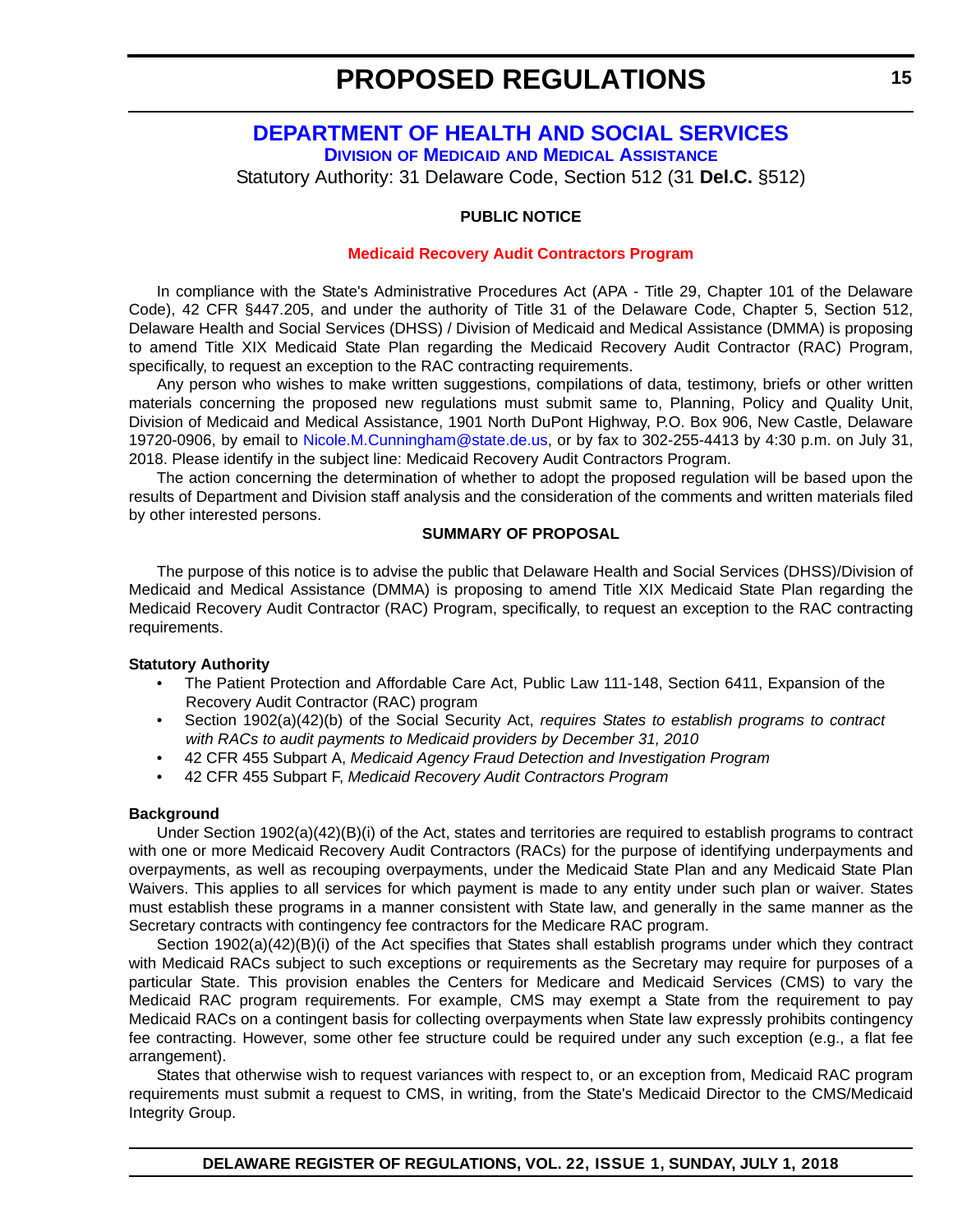Although the Delaware Division of Medicaid and Medical Assistance (DMMA) previously had a Recovery Audit Contract (RAC) vendor, that contract is no longer in place. DMMA posted a Request for Proposals (RFPs) in an attempt to attract a new RAC vendor, but received no bids. The majority of Delaware's Medicaid population is enrolled in managed care and the providers treating them are not subject to audit recovery contracting. There is not sufficient revenue generation to fund an adequate contingency fee.

#### **Summary of Proposal**

#### *Purpose*

The purpose of this proposed regulation is to seek an exception to the RAC contracting requirements.

#### *Summary of Proposed Changes*

Effective for services provided on and after July 1, 2018 Delaware Health and Social Services/Division of Medicaid and Medical Assistance (DHSS/DMMA) proposes to amend Section 4.5 General Program Administration Pages 36, 36a, and 36b of Title XIX Medicaid State Plan regarding the Medicaid Recovery Audit Contractor (RAC) Program, specifically, *to request an exception to the RAC contracting requirements.*

#### *Public Notice*

In accordance with the federal public notice requirements established at Section 1902(a)(13)(A) of the Social Security Act and 42 CFR 447.205 and the state public notice requirements of Title 29, Chapter 101 of the Delaware Code, Delaware Health and Social Services (DHSS)/Division of Medicaid and Medical Assistance (DMMA) gives public notice and provides an open comment period for thirty (30) days to allow all stakeholders an opportunity to provide input on the proposed regulation. Comments must be received by 4:30 p.m. on July 31, 2018. *Centers for Medicare and Medicaid Services Review and Approval*

The provisions of this state plan amendment (SPA) are subject to approval by the Centers for Medicare and Medicaid Services (CMS). The draft SPA page(s) may undergo further revisions before and after submittal to CMS based upon public comment and/or CMS feedback. The final version may be subject to significant change.

#### *Provider Manuals and Communications Update*

Also, there may be additional provider manuals that may require updates as a result of these changes. The applicable Delaware Medical Assistance Program (DMAP) Provider Policy Specific Manuals and/or Delaware Medical Assistance Portal will be updated. Manual updates, revised pages or additions to the provider manual are issued, as required, for new policy, policy clarification, and/or revisions to the DMAP program. Provider billing guidelines or instructions to incorporate any new requirement may also be issued. A newsletter system is utilized to distribute new or revised manual material and to provide any other pertinent information regarding DMAP updates. DMAP updates are available on the Delaware Medical Assistance Portal website: [https://](https://medicaid.dhss.delaware.gov/provider) [medicaid.dhss.delaware.gov/provider](https://medicaid.dhss.delaware.gov/provider)

#### **Fiscal Impact**

The proposed amendment is being implemented to clarify current DMMA practices and does not result in a change in current practice. Therefore, there is no projected fiscal impact.

# **\*Please Note: The Regulatory Flexibility Analysis and Impact Statement for this regulation, as required by 29 Del.C. Ch. 104, is available at:**

**<http://regulations.delaware.gov/register/july2018/proposed/22 DE Reg 15RFA 07-01-18.pdf>**

| Revision: | HCFA-PM-88-10<br>September 1988 | (BERC) | OMB No: 0938-0193                                           | 36 |
|-----------|---------------------------------|--------|-------------------------------------------------------------|----|
|           |                                 |        | $QTATF$ DLAN LINIDER TITLE VIV OF THE OOOLAL OF QURITY A OT |    |

#### STATE PLAN UNDER TITLE XIX OF THE SOCIAL SECURITY ACT STATE/TERRITORY: **DELAWARE**

Citation AT 78 90

42 CFR 455.12 **4.5** Medicaid Agency Fraud Detection and Investigation Program

# **DELAWARE REGISTER OF REGULATIONS, VOL. 22, ISSUE 1, SUNDAY, JULY 1, 2018**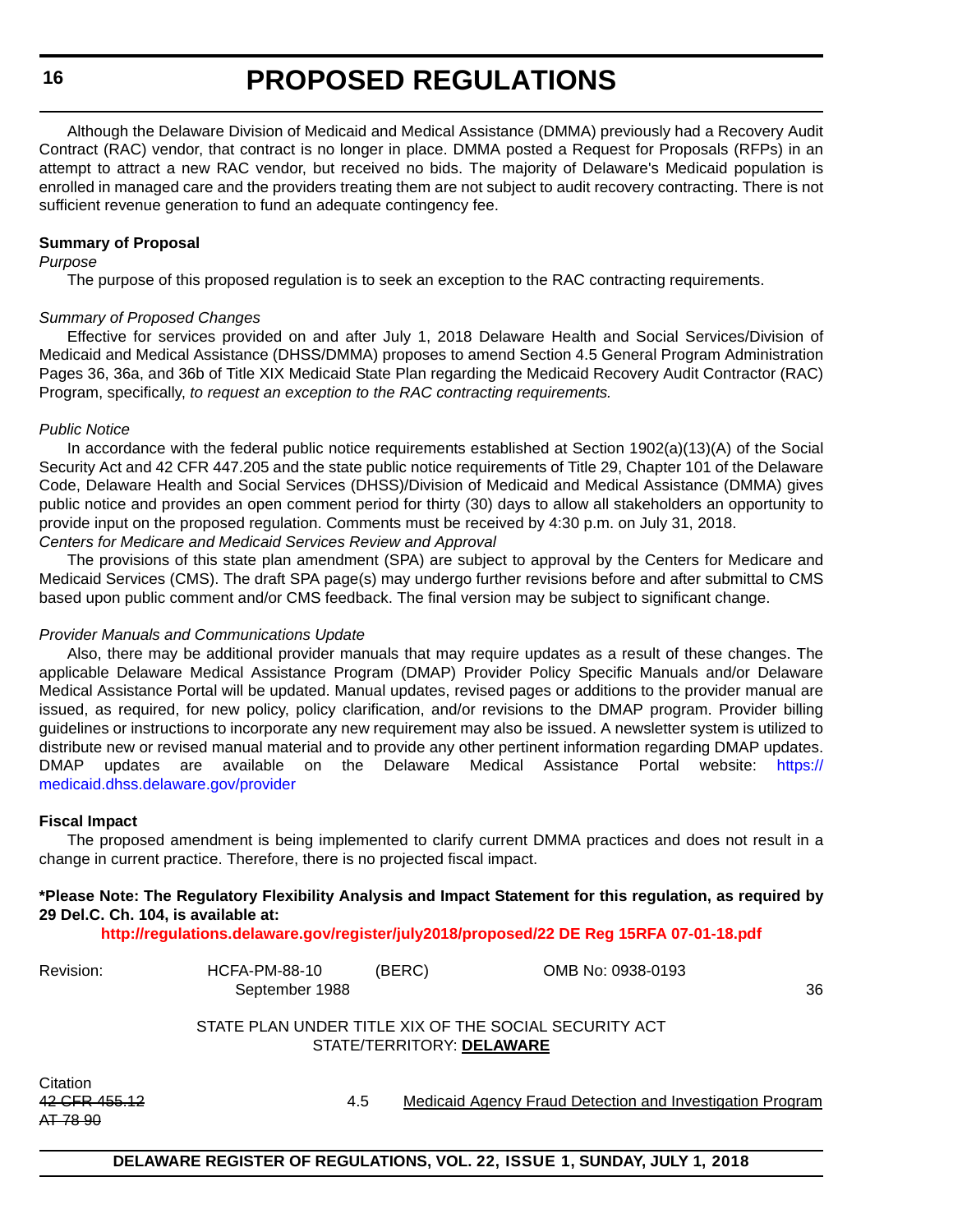48 FR 3742 The Medicaid agency has established and will maintain 52 FR 48817 **52 FR 48817** methods, criteria, and procedures that will meet all §1902(a)(42)(B) requirements of 42 CFR 455.13 through 455.21 and 455.23 P.L. 111-148 **P.L. 111-148 F.C. 111-148** *P.L. 111-148 P.C. 111-148 P.C. 111-148 P.C. 111-148 P.C. 111-148 P.C. 111-148 P.C. 111-148 P.C. 111-148 P.C. 111-148* **<b>***P.C. 111-148 P.C. 111* §42 CFR 455 Subpart A including methods for identification, investigation, and §42 CFR 455 Subpart F referral of suspected fraud cases.

| TN No. SPA# 18-002 |                      | Approval Date               |
|--------------------|----------------------|-----------------------------|
| Supersedes         | HCFA ID: 1010P/0012P |                             |
| TN No. SP#<br>268  |                      | Effective Date July 1, 2018 |

STATE PLAN UNDER TITLE XIX OF THE SOCIAL SECURITY ACT STATE/TERRITORY: **DELAWARE**

4.5 Medicaid Recovery Audit Contractor Program

36a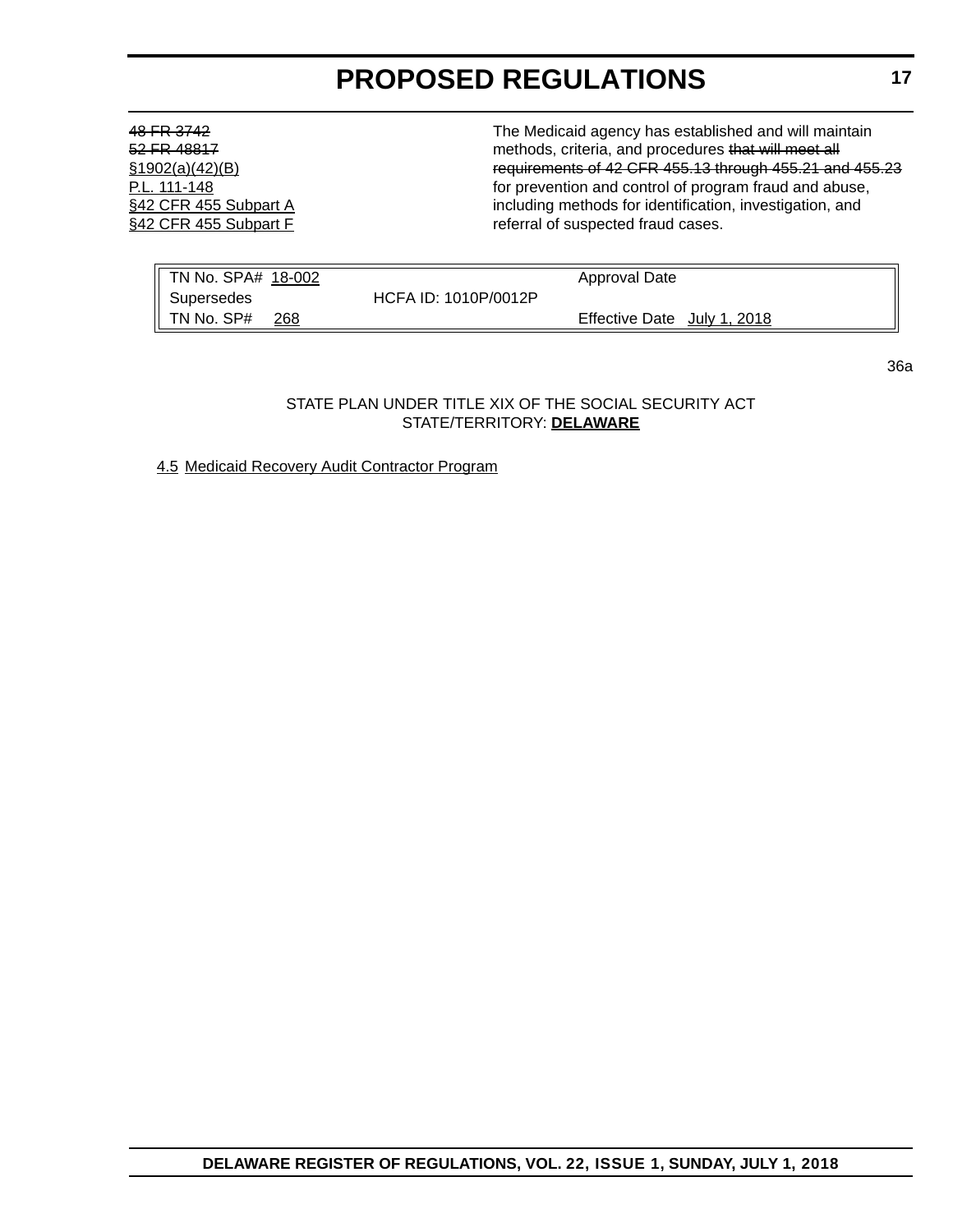Citation

| Section 1902(a)(42)(B)(i)<br>of the Social Security Act | $\overline{\mathbb{R}}$ The State has established a program under which it will contract with<br>one or more recovery audit contractors (RACs) for the purpose of<br>identifying underpayments and overpayments of Medicaid claims<br>under the State plan and under any waiver of the State plan.                                                                                                                                                                                                                                             |
|---------------------------------------------------------|------------------------------------------------------------------------------------------------------------------------------------------------------------------------------------------------------------------------------------------------------------------------------------------------------------------------------------------------------------------------------------------------------------------------------------------------------------------------------------------------------------------------------------------------|
| Section 1902(a)(42)(B)(ii)(I)<br>of the Act             | $\bowtie$<br>The State is seeking an exception to establishing such program for<br>the following reasons:                                                                                                                                                                                                                                                                                                                                                                                                                                      |
|                                                         | Although the Delaware Division of Medicaid and Medical Assistance<br>(DMMA) previously had a Recovery Audit Contract (RAC) vendor,<br>that contract is no longer in place. DMMA posted a Request for<br>Proposals (RFPs) in an attempt to attract a new RAC vendor, but<br>received no bids. The majority of Delaware's Medicaid population is<br>enrolled in managed care and the providers treating them are not<br>subject to audit recovery contracting. There is not sufficient revenue<br>generation to fund an adequate contingency fee |
|                                                         | $\cancel{\bowtie}$ The State/Medicaid agency has contracts of the type(s) listed in<br>section 1902(a)(42)(B)(ii)(I) of the Act. All contracts meet the<br>requirements of the statute. RACs are consistent with the statute.<br>Delaware RFP for RACs is completed.                                                                                                                                                                                                                                                                           |
|                                                         | Place a check mark to provide assurance of the following:                                                                                                                                                                                                                                                                                                                                                                                                                                                                                      |
|                                                         | $\mathbb H$ The State will make payments to the RAC(s) only from amounts<br>recovered.<br>$\bowtie$<br>The State will make payments to the RAC(s) on a contingent                                                                                                                                                                                                                                                                                                                                                                              |
|                                                         | basis for collecting overpayments.                                                                                                                                                                                                                                                                                                                                                                                                                                                                                                             |
| Section 1902<br>$(a)(42)(B)(ii)(II)(aa)$ of the Act     | The following payment methodology shall be used to determine State<br>payments to Medicaid RACs for identification and recovery of<br>overpayments (e.g., the percentage of the contingency fee):                                                                                                                                                                                                                                                                                                                                              |
|                                                         | $\mathbb H$ The State attests that the contingency fee rate paid to the Medicaid<br>RAC will not exceed the highest rate paid to Medicare RACs, as<br>published in the Federal Register                                                                                                                                                                                                                                                                                                                                                        |

| TN No. SPA# 18-002 |        | Approval Date               |  |
|--------------------|--------|-----------------------------|--|
| Supersedes         |        |                             |  |
| TN No.             | 10-005 | Effective Date July 1, 2018 |  |

# STATE PLAN UNDER TITLE XIX OF THE SOCIAL SECURITY ACT STATE/TERRITORY: **DELAWARE**

# **DELAWARE REGISTER OF REGULATIONS, VOL. 22, ISSUE 1, SUNDAY, JULY 1, 2018**

36b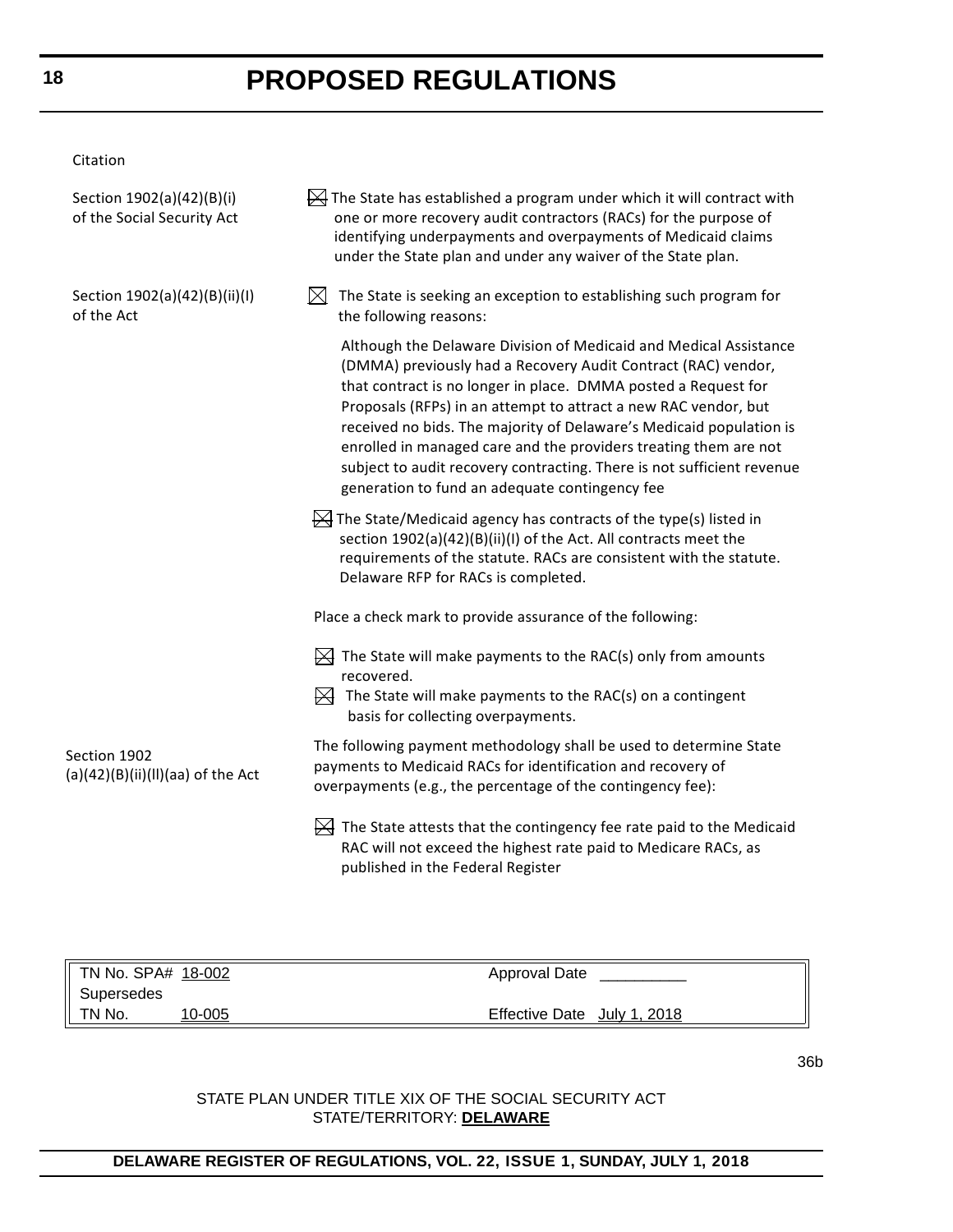# 4.5 Medicaid Recovery Audit Contractor Program

| Citation                                             |   | The State attests that the contingency fee rate paid to the Medicaid<br>RAC will exceed the highest rate paid to Medicare RACs, as published<br>in the Federal Register. The State will only submit for FFP up to the<br>amount equivalent to that published rate.                    |
|------------------------------------------------------|---|---------------------------------------------------------------------------------------------------------------------------------------------------------------------------------------------------------------------------------------------------------------------------------------|
|                                                      |   | The contingency fee rate paid to the Medicaid RAC that will exceed<br>the highest rate paid to Medicare RACs, as published in the Federal<br>Register. The State will submit a justification for that rate and will<br>submit for FFP for the full amount of the contingency fee.     |
| Section 1902<br>(a)(42)(B)(ii)(II)(bb)<br>of the Act | ₩ | The following payment methodology shall be used to determine State<br>payments to Medicaid RACs for the identification of underpayments<br>(e.g., amount of flat fee, the percentage of the contingency fee):                                                                         |
|                                                      |   | The Medicaid RAC will be paid an equivalent percentage contingency<br>fee for the identification of underpayments.                                                                                                                                                                    |
| Section 1902 (a)(42)(B)(ii)(III) of<br>the Act       | ₩ | The State has adequate appeal process in place for entitles to appeal<br>any adverse determination made by Medicaid RAC(s).                                                                                                                                                           |
| Section 1902(a)(42)(B)(ii)<br>(IV)(aa) of the Act    | ⊠ | The State assures that the amounts expended by the State to carry out<br>the program will be amounts expended as necessary for the proper<br>and efficient administration of the State plan or waiver of the plan.                                                                    |
| Section1902(a)(42)(B)(ii)(IV)(bb)<br>of the Act      | ⊠ | The State assures that the recovered amounts will be subject to a<br>State's quarterly expenditure estimates and funding of the State's<br>share.                                                                                                                                     |
| Section 1902<br>$(a)(42)(B)(ii)(IV)(cc)$ of the Act  | ⊠ | Efforts of the Medicaid RAC(s) will be coordinated with other<br>contactors or entitles performing audits of entitles receiving payments<br>under the State plan or waiver in the State, and/or State and Federal<br>law enforcement entitles and the CMS Medicaid Integrity Program. |

| TN No. SPA# 18-002 |        | Approval Date                         |
|--------------------|--------|---------------------------------------|
| Supersedes         |        |                                       |
| TN No.             | 10-005 | <b>Effective Date</b><br>July 1, 2018 |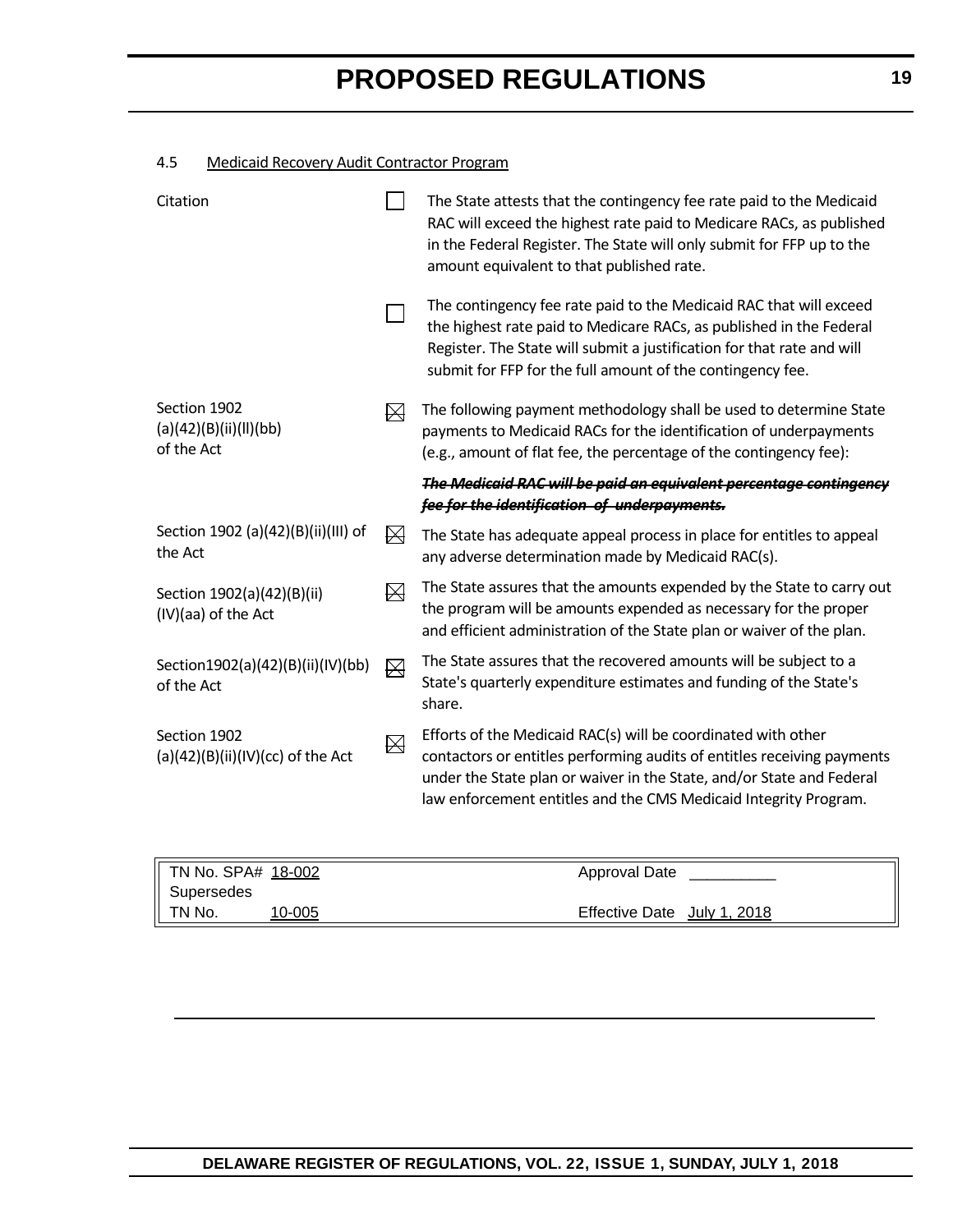# **DIVISION [OF SOCIAL SERVICES](http://dhss.delaware.gov/dhss/dss/)**

<span id="page-19-0"></span>Statutory Authority: 31 Delaware Code, Section 512 (31 **Del.C.** §512)

#### **PUBLIC NOTICE**

#### **[Temporary Assistance for Needy Families \(TANF\)](#page-3-0)**

In compliance with the State's Administrative Procedures Act (APA - Title 29, Chapter 101 of the Delaware Code), 42 CFR §447.205, and under the authority of Title 31 of the Delaware Code, Chapter 5, Section 512, Delaware Health and Social Services (DHSS) is proposing to amend the Division of Social Services Manual regarding Temporary Assistance for Needy Families (TANF), specifically, to revise the requirements of the Contract of Mutual Responsibility (CMR).

Any person who wishes to make written suggestions, compilations of data, testimony, briefs or other written materials concerning the proposed new regulations must submit same to, Planning, Policy and Quality Unit, Division of Medicaid and Medical Assistance, 1901 North DuPont Highway, P.O. Box 906, New Castle, Delaware 19720-0906, by email to [Nicole.M.Cunningham@state.de.us](mailto:Nicole.M.Cunningham@state.de.us), or by fax to 302-255-4413 by 4:30 p.m. on July 31, 2018. Please identify in the subject line: Temporary Assistance for Needy Families (TANF).

The action concerning the determination of whether to adopt the proposed regulation will be based upon the results of Department and Division staff analysis and the consideration of the comments and written materials filed by other interested persons.

#### **SUMMARY OF PROPOSAL**

The purpose of this notice is to advise the public that Delaware Health and Social Services (DHSS) is proposing to amend Division of Social Services Manual regarding Temporary Assistance for Needy Families (TANF), specifically, to revise the requirements of the Contract of Mutual Responsibility (CMR).

#### **Statutory Authority**

- Social Security Act Title IV Part A-Block Grants To States For Temporary Assistance For Needy Families
- CFR Title 45 Public Welfare Subtitle B Regulations Relating To Public Welfare Chapter II-Office Of Family Assistance (Assistance Programs), Administration For Children And Families, Department Of Health And Human Services

#### **Background**

The Contract of Mutual Responsibility (CMR) is an agreement between the TANF client and DSS which sets obligations and expectations for helping the client achieve self-sufficiency. The policies define the Temporary Assistance for Needy Families (TANF) as well as the requirements of the contract and the responsibilities of TANF recipients and the Division of Social Services.

#### **Summary of Proposal**

*Purpose*

The purpose of this proposed regulation is to The purpose of this proposed regulation is to enhance the definition, provide clarity to the requirements, increase readability, and add a financial coaching orientation to the CMR.

#### Summary of Proposed Changes

Effective for services provided on and after September 12, 2018 Delaware Health and Social Services/Division of Social Services proposes to amend the Division of Social Service Manual to Temporary Assistance for Needy Families (TANF), specifically, to revise the requirements of the Contract of Mutual Responsibility (CMR).

#### *Public Notice*

In accordance with the federal public notice requirements established at Section 1902(a)(13)(A) of the Social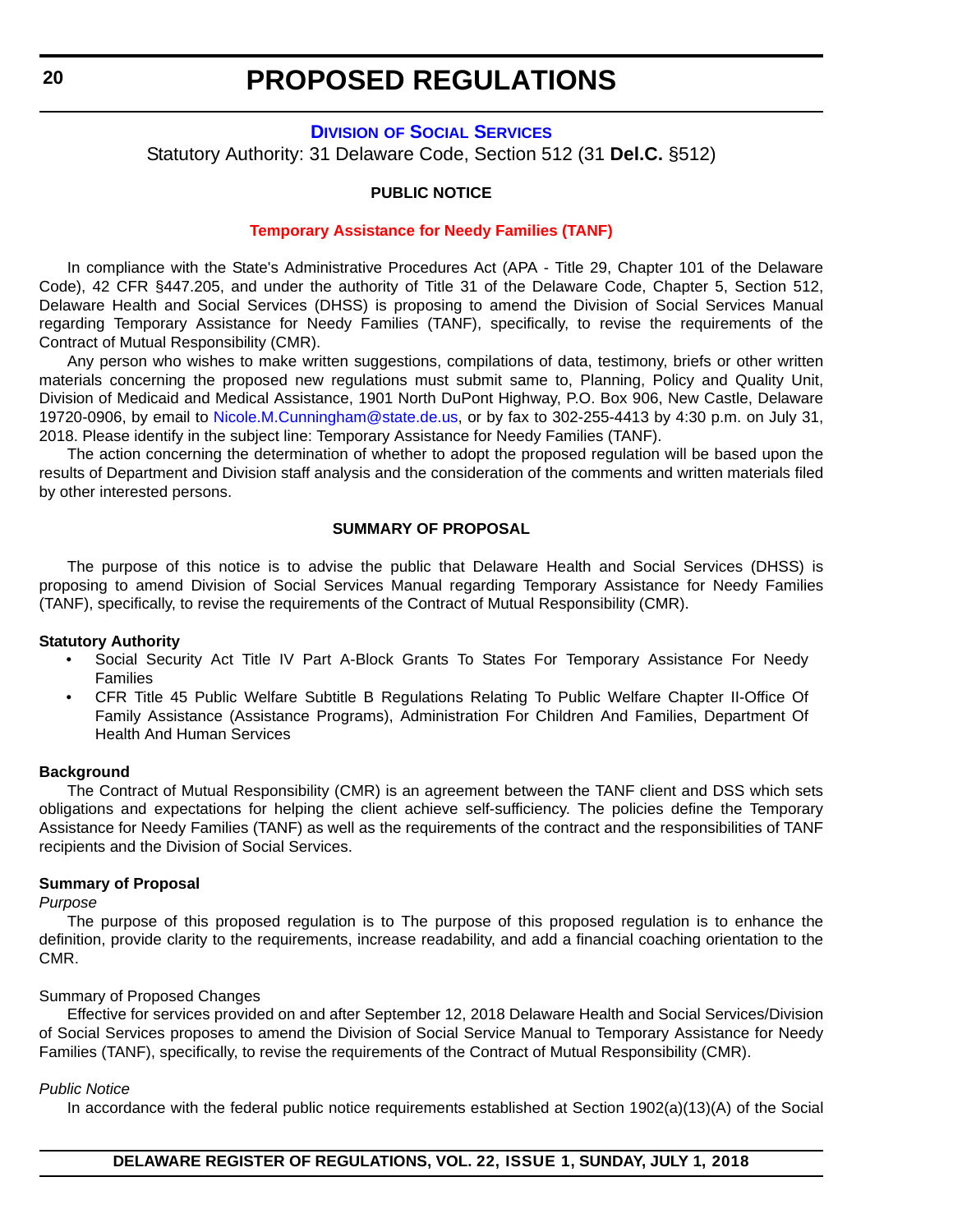<span id="page-20-0"></span>Security Act and 42 CFR 447.205 and the state public notice requirements of Title 29, Chapter 101 of the Delaware Code, Delaware Health and Social Services (DHSS) gives public notice and provides an open comment period for thirty (30) days to allow all stakeholders an opportunity to provide input on the proposed regulation. Comments must be received by 4:30 p.m. on July 31, 2018.

#### **Fiscal Impact**

There is no anticipated fiscal impact to the agency as a result of this proposed change in program policy.

#### **\*Please Note:**

**(1) The Regulatory Flexibility Analysis and Impact Statement for this regulation, as required by 29 Del.C. Ch. 104, is available at:**

**<http://regulations.delaware.gov/register/july2018/proposed/22 DE Reg 20RFA 07-01-18.pdf>**

**(2) Due to the size of the proposed regulation, it is not being published here. A copy of the regulation is available at:**

**[Temporary Assistance for Needy Families \(TANF\)](http://regulations.delaware.gov/register/july2018/proposed/22 DE Reg 20 07-01-18.htm)** 

# **[DEPARTMENT OF NATURAL RESOURCES AND ENVIRONMENTAL](https://dnrec.alpha.delaware.gov/)  CONTROL**

# **DIVISION OF FISH [AND WILDLIFE](https://dnrec.alpha.delaware.gov/fish-wildlife/)**

Statutory Authority: 7 Delaware Code, Sections 901(c & d), 903(e)(3) & 903(h) (7 **Del.C.**  §§901(c & d), 903(e)(3) & 903(h)

7 **DE Admin. Code** 3507

# **REGISTER NOTICE #2018-09**

# **[3507 Black Sea Bass Size Limit; Trip Limits, Seasons; Quotas](#page-3-0)**

# **1. TITLE OF THE REGULATIONS:**

7 **DE Admin. Code** 3507 Black Sea Bass Size Limit; Trip Limits, Seasons; Quotas.

# **2. BRIEF SYNOPSIS OF THE SUBJECT, SUBSTANCE AND ISSUES:**

This action is to adopt provisions consistent with the federal measures proposed for the recreational Black Sea Bass fishery in compliance with Addendum XXX to the Atlantic States Marine Fisheries Commission's (ASMFC) Interstate Fishery Management Plan for Summer Flounder, Scup [and] Black Sea Bass. Specifically, the proposed action will eliminate Delaware's September 22 through October 21 closure and set the open season from May 15 through December 31 for the recreational Black Sea Bass fishery.

Black Sea Bass are cooperatively managed by the ASMFC and the Mid-Atlantic Fishery Management Council (MAFMC) through the joint Summer Flounder, Scup and Black Sea Bass Fishery Management Plan. The ASMFC and MAFMC jointly approved a coastwide 2018 recreational harvest limit (RHL) for Black Sea Bass of 3.66 million pounds. Addendum XXX uses a combination of exploitable biomass information from the latest stock assessment and historical harvest to allocate the coastwise RHL between three regions. The ASMFC's Black Sea Bass Management Board approved measures that require the southern region states (Delaware to North Carolina) to implement recreational fishery management measures for Black Sea Bass consistent with those measures required for federal waters. The MAFMC's recommended federal measures for the recreational fishery include a 15-fish possession limit, a 12.5-inch minimum size limit and an open season from May 15 through December 31. These measures, when combined with measures being implemented in the other regions (Massachusetts through New York and New Jersey), are predicted to constrain recreational Black Sea Bass landings at or below the 2018 coastwise RHL.

# **3. POSSIBLE TERMS OF THE AGENCY ACTION:**

None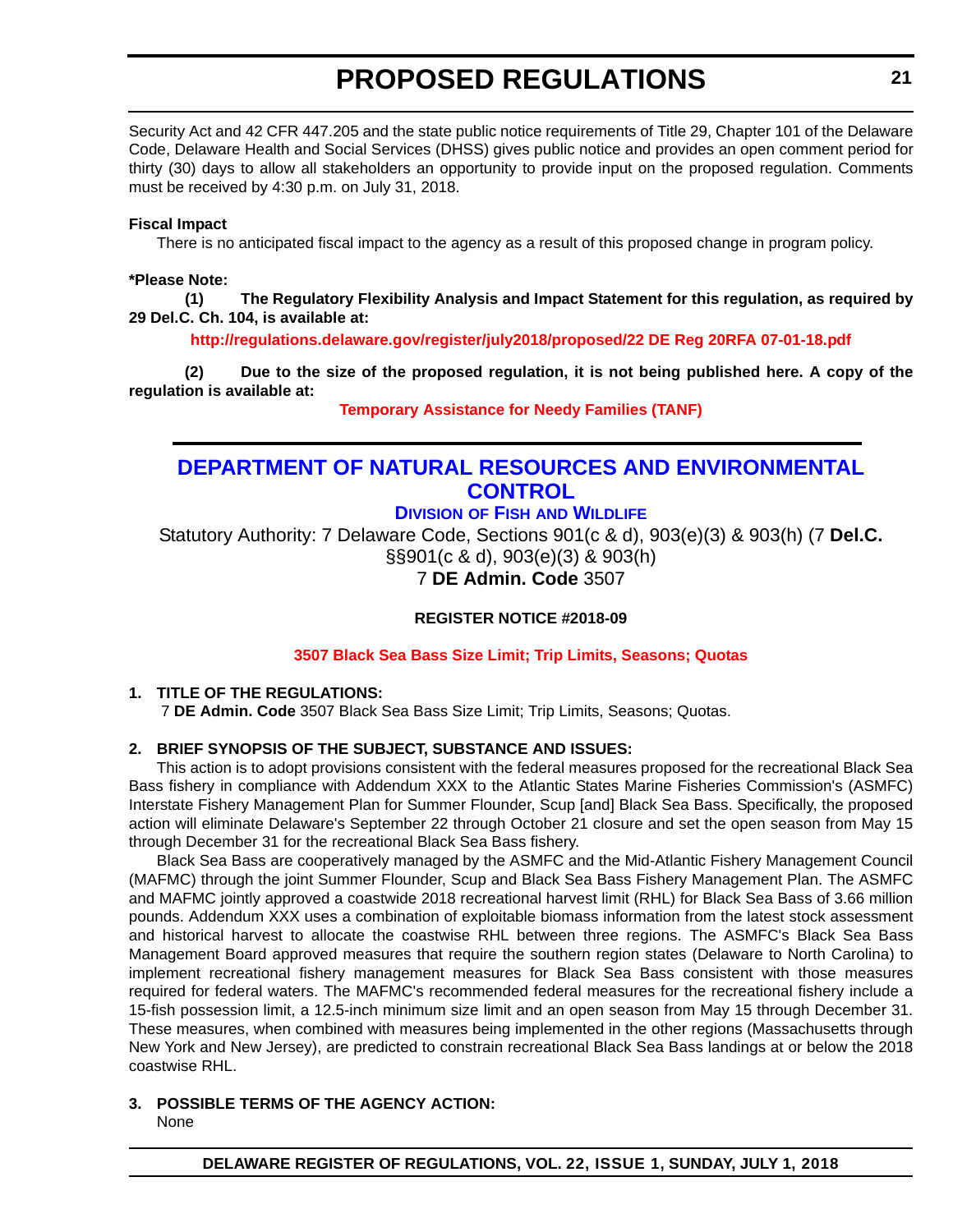- **4. STATUTORY BASIS OR LEGAL AUTHORITY TO ACT:** 7 **Del.C.** §901 & §903(a), (b) & (e)
- **5. OTHER REGULATIONS THAT MAY BE AFFECTED BY THE PROPOSAL:** None

# **6. NOTICE OF PUBLIC COMMENT:**

The hearing record on the proposed amendments to 7 **DE Admin. Code** 3507 *Black Sea Bass Size Limit; Trip Limits, Seasons; Quotas* will open July 1, 2018. Individuals may submit written comments regarding the proposed changes via e-mail to [Lisa.Vest@state.de.us](mailto:Lisa.Vest@state.de.us) or via the USPS to Lisa Vest, Hearing Officer, DNREC, 89 Kings Highway, Dover, DE 19901 (302) 739-9042. A public hearing on the proposed amendments will be held in conjunction with a public hearing on proposed amendments to 7 **DE Admin. Code** 3511 *Summer Flounder Size Limits; Possession Limits; Season* on July 26, 2018 beginning at 6:00 PM in the DNREC Auditorium, located at the Richardson & Robbins Building, 89 Kings Highway, Dover, DE 19901. Public comments will be received until close of business Friday, August 10, 2018.

# **7. PREPARED BY:**

Stewart Michels Email: [Stewart.Michels@state.de.us](mailto:Stewart.Michels@state.de.us) Ph: 739-9914

# **\*Please Note: The Regulatory Flexibility Analysis and Impact Statement for this regulation, as required by 29 Del.C. Ch. 104, is available at:**

**<http://regulations.delaware.gov/register/july2018/proposed/22 DE Reg 21RFA 07-01-18.pdf>**

# **3507 Black Sea Bass Size Limit; Trip Limits, Seasons; Quotas**

(Penalty Section 7 **Del.C.** §936(b)(2))

- 1.0 It shall be unlawful for any commercial person to have in possession any black sea bass (*Centropristis striata*) that measures less than eleven (11) inches, total length excluding any caudal filament.
- 2.0 It shall be unlawful for any recreational person to have in possession any black sea bass that measures less than twelve and one-half (12.5) inches total length excluding any caudal filament.
- 3.0 It shall be unlawful for any commercial fisherman to land, to sell, trade and or barter any black sea bass in Delaware unless authorized by a black sea bass landing permit issued by the Department. The black sea bass landing permit shall be presumed to transfer with the vessel whenever it is bought, sold, or otherwise transferred to an eligible transferee as defined in 7 **Del.C.** §2903, unless there is a written agreement, signed by the transferor/seller and transferee/buyer, or other credible written evidence, verifying that the transferor/seller is retaining the vessel's fishing and permit history for purposes of replacing the vessel.
- 4.0 The black sea bass pot fishery and the black sea bass commercial hook and line fishery shall be considered separate black sea bass fisheries. The total pounds allocated to each fishery by the Department shall be as follows: 96 percent of the State's commercial quota, as determined by the ASMFC, for the pot fishery; 4 percent for the commercial hook and line fishery.
- 5.0 The Department may only issue a black sea bass landing permit for the pot fishery to a person who is the owner of a vessel permitted by the National Marine Fisheries Service in accordance with 50 CFR §§ 648.4 pertaining to black sea bass and was either issued a black sea bass landing permit by the Department in 2013 or was the transferee of black sea bass landing permit issued by the Department

**DELAWARE REGISTER OF REGULATIONS, VOL. 22, ISSUE 1, SUNDAY, JULY 1, 2018**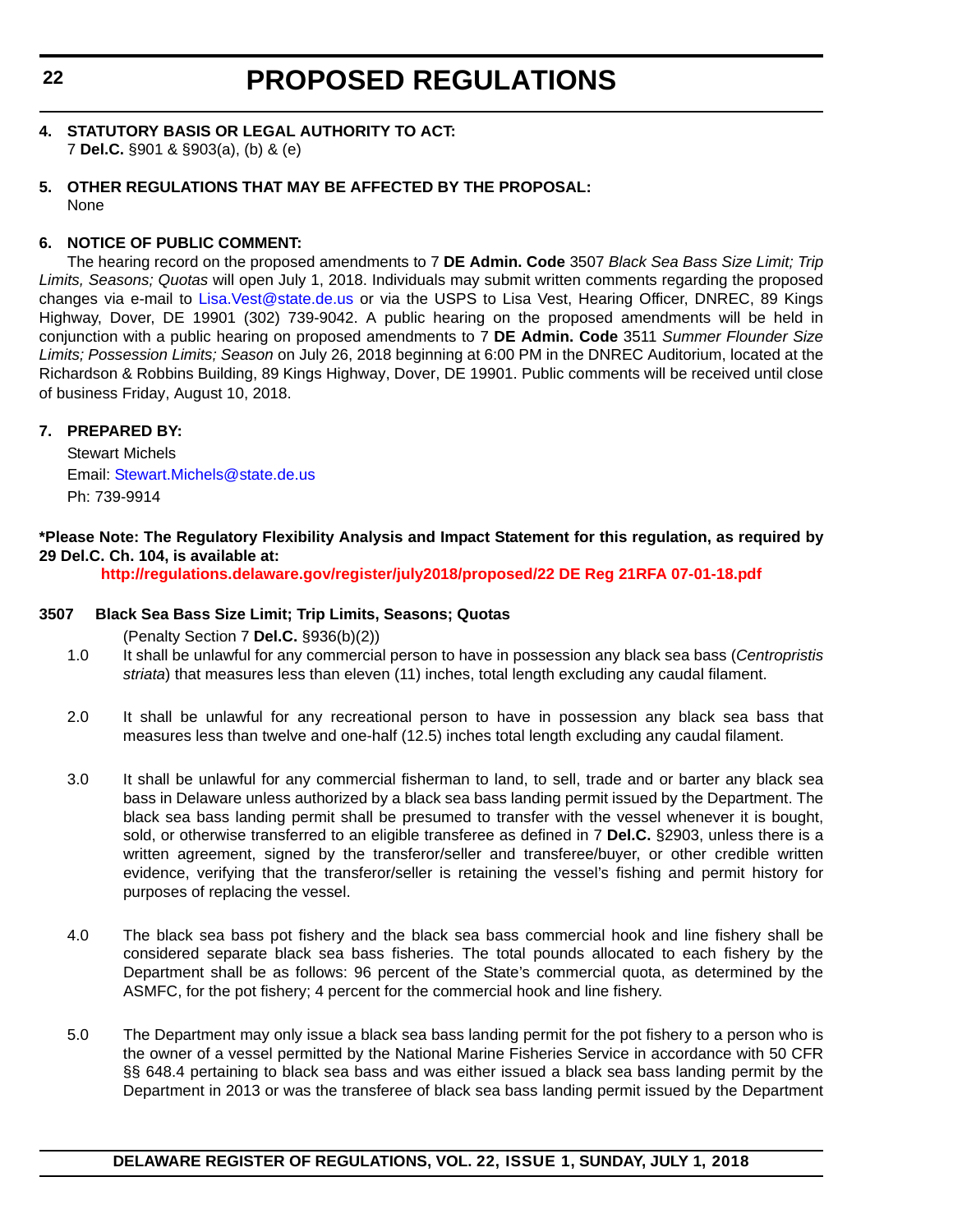as per 3507 (3.0). The number of black sea bass landings permits issued by the Department for the pot fishery in any year will not exceed six.

- 6.0 The Department may only issue a black sea bass landing permit for the commercial hook and line fishery to a person who has applied for and secured from the Department a commercial food fishing license and a fishing equipment permit for hook and line and was either issued a black sea bass landing permit by the Department in 2013 or was the transferee of black sea bass landing permit issued by the Department as per 3507 (3.0). The number of black sea bass landings permits issued by the Department for the commercial hook and line fishery in any year will not exceed thirteen.
- 7.0 Any overage of the State's commercial quota will be subtracted by the Atlantic States Marine Fisheries Commission from the next year's commercial quota. Any overage of an individual's allocation will be subtracted from that individual's allocation the next year and distributed to those individuals in the appropriate fishery that did not exceed their quota.
- 8.0 Each participant in a black sea bass fishery shall be assigned a an equal share of the total pounds of black sea bass allotted by the Department for that particular fishery. A share shall be determined by dividing the number of pre-registered participants in one of the two recognized fisheries into the total pounds of black sea bass allotted to the fishery by the Department. In order to pre-register an individual must indicate their intent in writing to participate in this fishery.
- 9.0 Individual shares of the pot fishery quota may be transferred to another participant in the pot fishery. Any transfer of black sea bass individual pot quota shall be limited by the following conditions:
	- 9.1 A maximum of one transfer per year per person.
	- 9.2 No transfer of shares of the black sea bass pot fishery quota shall be authorized unless such transfer is documented on a form provided by the Department and approved by the Secretary in advance of the actual transfer.
- 10.0 Individual shares of the commercial hook and line fishery quota may be transferred to another participant in the commercial hook and line fishery. Any transfer of black sea bass individual commercial hook and line quota shall be limited by the following conditions:
	- 10.1 A maximum of one transfer per year per person.
	- 10.2 No transfer of shares of the black sea bass commercial hook and line quota shall be authorized unless such transfer is documented on a form provided by the Department and approved by the Secretary in advance of the transfer.
- 11.0 Each commercial food fisherman participating in a black sea bass fishery shall report to the Department, via the interactive voice phone reporting system operated by the Department, each days landings in pounds at least one hour after packing out their harvest.
- 12.0 It shall be unlawful for any recreational fisherman to take and reduce to possession or to land any black sea bass beginning at 12:01 a.m. January 1, and ending midnight May 14, and beginning at 12:01 a.m. September 22 and ending mid-night October 21.
	- 12.1 It shall be unlawful for any recreational fisherman to have in possession more than 15 black sea bass at or between the place where said black sea bass were caught and said recreational fisherman's personal abode or temporary or transient place of lodging during the period May 15 through September 21 and during the period October 22 through December 31.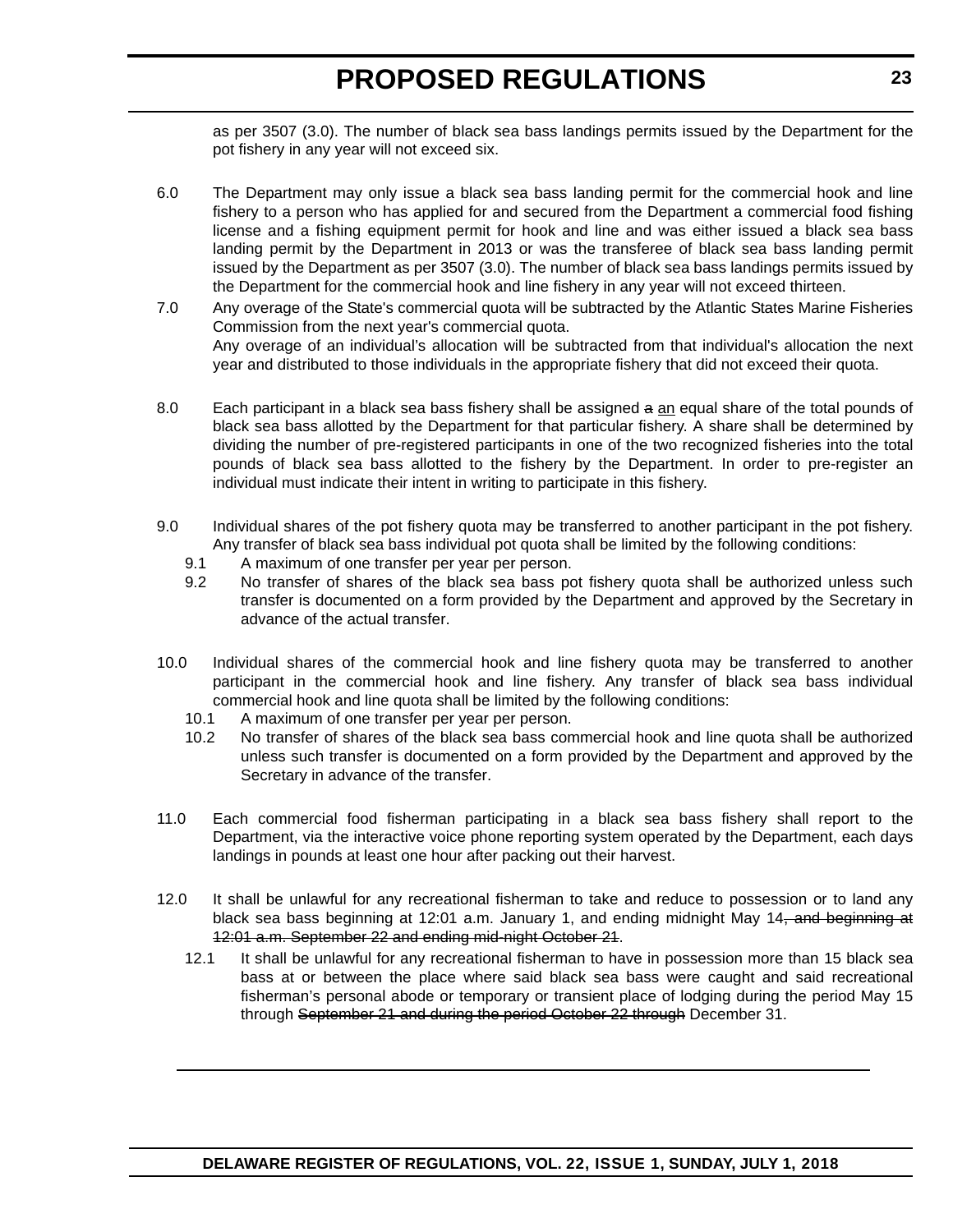**DIVISION OF FISH [AND WILDLIFE](https://dnrec.alpha.delaware.gov/fish-wildlife/)**

<span id="page-23-0"></span>Statutory Authority: 7 Delaware Code, Sections 901(c) and (d) and 903(e)(2)a (7 **Del.C.** §§901(c) and (d) and 903(e)(2)a) 7 **DE Admin. Code** 3511

> **REGISTER NOTICE SAN #2018-10**

#### **[3511 Summer Flounder Size Limits; Possession Limits; Season](#page-3-0)**

#### **1. TITLE OF THE REGULATIONS:**

7 **DE Admin. Code** 3511 Summer Flounder Size Limits; Possession Limits; Season.

#### **2. BRIEF SYNOPSIS OF THE SUBJECT, SUBSTANCE AND ISSUES:**

This action is to adopt a minimum recreational summer flounder size limit of 16.5 inches (formerly 17 inches), consistent with Addendum XXVIII to the Interstate Fishery Management Plan (FMP) for Summer Flounder, Scup, and Black Sea Bass. The Department previously amended 7 **DE Admin. Code** 3511 Summer Flounder Size Limits; Possession Limits; Season to accommodate this change through an emergency action (Secretary's Order 2018-F-0026) pursuant to 29 **Del.C.** §10119 and 7 **Del.C.** §903(h) to assure that Delaware's recreational summer flounder fishery resource avoided unnecessary hardship, benefited from a sustainable harvest liberalization and remained competitive with similar fishing resources in New Jersey, Maryland and Virginia.

The Atlantic States Marine Fisheries Commission (ASMFC) and Mid Atlantic Fisheries Management Council extended the regional approach to recreational summer flounder management outlined in Addendum XXVIII to the Interstate Fishery Management Plan (FMP) for Summer Flounder, Scup, and Black Sea Bass through 2018. Addendum XXVIII allows states or regions to develop measures that will achieve the coastwise recreational harvest limit (RHL) of 4.42 M pounds. Based on summer flounder stock status, states or regions may liberalize their 2017 recreational summer flounder regulations to allow for up to a 17% harvest increase in 2018.

By extending the provisions of Addendum XXVIII, Delaware continues to be grouped in a region (DelMarVa) with Maryland and Virginia. The DelMarVa region submitted an analysis to the ASMFC Summer Flounder Technical Committee for a four (4) fish possession limit, a 365-day season and a 16.5-inch minimum size limit that was estimated to result in 16.4% harvest increase. This proposed management strategy was approved by the ASMFC's Management Board.

- **3. POSSIBLE TERMS OF THE AGENCY ACTION:** None
- **4. STATUTORY BASIS OR LEGAL AUTHORITY TO ACT:**

7 **Del.C.** §901 & §903 (a), (b) & (e)

#### **5. OTHER REGULATIONS THAT MAY BE AFFECTED BY THE PROPOSAL:** None

# **6. NOTICE OF PUBLIC COMMENT:**

The hearing record on the proposed changes to 7 **DE Admin. Code** 3511 *Summer Flounder Size Limits; Possession Limits; Season* will open July 1, 2018. Individuals may submit written comments regarding the proposed changes via e-mail to Lisa. Vest@state.de.us or via the USPS to Lisa Vest, Hearing Officer, DNREC, 89 Kings Highway, Dover, DE 19901 (302) 739-9042. A public hearing on the proposed amendment will be held in conjunction with a public hearing on proposed amendments to 7 **DE Admin. Code** 3507 *Black Sea Bass Size Limit; Trip Limits, Seasons; Quotas* on July 26, 2018 beginning at 6:00 PM in the DNREC Auditorium, located at the Richardson & Robbins Building, 89 Kings Highway, Dover, DE 19901. Public comments will be received until close of business Friday, August 10, 2018.

# **7. PREPARED BY:**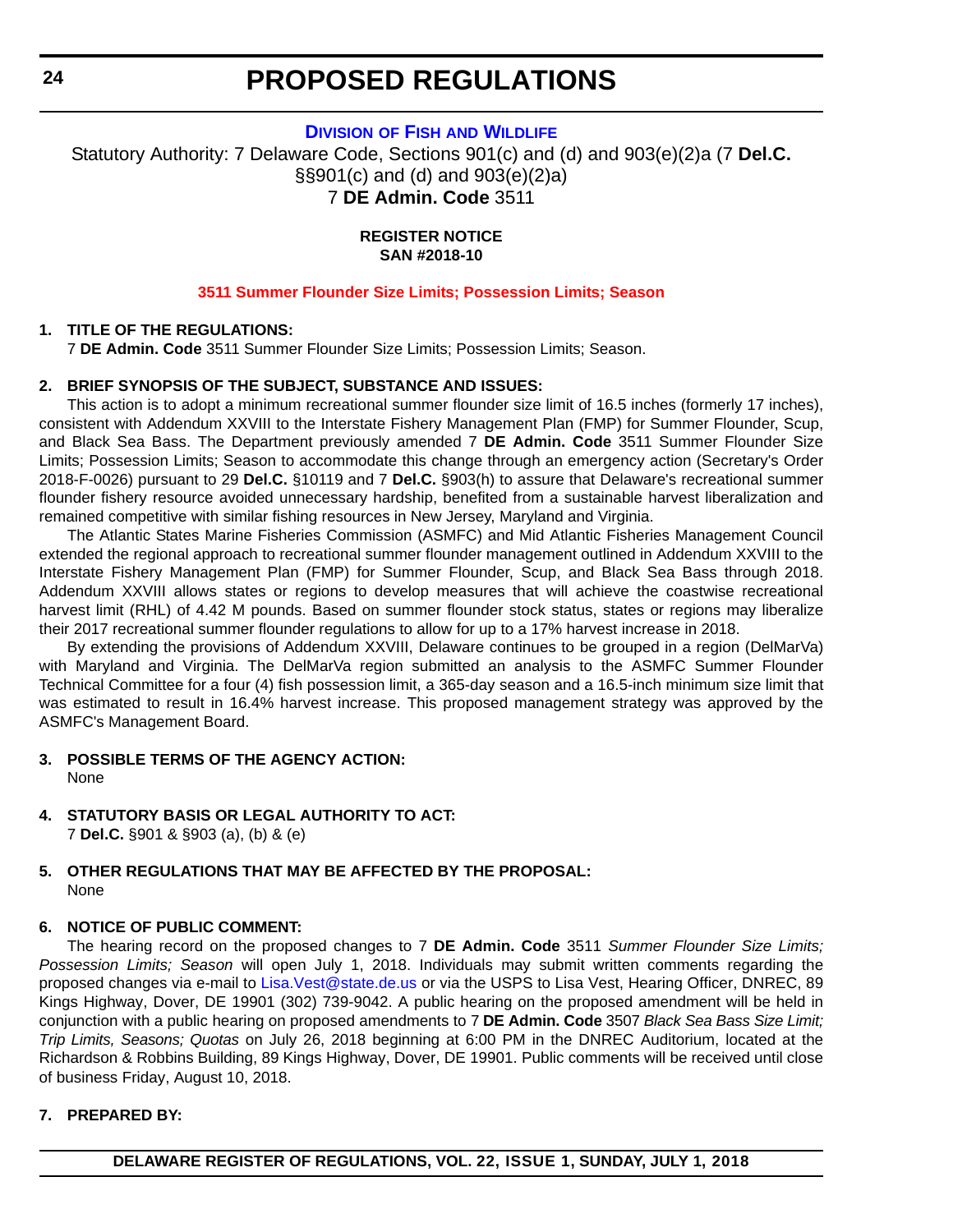Stewart Michels Email: [Stewart.Michels@state.de.us](mailto:Stewart.Michels@state.de.us) Ph: 739-9914

# **\*Please Note: The Regulatory Flexibility Analysis and Impact Statement for this regulation, as required by 29 Del.C. Ch. 104, is available at:**

**<http://regulations.delaware.gov/register/july2018/proposed/22 DE Reg 24RFA 07-01-18.pdf>**

# **3511 Summer Flounder Size Limits; Possession Limits; Season**

(Penalty Section 7 **Del.C.** §936(b)(2))

- 1.0 It shall be unlawful for any recreational fisherman to have in possession more than four (4) summer flounder at or between the place where said summer flounder were caught and said recreational fisherman's personal abode or temporary or transient place of lodging.
- 2.0 It shall be unlawful for any person, other than qualified persons as set forth in section 4.0 of this regulation, to possess any summer flounder that measure less than seventeen  $(17)$  sixteen and one half (16.5) inches between the tip of the snout and the furthest tip of the tail.
- 3.0 It shall be unlawful for any person, to have in possession any part of a summer flounder that measures less than seventeen (17) sixteen and one half (16.5) inches between said part's two most distant points unless said person also has in possession the head, backbone and tail intact from which said part was removed.
- 4.0 Notwithstanding the size limits and possession limits in this regulation, a person may possess a summer flounder that measures no less than fourteen (14) inches between the tip of the snout and the furthest tip of the tail and a quantity of summer flounder in excess of the possession limit set forth in this regulation, provided said person has one of the following:
	- 4.1 A valid bill-of-sale or receipt indicating the date said summer flounder were received, the amount of said summer flounder received and the name, address and signature of the person who had landed said summer flounder;
	- 4.2 A receipt from a licensed or permitted fish dealer who obtained said summer flounder; or
	- 4.3 A bill of lading while transporting fresh or frozen summer flounder.
	- 4.4 A valid commercial food fishing license and a food fishing equipment permit for gill nets.
- 5.0 It shall be unlawful for any commercial finfisherman to sell, trade and or barter or attempt to sell, trade and or barter any summer flounder or part thereof that is landed in this State by said commercial fisherman after a date when the de minimis amount of commercial landings of summer flounder is determined to have been landed in this State by the Department. The de minimis amount of summer flounder shall be 0.1% of the coast wide commercial quota as set forth in the Summer Flounder Fishery Management Plan approved by the Atlantic States Marine Fisheries Commission.
- 6.0 It shall be unlawful for any vessel to land more than 200 pounds of summer flounder in any one day in this State.
- 7.0 It shall be unlawful for any person, who has been issued a commercial food fishing license and fishes for summer flounder with any food fishing equipment other than a gill net, to have in possession more than four (4) summer flounder at or between the place where said summer flounder were caught and said person's personal abode or temporary or transient place of lodging.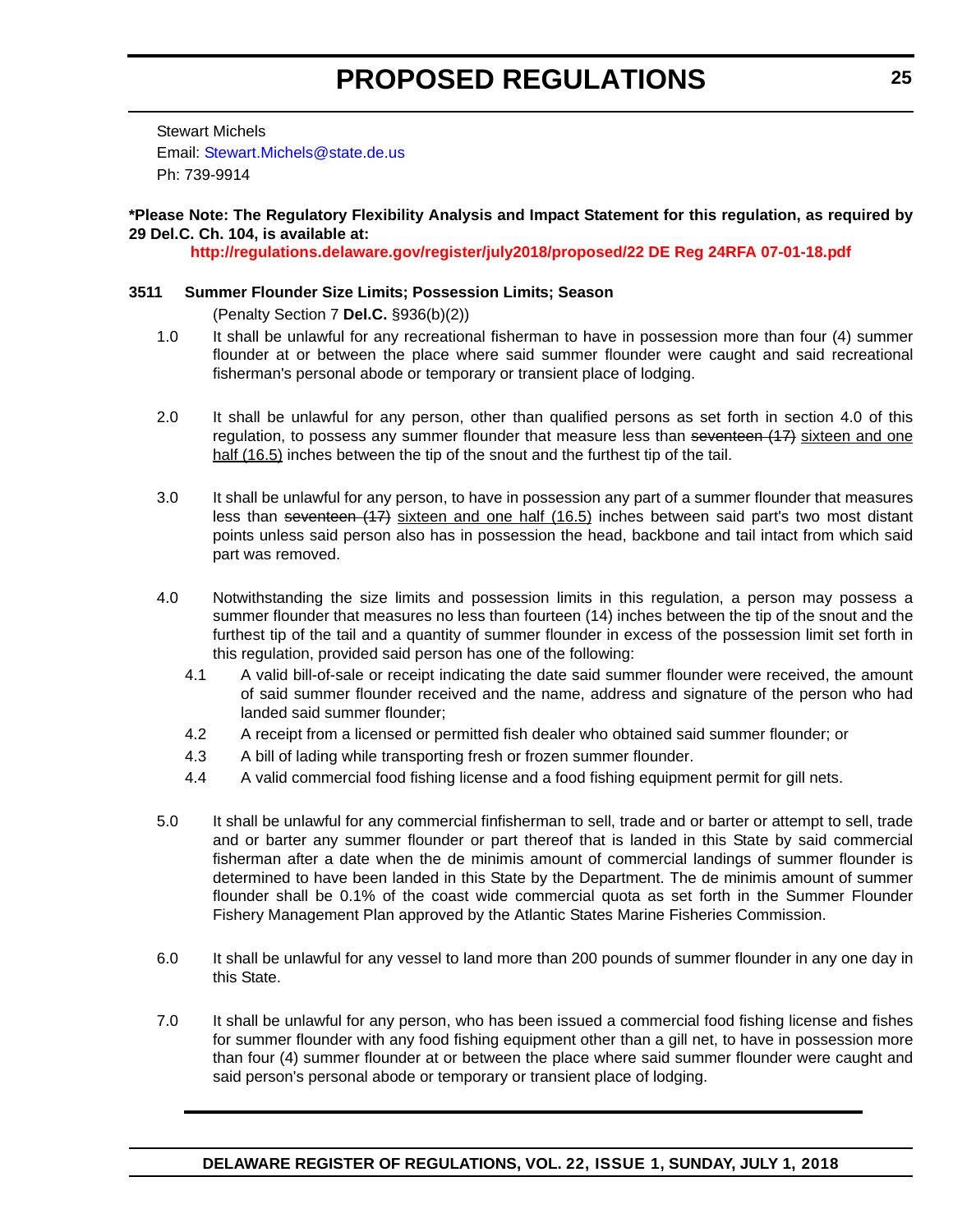# **[DEPARTMENT OF SAFETY AND HOMELAND SECURITY](https://dshs.delaware.gov/) [DELAWARE COUNCIL](https://dshs.delaware.gov/) ON POLICE TRAINING**

<span id="page-25-0"></span>Statutory Authority: 11 Delaware Code, Section 8402 and 8404(a)(14) (11 **Del.C.** §§8402,

8404(a)(14))

1 **DE Admin. Code** 801

# **PUBLIC NOTICE**

# **[801 Regulations of the Delaware Council on Police Training](#page-3-0)**

The Council on Police Training (COPT), pursuant to 11 **Del.C.** §8404(a)(14), proposes to revise its regulations. The proposed amendments, which were voted on in a Special Meeting by the COPT on May 23, 2018, seek to update, clarify and provide more detailed information regarding minimum training requirements, firearms training and qualifications for instructors.

The COPT will allow for the submission of written comments, suggestions, or other materials regarding the proposed rules to the Department of Safety and Homeland Security Attn: Christopher Klein, Public Safety Building Suite 220, P.O. BOX 818, Dover, Delaware 19903-0818 or e-mail [Christopherm.klein@state.de.us.](mailto:Christopherm.klein@state.de.us) Any written submission in response to this notice and the relevant proposed regulations must be received by the Department of Safety and Homeland Security no later than 4:30 p.m. (EST) on July 31, 2018. A copy of this regulation may be viewed online at the Registrar of Regulation's website, [http://regulations.delaware.gov/services/](http://regulations.delaware.gov/services/current_issue.shtml) [current\\_issue.shtml.](http://regulations.delaware.gov/services/current_issue.shtml)

# **DECISION AND ORDER CONCERNING THE REGULATIONS**

NOW THEREFORE, under the statutory authority and for the reasons sent forth above, the Council on Police Training does hereby ORDER that the regulations be, and that they hereby are, proposed to be enacted as set forth below.

Robert M. Coupe, Chairman COPT

# **\*Please Note:**

**(1) The Regulatory Flexibility Analysis and Impact Statement for this regulation, as required by 29 Del.C. Ch. 104, is available at:**

**<http://regulations.delaware.gov/register/july2018/proposed/22 DE Reg 26RFA 07-01-18.pdf>**

**(2) Due to the size of the proposed regulation, it is not being published here. A copy of the regulation is available at:**

**[801 Regulations of the Delaware Council on Police Training](http://regulations.delaware.gov/register/july2018/proposed/22 DE Reg 26 07-01-18.htm)**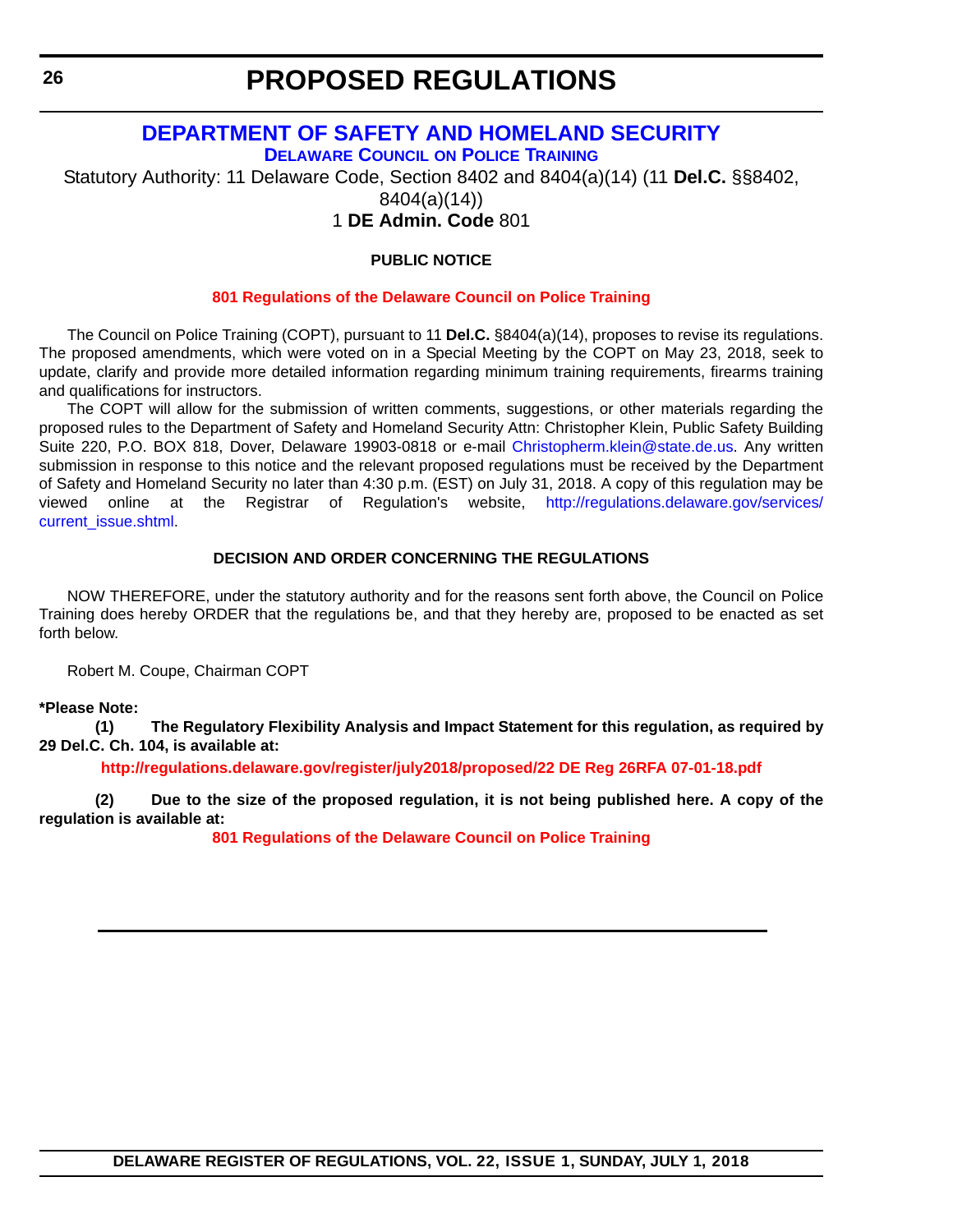# **[DEPARTMENT OF STATE](https://sos.delaware.gov/) DIVISION [OF PROFESSIONAL REGULATION](https://dpr.delaware.gov/) 300 BOARD [OF ARCHITECTS](https://dpr.delaware.gov/boards/architects/)**

<span id="page-26-0"></span>Statutory Authority: 24 Delaware Code, Section 306(a)(1) (24 **Del.C.** §306(a)(1)) 24 **DE Admin. Code** 300

# **PUBLIC NOTICE**

#### **[300 Board of Architects](#page-3-0)**

The Delaware Board of Architects, pursuant to 24 **Del.C.** §306(a)(1), proposes to revise its regulations in order to clarify the education requirements for applicants; change the name of the NCARB training program from Intern Development Program to Architectural Experience Program; clarify that the continuing education requirements apply to calendar years; and allow licensees to seek pre-approval of continuing education units.

The Board will hold a public hearing on the proposed regulation change on September 5, 2018 at 1:30 p.m., Second Floor Conference Room B, Cannon Building, 861 Silver Lake Blvd., Dover, DE 19904. Written comments should be sent to Jennifer Witte, Administrative Specialist of the Delaware Board of Architects, Cannon Building, 861 Silver Lake Blvd., Dover, DE 19904. Written comments will be accepted until September 20, 2018 pursuant to 29 **Del.C.** §10118(a).

# **\*Please Note: The Regulatory Flexibility Analysis and Impact Statement for this regulation, as required by 29 Del.C. Ch. 104, is available at:**

**<http://regulations.delaware.gov/register/july2018/proposed/22 DE Reg 27RFA 07-01-18.pdf>**

# **300 Board of Architects** *(Break in Continuity of Sections)*

#### **3.0 Application for Registration:**

# *(Break in Continuity Within Section)*

- 3.4 Applicants for Registration by Examination (A.R.E.):
	- 3.4.1 Must have filed a completed application with the Board, including the NCARB record**.**
	- 3.4.2 An applicant who has met the education requirements as set forth in the NCARB Education Guidelines and has enrolled in the NCARB Intern Development Program by establishing an NCARB Record shall be eligible for admission to examination.
	- 3.4.2 An applicant who holds a NAAB accredited professional degree or is a student actively participating in an NCARB-accepted Integrated Path to Architectural Licensure (IPAL) option within a NAAB-accredited professional degree shall be eligible for admission to examination.
- 3.5 An applicant re-applying with a lapsed registration shall submit evidence of having completed at least 24 HSW Continuing Education hours Units for the preceding two (2) year period leading up to the date of application.

# **4.0 Registration Standards:**

4.1 Registration Standards: To be granted registration an applicant must:

# *(Break in Continuity Within Section)*

- 4.1.2 Training meet the Training Requirements set forth in the NCARB Intern Development Architectural Experience Program Guidelines (IDP) (AXP). Check NCARB's website, [www.ncarb.org](http://www.ncarb.org) for updates and the most current information regarding the IDP AXP.
	- 4.1.2.1 Training, as defined above, is a requirement for all applicants for initial registration in the State of Delaware. Applicants holding a current registration in good standing in another United States jurisdiction or Canadian province and documenting five (5) or more years of practicing architecture immediately preceding the date of the application that is acceptable

# **DELAWARE REGISTER OF REGULATIONS, VOL. 22, ISSUE 1, SUNDAY, JULY 1, 2018**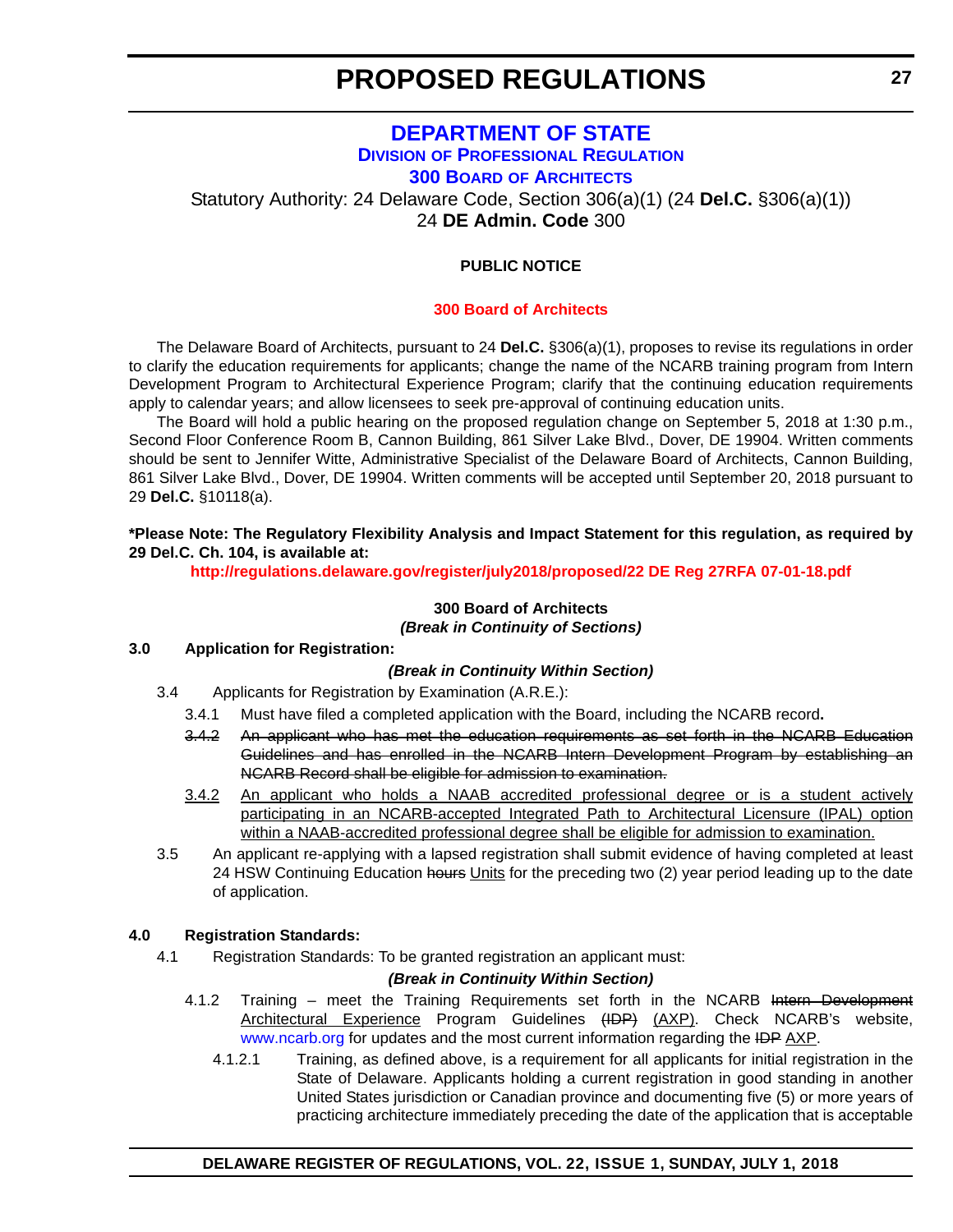to the Board may obtain a waiver of the IDP AXP requirement. A request for waiver shall be made on a form prescribed by the Board.

4.1.2.2 The IDP AXP, which is administered by NCARB, will be initiated by completing an application for NCARBADP Council Record and submitting required application fees. This application may be obtained from NCARB, 1801 K Street NW, Suite 1100, Washington, D.C. 20006-1310 or [www.ncarb.org.](http://www.ncarb.org) Preparation of all components of the IDP AXP record for references, transcripts, training, etc., will be done in accordance with current NCARB standards. The NCARB Council Record will be accepted as verification of education and training requirements for initial registration.

# *(Break in Continuity of Sections)*

# **6.0 Registration**

# *(Break in Continuity Within Section)*

- 6.2 Continuing Education requirements for renewal.
	- 6.2.1 In addition to all other requirements for registration renewal, an architect must complete a minimum of 24 Continuing Education Hours each renewal period Continuing Education Units (CEUs) in the two calendar (January 1 – December 31) years preceding the license renewal deadline, including a minimum of 8 Continuing Education Hours eight CEUs in each calendar year, or be exempt from these continuing education requirements as provided below. For an architect's initial registration period, the continuing education requirements shall be pro-rated at one Continuing Education Hour Unit per month of registration, beginning with the first full month following the month of issuance, through the end of the renewal cycle. Up to four CE hours can be carried over into a subsequent calendar year.
		- 6.2.1.1 Continuing Education Hours Units. All Continuing Education Hours Units must be completed in Health, Safety, and Welfare Subjects acquired in Structured Educational Activities. Continuing Education Hours Units may be acquired at any location.
		- 6.2.1.2 Reporting and Record keeping. An architect shall complete and maintain forms as required by the Board certifying that the architect has completed the required Continuing Education Hours Units. Forms may be audited by the Board for verification of compliance with these requirements. Documentation of reported Continuing Education Hours Units shall be maintained by the architect for six years from the date of award.

# *(Break in Continuity Within Section)*

6.2.2 The following are considered acceptable Continuing Education and do not require pre-approval by the Board:

# *(Break in Continuity Within Section)*

- 6.2.3 Course providers and licensees may request Board approval of courses at any time by submitting a written request to the Board and including a course outline with the number of classroom hours and the curriculum vitae or resume of the instructor. Course providers and licensees seeking preapproval should submit the request a sufficient amount of time in advance of the CE course to permit the Board to consider the request at a regularly-scheduled Board meeting. Board approval shall expire 2 years after the approval date. If the course is amended at any time during the 2 years, the sponsor or licensee shall submit a new Application Form.
	- 6.2.3.1 Any licensees who complete courses not yet approved by the Board do so at their own risk, and the Board may not approve the course nor allow it to count toward completion of the biennial requirement of 24 hours of continuing education.
- 6.3 Audits and Attestation of Compliance
	- 6.3.1 Random audits shall be performed by the Board. All registrants shall maintain documentation of continuing education, which shall include proof of attendance and verification that the education was an NCARB monograph course or a health, safety, and welfare course approved by the AIA an NCARB monograph course, a health, safety, and welfare course approved by the AIA, or approved by the Board.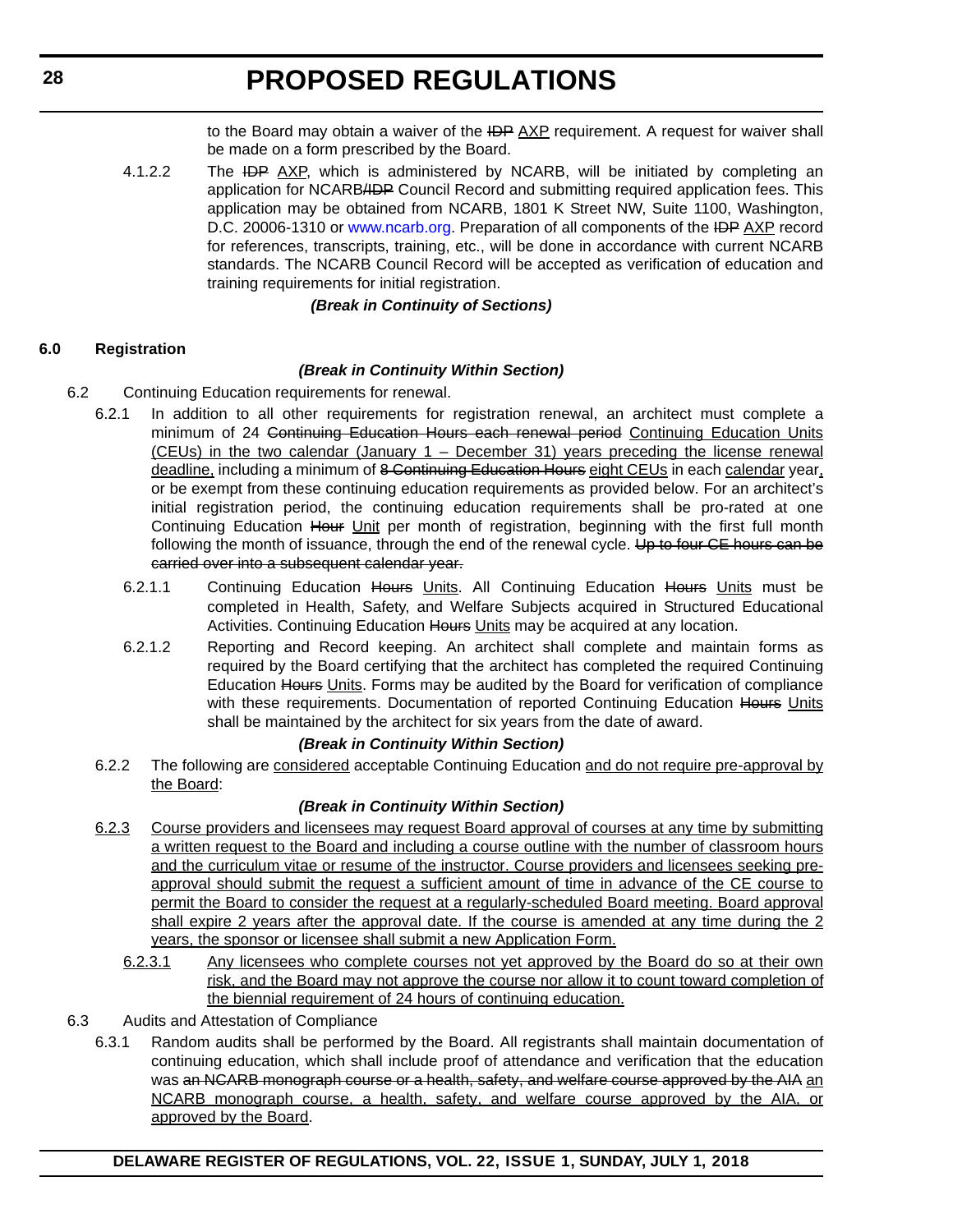- 6.3.2 Attestation of compliance must be completed.
- 6.3.3 Attestation of continuing education shall be submitted to the Division of Professional Regulation prior to January 31<sup>st</sup> of the reporting year. Attestation that the required Continuing Education has been completed in the previous two calendar years shall be submitted to the Division of Professional Regulation prior to the January 31<sup>st</sup> renewal deadline.
- 6.4 Hardship Extension: Requests for a hardship extension must be in writing and submitted to the Board prior to the expiration of the licensing period December 31st of the second calendar year of reporting period. The Board may, at its discretion, grant an extension of time within which the Continuing Education requirement must be completed. The period of hardship extension granted shall be determined by the Board.
- 6.5 Late Renewal

# *(Break in Continuity Within Section)*

- 6.5.3 A registrant who has failed to complete the Continuing Education requirement of the previous two calendar years by the January 31<sup>st</sup> renewal date may request, in writing, an extension of time of no more than four (4) months following the January 31<sup>st</sup> renewal date to satisfy the immediately preceding two (2) year requirement. The request for an extension must be received by the Board in writing prior to the January 31<sup>st</sup> renewal date.
- 6.5.4 No continuing education completed during the extension in order to satisfy the requirements of a preceding registration period may be used to satisfy future renewal requirements.

#### *(Break in Continuity Within Section)*

#### 6.8 Re-application

- 6.8.1 Applicants who were previously registered as architects in Delaware shall be required to certify that they have completed at least 24 HSW Continuing Education hours for the two year period preceding the new registration.
- 6.96.8 Architect Emeritus
	- 6.9.16.8.1 To qualify for an Architect Emeritus license, the applicant shall:
		- 6.9.1.16.8.1.1 currently be registered as a Delaware Architect; and
		- 6.9.1.26.8.1.2 have been registered as a Delaware Architect for at least the immediate preceding ten years; and
		- 6.9.1.36.8.1.3 not be the subject of a pending disciplinary action related to architectural licensure in this or any other state; and
		- 6.9.1.46.8.1.4 have met all of the annual continuing education requirements of this Board prior to the filing of the application for emeritus status; and
		- 6.9.1.56.8.1.5 have filed an Architect Emeritus application on a form prescribed by the Board along with the required fee; and
		- 6.9.1.66.8.1.6 be at least 65 years old on the date of application for Architect Emeritus status.
	- 6.9.26.8.2 A Delaware Architect Emeritus shall:
		- 6.9.2.16.8.2.1 not engage in the practice of architecture; and
		- 6.9.2.26.8.2.2 not be required to complete the annual continuing education requirements; and
		- 6.9.2.36.8.2.3 use the title "Architect Emeritus" in lieu of the title "Architect."
	- 6.9.36.8.3 A Delaware Architect Emeritus may re-apply for active status as a registered Delaware Architect provided that the individual has completed 12 continuing education hours Continuing Education Units of the annual continuing education requirement during the calendar year in which the re-application is filed.

**\*Please Note: As the rest of the sections were not amended, they are not being published. A copy of the regulation is available at:**

# **[300 Board of Architects](http://regulations.delaware.gov/register/july2018/proposed/22 DE Reg 27 07-01-18.htm)**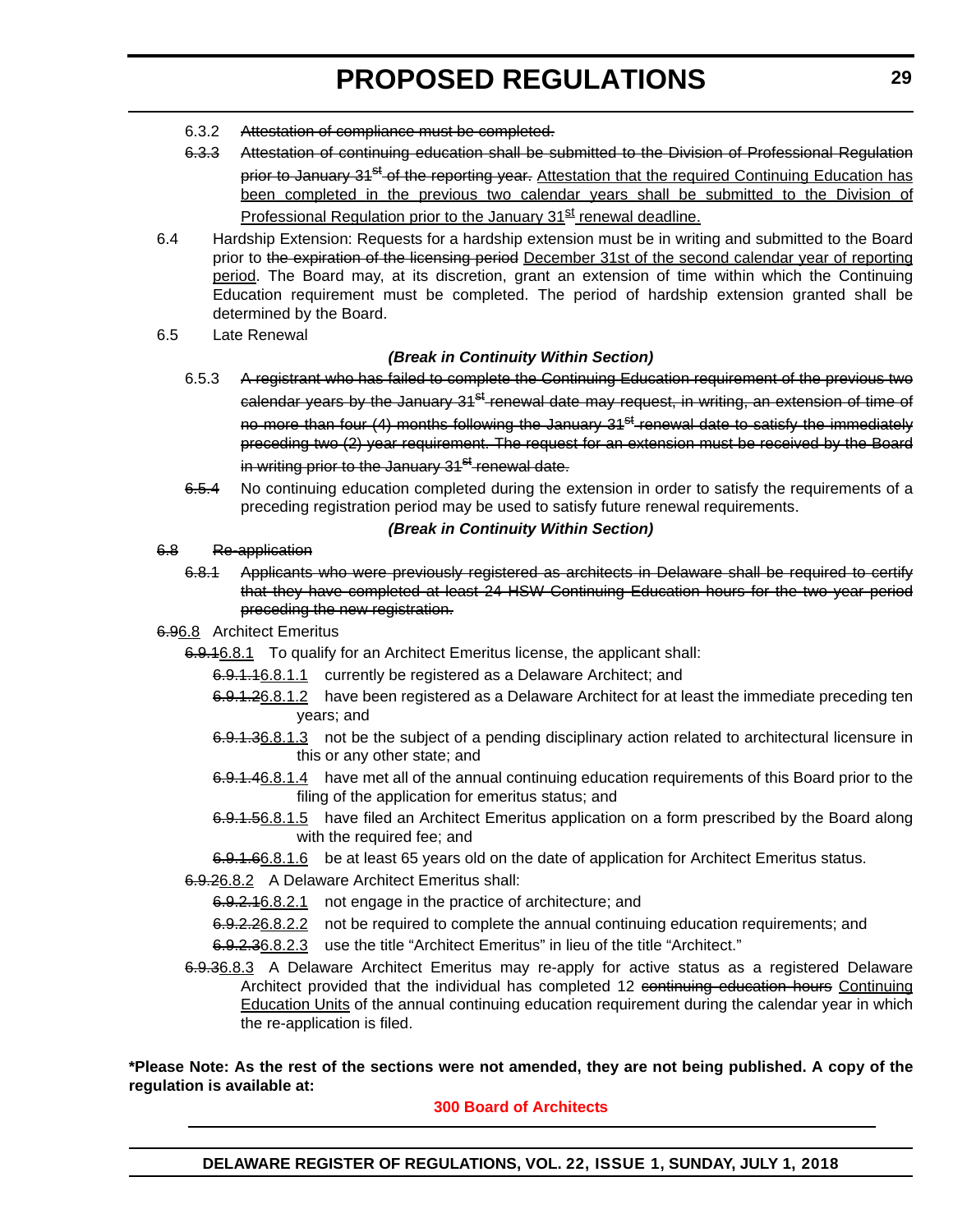# <span id="page-29-0"></span>**DIVISION [OF PROFESSIONAL REGULATION](https://dpr.delaware.gov/) 3700 BOARD [OF SPEECH/LANGUAGE PATHOLOGISTS, AUDIOLOGISTS](https://dpr.delaware.gov/boards/speechaudio/) AND HEARING AID DISPENSERS**

Statutory Authority: 24 Delaware Code, Section 3706(a)(1) (24 **Del.C.** §3706(a)(1)) 24 **DE Admin. Code** 3700

# **PUBLIC NOTICE**

# **[3700 Board of Examiners of Speech/Language Pathologists, Audiologists & Hearing Aid Dispensers](#page-3-0)**

Pursuant to 24 **Del.C.** §3706(a)(1), the Board of Speech/Language Pathologists, Audiologists and Hearing Aid Dispensers ("Board") has proposed revisions to its rules and regulations.

A public hearing will be held on August 21, 2018 at 2:00 p.m. in the second floor conference room B of the Cannon Building, 861 Silver Lake Boulevard, Dover, Delaware, where members of the public can offer comments. Anyone wishing to receive a copy of the proposed rules and regulations may obtain a copy from the Board of Speech/Language Pathologists, Audiologists and Hearing Aid Dispensers, 861 Silver Lake Boulevard, Dover, Delaware 19904. Persons wishing to submit written comments may forward these to the Board at the above address or to [karen.carn@state.de.us](mailto:karen.carn@state.de.us).

The Board's proposed amendments add a requirement that licensees must timely update their addresses with the Division of Professional Regulation. Licensure requirements for speech/language pathologists, pertaining to the clinical practicum and the clinical fellowship, are updated to be consistent with the American Speech-Language-Hearing Association's standards. The new Section 11.0 adds disclosure requirements in connection with the fitting and sale of hearing aids. Audiologists and hearing aid dispensers must notify the prospective purchaser of the operation and benefits of telecoil technology, which is used to increase access to telephones and communication with businesses and the community. Finally, the list of substantially related crimes has been revised to include updated drug offenses.

In accordance with 29 **Del.C.** §10118(a), the final date to receive written comments will be September 5, 2018, which is 15 days following the public hearing. The Board will deliberate on all of the public comment at its next regularly scheduled meeting, at which time it will determine whether to adopt the rules and regulations as proposed or make additional changes due to the public comment.

# **\*Please Note: The Regulatory Flexibility Analysis and Impact Statement for this regulation, as required by 29 Del.C. Ch. 104, is available at:**

**<http://regulations.delaware.gov/register/july2018/proposed/22 DE Reg 30RFA 07-01-18.pdf>**

# **3700 Board of Examiners of Speech/Language Pathologists, Audiologists & Hearing Aid Dispensers**

#### **1.0 General**

- 1.1 Applications and other forms may be obtained from and be returned to the Division of Professional Regulation (Division). Please address correspondence to the Board: ATTN: SLP-AUD-HAD and mail to 861 Silver Lake Blvd., Ste. 203, Dover, DE 19904-2467. Information Division of Professional Regulation (Division) information and forms are also available on the Division's web site [dpr.delaware.gov.](dpr.delaware.gov)
- 1.2 Fees required by statute shall be made payable to: "State of Delaware" and remitted to the Division. No license shall be issued until all required fees are paid.

#### *(Break in Continuity Within Section)*

- 1.4 Duty to Update Address
	- 1.4.1 All licensees must provide the Division with their current home mailing address. Any change in home mailing address must be reported to the Division within ten days of such change. All notifications and correspondence pertaining to a licensee's license that are sent through the mail will be sent only to the most recent address provided by the licensee. The failure to provide the Division with a current home mailing address will not operate to excuse any duty or responsibility

# **DELAWARE REGISTER OF REGULATIONS, VOL. 22, ISSUE 1, SUNDAY, JULY 1, 2018**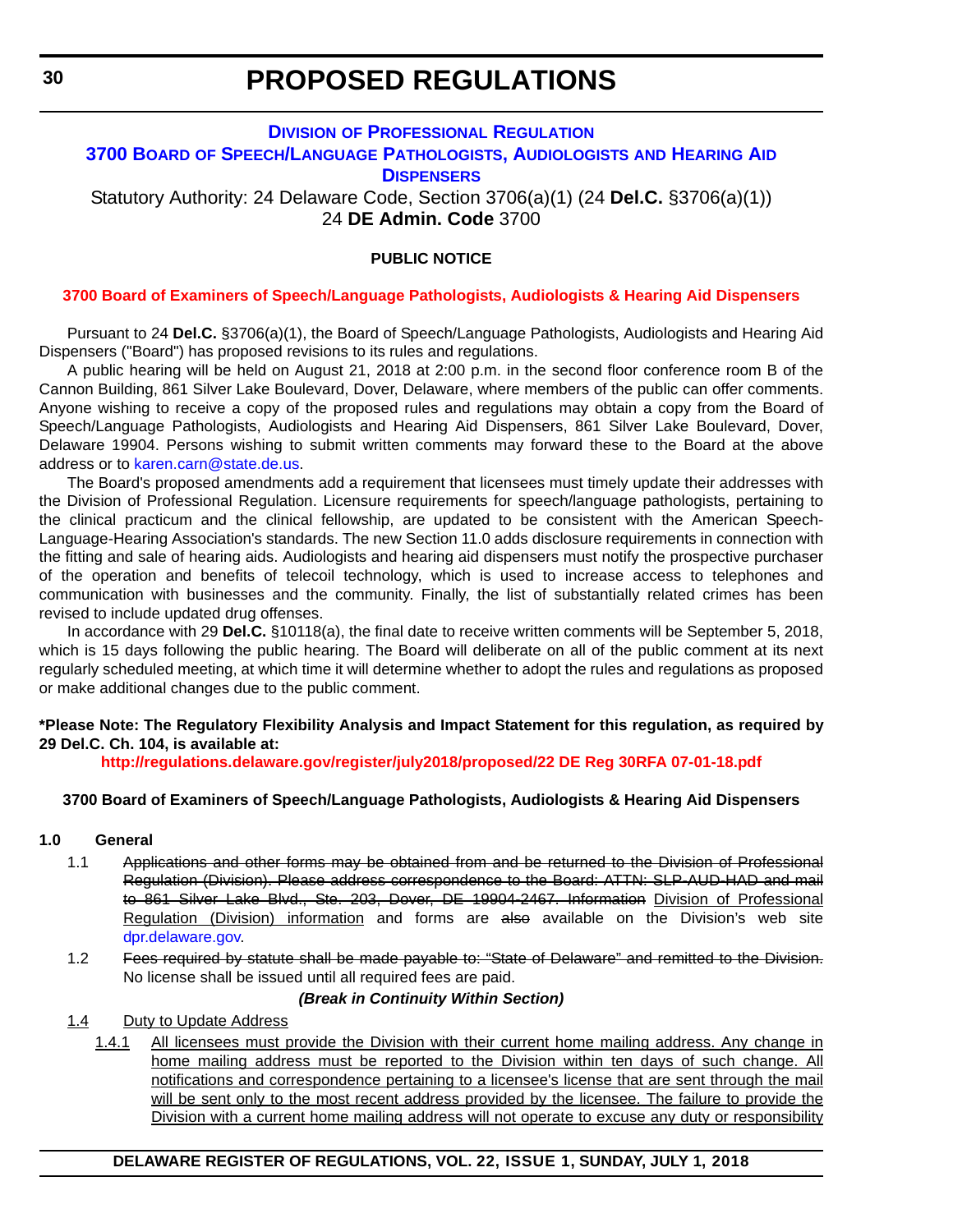of the licensee and confirmed delivery to the most recent address provided by the licensee will be considered proper notice.

# **2.0 Licensure Requirements for Speech-Language Pathologists and Audiologists**  *(Break in Continuity Within Section)*

- 2.2 Clinical Practicum for Speech/Language Pathologists
	- 2.2.1 The Speech/Language Pathology applicant must have completed a minimum of 400 clock hours of supervised clinical practicum experience. Clinical observation may qualify for up to 25 of the hours in the supervised clinical practicum. At least 25 hours must have been spent in clinical observation and at least 375 clock hours must have been spent in direct client/patient contact.
		- 2.2.1.1 Only direct contact with the client or client's family in assessment, management, and/or counseling can be counted towards the practicum requirement.
	- 2.2.2 A minimum of 250 325 clock hours in the area of specialty of the supervised clinical practicum must have been obtained be completed at the graduate level.
- 2.3 Clinical Fellowship (CF) for Speech/Language Pathologists
	- 2.3.1 The Speech/Language Pathology or Audiology applicant must have the equivalent of nine (9) months of full-time or eighteen (18) months of part time (defined as 15-20 hours per week) supervision in the major professional area in which the license is being sought. 36 weeks of fulltime (35 hours per week) experience (or the equivalent part-time experience) totaling a minimum of 1,260 hours. Part-time work can be completed, as long as the clinical fellow works more than 5 hours per week. Working more than 35 hours per week will not shorten the minimum requirement of 36 weeks. The GFY CF must start after completion of the academic and clinical practicum requirements.

\* Supervision is defined as direct observation consisting of 36 supervisory activities, including 18 one hour on-site observations and 18 other monitoring activities. (From standards adopted by the American Speech-Language-Hearing Association (ASHA) in 1985 and revised in 2009, which can be found at www.asha.org)

- 2.3.2 The applicant must be mentored by an individual holding certification from the American Speech-Language-Hearing Association (ASHA) in speech/language pathology.
- 2.3.3 The applicant must attain a score of "3" or better on the core skills in the final segment of the experience, as rated by the Speech/Language Pathology Clinical Fellowship mentor using the SLP Clinical Fellowship Skills Inventory Form.
- 2.3.4 Eighty percent of the applicant's time must be spent in direct clinical contact (assessment/ diagnosis/evaluation, screening, treatment, report writing, family/client consultation, and/or counseling) related to the management of disorders that fit within the ASHA Speech and Language Pathology Scope of Practice.
- 2.3.5 There must be no fewer than 18 hours of on-site observation of the clinical fellow providing clinical services throughout the CF experience. At least 18 other monitoring activities must occur during the experience.
- 2.4 National Examination
	- 2.4.1 The Speech/Language Pathology and Audiology applicant must have completed and passed the national examination approved by the Division of Professional Regulation for the area of specialty with at least the minimum nationally recommended score. Scores must be sent directly from the testing service to the Division of Professional Regulation.

# *(Break in Continuity Within Section)*

- 2.5 Application Process-Temporary Licensure
	- 2.5.1 An applicant must complete a notarized application for temporary licensure. Items which must be provided to the Division of Professional Regulation include:

# *(Break in Continuity Within Section)*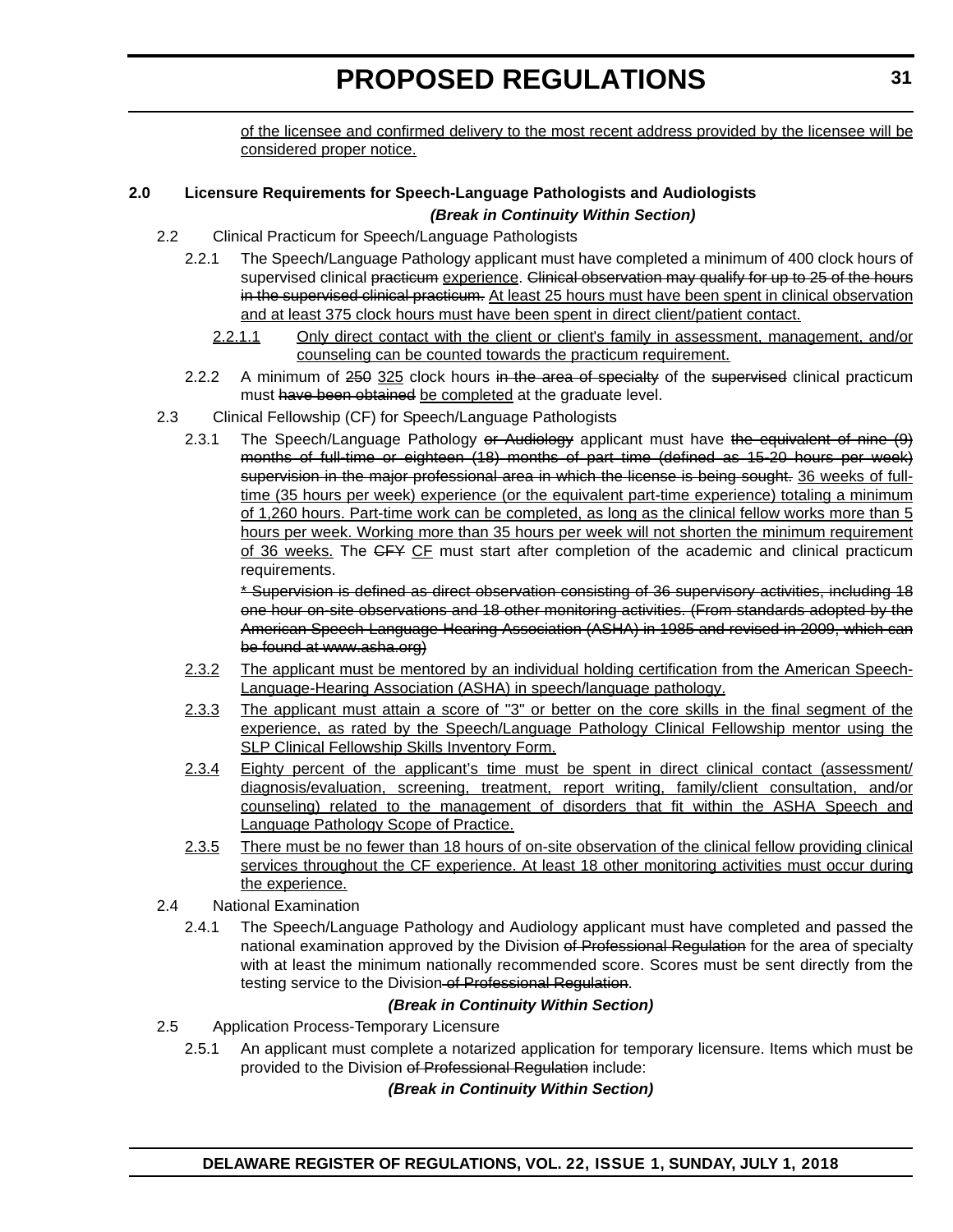- 2.5.2 A temporary license is valid for one year from the date of issuance and may be renewed for one year in extenuating circumstances upon application to the Board. The licensee shall take the examination at least once prior to submitting a request for renewal of the temporary license. Requests for Board consideration of a renewal shall be made in writing and sent to the Division of Professional Regulation 60 days prior to expiration.
- 2.6 Application Process -Permanent Licensure

#### *(Break in Continuity Within Section)*

2.6.4 A Speech/Language Pathologist applicant who has completed the supervised CF in Delaware and has a current temporary license, must submit the following documentation to the Division of Professional Regulation 30 days prior to expiration of the temporary license:

#### *(Break in Continuity Within Section)*

# **3.0 Licensure Requirements for Hearing Aid Dispensers** *(Break in Continuity Within Section)*

- 3.4 Reciprocal Licensure
	- 3.4.1 An applicant who is currently licensed in another state, the District of Columbia, or territory of the United States, whose standards for licensure are substantially similar to those of this state, must comply with 24 **Del.C.** §3710. Applicants for reciprocal licensure from states not substantially similar to this state shall provide proof of practice for a minimum of five years after licensure in addition to meeting the other qualifications in 24 **Del.C.** §3710. Verification of practice shall be by notarized letter from the employer(s).

# **4.0 Expired Licenses and Inactive Status**

- 4.1 Expired Licenses
	- 4.1.1 A holder of an expired license may renew the license within one year of the date the renewal was due by fulfilling all of the renewal requirements and paying the late fee established by the Division of Professional Regulation.
- 4.2 Inactive Status
	- 4.2.1 A licensee may apply to the Board for inactive status for up to five years. The license may be reactivated upon application on a form approved by the Board and proof of CEs completed within the preceding 24 months as required by subsection 8.2.3, and payment of the fee established by the Division of Professional Regulation.

#### *(Break in Continuity of Sections)*

# **8.0 Continuing Education For All Licensees:**

#### *(Break in Continuity Within Section)*

8.2 Continuing Education Criteria

#### *(Break in Continuity Within Section)*

8.2.2 The required number of CEs varies with the date of issuance of license, certification and/or professional status. Effective as of the license renewal period beginning August 1, 2009, licensees must meet the following CE requirements:

#### *(Break in Continuity Within Section)*

- 8.2.5 CE is required for license renewal and shall be completed by July 31 of odd-numbered years.
	- 8.2.5.1 Proof of continuing education is satisfied with an attestation by the licensee that he or she has satisfied the requirements of Section 8.0.
	- 8.2.5.2 Attestation may must be completed online. In the alternative, paper renewal documents that contain the attestation of completion can be submitted.

#### *(Break in Continuity Within Section)*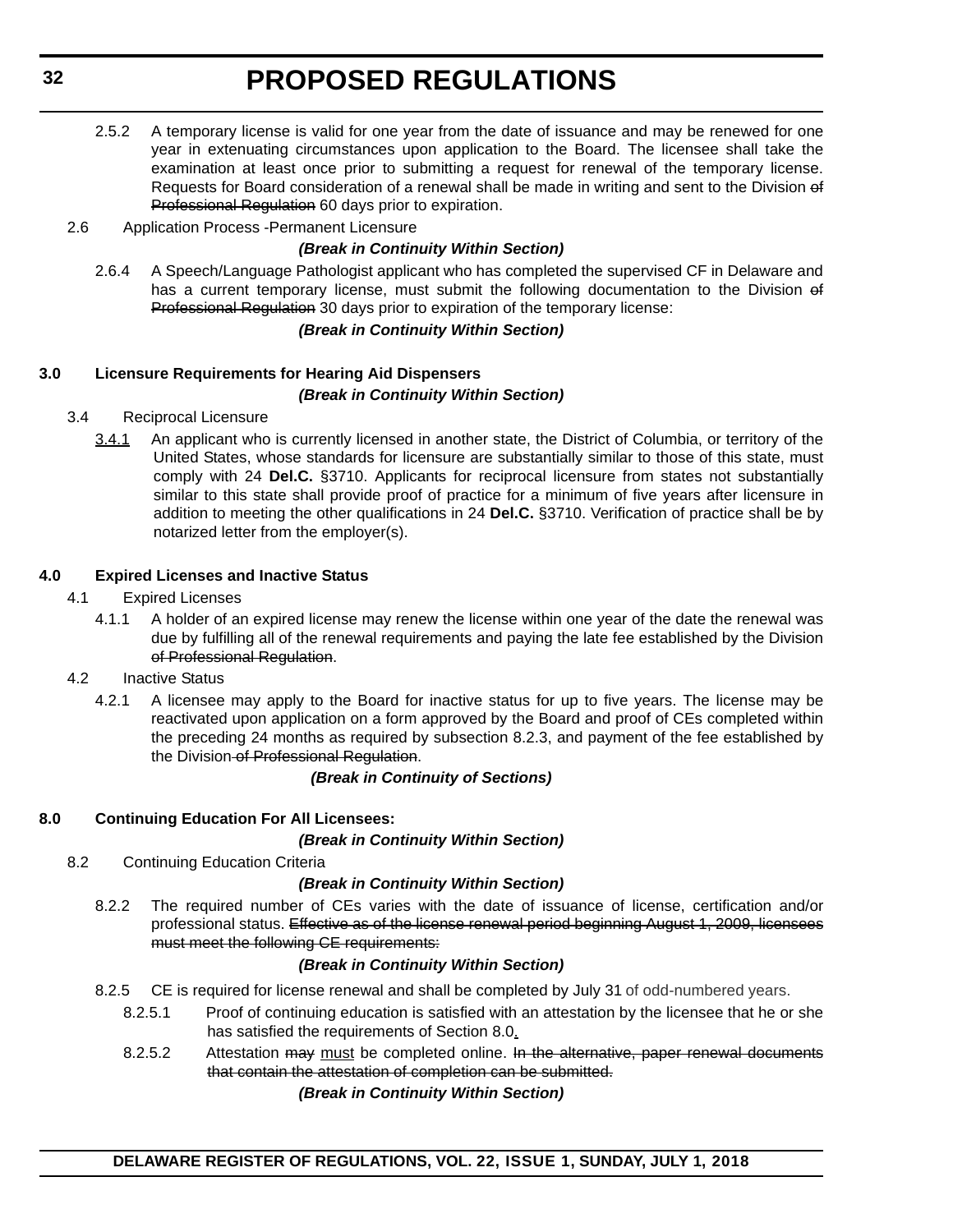#### **9.0 Code of Ethics for Speech-Language Pathologists, Audiologists, and Hearing Aid Dispensers** *(Break in Continuity Within Section)*

# 9.2 Standards of Professional Conduct

9.2.1 A licensee who violates the following Standards of Professional Conduct may be guilty of illegal, negligent, or incompetent practice and disciplined pursuant to 24 **Del.C.** §3715(a)(2).

# *(Break in Continuity Within Section)*

- 9.2.1.5 Licensees who have evidence that a practitioner has violated the Code of Ethics or other law or regulation shall present that information by complaint to the Division of Professional Regulation for investigation.
- 9.3 Standards of Professional Integrity.

# *(Break in Continuity Within Section)*

9.3.2 A licensee who violates the following Standards of Professional Integrity may be guilty of misrepresentation, impersonation, or facilitating unlawful practice and disciplined pursuant to 24 **Del.C.** §3715(a)(1).

# *(Break in Continuity Within Section)*

9.3.2.2 A licensee who has evidence that an individual is practicing the profession without a license in violation of 24 **Del.C.** §3707 has a duty to report that information to the Division of Professional Regulation.

# *(Break in Continuity of Sections)*

# **11.0 Operation and Benefits of Telecoil Technology: Required Disclosures**

- 11.1 At the time of the initial examination for the fitting and sale of a hearing aid, audiologists and hearing aid dispensers shall:
	- 11.1.1 Notify the prospective purchaser or client of the operation and benefits of telecoil, also known as "t" coil, or "t" switch technology, in using a hearing aid with "hearing loop" technology; and
	- 11.1.2 Provide written information explaining telecoil and its uses, including increased access to telephones, and communication with businesses and the community and noninvasive access to assistive listening systems.

# **11.012.0 Voluntary Treatment Option for Chemically Dependent or Impaired Professionals**

- 11.112.1 If the report is received by the chairperson of the regulatory Board, that chairperson shall immediately notify the Director of Professional Regulation or his/her designate of the report. If the Director of Professional Regulation receives the report, he/she shall immediately notify the chairperson of the regulatory Board, or that chairperson's designate or designates.
- 11.212.2 The chairperson of the regulatory Board or that chairperson's designate or designates shall, within 7 days of receipt of the report, contact the individual in question and inform him/her in writing of the report, provide the individual written information describing the Voluntary Treatment Option, and give him/her the opportunity to enter the Voluntary Treatment Option.
- 11.312.3 In order for the individual to participate in the Voluntary Treatment Option, he/she shall agree to submit to a voluntary drug and alcohol screening and evaluation at a specified laboratory or health care facility. This initial evaluation and screen shall take place within 30 days following notification to the professional by the participating Board chairperson or that chairperson's designate(s).
- 11.412.4 A regulated professional with chemical dependency or impairment due to addiction to drugs or alcohol may enter into the Voluntary Treatment Option and continue to practice, subject to any limitations on practice the participating Board chairperson or that chairperson's designate or designates or the Director of the Division of Professional Regulation or his/her designate may, in consultation with the treating professional, deem necessary, only if such action will not endanger the public health, welfare or safety, and the regulated professional enters into an agreement with the Director of Professional Regulation or his/her designate and the chairperson of the participating Board or that chairperson's designate for a treatment plan and progresses satisfactorily in such treatment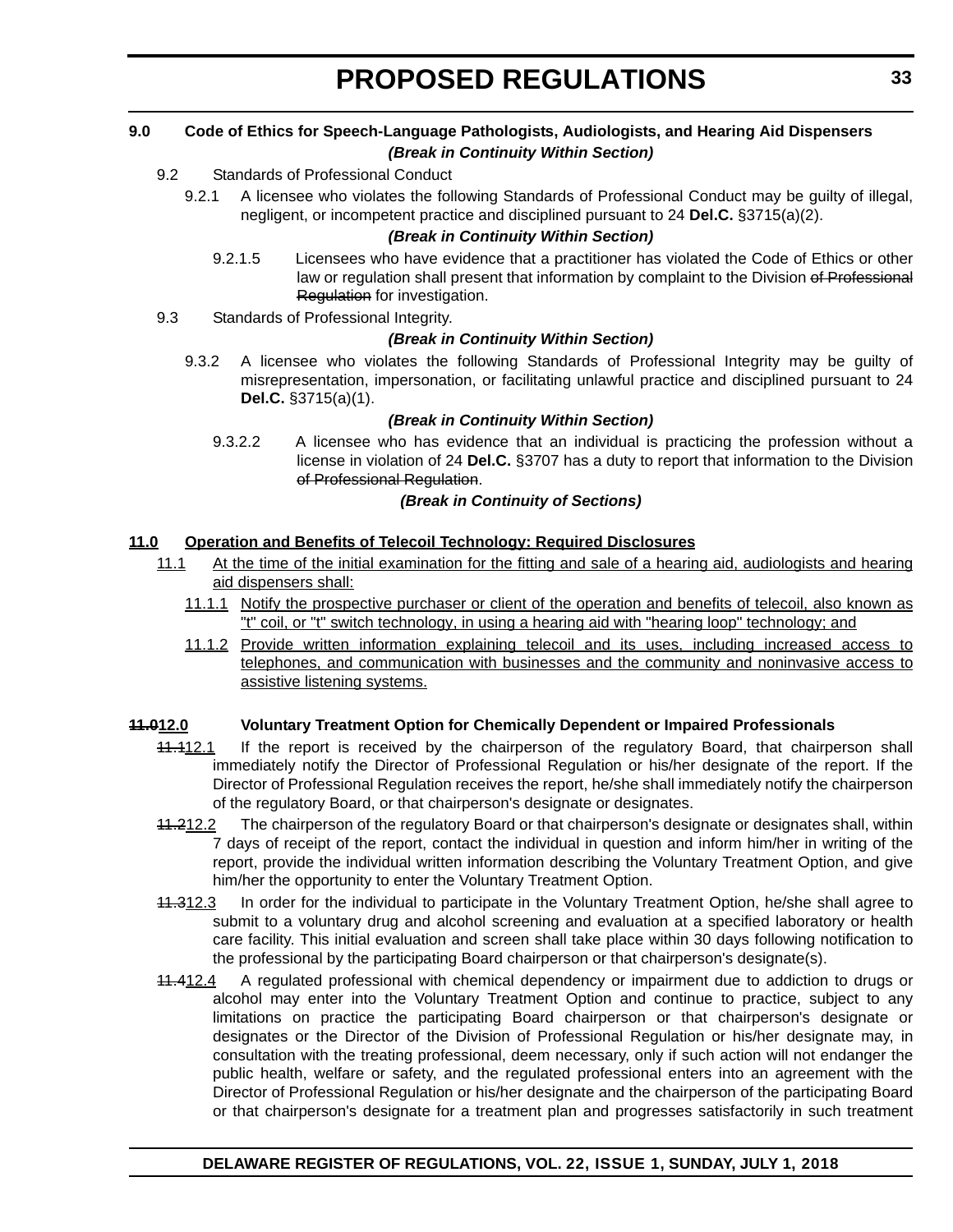program and complies with all terms of that agreement. Treatment programs may be operated by professional Committees and Associations or other similar professional groups with the approval of the Director of Professional Regulation and the chairperson of the participating Board.

- 11.512.5 Failure to cooperate fully with the participating Board chairperson or that chairperson's designate or designates or the Director of the Division of Professional Regulation or his/her designate in regard to the Voluntary Treatment Option or to comply with their requests for evaluations and screens may disqualify the regulated professional from the provisions of the Voluntary Treatment Option, and the participating Board chairperson or that chairperson's designate or designates shall cause to be activated an immediate investigation and institution of disciplinary proceedings, if appropriate, as outlined in subsection 44.8 12.8.
- 11.612.6 The Voluntary Treatment Option may require a regulated professional to enter into an agreement which includes, but is not limited to, the following provisions:
	- 41.6.112.6.1 Entry of the regulated professional into a treatment program approved by the participating Board. Board approval shall not require that the regulated professional be identified to the Board. Treatment and evaluation functions must be performed by separate agencies to assure an unbiased assessment of the regulated professional's progress.
	- 41.6.212.6.2 Consent to the treating professional of the approved treatment program to report on the progress of the regulated professional to the chairperson of the participating Board or to that chairperson's designate or designates or to the Director of the Division of Professional Regulation or his/her designate at such intervals as required by the chairperson of the participating Board or that chairperson's designate or designates or the Director of the Division of Professional Regulation or his/her designate, and such person making such report will not be liable when such reports are made in good faith and without malice.
	- 11.6.312.6.3 Consent of the regulated professional, in accordance with applicable law, to the release of any treatment information from anyone within the approved treatment program.
	- 41.6.412.6.4 Agreement by the regulated professional to be personally responsible for all costs and charges associated with the Voluntary Treatment Option and treatment program(s). In addition, the Division of Professional Regulation may assess a fee to be paid by the regulated professional to cover administrative costs associated with the Voluntary Treatment Option. The amount of the fee imposed under this subparagraph shall approximate and reasonably reflect the costs necessary to defray the expenses of the participating Board, as well as the proportional expenses incurred by the Division of Professional Regulation in its services on behalf of the Board in addition to the administrative costs associated with the Voluntary Treatment Option.
	- 41.6.512.6.5 Agreement by the regulated professional that failure to satisfactorily progress in such treatment program shall be reported to the participating Board's chairperson or his/her designate or designates or to the Director of the Division of Professional Regulation or his/ her designate by the treating professional who shall be immune from any liability for such reporting made in good faith and without malice.
	- 41.6.612.6.6 Compliance by the regulated professional with any terms or restrictions placed on professional practice as outlined in the agreement under the Voluntary Treatment Option.
- 11.712.7 The regulated professional's records of participation in the Voluntary Treatment Option will not reflect disciplinary action and shall not be considered public records open to public inspection. However, the participating Board may consider such records in setting a disciplinary sanction in any future matter in which the regulated professional's chemical dependency or impairment is an issue.
- 11.812.8 The participating Board's chairperson, his/her designate or designates or the Director of the Division of Professional Regulation or his/her designate may, in consultation with the treating professional at any time during the Voluntary Treatment Option, restrict the practice of a chemically dependent or impaired professional if such action is deemed necessary to protect the public health, welfare or safety.
- 41.912.9 If practice is restricted, the regulated professional may apply for unrestricted licensure upon completion of the program.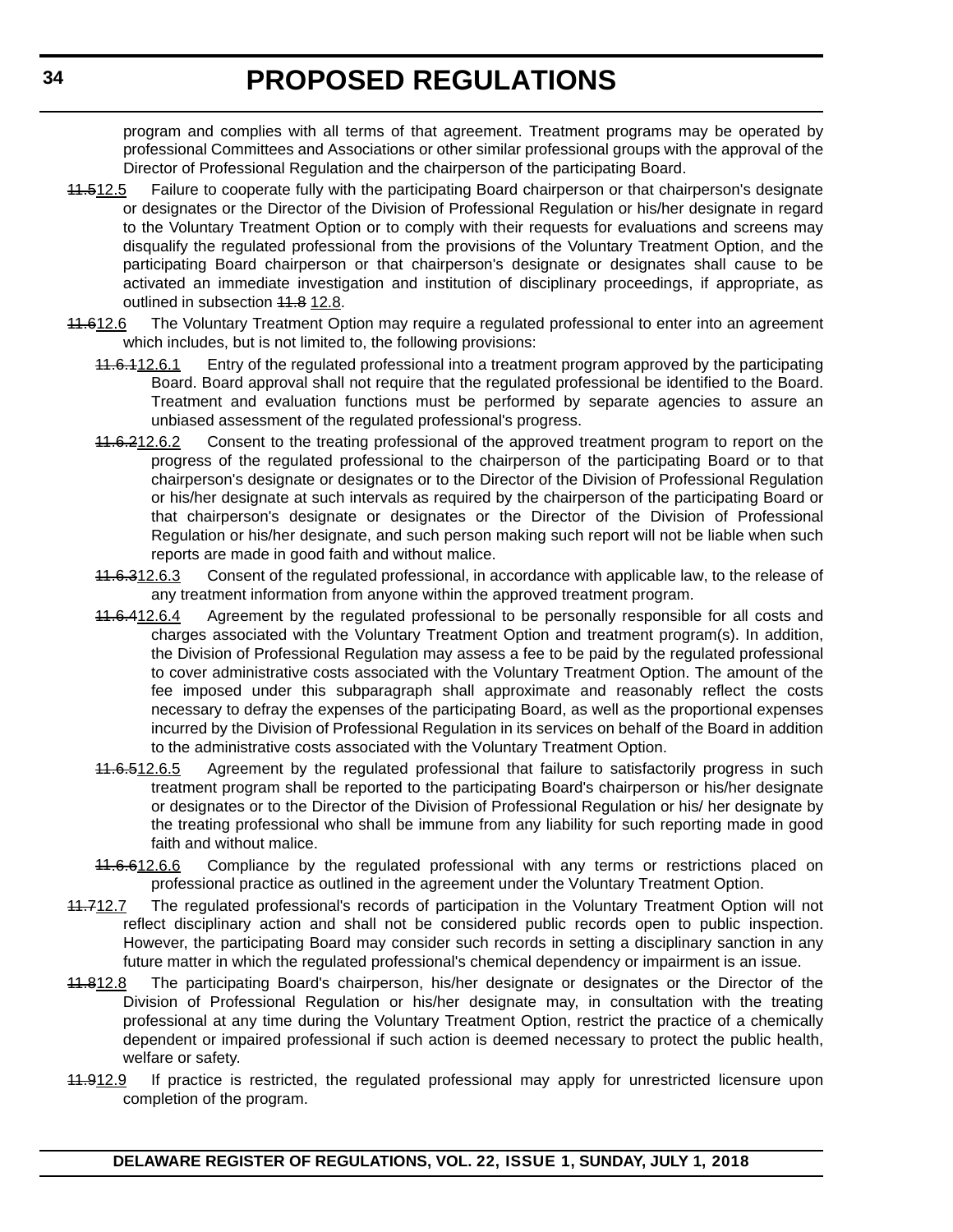- 11.1012.10 Failure to enter into such agreement or to comply with the terms and make satisfactory progress in the treatment program shall disqualify the regulated professional from the provisions of the Voluntary Treatment Option, and the participating Board shall be notified and cause to be activated an immediate investigation and disciplinary proceedings as appropriate.
- 11.1112.11 Any person who reports pursuant to this section in good faith and without malice shall be immune from any civil, criminal or disciplinary liability arising from such reports, and shall have his/her confidentiality protected if the matter is handled in a nondisciplinary matter.
- 11.1212.12 Any regulated professional who complies with all of the terms and completes the Voluntary Treatment Option shall have his/her confidentiality protected unless otherwise specified in a participating Board's rules and regulations. In such an instance, the written agreement with the regulated professional shall include the potential for disclosure and specify those to whom such information may be disclosed.

#### **12.013.0 Crimes substantially related to the practice of speech/language pathology, audiology, and hearing aid dispensing.**

- 12.113.1 Conviction of any of the following crimes, or of the attempt to commit or of a conspiracy to commit or conceal or of the solicitation to commit any of the following crimes, is deemed to be a crime substantially related to the practice of speech/language pathology, audiology, and hearing aid dispensing in the State of Delaware without regard to the place of conviction:
	- 12.1.113.1.1 Assault in the second degree. 11 **Del.C.** §612.
	- 12.1.213.1.2 Assault in the first degree. 11 **Del.C.** §613.
	- 12.1.313.1.3 Assault by abuse or neglect. 11 **Del.C.** §615.
	- 12.1.413.1.4 Terroristic threatening; felony. 11 **Del.C.** §621
	- 12.1.513.1.5 Murder by abuse or neglect in the second degree. 11 **Del.C.** §633.
	- 12.1.613.1.6 Murder by abuse or neglect in the first degree. 11 **Del.C.** §634.
	- 12.1.713.1.7 Murder in the second degree. 11 **Del.C.** §635.
	- 12.1.813.1.8 Murder in the first degree. 11 **Del.C.** §636.
	- 12.1.913.1.9 Unlawful Sexual Contact in the first degree. 11 **Del.C.** 769
	- 12.1.1013.1.10 Rape in the fourth degree. 11 **Del.C.** §770
	- 12.1.1113.1.11 Rape in the third degree. 11 **Del.C.** §771
	- 12.1.1213.1.12 Rape in the second degree. 11 **Del.C.** §772
	- 12.1.1313.1.13 Rape in the first degree. 11 **Del.C.** §773
	- 12.1.1413.1.14 Sexual extortion. 11 **Del.C.** §776774
	- 12.1.1513.1.15 Continuous sexual abuse of a child. 11 **Del.C.** §778776
	- 12.1.1613.1.16 Dangerous crime against a child. 11 **Del.C.** §777
	- 12.1.1713.1.17 Sex offender unlawful sexual conduct against a child. 11 **Del.C.** §777A
	- 12.1.1813.1.18 Sexual abuse of a child by a person in a position of trust, authority or supervision in the first degree. 11 **Del.C.** §778
	- 12.1.1913.1.19 Sexual abuse of a child by a person in a position of trust, authority or supervision in the second degree. 11 **Del.C.** §778A
	- 12.1.2013.1.20 Kidnapping in the second degree. 11 **Del.C.** §783
	- 12.1.2113.1.21 Kidnapping in the first degree. 11 **Del.C.** §783A
	- 12.1.2213.1.22 Identity theft. 11 **Del.C.** §854
	- 12.1.2313.1.23 Forgery. 11 **Del.C.** §861
	- 12.1.2413.1.24 Insurance fraud. 11 **Del.C.** §913
	- 12.1.2513.1.25 Health care fraud. 11 **Del.C.** §913A
	- 12.1.2613.1.26 Dealing in children. 11 **Del.C.** §1100A
	- 12.1.2713.1.27 Endangering the welfare of a child. 11 **Del.C.** §1102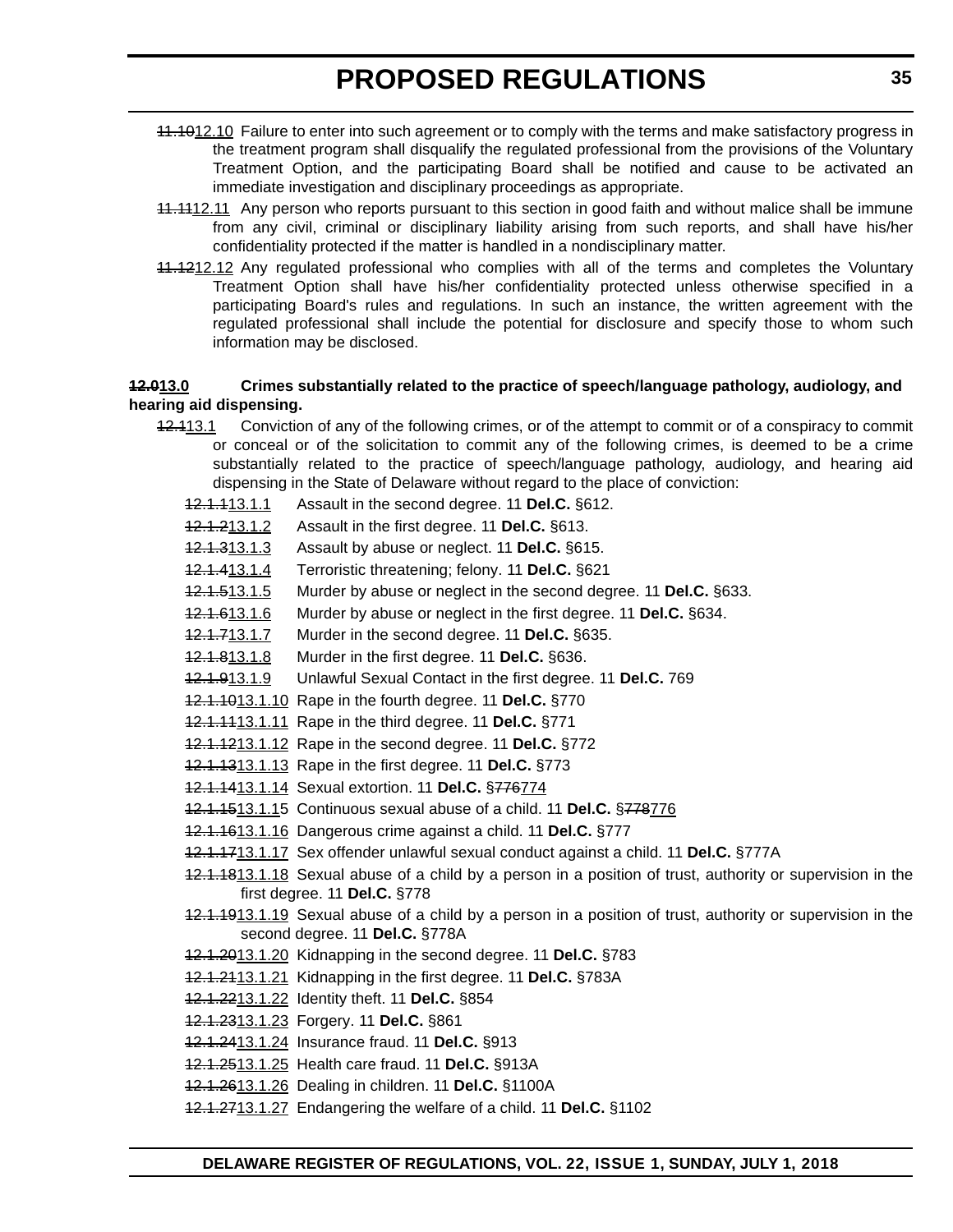- 12.1.2813.1.28 Crime against vulnerable adult. 11 **Del.C.** §1105
- 12.1.2913.1.29 Sexual exploitation of a child. 11 **Del.C.** §1108
- 12.1.3013.1.30 Unlawful dealing in child pornography. 11 **Del.C.** §1109
- 12.1.3113.1.31 Possession of child pornography. 11 **Del.C.** §1111
- 12.1.3213.1.32 Sexual offenders; prohibitions from school zones. 11 **Del.C.** §1112
- 12.1.3313.1.33 Sexual solicitation of a child. 11 **Del.C.** §1112A
- 12.1.3413.1.34 Perjury in the first degree. 11 **Del.C.** §1223
- 12.1.3513.1.35 Hate crimes (felony). 11 **Del.C.** §1304(a)
- 12.1.3613.1.36 Stalking; felony. 11 **Del.C.** §1312A
- 12.1.3713.1.37 Duty to report child abuse or neglect. 16 **Del.C.** §903
- 12.1.3813.1.38 Abuse, neglect, mistreatment or financial exploitation of residents or patients. 16 **Del.C.** §1136.
- 12.1.3913.1.39 Trafficking in marijuana, cocaine, illegal drugs, methamphetamines, L.S.D., or designer drugs. Formerly 16 **Del.C.** §4753A
- 12.1.4013.1.40 Distribution, delivery or possession of a controlled substance within 1,000 feet of school property. Formerly 16 **Del.C.** §4767
- 12.1.4113.1.41 Distribution, delivery or possession of a controlled substance within 300 feet of park, recreation area, church, synagogue or other place of worship. Formerly 16 **Del.C.** §4768
- 13.1.42 Any offense under the Uniform Controlled Substances Act, Title 16 of the Delaware Code, in violation of the aggravating factors in 16 **Del.C.** §4751A
- 13.1.43 Drug dealing-Aggravated possession; class B felony. 16 **Del.C.** §4752
- 13.1.44 Drug dealing-Aggravated possession; class C felony. 16 **Del.C.** §4753
- 13.1.45 Drug dealing-Aggravated possession; class D felony. 16 **Del.C.** §4754
- 12.1.4213.1.46 Abuse, neglect, mistreatment or financial exploitation of an adult who is impaired. 31 **Del.C.** §3913
- 42.213.2 Crimes substantially related to the practice of speech/language pathology, audiology, and hearing aid dispensing shall be deemed to include any crimes under any federal law, state law, or valid town, city or county ordinance, that are substantially similar to the crimes identified in this rule.

# **\*Please Note: As the rest of the sections were not amended, they are not being published. A copy of the regulation is available at:**

**[3700 Board of Examiners of Speech/Language Pathologists, Audiologists & Hearing Aid Dispensers](http://regulations.delaware.gov/register/july2018/proposed/22 DE Reg 30 07-01-18.htm)**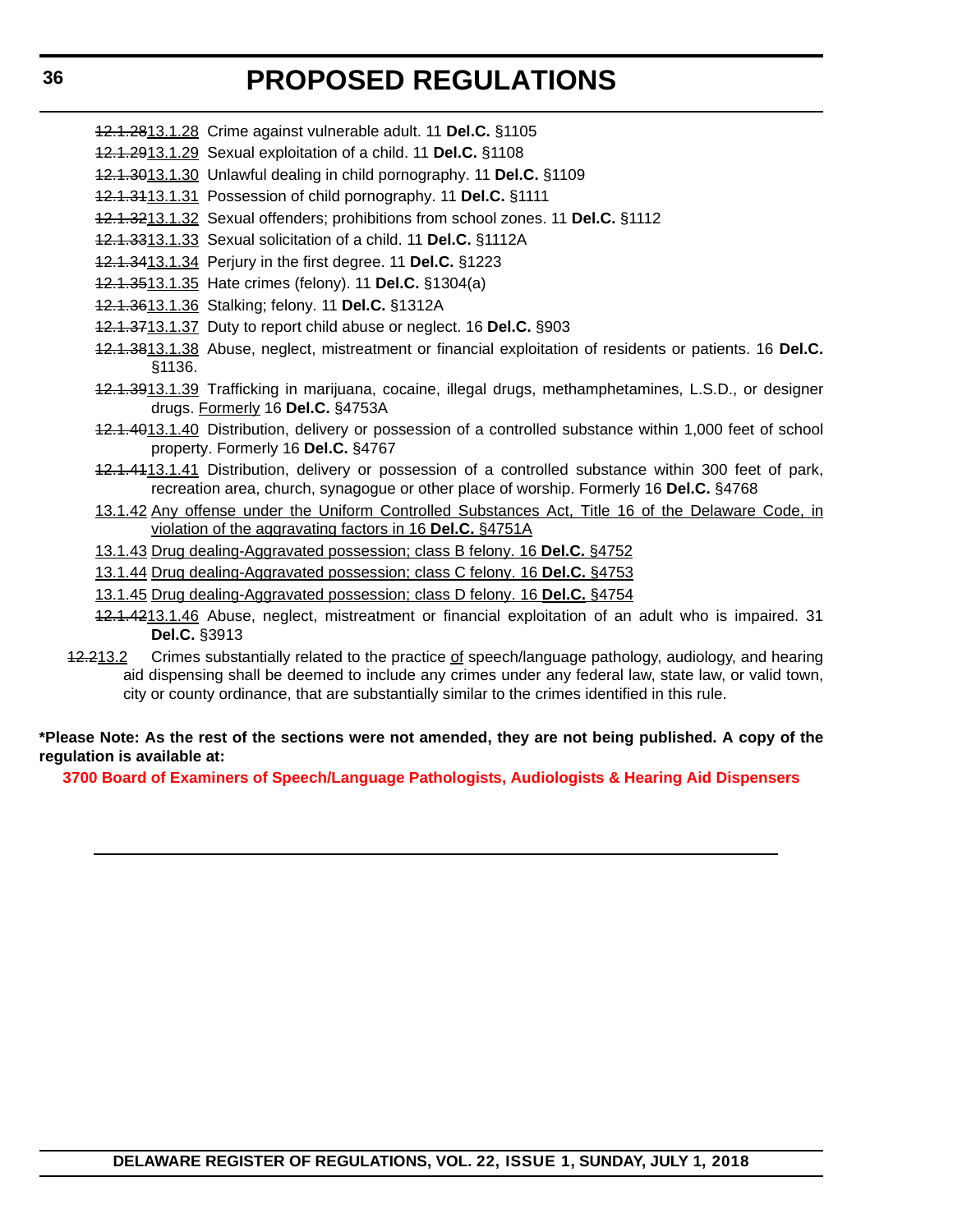## **[PUBLIC SERVICE COMMISSION](https://depsc.delaware.gov/contact-information/)** Statutory Authority: 26 Delaware Code, Section 362(b) (26 **Del.C.** §362(b)) 26 **DE Admin. Code** 3008

## **PUBLIC NOTICE**

**[3008 Rules and Procedures to Implement the Renewable Energy Portfolio Standard \(Opened August 23,](#page-3-0)  2005)**

> | | | | | | | | | |

IN THE MATTER OF THE ADOPTION OF RULES AND PROCEDURES TO IMPLEMENT THE RENEWABLE ENERGY PORTFOLIO STANDARDS ACT, 26 *DEL. C.* §§ 351-363, AS APPLIED TO RETAIL ELECTRICITY SUPPLIERS (OPENED AUGUST 23, 2005; REOPENED SEPTEMBER 4, 2007; AUGUST 5, 2008; SEPTEMBER 22, 2009; AUGUST 17, 2010; SEPTEMBER 6, 2011, SEPTEMBER 18, 2012; FEBRUARY 2, 2017)

PSC REGULATION DOCKET NO. 56

## **PUBLIC NOTICE OF PROPOSED REGULATIONS**

The Delaware Public Service Commission, in compliance with the Memorandum Opinion, issued December 30, 2016, in *Delaware Division of the Public Advocate v. Delaware Public Service Commission,* C.A. N15A-12-002 AML, and pursuant to 26 **Del.C.** §362(b), proposes to revise its regulations for the limited purpose of complying with the Memorandum Opinion, issued December 30, 2016, in *Delaware Division of the Public Advocate v. Delaware Public Service Commission,* C.A. N15A-12-002 AML; that is, specifically to promulgate regulations to amend 26 **DE Admin. Code** 3008-3.2.21 and related regulations as needed to specify the procedures for freezing the minimum cumulative solar photovoltaic and eligible energy resource requirements under 26 **Del.C.** §354(i) and (j).

You can review the proposed revised Rules in the July 2018 issue of the Delaware *Register of Regulations*. You can also review the Order and the proposed revised Rules in the PSC's electronic filing system DelaFile at <http://delafile.delaware.gov/> and for docket # input "Reg. 56." If you wish to obtain written copies of the Order and proposed revised Rules, please contact the PSC at (302) 736-7500. Copies in excess of the first twenty pages are \$0.10 per page. Payment is expected prior to copying (if you wish the copies to be mailed) or at the time the copies are retrieved (if you retrieve them in person).

Written comments can be filed electronically in DelaFile at <http://delafile.delaware.gov/> by filling out the Public Comment Form located under Public Links. Written comments can also be mailed to Pamela Knotts, Public Service Commission, Cannon Building, 861 Silver Lake Blvd., Suite 100, Dover, DE 19904 or via email to [pamela.knotts@state.de.us,](mailto:pamela.knotts@state.de.us) with the subject line "Regulation Docket No. 56." Written comments will be accepted until Tuesday, July 31, 2018, pursuant to 29 **Del.C.** §10118(a).

## **ORDER NO. 9241**

AND NOW, this 19<sup>th</sup> day of June 2018 the Delaware Public Service Commission ("Commission") determines and orders the following:

**WHEREAS,** on October 2, 2015, in Docket No. 15-1462, the Delaware Division of the Public Advocate ("DPA") filed a Petition requesting that this Commission open a docket to consider whether to amend 26 **DE Admin. Code** 3008-3.2.21 to issue regulations governing when a freeze of the minimum percentages of eligible energy resources and solar photovoltaics may be declared pursuant to 26 **Del.C.** §354(i) and (j); and on October 12, 2015, the Caesar Rodney Institute ("CRI") submitted a Petition supporting the DPA's Petition; and

**WHEREAS,** on October 27, 2015, the Commission Staff ("Staff") and the Delaware Department of Natural

## **DELAWARE REGISTER OF REGULATIONS, VOL. 22, ISSUE 1, SUNDAY, JULY 1, 2018**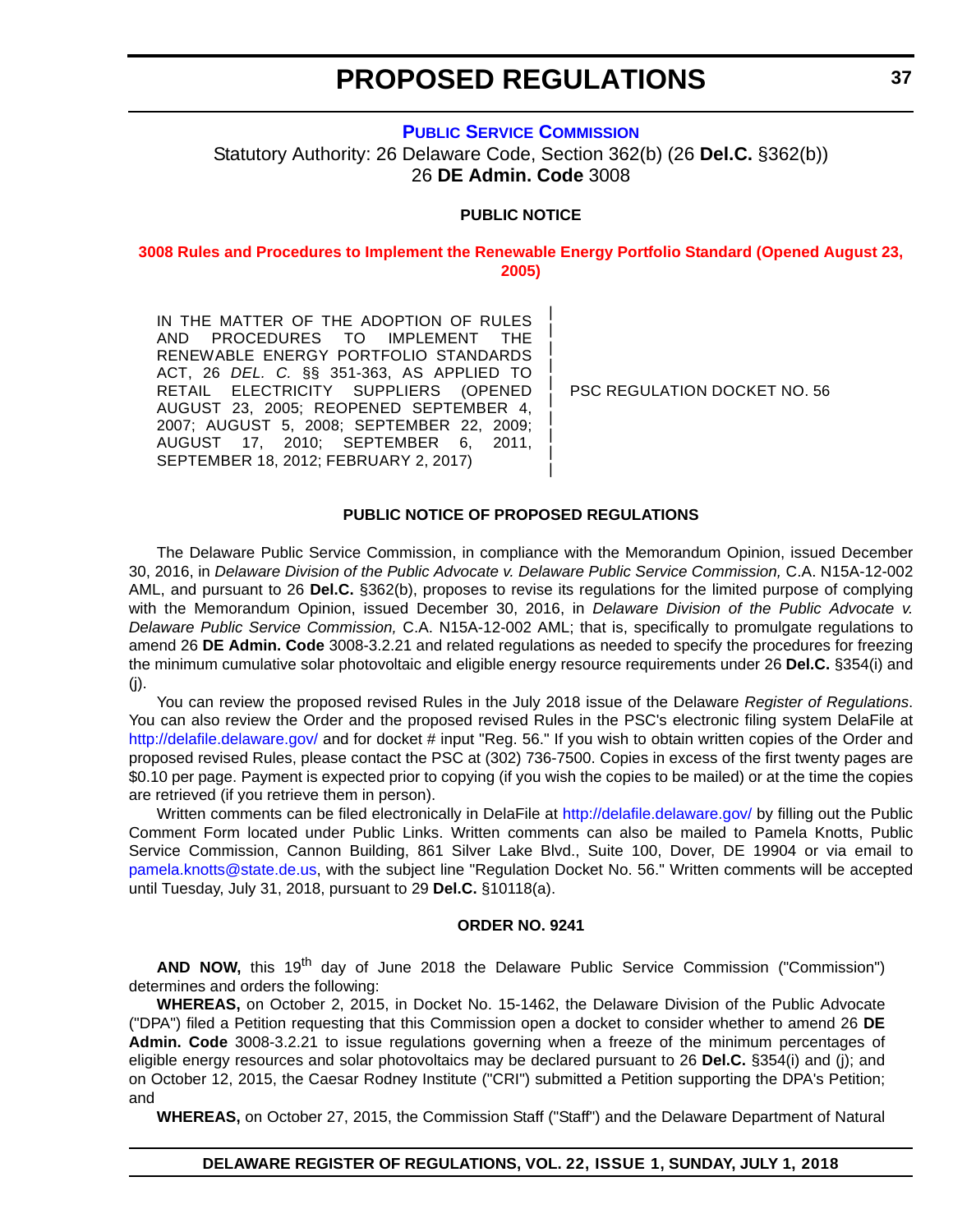Resources and Environmental Conservation ("DNREC") filed a Joint Motion opposing the Petitions of the DPA and CRI and requesting that the Commission deny the Petitions (the "Joint Motion"); and on October 29, 2015, the DPA and CRI filed a joint response ("Joint Response") to the Joint Motion; and

**WHEREAS,** the Commission also received a letter signed by eight members of the Delaware House of Representatives supporting the Petition, and written comments from Dr. Jeremy Firestone and the Mid-Atlantic Renewable Energy Coalition opposing the Petition; and

**WHEREAS,** on November 3, 2015, the Commission met at its regularly-scheduled meeting to consider the Petition, the Joint Motion, the Joint Response, and other written comments, and to hear oral argument from the parties. After deliberations, the Commission denied the Petition and closed the docket. This decision was memorialized in Order No. 8807, which explained the Commission's decision as follows:

The language of the REPSA [Renewable Energy Portfolio Standards Act, 26 **Del.C.** §§351-363] is not a model of clarity. We believe that the language could be improved to make the respective responsibilities of the Commission and DNREC clearer, and we question whether the aims of the statute will be accomplished given the dispute about how to interpret the language. We urge the General Assembly to clarify those responsibilities going forward. In the meantime, we interpret Sections 354(i) and (j) to provide DNREC with the primary responsibility for issuing regulations governing when a freeze of the minimum percentages of eligible energy resources and solar photovoltaics may be declared.<sup>1</sup>

**WHEREAS,** on December 7, 2015, the DPA filed a Notice of Appeal of the Commission's decision in Order No. 8807 with the Superior Court of the State of Delaware (the "Court"); and

**WHEREAS,** after briefing and oral argument by the DPA and the Commission, on December 30, 2016, the Court issued a Memorandum Opinion<sup>2</sup> reversing the Commission's decision in Order No. 8807 and remanding to the Commission for proceedings consistent with the decision; and

**WHEREAS,** in compliance with the Court's Memorandum Opinion, on February 2, 2017, the Commission adopted Order No. 9025 in Docket No. 15-1462, which 1) re-opened Docket No. 15-1462 for the limited purpose of complying with the Memorandum Opinion; 2) reversed Ordering Paragraph No. 21 of Order No. 8807, which denied the Petition of the DPA and CRI; and 3) directed Staff to re-open Regulation Docket 56 for the limited purpose of complying with the Memorandum Opinion, specifically to promulgate regulations to amend 26 **DE Admin. Code** 3008-3.2.21 and related regulations as needed to specify the procedures for freezing the minimum cumulative solar photovoltaic and eligible energy resource requirements under 26 **Del.C.** §§354(i) and (j); and

**WHEREAS,** on February 2, 2017, the Commission adopted Order No. 9024 in this docket, which required the publication of proposed Rules in the March 1, 2017 Delaware *Register of Regulations*, publication of public notice, and a public comment period through April 24, 2017; and

**WHEREAS,** at the public hearing at the April 6, 2017 regularly-scheduled Commission meeting, the Commission heard public comments; and

**WHEREAS,** before April 24, 2017, 104 written public comments were received, including comments from the DPA, CRI, DNREC, and Mr. Gary Myers, among others; and

**WHEREAS,** on July 20, 2017, Staff filed its Review and Recommendation of the public comments and recommended that the Commission republish revised regulations; and

**WHEREAS,** after consideration of these public comments and Staff's recommendation, on July 25, 2017, the Commission adopted Order No. 9090 which republished revised regulations in the September 1, 2017 Delaware *Register of Regulations*, and opened a comment period through October 2, 2017; and

**WHEREAS,** before expiration of the October 2, 2017 comment period, eight written public comments were received, and 24 additional public comments were received after the comment period deadline; and

**WHEREAS,** on November 17, 2017, notice of the hearing was published in the *Delaware State News* and *The News Journal*, which took place on December 7, 2017, to determine whether to finalize the proposed regulations approved in Order No. 9090 or republish the substantively revised regulations in this docket; and

**WHEREAS,** at the December 7, 2017 hearing, the Commission heard arguments on the contested issues from several of the parties that submitted comments, and directed republishing of the proposed regulations in accordance with the Commission's deliberations; and

**WHEREAS,** on January 16, 2018, the Commission adopted Order No. 9016, which ordered republication of the proposed regulations as revised by its determinations at the December 7, 2017 public hearing (the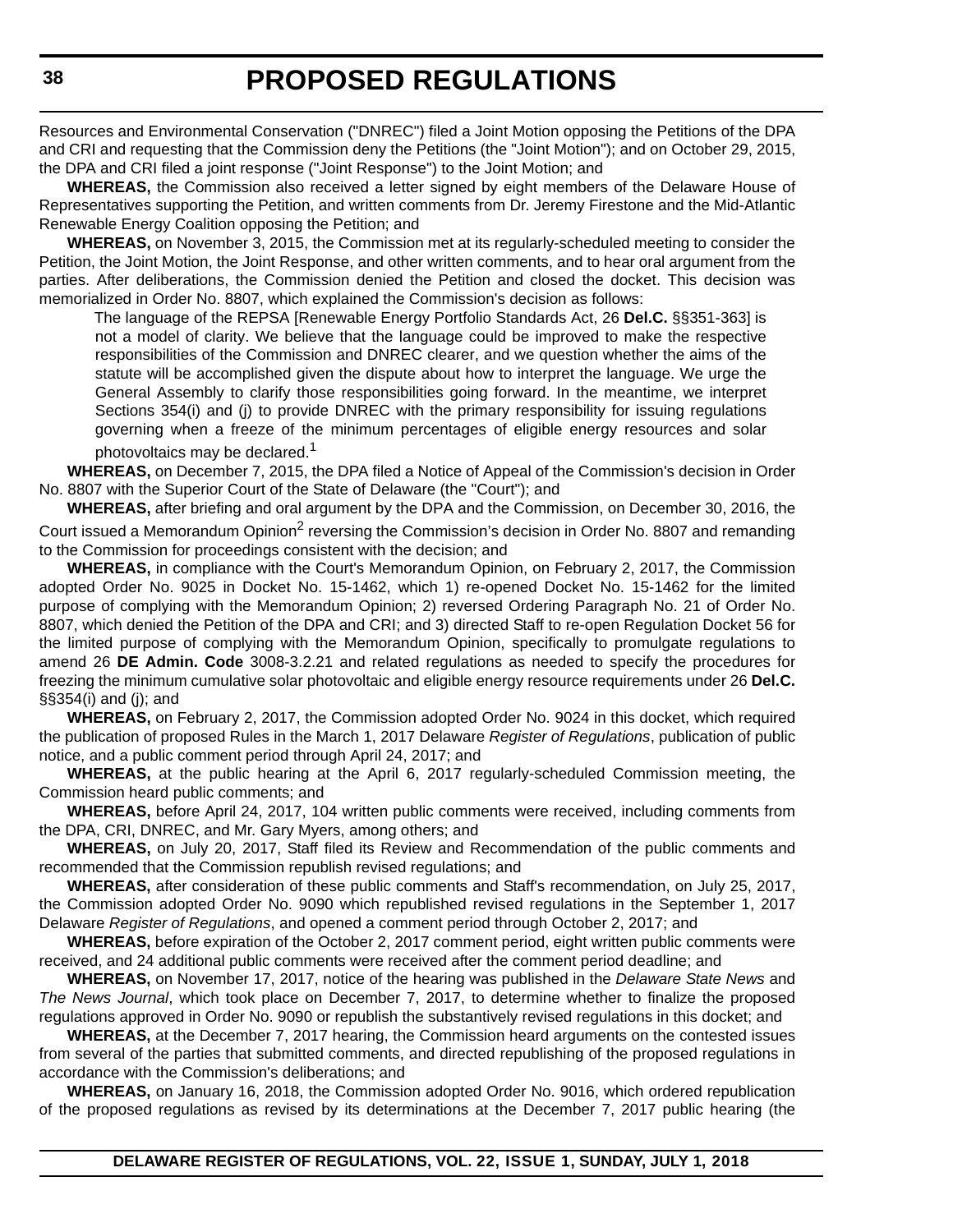"Revised Proposed Regulations"), which republication occurred in the February 2018 *Register of Regulations* and opened a comment period through Friday, March 14, 2018; $^3$  and

**WHEREAS,** the following filed public comments: Mr. Gary Myers; the Sierra Club; the DPA; DNREC Secretary Shawn M. Garvin;<sup>4</sup> DNREC; as well as 128 additional public comments; and

**WHEREAS,** on March 26, 2018, Staff filed its Memorandum, attaching thereto (i) Exhibit A - proposed Order 9197 and (ii) the most recent draft regulations representing the Commission's December 7, 2017 determinations, and recommending that the Commission enter proposed Order 9197 approving the most recent draft regulations as final; and

**WHEREAS,** at the Commission's regularly scheduled meeting on March 27, 2018, the Commission considered whether to approve the proposed Order 9197 or set the matter for further hearing; and

**WHEREAS,** the Commission voted to not act on proposed Order 9197 and to again set the matter for hearing on June 5, 2018; and

**WHEREAS,** at its regularly-scheduled June 5, 2018 meeting, the Commission heard oral argument from the parties and then deliberated in public session; and

**WHEREAS,** Order No. 9197, dated June 5, 2018, failed to include a public notice for the public comment period; and

**WHEREAS,** on June 14, 2018, Staff submitted this Order which includes the notice period for public comment and nonsubstantive changes to the proposed regulations;

## **NOW, THEREFORE, IT IS HEREBY ORDERED BY THE AFFIRMATIVE VOTE OF NOT FEWER THAN THREE COMMISSIONERS:**

1. That the proposed regulations attached hereto as Exhibit "B" are approved for publication.

2. That pursuant to 29 **Del.C.** §§1133 and 10115(a), the Secretary shall transmit to the Registrar of Regulations for publication in the July 2018 Delaware *Register of Regulations* a copy of this Order and the attached proposed regulations.

3. That the Commission Secretary shall publish, in the manner described below, the Notice of Proposed Rulemaking attached as Exhibit "A." Such notice shall be published in the *Delaware State News* and *The News Journal* by July 1, 2018. The notice shall also be sent to the Delaware Registrar of Regulations for publication on July 1, 2018 in the Delaware *Register of Regulations*.

4. That the Commission will enter an Order setting forth the reasoning for our proposed regulations at a later date.

5. That, pursuant to 29 **Del.C.** §§10115(a) and 10116, the Commission allows persons or entities to submit written comments on or before Tuesday, July 31, 2018.

6. That the Commission reserves jurisdiction and authority to enter such further orders as may be deemed necessary or proper.

## **BY ORDER OF THE COMMISSION:**

Dallas Winslow, Chair Joann T. Conaway, Commissioner K. F. Drexler, Commissioner Manubhai C. Karia, Commissioner

Harold B. Gray, Commissioner **ATTEST: Donna Nickerson, Secretary** 

4. On March 7, 2018, (Retired) Comm'n Exec. Dir. Robert Howatt's Letter to DNREC Sec'y was filed in

\_\_\_\_\_\_\_\_\_\_\_\_\_\_\_\_\_\_\_\_\_\_\_\_\_\_ 1. Order No. 8807, ¶ 19 (Dec. 3, 2015).

<sup>2.</sup> *Delaware Division of the Public Advocate v. Delaware Public Service Commission*, 2016 WL 7494899 (Del. Super. Ct. Dec. 30, 2016)(the "Memorandum Opinion").

<sup>3.</sup> PSC Order 9016, Paragraph 4, provided March 2, 2018 as the deadline for public comments. However, the Public Notice of Proposed Regulations, attached at Exhibit "A" to Order 9016, provided March 14, 2018 as the deadline for public comments. The Commission accepted public comments in accordance with the March 14, 2018 deadline.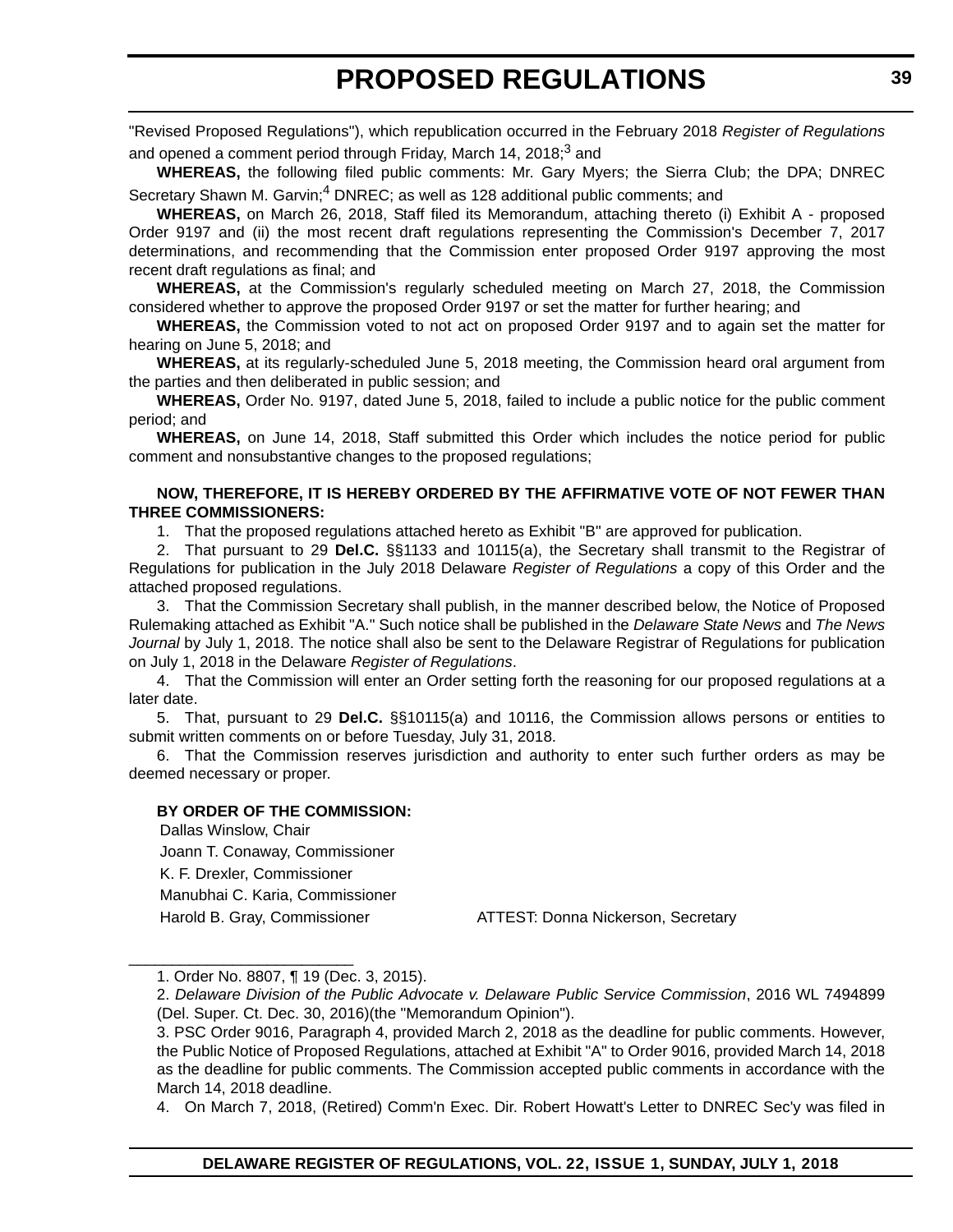this docket.

**\*Please Note: The Regulatory Flexibility Analysis and Impact Statement for this regulation, as required by 29 Del.C. Ch. 104, is available at:**

## **<http://regulations.delaware.gov/register/july2018/proposed/22 DE Reg 37RFA 07-01-18.pdf>**

## **3008 Rules and Procedures to Implement the Renewable Energy Portfolio Standard (Opened August 23, 2005)**

## **1.0 Definitions**

1.1 The following words and terms, when used in this Regulation, should have the following meanings unless the context clearly indicates otherwise:

"**Alternative Compliance Payment**" or "**ACP**" means a payment of a certain dollar amount per megawatt hour, which a Retail Electricity Supplier may submit in lieu of supplying the minimum percentage of RECs required under Section subsection 3.3.5 of this Regulation.

## *(Break in Continuity Within Section)*

"**CREC**" means a Commission-regulated electric distribution company.

## *(Break in Continuity Within Section)*

"**E&C Director**" means the Director of the Division of Energy & Climate, as the immediate successor to the State Energy Coordinator, to include any subsequent successor.

#### *(Break in Continuity Within Section)*

"**Freeze**" means suspension of the implementation of the annual increase in RPS under 26 **Del.C.** §354(a), (b), (i) and (j).

"**Fund**" or "**Green Energy Fund**" means the Delaware Green Energy Fund as authorized under 26 **Del.C.** §1014(a).

#### *(Break in Continuity Within Section)*

"**Non-Exempt Customers**" means all customers of the Commission-regulated electricity company that have not been certified by the Commission as exempt from the RPS under subsection 2.2.

## *(Break in Continuity Within Section)*

"**Solar Alternative Compliance Payment**" or "**SACP**" means a payment of a certain dollar amount per megawatt-hour, which a Retail Electricity Supplier or Municipal Electric Supplier may submit in lieu of supplying the Minimum Percentage from Solar Photovoltaic required under Section subsection 3.3.4 of this Regulation.

## *(Break in Continuity Within Section)*

"**Total Retail Cost of Electricity**" means the total costs paid by Non-Exempt Customers of the Commission-regulated electric company for the supply and transmission of retail electricity, including costs paid to third party suppliers, during a respective Compliance Year.

"**Total Retail Sales**" means retail sales of electricity within the State of Delaware exclusive of sales to any Industrial Customer with a Peak Demand in excess of 1,500 kilowatts.

## **2.0 Purpose and Scope**

## *(Break in Continuity Within Section)*

- 2.2 This Regulation shall apply to all retail electricity sales in the State of Delaware except for retail electricity sales of Municipal Electric Companies and retail electricity sales to any Industrial Customer with a Peak Demand in excess of 1,500 kilowatts.
	- 2.2.1 An Industrial Customer with Peak Demand in excess of 1,500 kilowatts may elect to have its load exempt from this Regulation provided that it meets the definitions found in Section subsection 1.1 and:

## *(Break in Continuity Within Section)*

## **DELAWARE REGISTER OF REGULATIONS, VOL. 22, ISSUE 1, SUNDAY, JULY 1, 2018**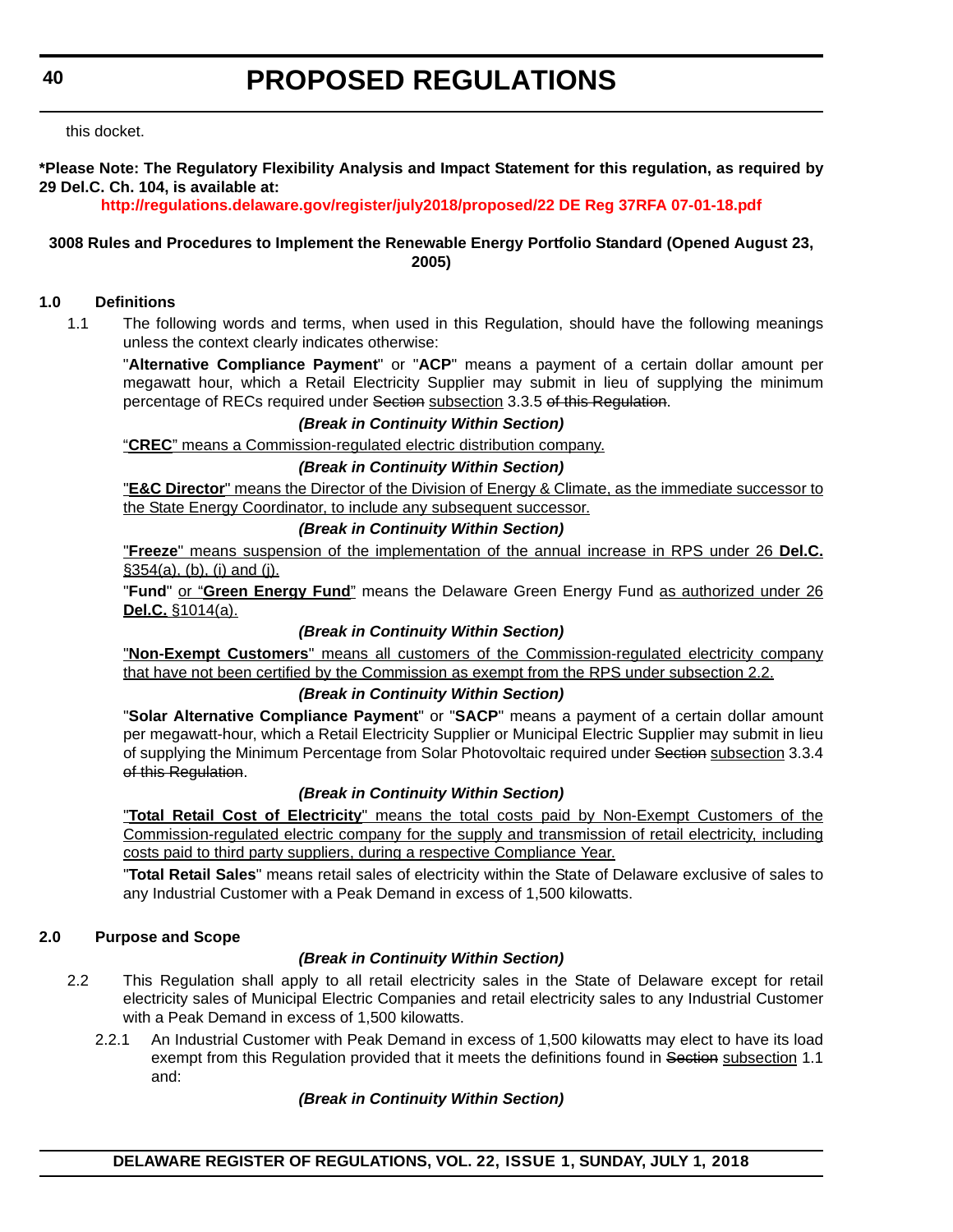- 2.2.1.2 submits the Commission's Staff acknowledgement referenced in Section subsection 2.2.1.1.1 of this Regulation to its Retail Electricity Supplier.
- 2.2.2 For an End-Use Customer with multiple accounts totaling in excess of 1,500 kilowatts within an applicable utility's service territory and served by a single Retail Electricity Supplier, to have its load exempt, the aggregate of its accounts with an NAICS Manufacturing Sector Code must have a Peak Demand of at least 751 kilowatts and it must follow the procedure found in Section subsection 2.2.1.

## *(Break in Continuity Within Section)*

## **3.0 Administration of RPS**

- 3.1 Certifying and Decertifying Eligible Energy Resources:
	- 3.1.1 The Commission through its Staff will certify Generation Units as Eligible Energy Resources based on the definition of Eligible Energy Resources found in Section subsection 1.1 of this Regulation.

## *(Break in Continuity Within Section)*

- 3.1.12 RECs or SRECs created by an Eligible Energy Resource shall remain valid for compliance, subject to Section subsection 3.2.7, Section subsection 3.3.3 and Section subsection 3.3.4 of this Regulation, even if that Eligible Energy Resource is subsequently decertified for eligibility.
- 3.1.13 An Eligible Energy Resource may be decertified for any of the following:
	- 3.1.13.1 Failure to comply with Sections subsections 3.1.1 through 3.1.11;
	- 3.1.13.2 A material change in circumstances that causes it to become ineligible for certification under Section subsection 3.1;

## *(Break in Continuity Within Section)*

3.2 Compliance with RPS

## *(Break in Continuity Within Section)*

- 3.2.2 A Retail Electricity Supplier's compliance with Schedule 1 shall be based on accumulating RECs and SRECs equivalent to the current Compliance Year's Cumulative Minimum Percentage of Total Retail Sales of each Retail Electricity Product sold to End-Use Customers subject to Section subsection 3.2.7 of these Regulations and, where appropriate, other Commission regulations.<sup>1</sup> Each Retail Electricity Suppliers shall file a report detailing its compliance with its RPS obligations within 120 days following the end of Compliance Year 2011.
- 3.2.3 Beginning June 1, 2012, every Commission-regulated electric companies ("CREC") shall be responsible for procuring RECs, SRECs, and any other attributes needed to comply with the minimum percentage requirements set forth in 26 **Del.C.** §354 and Section subsection 3.2.1 with respect to all energy delivered to the CREC's End-Use Customers. Such RECs and SRECs shall be filed annually with the Commission within 120 days following the completion of the Compliance Year. In fulfilling the duty imposed upon it by 26 **Del.C.** §354(e), a CREC shall succeed to, and assume, the obligations, entitlements, and responsibilities imposed or allowed to a "retail electricity supplier" under the provisions of 26 **Del.C.** §§354-362, and Sections subsections 3.2, and 3.3, and Sections 4.0 and 5.0 of these regulations.

## *(Break in Continuity Within Section)*

- 3.2.3.2 Beginning with sales as of June 1, 2012, the CREC will charge all of its distribution system End-Use Customers for RPS compliance costs through a non-bypassable charge based on the weighted average cost of the RECs and SRECs supplied by the CREC.
	- 3.2.3.2.1 Industrial Customers whose peak demand is in excess of 1500 kilowatts and have been acknowledged by the Commission as having their load exempted from the RPS compliance obligations pursuant to 26 Del.C. §353(b), and Sections 1,0 Section 1.0,

<sup>1.</sup> The Commission understands the legislation to mean that the Total Retail Sales of *each* Retail Electricity Product sold to End-Use Customers during a given Compliance Year shall include a minimum percentage of SRECs and RECs determined by the current Cumulative Minimum Percentage as defined in Schedule 1.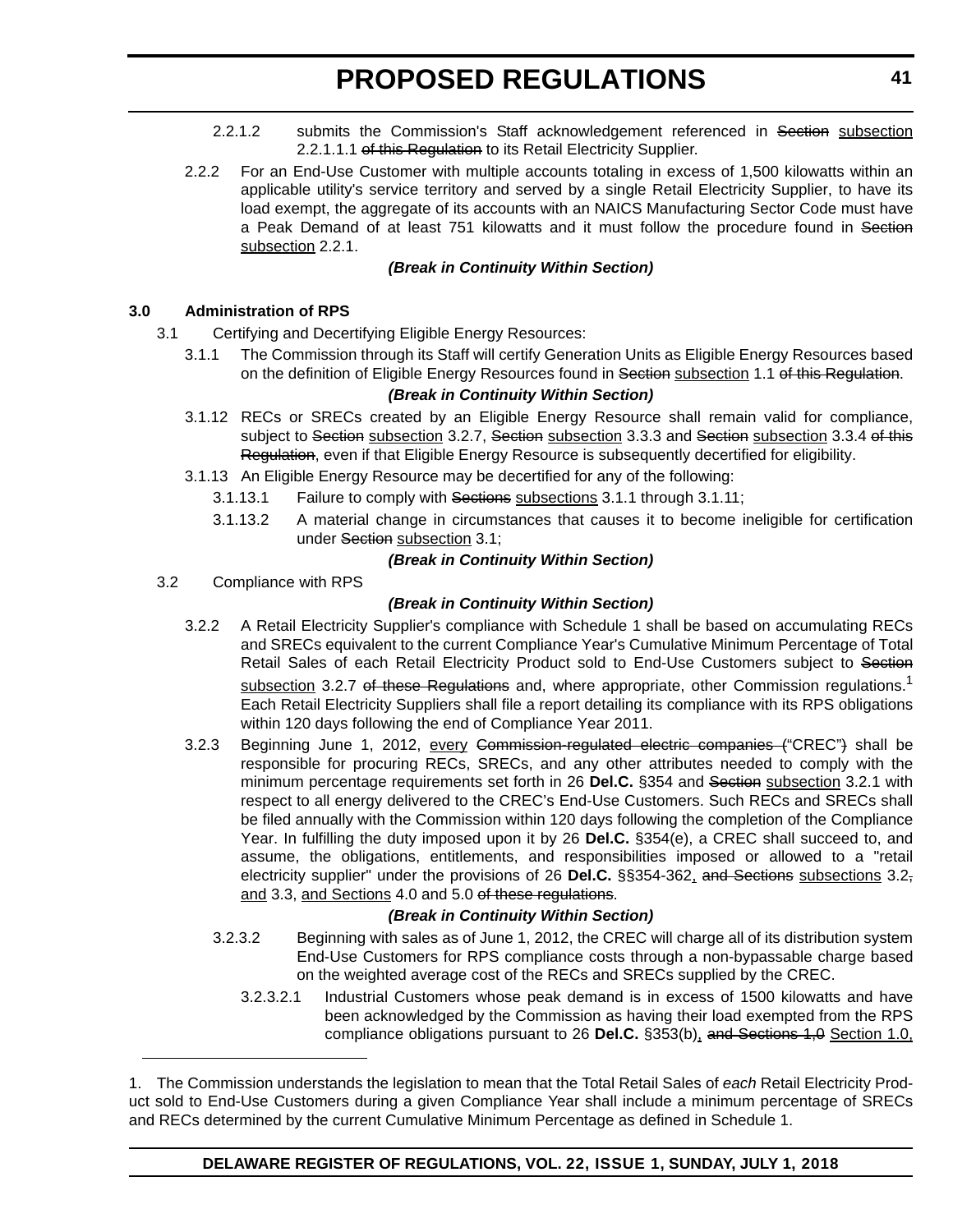and subsections  $2.2.1<sub>z</sub>$  and  $2.2.2$ , shall not be charged the RPS compliance cost permitted by Section subsection 3.2.3.2.

- 3.2.3.2.2 For a particular compliance year, the total recovery of the RPS compliance costs by the CREC, shall not be an amount greater than the CREC's actual dollar for dollar costs incurred for that compliance year in complying with the State of Delaware's RPS, except that any compliance fee assessed pursuant to 26 **Del.C.** §358(d) and Section subsection 3.3.5 of this Regulations shall be recoverable only to the extent authorized by 26 Del.C. §358(f)(2) and Section subsection 4.2 of this Regulation.
- 3.2.3.2.3 The CREC will credit the distribution portion of the bill of the End-User Customers identified in Section subsection 3.2.3.1.1 of these Regulations by the amount equal to the non-bypassable charge for the duration of the Transitional Retail Contract.
- 3.2.3.3 The CREC and Retail Electricity Suppliers shall place on their websites customer education pertaining to the RPS non-bypassable charge and credit required in Section subsections 3.2.3.2 and 3.2.3.2.1. The CREC shall also include information on the RPS non-bypassable charge and credit on its bill message or bill insert.

## *(Break in Continuity Within Section)*

3.2.5 Energy output must be tracked using PJM-EIS GATS or its successor at law or pursuant to Section subsection 3.1.8.1 of this Regulation.

## *(Break in Continuity Within Section)*

- 3.2.7 No CREC, or Retail Electricity Supplier with existing contractual electric supply obligations can provide more than 1% of each Compliance Year's Total Retail Sales from Eligible Energy Resources operational before December 31, 1997. The remainder of each year's retail sales, up to the required amount as specified in Section subsection 3.2.1 of this Regulation must come from New Renewable Generation resources. In Compliance Year 2026 and for each Compliance Year thereafter, all Eligible Energy Resources used to meet the cumulative minimum percentage requirements set by the Commission rules shall be New Renewable Generation Resources.
- 3.2.8 A Retail Electricity Supplier shall not use RECs or SRECs used to satisfy another state's renewable energy portfolio requirements for compliance with Section subsection 3.2.1 and Schedule 1. A Retail Electricity Supplier may sell or transfer any RECs or SRECs not required to meet this Regulation.

## *(Break in Continuity Within Section)*

- 3.2.11 Aggregate generation from small Eligible Energy Resources totaling 100 kilowatts or less of capacity, may be used to meet the requirements of Section subsection 3.2.1 and Schedule 1 provided that the generators or their agents shall document the level of generation, as recorded by appropriate metering, as frequently as PJM-EIS-GATS shall prescribe.
- 3.2.12 A Retail Electricity Supplier or Rural Electric Cooperative shall receive 300% credit toward meeting the Minimum Cumulative Percentage from Eligible Energy Resources of Sections subsection 3.2.1 and Schedule 1 of the RPS for energy derived from the following sources installed on or before December 31, 2014:

#### *(Break in Continuity Within Section)*

3.2.14 A CREC shall receive 350% credit toward meeting the RPS for energy derived from off-shore wind energy installations sited off the Delaware coast on or before May 31, 2017.

## *(Break in Continuity Within Section)*

3.2.14.2 CREC shall be entitled to such multiple credits for the life of contracts for renewable energy credits from off-shore wind installations executed pursuant to section subsection 3.2.14.

## *(Break in Continuity Within Section)*

3.2.18 Cumulative minimum percentage requirements of Eligible Energy Resources and Solar Photovoltaic Resources shall be established by Commission rules for Compliance Year 2026 and each subsequent year. In no case shall the minimum percentages established by Commission rules be lower than those required for Compliance Year 2025 in Sections subsection 3.2.1 and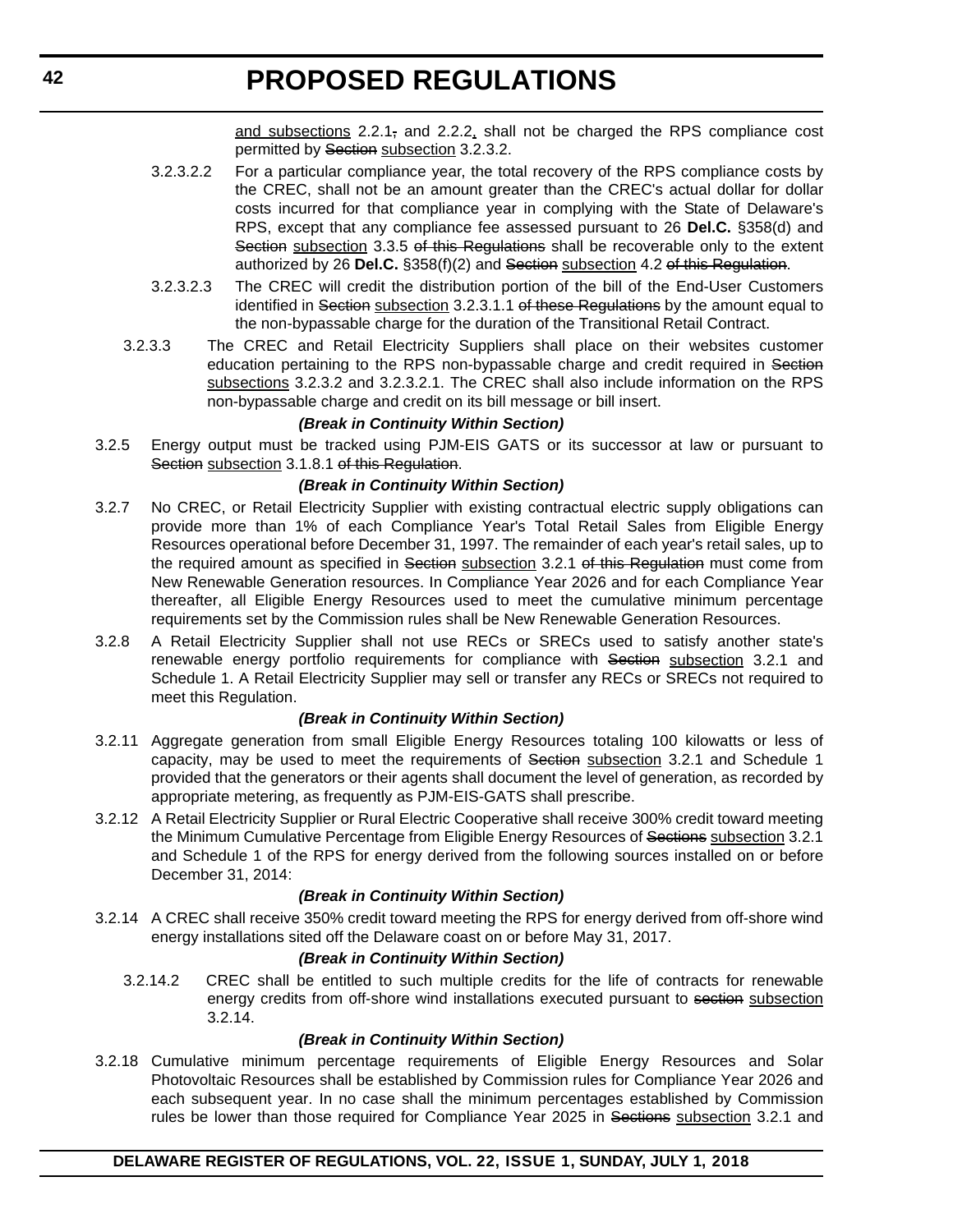Schedule 1. Each of the rules setting such minimum percentage shall be adopted at least two years prior to the minimum percentage being required.

3.2.19 Beginning in Compliance Year 2010, and in each Compliance Year thereafter, the Commission may review the status of Section subsection 3.2.1 and Schedule 1 and report to the legislature on the status of the pace of the scheduled percentage increases toward the goal of 25%. If the Commission concludes at this time that the schedule either needs to be accelerated or decelerated, it may also make recommendations to the General Assembly for legislative changes to the RPS.

## *(Break in Continuity Within Section)*

- 3.2.21 The minimum percentages from Eligible Energy Resources and Solar Photovoltaic Energy Resources as shown in Section 3.2.1 and Schedule 1 may be frozen for CRECs as authorized by, and pursuant to, 26 **Del.C.** § 354(i)-(j). For a freeze to occur, the Delaware Energy Office must determines that the cost of complying with the requirements of this Regulation exceeds 1% for Solar Photovoltaic Energy Resources and 3% for Eligible Energy Resources of the total retail cost of electricity for Retail Electricity Suppliers during the same Compliance Year. The total cost of compliance shall include the costs associated with any ratepayer funded state renewable energy rebate program, REC and SREC purchases, and ACPs and SACPs alternative compliance payments.
	- 3.2.21.1 Once frozen, the minimum cumulative requirements shall remain at the percentage for the Compliance Year in which the freeze was instituted.
	- 3.2.21.2 The freeze may be lifted only upon a finding by the State Energy Coordinator, in consultation with the Commission, that the total cost of compliance can reasonably be expected to be under the 1% or 3% threshold, as applicable.
- 3.2.21 Implementation of Renewable Energy Portfolio Standards Cost Cap Provisions
	- 3.2.21.1 Within 120 days after the end of each Compliance Year, the CREC shall submit to the E&C Director the following information for the applicable Compliance Year:
		- 3.2.21.1.1 The total costs associated with the purchase of SRECs retired to comply with the RPS;
		- 3.2.21.1.2 The total costs associated with all Solar Alternative Compliance Payments as allowed under subsection 4.2;
		- 3.2.21.1.3 The total costs associated with the purchase of RECs retired to comply with the RPS;
		- 3.2.21.1.4 The total costs associated with all Alternative Compliance Payments as allowed under subsection 4.2;
		- 3.2.21.1.5 The Total Retail Cost of Electricity;
		- 3.2.21.1.6 The amount the CREC paid for the QFCPP output that it used to fulfill its REC requirement; and
		- 3.2.21.1.7 The amount the CREC paid for the QFCPP output that it used to fulfill its SREC requirement.
	- 3.2.21.2 Within 120 days after the end of each Compliance Year, the Division of Energy & Climate shall determine the following information for the applicable Compliance Year:
		- 3.2.21.2.1 The total costs associated with any ratepayer funded state solar rebate program; and
		- 3.2.21.2.2 The total costs associated with any ratepayer funded state renewable energy rebate program.
	- 3.2.21.3 The Total Cost of Compliance for Renewable Energy shall be calculated as:
		- 3.2.21.3.1 The total costs associated with any ratepayer funded state solar rebate program, plus
		- 3.2.21.3.2 The total costs associated with the purchase of SRECs retired to comply with the RPS, plus
		- 3.2.21.3.3 The total costs associated with all Solar Alternative Compliance Payments as allowed under subsection 4.2, plus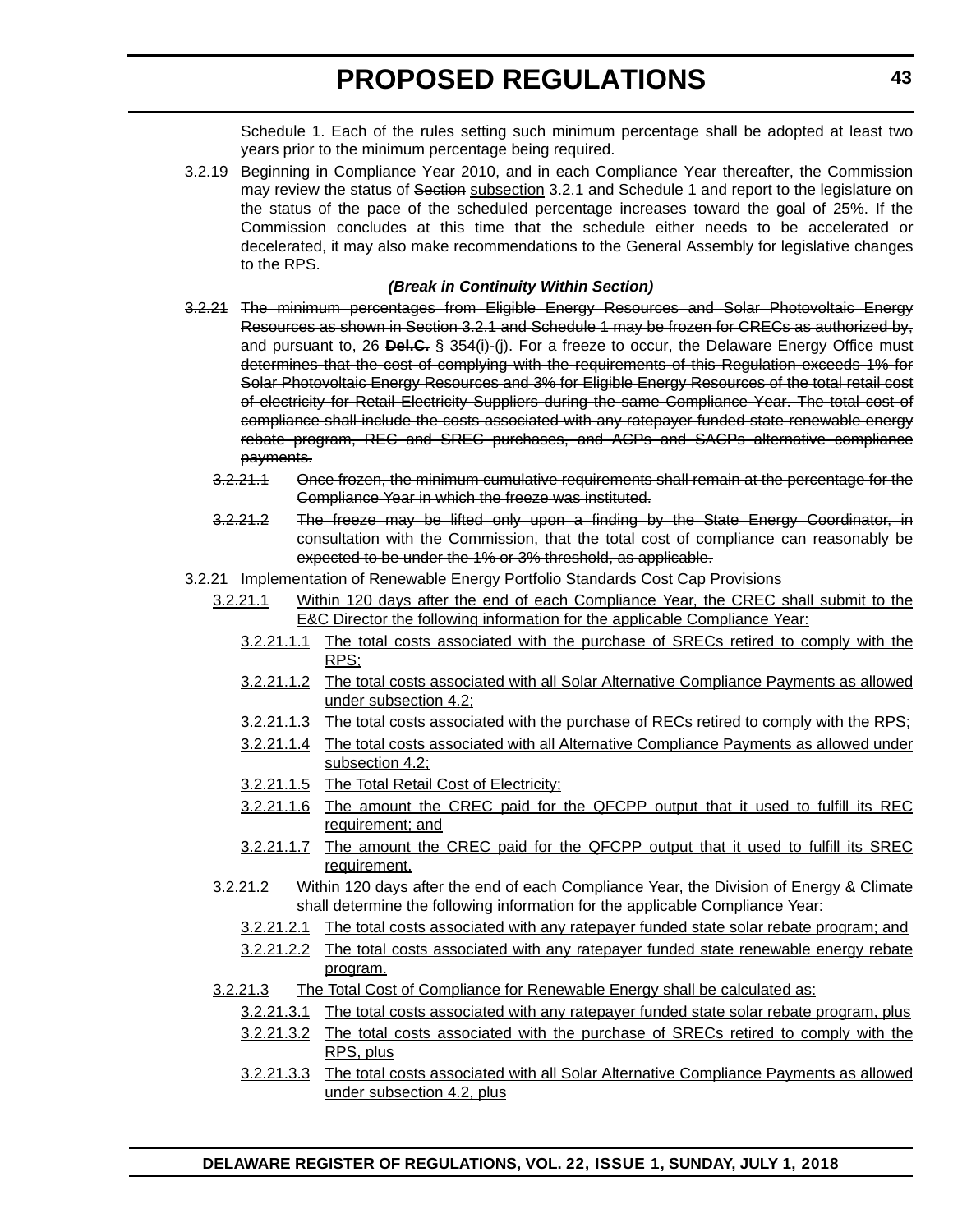- 3.2.21.3.4 The total costs associated with any ratepayer funded state renewable energy rebate program, plus
- 3.2.21.3.5 The total costs associated with the purchase of RECs retired to comply with the RPS, plus
- 3.2.21.3.6 The total costs associated with all Alternative Compliance Payments as allowed under subsection 4.2, plus
- 3.2.21.3.7 The amount the CREC paid for the QFCPP output that it used to fulfill its REC requirement, plus
- 3.2.21.3.8 The amount the CREC paid for the QFCPP output that it used to fulfill its SREC requirement.
- 3.2.21.4 The Total Cost of Compliance for Solar Renewable Energy shall be calculated as:
	- 3.2.21.4.1 The total costs associated with any ratepayer funded state solar rebate program, plus
	- 3.2.21.4.2 The total costs associated with the purchase of SRECs retired to comply with the RPS, plus
	- 3.2.21.4.3 The total costs associated with all Solar Alternative Compliance Payments as allowed under subsection 4.2, plus
	- 3.2.21.4.4 The amount the CREC paid for QFCPP output that it used to fulfill its SREC requirement.
- 3.2.21.5 Within 135 days after the end of each Compliance Year, the E&C Director or its assigned delegate shall calculate the Total Cost of Compliance for Renewable Energy and the Total Cost of Compliance for Solar Renewable Energy as described in subsections 3.2.21.3 and 3.2.21.4 as a percent of the Total Retail Cost of Electricity for the applicable Compliance Year, and shall submit in writing to the Commission its calculations determining whether:
	- 3.2.21.5.1 The Total Cost of Compliance for Solar Renewable Energy during a Compliance Year exceeds 1% of the Total Retail Cost of Electricity during the same Compliance Year; or
	- 3.2.21.5.2 The Total Cost of Compliance for Renewable Energy during a Compliance Year exceeds 3% of the Total Retail Cost of Electricity during the same Compliance Year.
- 3.2.21.6 If the E&C Director's calculations determine that either subsection 3.2.21.5.1 or 3.2.21.5.2 is met, then in no fewer than 10 days nor more than 30 days the Commission shall conduct at a regularly-scheduled meeting a consultation between the E&C Director and the Commission as to whether a Freeze of the yearly increase in the Minimum Cumulative Percentage from Solar Photovoltaics requirement or a Freeze of the yearly increase in the Minimum Cumulative Percentage from Eligible Energy Resources requirement for CRECs should be instituted as set forth in 26 **Del.C.** §354 (a), (b), (i), and (j).
	- 3.2.21.6.1 Within 20 days after the consultation, the E&C Director or its assigned delegate shall submit to the Commission its written determination, including the bases for that determination, to declare or not declare a Freeze.
	- 3.2.21.6.2 At the next regularly-scheduled Commission meeting the Commission shall consider the determination and issue an Order to the CREC as to whether to institute a Freeze.
- 3.2.21.7 In the event of a Freeze of the yearly increase in the Minimum Cumulative Percentage from Solar Photovoltaics for CRECs, if the E&C Director makes a finding that, consistent with the calculation set forth in subsection 3.2.21.5, the Total Cost of Compliance for Solar Renewable Energy can reasonably be expected to be less than 1% of the Total Retail Cost of Electricity during the next Compliance Year, the E&C Director shall provide written notification of its finding to the Commission.
- 3.2.21.8 In the event of a Freeze of the yearly increase in the Minimum Cumulative Percentage from Eligible Energy Resources for CRECs, if the E&C Director makes a finding that, consistent with the calculation set forth in subsection 3.2.21.5, the Total Cost of Compliance for Renewable Energy can reasonably be expected to be less than 3% of the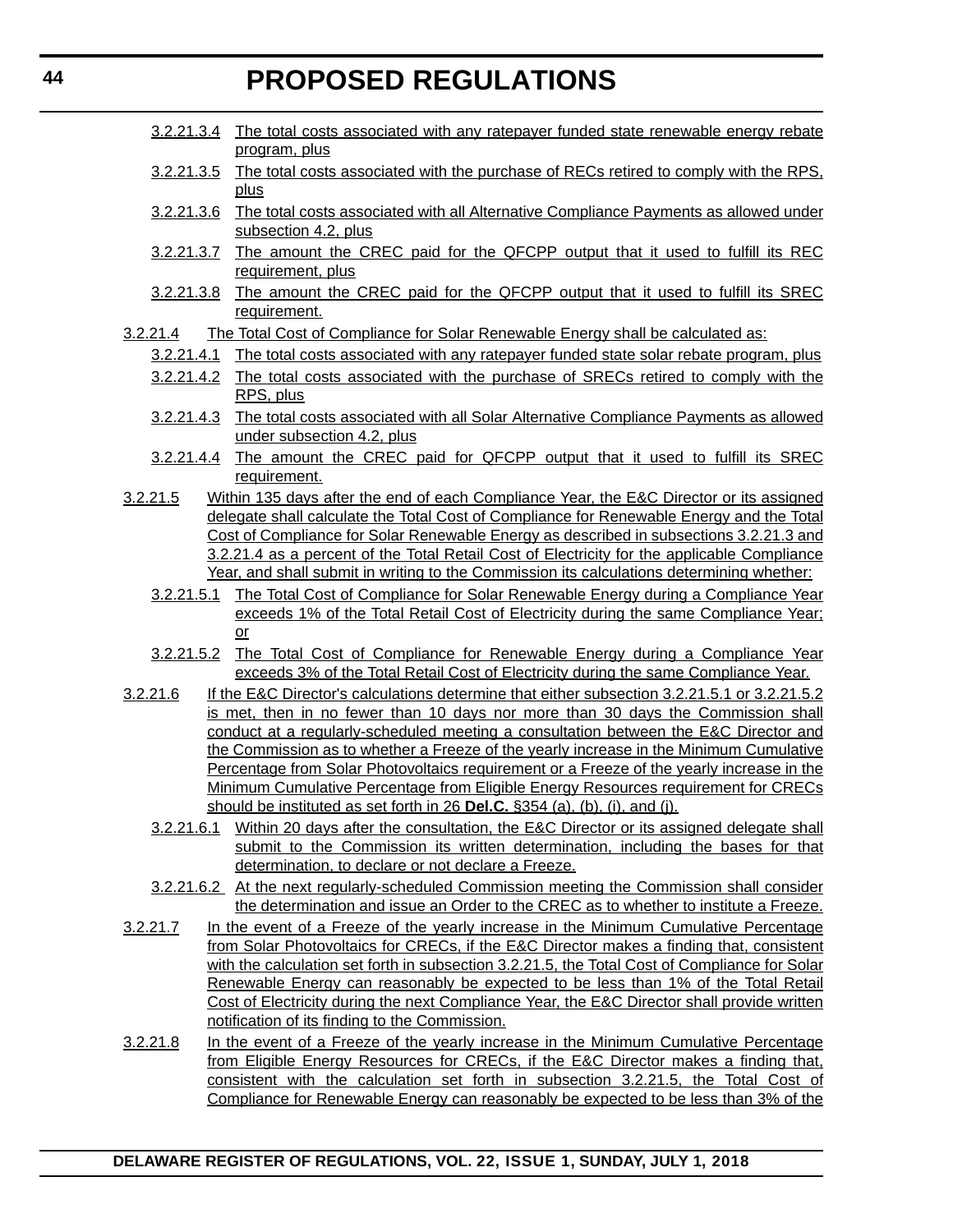Total Retail Cost of Electricity during the next Compliance Year, the E&C Director shall provide written notification of its finding to the Commission.

- 3.2.21.9 In no fewer than 10 days nor more than 30 days after receipt of written notification from the E&C Director, the Commission shall conduct at a regularly-scheduled meeting a consultation between the E&C Director and the Commission as to whether a Freeze of the yearly increase in the Minimum Cumulative Percentage from Eligible Energy Resources requirement or a Freeze of the yearly increase in the Minimum Cumulative Percentage from Solar Photovoltaics requirement for CRECs should be lifted as set forth in 26 **Del.C.** §354 (a), (b), (i), and (j).
	- 3.2.21.9.1 Within 20 days after the consultation, the E&C Director or its assigned delegate shall submit to the Commission its written determination, including the bases for that determination, of whether the total cost of compliance can reasonably be expected to be under the thresholds set forth in subsections 3.2.21.7 or 3.2.21.8.
	- 3.2.21.9.2 If the E&C Director determines that the total cost of compliance can reasonably be expected to be under the thresholds set forth in subsection 3.2.21.9.1, the Commission shall consider the determination and issue an Order to the CREC as to whether to resume increasing the Minimum Cumulative Percentage from Eligible Energy Resources or the Minimum Cumulative Percentage from Solar Photovoltaic Resources requirement beginning in the Compliance Year for which the calculations of subsections 3.2.21.7 or 3.2.21.8 were performed. When a CREC is ordered to resume the increase of the Minimum Cumulative Percentage, the requirement shall be that of the Compliance Year immediately following the percentage required when the Freeze was instituted.

## *(Break in Continuity Within Section)*

- 3.3 Verification of Compliance with the RPS
	- 3.3.1 Within 120 days of the end of the Compliance Year 2011, each Retail Electricity Supplier who has made sales to an End-use Customer in the State of Delaware must submit a completed Retail Electricity Supplier's Verification of Compliance with the Delaware Renewable Energy Portfolio Standard Report (Report) which includes, but is not limited to, evidence of the specified number of SRECs and RECs required for that Compliance Year according to Schedule 1 and the Total Retail Sales of each Retail Electricity Product. Beginning with the Compliance Year 2012, the CREC must submit a completed Retail Electricity Supplier's Verification of Compliance with the Delaware Renewable Energy Portfolio Standard Report (Report) which includes, but is not limited to, evidence of the specified number of SRECs and RECs required for the Compliance Year according to Schedule 1 and the Total Retail Sales of each Retail Electricity Product according to Section subsection 3.2.3.
	- 3.3.2 SRECs or RECs must have been created by PJM-EIS's GATS or its successor at law, or pursuant to Section subsection 3.1.8.1 of this Regulation.
	- 3.3.3 SRECs or RECs, submitted for compliance with this Regulation may be dated no earlier than three (3) years prior to the beginning of the current Compliance Year.
	- 3.3.4 The three (3) year period referred to in Section subsection 3.3.3 shall be tolled during any period that a renewable energy credit or solar renewable energy credit is held by the SEU as defined in 29 **Del.C.** §8059.

## *(Break in Continuity Within Section)*

3.3.6 The Commission Staff shall notify any Retail Electricity Supplier of any compliance deficiencies within 165 days of the close of the current Compliance Year. If the Retail Electricity Supplier is found to be deficient by the Commission Staff, the Retail Electricity Supplier shall be required to pay the appropriate ACP or SACP, according to Section subsection 3.3.5 of this Regulation. All such payments shall be due within 30 days of notification by the Commission Staff. Upon receipt of payment, the Retail Electricity Supplier shall be found to be in compliance for that given year.

## *(Break in Continuity Within Section)*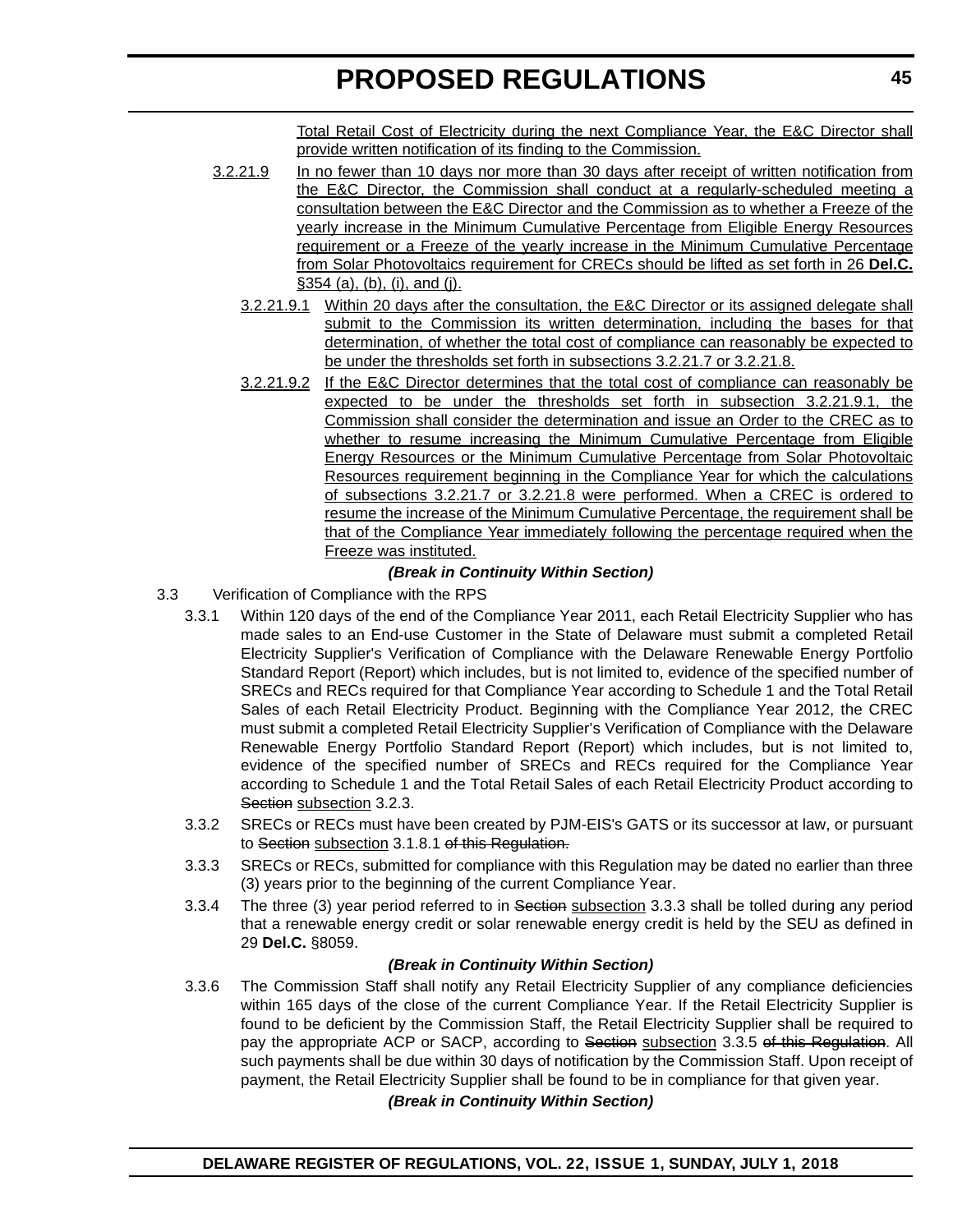## **4.0 Recovery of Costs**

4.1 A Retail Electricity Supplier may recover, through a non-bypassable surcharge actual dollar for dollar costs incurred in complying with the State of Delaware's RPS, except that any compliance fee assessed pursuant to Section subsection 3.3.5 of these Rules and Regulation shall be recoverable only to the extent authorized by Section subsection 4.2 of this Regulation.

*(Break in Continuity Within Section)*

**\*Please Note: As the rest of the sections were not amended, they are not being published. A copy of the regulation is available at:**

**[3008 Rules and Procedures to Implement the Renewable Energy Portfolio Standard \(Opened August 23,](http://regulations.delaware.gov/register/july2018/proposed/22 DE Reg 37 07-01-18.htm)  2005)**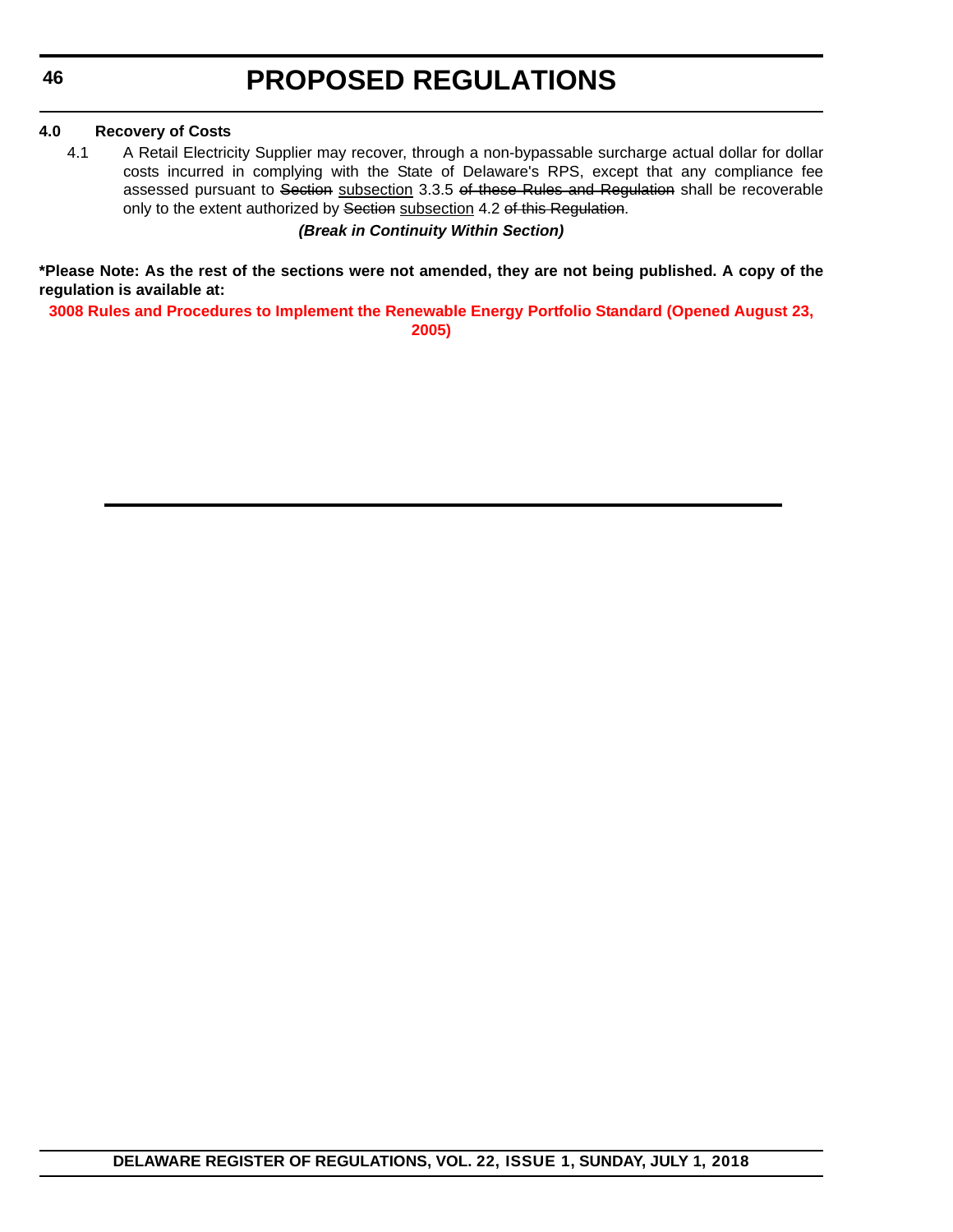## **Symbol Key**

Arial type indicates the text existing prior to the regulation being promulgated. Underlined text indicates new text added at the time of the proposed action. Language which is stricken through indicates text being deleted. **Bracketed Bold language]** indicates text added at the time the final order was issued. **Bracketed bold stricken through]** indicates language deleted at the time the final order was issued.

## **Final Regulations**

The opportunity for public comment shall be held open for a minimum of 30 days after the proposal is published in the *Register of Regulations*. At the conclusion of all hearings and after receipt within the time allowed of all written materials, upon all the testimonial and written evidence and information submitted, together with summaries of the evidence and information by subordinates, the agency shall determine whether a regulation should be adopted, amended or repealed and shall issue its conclusion in an order which shall include: (1) A brief summary of the evidence and information submitted; (2) A brief summary of its findings of fact with respect to the evidence and information, except where a rule of procedure is being adopted or amended; (3) A decision to adopt, amend or repeal a regulation or to take no action and the decision shall be supported by its findings on the evidence and information received; (4) The exact text and citation of such regulation adopted, amended or repealed; (5) The effective date of the order; (6) Any other findings or conclusions required by the law under which the agency has authority to act; and (7) The signature of at least a quorum of the agency members.

The effective date of an order which adopts, amends or repeals a regulation shall be not less than 10 days from the date the order adopting, amending or repealing a regulation has been published in its final form in the *Register of Regulations*, unless such adoption, amendment or repeal qualifies as an emergency under §10119.

## **[DEPARTMENT OF AGRICULTURE](https://agriculture.delaware.gov/)**

**[HARNESS RACING COMMISSION](https://agriculture.delaware.gov/harness-racing-commission/)** Statutory Authority: 3 Delaware Code, Section 10005 (3 **Del.C.** §10005) 3 **DE Admin. Code** 501

## **ORDER**

## **[501 Harness Racing Rules and Regulations](#page-3-0)**

Pursuant to 29 **Del.C.** §10118 and 3 **Del.C.** §10005, the Delaware Harness Racing Commission issues this Order adopting proposed amendments to the Commission's Rules. Following notice and a public hearing on April 10, 2018, the Commission makes the following findings and conclusions:

#### **SUMMARY OF THE EVIDENCE**

1. The Commission posted public notice of the proposed amendments to DHRC Rule 5.3 in the May 1, 2018 *Register of Regulations*.

2. The Commission received no written comments. The Commission held the public comment period open until close of business on May 31, 2018. The Delaware Harness Racing Commission will finalize the regulations at its regularly scheduled monthly meeting on June 12, 2018. Monthly meetings are noticed public meetings.

#### **FINDINGS OF FACT AND CONCLUSIONS**

3. The public was given notice and an opportunity to provide the Commission with comments in writing and by testimony at the public hearing on the proposed amendments to the Commission's Rules.

4. After considering the rule changes as proposed, the Commission hereby adopts the rule changes as proposed. The Commission believes that these rule changes will allow the Delaware Harness Racing Commission rules to more accurately reflect current policy and procedures.

**DELAWARE REGISTER OF REGULATIONS, VOL. 22, ISSUE 1, SUNDAY, JULY 1, 2018**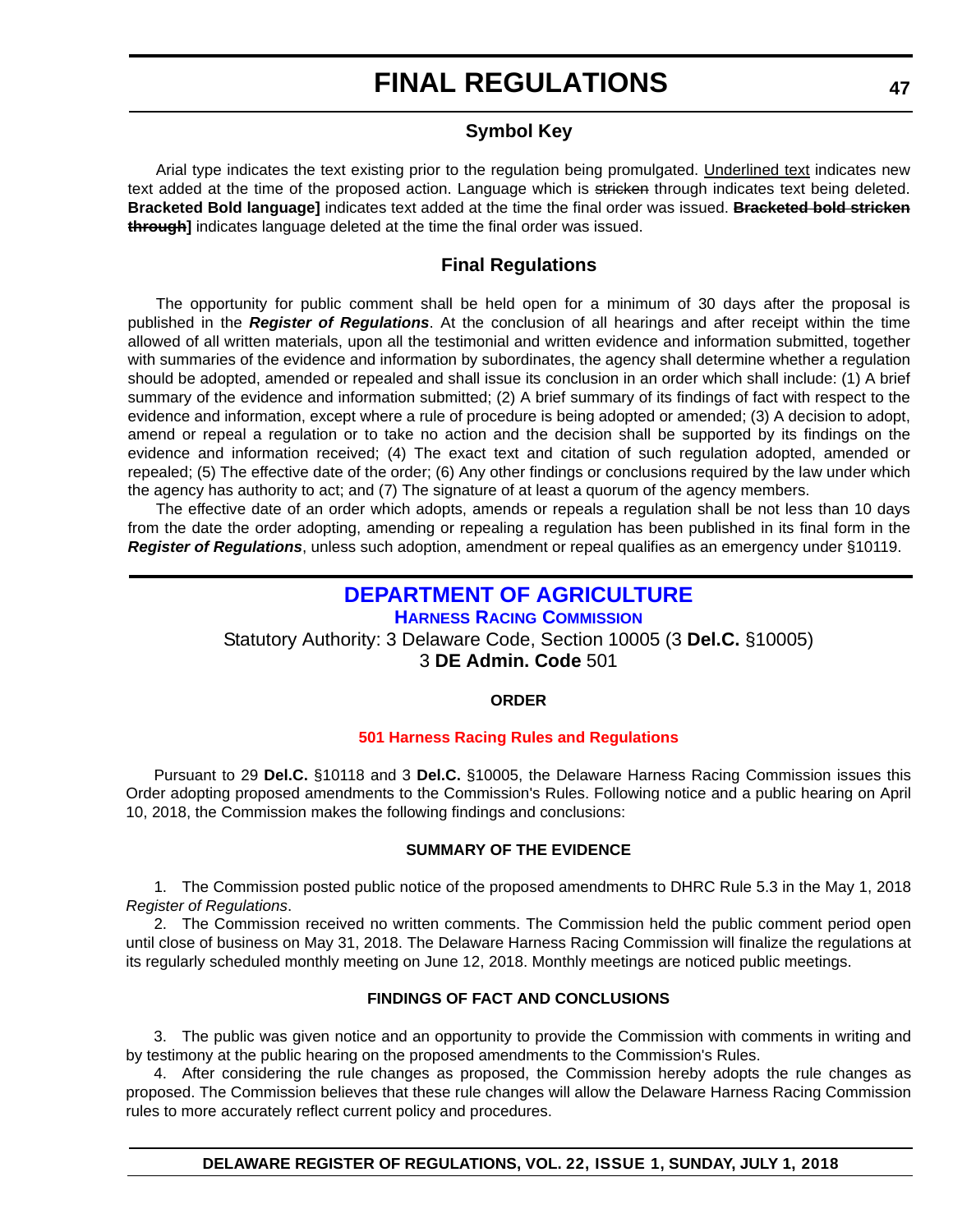5. The effective date of this Order will be ten (10) days from publication of this Order in the *Register of Regulations* on July 1, 2018.

## **IT IS SO ORDERED this 12th day of June 2018.**

Beverly H. Steele, Chairman and Jack Berberian, Commissioner Patt Wagner, Vice-Chairman Stephanie Liguori, Commissioner George P. Staats, Commissioner

## **501 Harness Racing Rules and Regulations** *(Break in Continuity of Sections)*

**\*Please note that no changes were made to the regulation as originally proposed and published in the May 2018 issue of the** *Register* **at page 845 (21 DE Reg. 845). Therefore, the final regulation is not being republished. A copy of the final regulation is available at:**

**[501 Harness Racing Rules and Regulations](http://regulations.delaware.gov/register/july2018/final/22 DE Reg 47 07-01-18.htm)** 

## **[HARNESS RACING COMMISSION](https://agriculture.delaware.gov/harness-racing-commission/)**

Statutory Authority: 29 Delaware Code, Section 10113(b)(4) and 3 Delaware Code, Section 10005 (29 **Del.C.** §10113(b)(4) & 3 **Del.C.** §10005) 3 **DE Admin. Code** 501

## **ORDER**

## **[501 Harness Racing Rules and Regulations](#page-3-0)**

The Executive Director of the Delaware Harness Racing Commission hereby gives notice of a technical correction to 3 **DE Admin. Code** 501 relating to Harness Racing Rules and Regulations.

Pursuant to 29 **Del.C.** §10113(b)(4) and 3 **Del.C.** §10005, nonsubstantive changes correcting technical errors in subsections 8.3.5, 8.3.5.1 and 8.3.5.9.6 are hereby adopted.

## **DECISION AND ORDER CONCERNING THE REGULATIONS**

 NOW THEREFORE, under the statutory authority and for the reasons set forth above, the Executive Director of the Harness Racing Commission does hereby ORDER that the regulations be, and that they hereby are, amended as set forth below. The effective date of this Order is July 11, 2018, in accordance with 29 **Del.C.** §10118(g).

Mark A. Davis Executive Director Delaware Harness Racing Commission June 14, 2018

## **501 Harness Racing Rules and Regulations** *(Break in Continuity of Sections)*

## **8.0 Veterinary Practices, Equine Health Medication**

#### *(Break in Continuity Within Section)*

8.3 Medications and Foreign Substances. Foreign substances shall mean all substances, except those which exist naturally in the untreated horse at normal physiological concentration, and shall include all narcotics, stimulants, depressants or other drugs or medications of any type. Except as specifically permitted by these rules, no foreign substance shall be carried in the body of the horse at the time of the running of the race. Upon a finding of a violation of these medication and prohibited substances

**DELAWARE REGISTER OF REGULATIONS, VOL. 22, ISSUE 1, SUNDAY, JULY 1, 2018**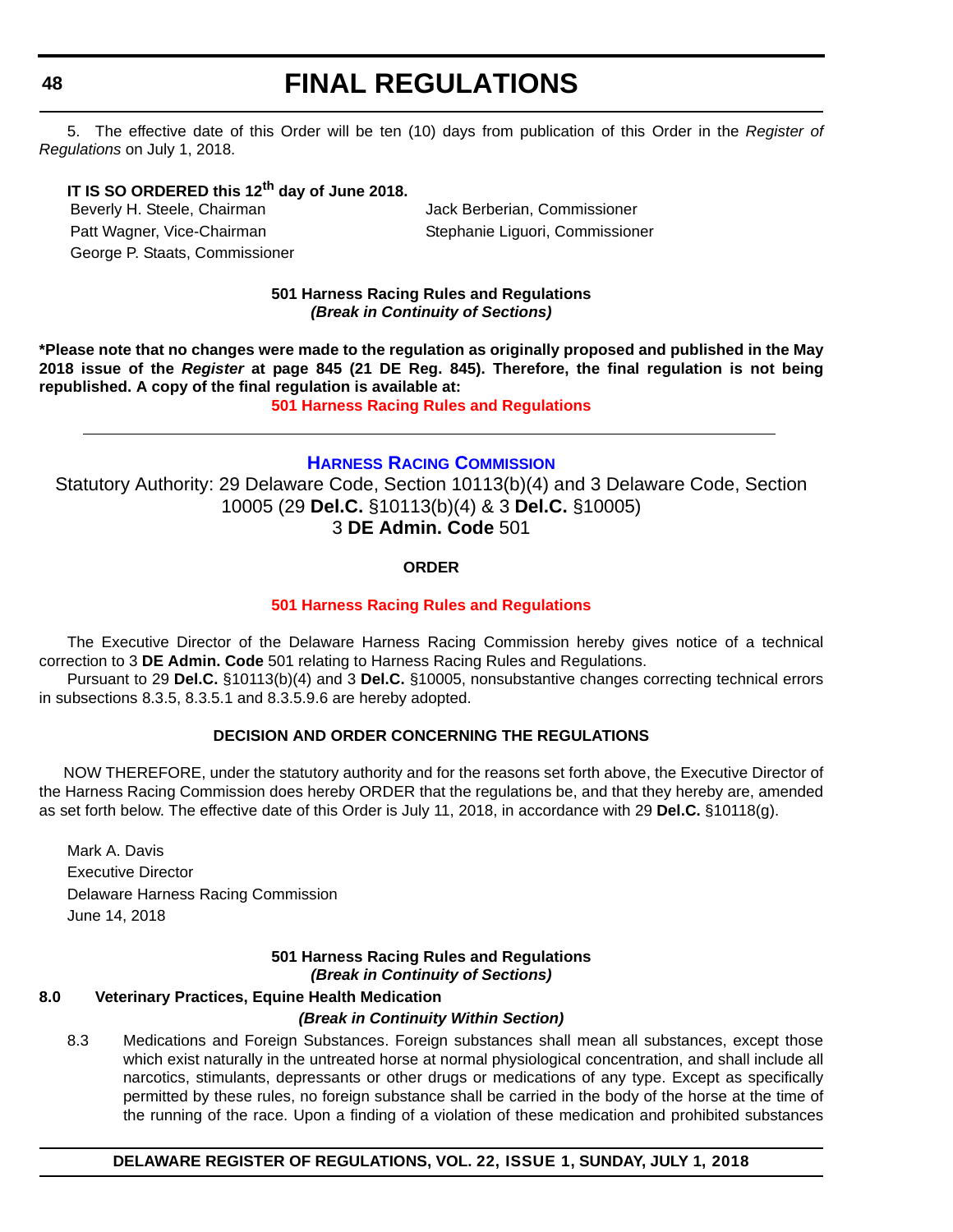rules, the Presiding Judge or other designee of the Commission shall consider the classification level of the violation as listed at the time of the violation by the DHRC Uniform Classification Guidelines found in subsection 8.3.1 of this section, and may consider the most recent recommendations by the Uniform Classification Guidelines of Foreign Substances as promulgated by the Association of Racing Commissioners International. In addition, the Presiding Judge or other designee of the Commission shall consider all other relevant available evidence including but not limited to: i) whether the violation created a risk of injury to the horse or driver; ii) whether the violation undermined or corrupted the integrity of the sport of harness racing; iii) whether the violation misled the wagering public and those desiring to claim the horse as to the condition and ability of the horse; iv) whether the violation permitted the trainer or licensee to alter the performance of the horse or permitted the trainer or licensee to gain an advantage over other horses entered in the race; v) the amount of the purse involved in the race in which the violation occurred. The Presiding Judge may impose penalties and disciplinary measures consistent with the recommendations contained in subsection 8.3.2 of this section.

## *(Break in Continuity Within Section)*

8.3.5 Furosemide (Salix) and Aminiocaproic Aminocaproic Acid (Amicar)

8.3.5.1 General. Furosemide (Salix) and Aminiocaproic Aminocaproic Acid (Amicar) may be administered intravenously to a horse on the grounds of the association at which it is entered to compete in a race. Furosemide or Furosemide with Aminiocaproic Aminocaproic Acid shall be permitted only after the Commission Veterinarian has placed the horse on the Bleeder List or to facilitate the collection of a post-race urine sample.

## *(Break in Continuity Within Section)*

8.3.5.9 Bleeder List

## *(Break in Continuity Within Section)*

8.3.5.9.6 A horse may be removed from the Bleeder List at the request of the owner or trainer, if the horse completes a 5-day rest period following such request, and then re-qualifies. A horse may discontinue the use of Aminocaproic Acid without a five (5) day rest period or having to re-qualify provided the horse was on Aminocaproic Acid for thirty (34)(30) days or more. In addition, once a horse discontinues the use of Aminocaproic Acid, it is prohibited from using said medication for ninety (90) days from the date of its last administration for Aminocaproic Acid.

**\*Please Note: As the rest of the sections were not amended, they are not being published. A copy of the regulation is available at:**

## **[501 Harness Racing Rules and Regulations](http://regulations.delaware.gov/register/july2018/final/22 DE Reg 48 07-01-18.htm)**

## **[DEPARTMENT OF EDUCATION](https://www.doe.k12.de.us/)**

**OFFICE OF [THE SECRETARY](https://pubapps.doe.k12.de.us/EducationalDirectoryPublic/default.aspx)**

Statutory Authority: 14 Delaware Code, Section 122(b) & Ch. 12 (14 **Del.C.** §122(b); 14 **Del.C.**

Ch.12)

## 14 **DE Admin. Code** 106A

## **REGULATORY IMPLEMENTING ORDER**

## **[106A Teacher Appraisal Process Delaware Performance Appraisal System \(DPAS II\) Revised](#page-3-0)**

## **I. SUMMARY OF THE EVIDENCE AND INFORMATION SUBMITTED**

Pursuant to 14 **Del.C.** §122(b) and 14 **Del.C.** Ch. 12, Subchapter VII, the Secretary of Education seeks the consent of the State Board of Education to amend 14 **DE Admin. Code** 106A Teacher Appraisal Process Delaware Performance Appraisal System (DPAS II) Revised. This regulation is being amended to: (1) eliminate an

#### **DELAWARE REGISTER OF REGULATIONS, VOL. 22, ISSUE 1, SUNDAY, JULY 1, 2018**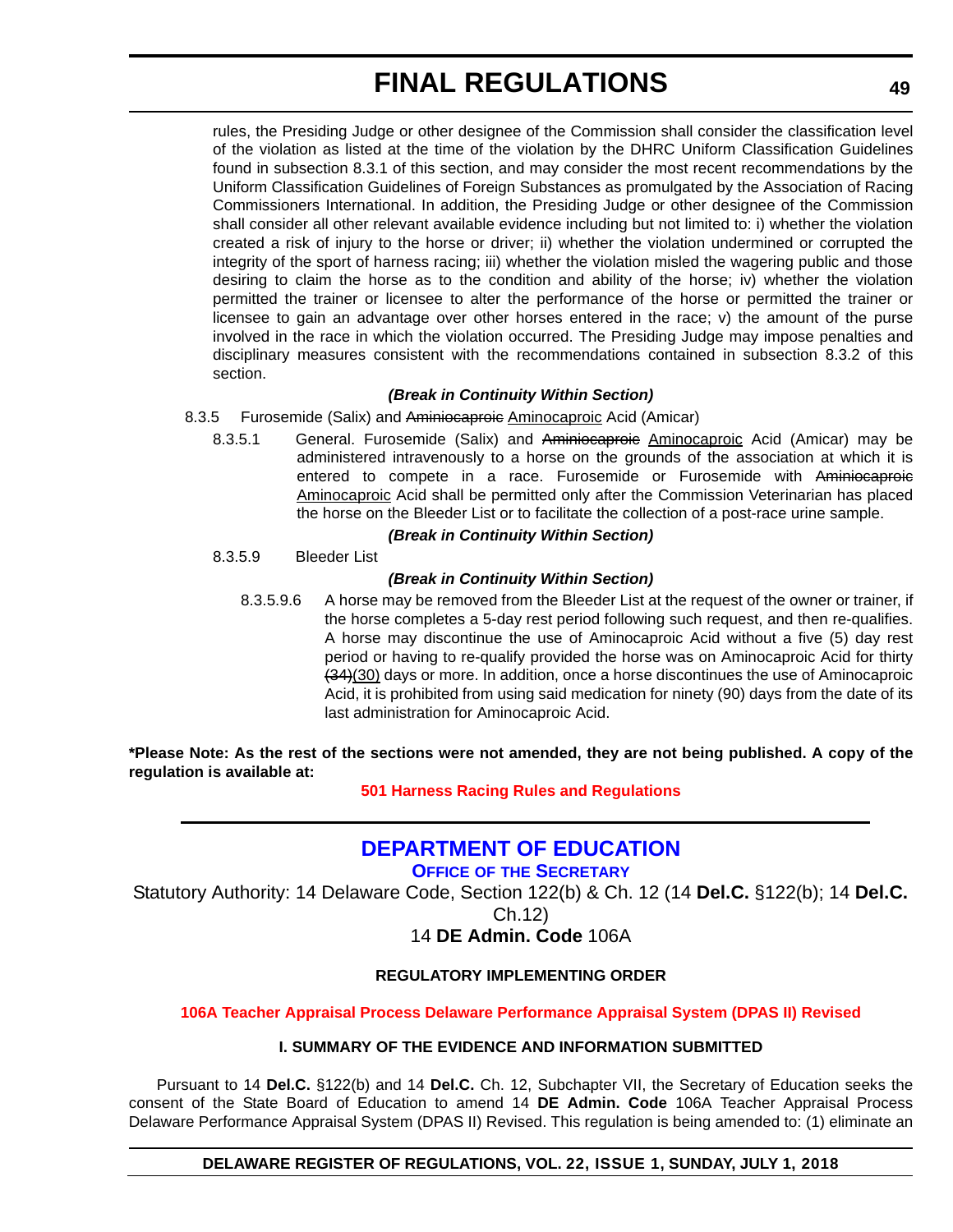incorrect chart related to summative evaluation ratings due to the implementation of equal weighting and (2) to allow flexibility in the length and frequency of observations in the second year of a summative evaluation cycle for experienced teachers to provide an opportunity to streamline the observation process.

Notice of the proposed regulation was published in the *News Journal* and the *Delaware State News* on May 1, 2018, in the form hereto attached as *Exhibit "A"*. Comments were received from the DPAS II Advisory Committee that suggested changes in the language of the regulation that aligned with amended language as published in the proposed regulation.

#### **II. FINDINGS OF FACTS**

The Secretary finds that it is appropriate to amend 14 **DE Admin. Code** 106A Teacher Appraisal Process Delaware Performance Appraisal System (DPAS II) Revised in order to eliminate an incorrect chart related to summative evaluation ratings due to the implementation of equal weighting and (2) to allow flexibility in the length and frequency of observations in the second year of a summative evaluation cycle for experienced teachers to provide an opportunity to streamline the observation process.

## **Ill. DECISION TO AMEND THE REGULATION**

For the foregoing reasons, the Secretary concludes that it is appropriate to amend 14 **DE Admin. Code** 106A Teacher Appraisal Process Delaware Performance Appraisal System (DPAS II) Revised. Therefore, pursuant to 14 **Del.C.** §122, 14 **DE Admin. Code** 106A Teacher Appraisal Process Delaware Performance Appraisal System (DPAS II) Revised attached hereto as *Exhibit "B"* is hereby amended. Pursuant to the provision of 14 **Del.C.** §122(e), 14 **DE Admin. Code** 106A Teacher Appraisal Process Delaware Performance Appraisal System (DPAS II) Revised hereby amended shall be in effect for a period of five years from the effective date of this order as set forth in Section V. below.

## **IV. TEXT AND CITATION**

The text of 14 **DE Admin. Code** 106A Teacher Appraisal Process Delaware Performance Appraisal System (DPAS II) Revised amended hereby shall be in the form attached hereto as *Exhibit "B"*, and said regulation shall be cited as 14 **DE Admin. Code** 106A Teacher Appraisal Process Delaware Performance Appraisal System (DPAS II) Revised in the *Administrative Code of Regulations* for the Department of Education.

#### **V. EFFECTIVE DATE OF ORDER**

The actions hereinabove referred to were taken by the Secretary pursuant to 14 **Del.C.** §122 on June 21, 2018. The effective date of this Order shall be ten (10) days from the date this Order is published in the Delaware *Register of Regulations*.

**IT IS SO ORDERED** the 21<sup>st</sup> day of June 2018.

**Department of Education** Susan S. Bunting, Ed.D., Secretary of Education

Approved this 21<sup>st</sup> day of June 2018

**State Board of Education** Nina L. Bunting, Vice President Wali W. Rushdan, II Audrey J. Noble, Ph.D. The Contract of Terry M. Whittaker, Ed.D.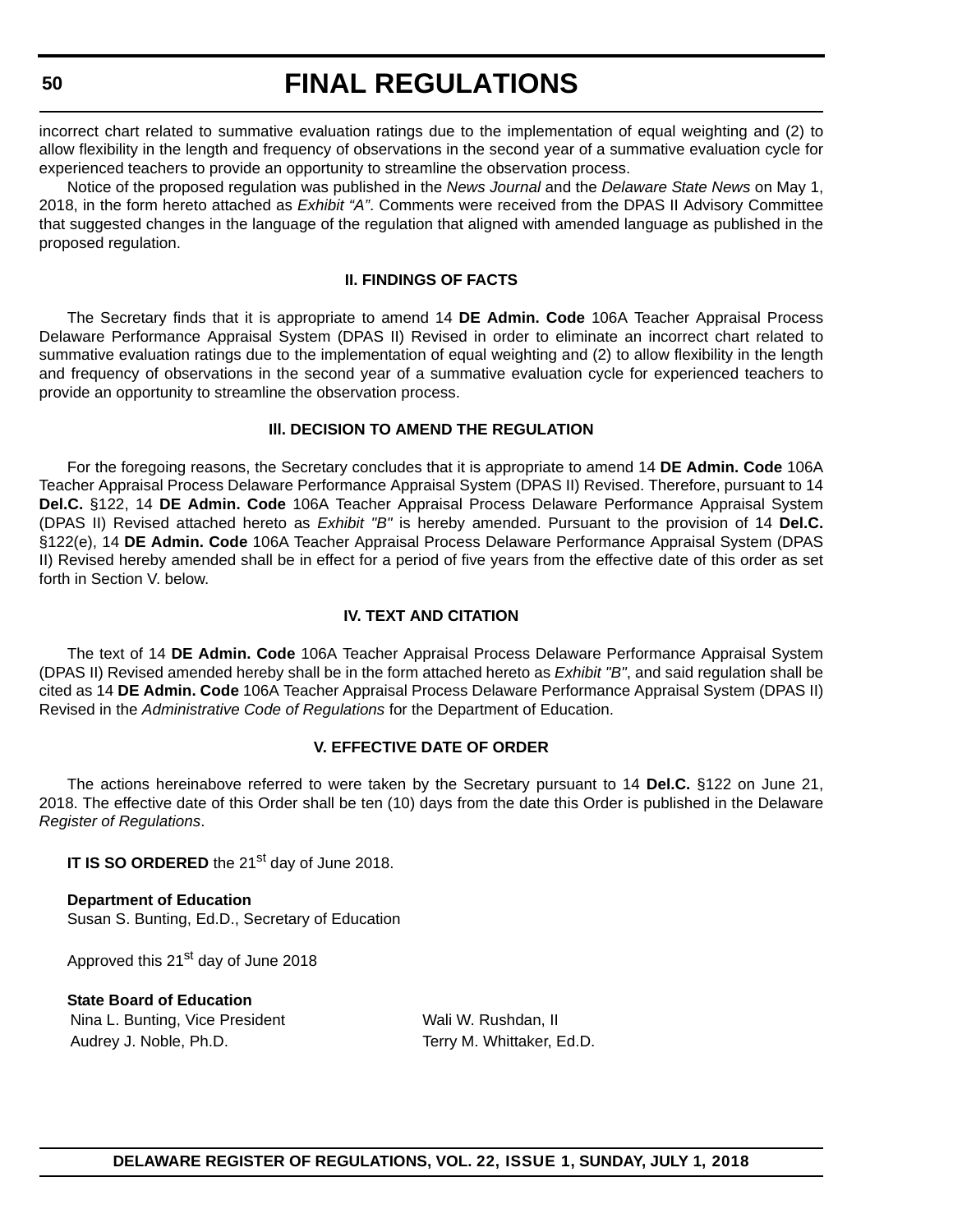**\*Please note that no changes were made to the regulation as originally proposed and published in the May 2018 issue of the** *Register* **at page 847 (21 DE Reg. 847). Therefore, the final regulation is not being republished. A copy of the final regulation is available at:**

**[106A Teacher Appraisal Process Delaware Performance Appraisal System \(DPAS II\) Revised](http://regulations.delaware.gov/register/july2018/final/22 DE Reg 49 07-01-18.htm)** 

## **OFFICE OF [THE SECRETARY](https://www.doe.k12.de.us/domain/9)**

Statutory Authority: 14 Delaware Code, Section 122(b) & Ch. 12 (14 **Del.C.** §122(b); 14 **Del.C.** Ch.12) 14 **DE Admin. Code** 107A

#### **REGULATORY IMPLEMENTING ORDER**

#### **[107A Specialist Appraisal Process Delaware Performance Appraisal System \(DPAS II\) Revised](#page-4-0)**

#### **I. SUMMARY OF THE EVIDENCE AND INFORMATION SUBMITTED**

Pursuant to 14 **Del.C.** §122(b) and 14 **Del.C.** Ch. 12, Subchapter VII, the Secretary of Education seeks the consent of the State Board of Education to amend 14 **DE Admin. Code** 107A Specialist Appraisal Process Delaware Performance Appraisal System (DPAS II) Revised. This regulation is being amended to eliminate an incorrect chart related to summative evaluation ratings due to the implementation of equal weighting.

Notice of the proposed regulation was published in the *News Journal* and the *Delaware State News* on May 1, 2018, in the form hereto attached as *Exhibit "A"*. Comments were received from the DPAS II Advisory Committee that suggested changes in the language of the regulation that aligned with amended language as published in the proposed regulation.

#### **II. FINDINGS OF FACTS**

The Secretary finds that it is appropriate to amend 14 **DE Admin. Code** 107A Specialist Appraisal Process Delaware Performance Appraisal System (DPAS II) Revised in order to eliminate an incorrect chart related to summative evaluation ratings due to the implementation of equal weighting.

#### **Ill. DECISION TO AMEND THE REGULATION**

For the foregoing reasons, the Secretary concludes that it is appropriate to amend 14 **DE Admin. Code** 107A Specialist Appraisal Process Delaware Performance Appraisal System (DPAS II) Revised. Therefore, pursuant to 14 **Del.C.** §122, 14 **DE Admin. Code** 107A Specialist Appraisal Process Delaware Performance Appraisal System (DPAS II) Revised attached hereto as *Exhibit "B"* is hereby amended. Pursuant to the provision of 14 **Del.C.** §122(e), 14 **DE Admin. Code** 107A Specialist Appraisal Process Delaware Performance Appraisal System (DPAS II) Revised hereby amended shall be in effect for a period of five years from the effective date of this order as set forth in Section V. below.

### **IV. TEXT AND CITATION**

The text of 14 **DE Admin. Code** 107A Specialist Appraisal Process Delaware Performance Appraisal System (DPAS II) Revised amended hereby shall be in the form attached hereto as *Exhibit "B''*, and said regulation shall be cited as 14 **DE Admin. Code** 107A Specialist Appraisal Process Delaware Performance Appraisal System (DPAS II) Revised in the *Administrative Code of Regulations* for the Department of Education.

#### **V. EFFECTIVE DATE OF ORDER**

The actions hereinabove referred to were taken by the Secretary pursuant to 14 **Del.C.** §122 on June 21, 2018. The effective date of this Order shall be ten (10) days from the date this Order is published in the Delaware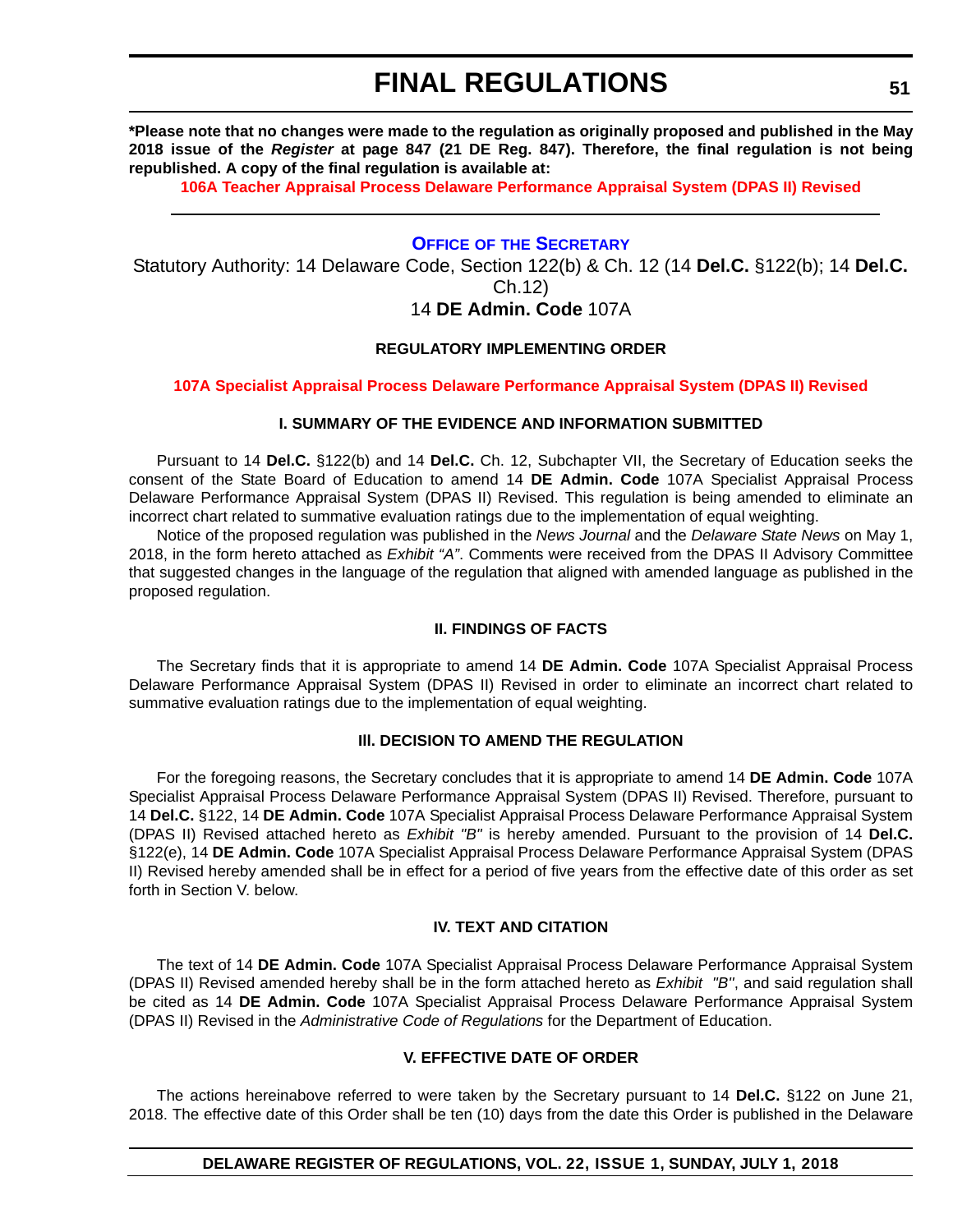**52**

# **FINAL REGULATIONS**

*Register of Regulations*.

**IT IS SO ORDERED** the 21<sup>st</sup> day of June 2018.

**Department of Education** Susan S. Bunting, Ed.D., Secretary of Education Approved this 21<sup>st</sup> day of June 2018

**State Board of Education** Nina L. Bunting, Vice President Wali W. Rushdan, II Audrey J. Noble, Ph.D. The Contract of Terry M. Whittaker, Ed.D.

**\*Please note that no changes were made to the regulation as originally proposed and published in the May 2018 issue of the** *Register* **at page 849 (21 DE Reg. 849). Therefore, the final regulation is not being republished. A copy of the final regulation is available at:**

**[107A Specialist Appraisal Process Delaware Performance Appraisal System \(DPAS II\) Revised](http://regulations.delaware.gov/register/july2018/final/22 DE Reg 51 07-01-18.htm)** 

## **OFFICE OF [THE SECRETARY](https://www.doe.k12.de.us/domain/9)**

Statutory Authority: 14 Delaware Code, Sections 122(a) and 4112 (14 **Del.C.** §§122(a) and 4112)

## 14 **DE Admin. Code** 601

## **REGULATORY IMPLEMENTING ORDER**

## **[601 Schools and Law Enforcement Agencies](#page-4-0)**

## **I. SUMMARY OF THE EVIDENCE AND INFORMATION SUBMITTED**

Title 14 of the Delaware Administrative Code governs Department of Education matters. Under the provisions of 29 **Del.C.** §10113(b)(5) and pursuant to 14 **Del.C.** §§122(a) and 4112, subsection 6.1 of 14 **DE Admin. Code** 601 Schools and Law Enforcement Agencies is being amended to be consistent with the mandatory reporting requirements of 14 **Del.C.** §4112(b). Those requirements were changed by House Bill 243 with House Amendments 1 and 2 of the 146<sup>th</sup> General Assembly, which eliminated offensive touching and terroristic threatening as bases for mandatory reporting. The amendments do not otherwise alter the substance of the regulation.

The amendments are exempt from the requirement of public notice and comment and are adopted informally in accordance with 29 **Del.C.** §10113(b)(5).

## **II. FINDINGS OF FACTS**

The Secretary of Education finds that it is appropriate to amend 14 **DE Admin. Code** 601 Schools and Law Enforcement Agencies in order to be consistent with the mandatory reporting requirements of 14 **Del.C.** § 4112(b). Those requirements were changed by House Bill 243 with House Amendments 1 and 2 of the 146<sup>th</sup> General Assembly, which eliminated offensive touching and terroristic threatening as bases for mandatory reporting.

## **III. DECISION TO AMEND THE REGULATION**

For the foregoing reasons, the Department concludes that it is appropriate to amend 14 **DE Admin. Code** 601 Schools and Law Enforcement Agencies subject to the Secretary of Education's approval. Therefore, pursuant to 14 **Del.C.** §122, 14 **DE Admin. Code** 601 Schools and Law Enforcement Agencies attached hereto as Exhibit "A"

**DELAWARE REGISTER OF REGULATIONS, VOL. 22, ISSUE 1, SUNDAY, JULY 1, 2018**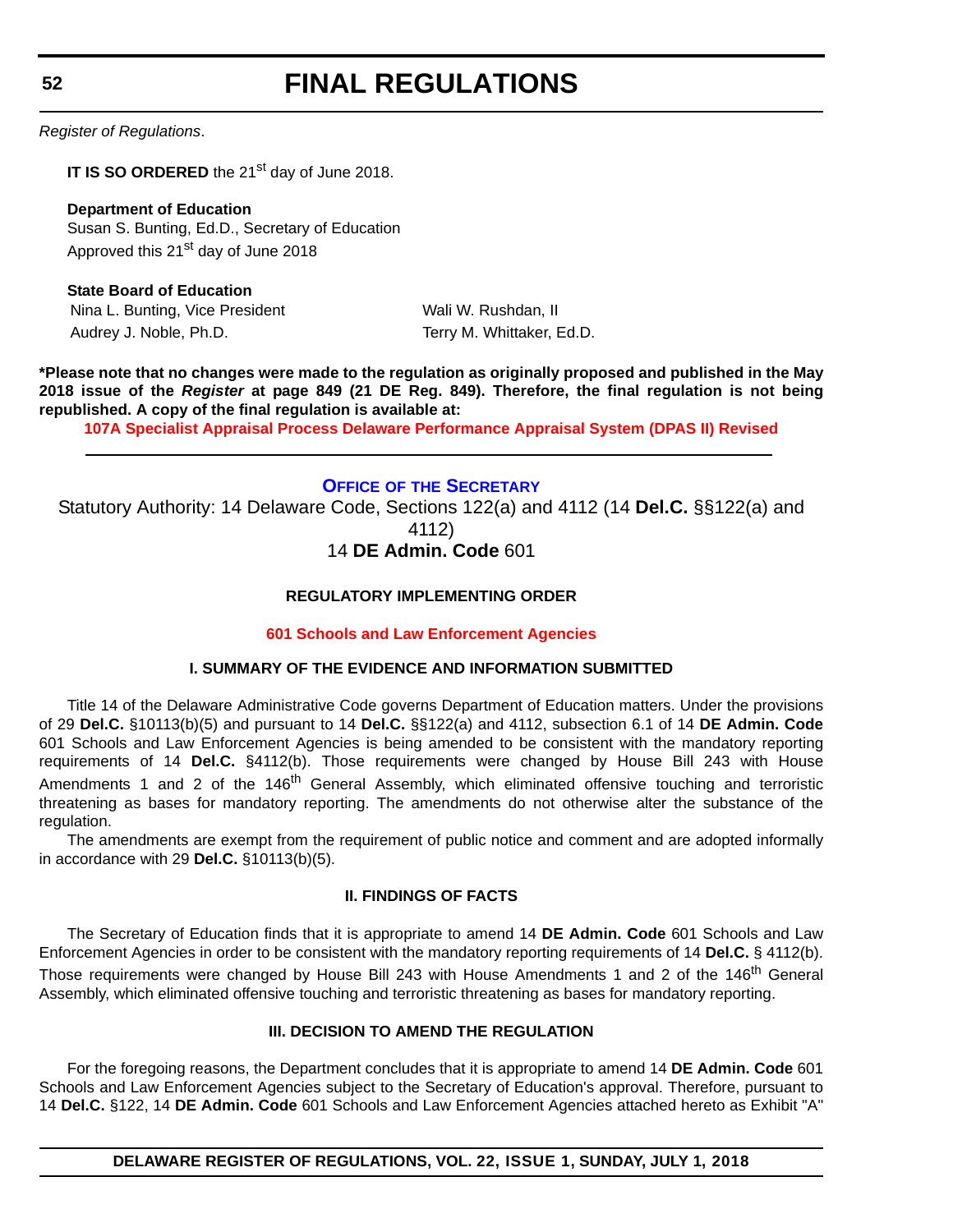is hereby amended.

## **IV. TEXT AND CITATION**

The text of 14 **DE Admin. Code** 601 Schools and Law Enforcement Agencies adopted hereby shall be in the form attached hereto as Exhibit "A," and said regulation shall be cited as 14 **DE Admin. Code** 601 Schools and Law Enforcement Agencies in the Administrative Code of Regulations for the Department of Education.

## **V. EFFECTIVE DATE OF ORDER**

The actions hereinabove referred to were taken by the Department pursuant to 14 **Del.C.** §122 on June 15, 2018. The effective date of this Order shall be ten (10) days from the date this Order is published in the *Register of Regulations*.

**IT IS SO ORDERED** the 15<sup>th</sup> day of June 2018.

## **Department of Education**

Susan S. Bunting, Ed.D., Secretary of Education Approved this 15<sup>th</sup> day of June 2018.

## **601 Schools and Law Enforcement Agencies**

## **1.0 Purpose**

The purpose of this regulation is to ensure that effective communication and working relationships exist between public schools and law enforcement agencies.

## **2.0 Definitions**

"**Alternative Program**" mean a program established pursuant to 14 **Del.C.** Chapter 16.

"**School Employee**" for purposes of this regulation shall mean all persons 18 years of age or older hired by a school district, attendance zone, or charter school; subcontractors such as bus drivers or security guards; employees of an Alternative Program provider; substitute employees; and persons hired by or subcontracted by other state agencies to work on school property. This definition shall be consistent with 14 **Del.C.** §4112.

## **3.0 Written Policy and Memorandum of Agreement (MOA)**

- 3.1 All local school districts, charter schools, and Alternative Programs shall establish a written policy on effectively communicating and working with law enforcement agencies. Each school district, charter school and Alternative Program shall develop a Memorandum of Agreement (MOA) with each law enforcement agency which provides services to it. Each MOA shall be in a form substantially similar to a Model MOA as developed, approved and from time to time revised by the Department of Education.
- 3.2 The Department shall review the Model MOA and each school district, charter school, or Alternative Program shall review its current MOA at least once every three years.

## **4.0 Training Component**

4.1 Any school administrator responsible for reporting school crimes or reporting school conduct incidents to law enforcement and to the Department of Education; or any school administrator responsible for reporting suspension and expulsion data to the Department; or any school administrator responsible for any disciplinary process involving staff or students shall complete Department of Education approved training and any such additional training the Department of Education may prescribe from time to time.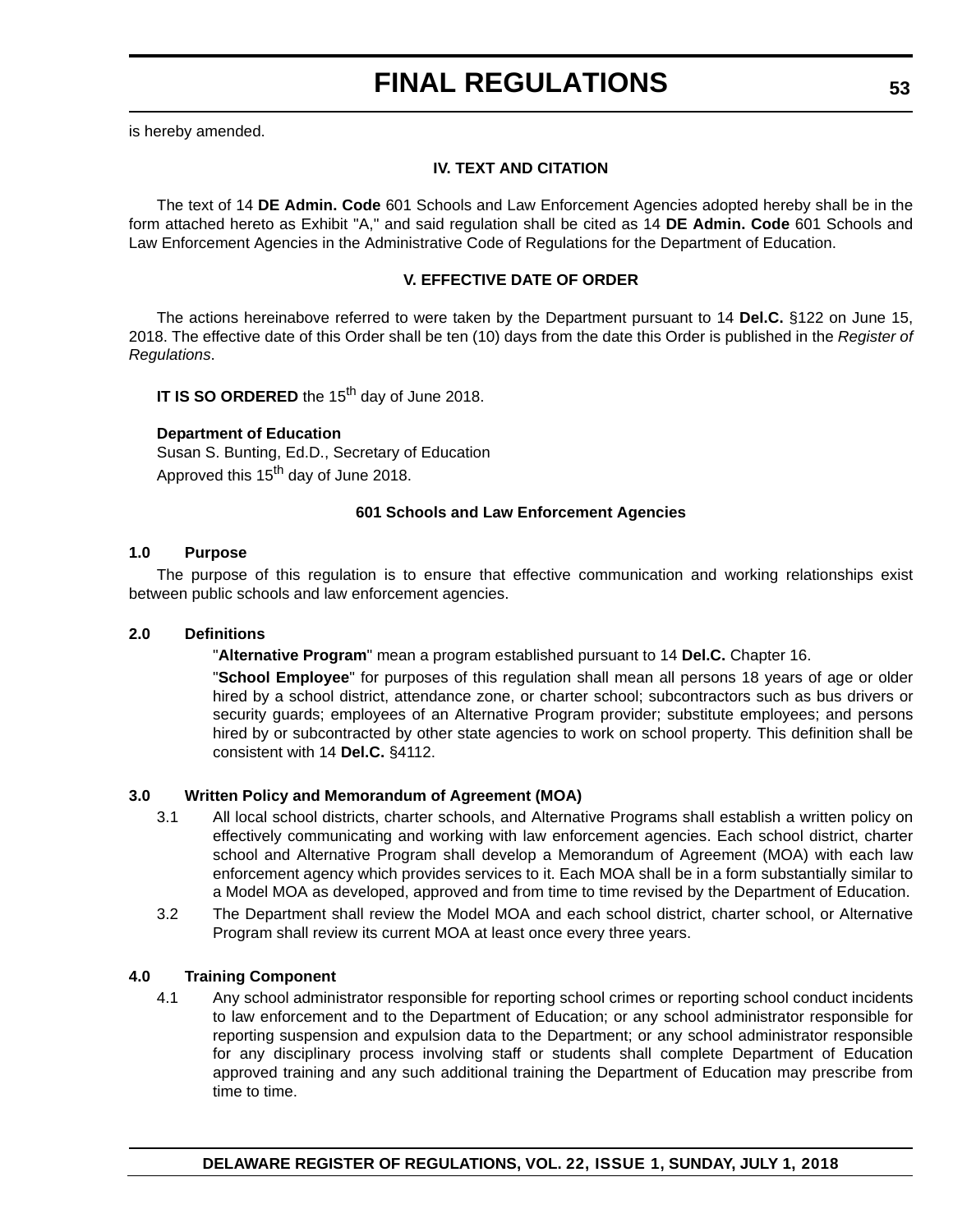- 4.2 The approved training shall be primarily provided by staff at the Department of Education. The training may be provided by a school administrator at the district, charter school, or Alternative Program who is qualified to provide such training by having completed the Department of Education approved training within the last twenty-four (24) months. The district, charter school, or Alternative Program shall provide the name(s) of the trainer(s) conducting the training and the name(s) of those school administrator(s) attending the training if such training was provided by the district, charter school, or Alternative Program.
- 4.3 Each school district, charter school, and Alternative Program shall, at the time of hiring and at the beginning of each school year thereafter, advise each School Employee of his/her duty to report school crimes and the penalty for failure to so report as prescribed in 14 **Del.C.** §4112 (e).

## **5.0 Reporting of Crimes to the Delaware Department of Education**

5.1 The superintendent or head administrator of each school district, charter school, and Alternative Program or his/her designee, shall ensure each school within his/her jurisdiction reports to the Department of Education all school crimes required to be reported pursuant to 14 **Del.C.** §4112, and any subsequent amendment thereto. Such reports shall be submitted in a format as designated by the Department of Education and filed with the Department of Education within the time prescribed by Delaware statutes.

## **6.0 Reporting Specific Incidents of Misconduct**

- 6.1 In addition to those school crimes required to be reported to law enforcement pursuant to 14 **Del.C.** §4112, the superintendent or head administrator of each school district, charter school, and Alternative Program, or his/her designee, shall report to the Department of Education incidents of misconduct 6.1.1 through 6.1.14. Such reports shall be submitted in a format as designated by the Department of Education and filed with the Department of Education not later than five working days following the incident.
	- 6.1.1 Pornography, possession and production
	- 6.1.2 Criminal mischief (vandalism)
	- 6.1.3 Tampering with public records
	- 6.1.4 Alcohol, possession and use
	- 6.1.5 Felony theft
	- 6.1.6 Bullying (allegations and substantiated incidents)
	- 6.1.7 Offensive Touching (student or employee victim)
	- 6.1.8 Terroristic Threatening (student or employee victim)
	- 6.1.96.1.7 Sexual Harassment
	- 6.1.106.1.8 Fighting
	- 6.1.116.1.9 Inhalants
	- 6.1.126.1.10Drug Paraphernalia
	- 6.1.136.1.11Teen Dating Violence
	- 6.1.146.1.12Unlawful Drug Use/Influence

## **7.0 Compliance Component**

A school that fails to comply with the reporting mandates as set forth herein shall be subject to identification as a "Persistently Dangerous School" as this term is defined in 14 **DE Admin. Code** 608. A school identified as Persistently Dangerous will retain that designation for the entire fiscal year.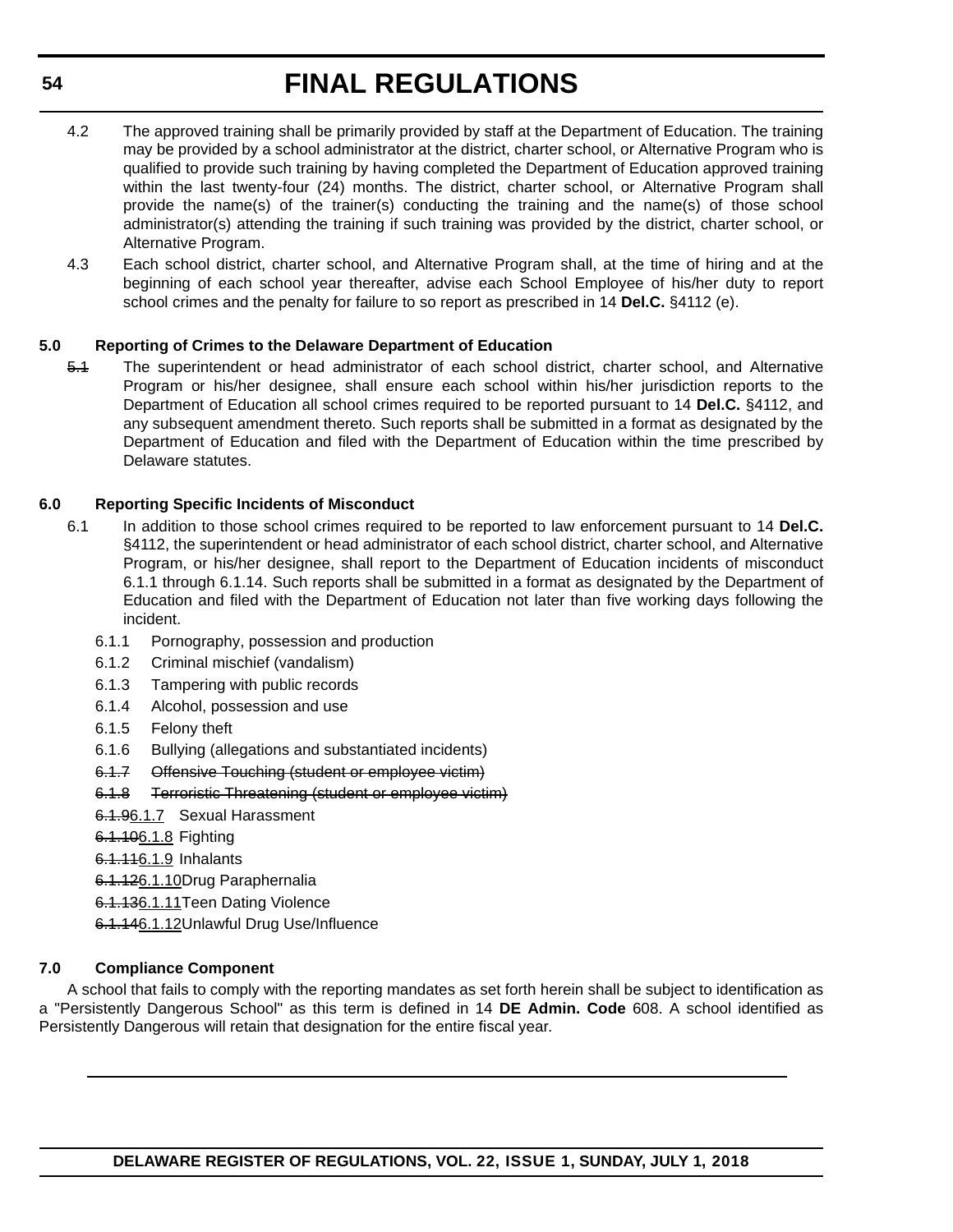### **OFFICE OF [THE SECRETARY](https://www.doe.k12.de.us/domain/9)**

Statutory Authority: 14 Delaware Code, Section 4112F(c) (14 **Del.C.** §4112F(c)) 14 **DE Admin. Code** 610

## **REGULATORY IMPLEMENTING ORDER**

#### **[610 Limitations on Use of Seclusion and Restraint](#page-4-0)**

#### **I. SUMMARY OF THE EVIDENCE AND INFORMATION SUBMITTED**

Pursuant to 14 **Del.C.** §4112F(c), the Secretary of Education intends to amend 14 **DE Admin. Code** 610 Limitations on Use of Seclusion and Restraint. This regulation is being amended to align with recent amendments to 14 **Del.C.** §4112F, which requires the regulation include improved guidelines for school districts and charter schools regarding the training of School Resource Officers (SRO) and their duties when interacting with students with disabilities. In accordance with the statute, the Department of Education collaborated with the Governor's Advisory Council for Exceptional Citizens (GACEC) to update this regulation.

Notice of the proposed regulation was published in the *News Journal* and *Delaware State News* on May 1, 2018, in the form hereto attached as *Exhibit "A"*. Comments were received from the GACEC and the State Council for Persons with Disabilities (SCPD). Several of the comments received from the GACEC were similar to those received during the drafting process. These include: (1) adding a time period or duration for training of at least eight hours; (2) describing what "awareness level training" means for the purposes of this regulation; (3) requiring School Resource Officers (be updated not only at the beginning of the school year but also when new students with Individualized Education Plans (IEPs) start school through the year or when IEPs change that are relevant to behavioral interventions. The GACEC and SCPD commonly have similar comments, which is the case with this regulation.

The Department of Education (DOE) reviewed the comments and clarified 9.1.4 to include language regarding students with IEPs who enroll after the beginning of the school year. Otherwise, the DOE determined that the balance of the language of the regulation provides the necessary guidance for implementation by school districts and charter schools.

As a part of technical assistance for the implementation of this regulation, the DOE will continue to work with GACEC on identifying appropriate awareness level training.

## **II. FINDINGS OF FACTS**

The Secretary finds that it is appropriate to amend 14 **DE Admin. Code** 610 Limitations on Use of Seclusion and Restraint in order to include improved guidelines for school districts regarding the training of School Resource Officers and their duties when interacting with students with disabilities.

#### **III. DECISION TO AMEND THE REGULATION**

For the foregoing reasons, the Secretary concludes that it is appropriate to amend 14 **DE Admin. Code** 610 Limitations on Use of Seclusion and Restraint. Therefore, pursuant to 14 **Del.C.** §122, 14 **DE Admin. Code** 610 Limitations on Use of Seclusion and Restraint attached hereto as *Exhibit "B"* is hereby amended. Pursuant to the provision of 14 **Del.C.** §122(e), 14 **DE Admin. Code** 610 Limitations on Use of Seclusion and Restraint hereby amended shall be in effect for a period of five years from the effective date of this order as set forth in Section V. below.

## **IV. TEXT AND CITATION**

The text of 14 **DE Admin. Code** 610 Limitations on Use of Seclusion and Restraint amended hereby shall be in the form attached hereto as *Exhibit "B"*, and said regulation shall be cited as 14 **DE Admin. Code** 610 Limitations on Use of Seclusion and Restraint in the *Administrative Code of Regulations* for the Department of Education.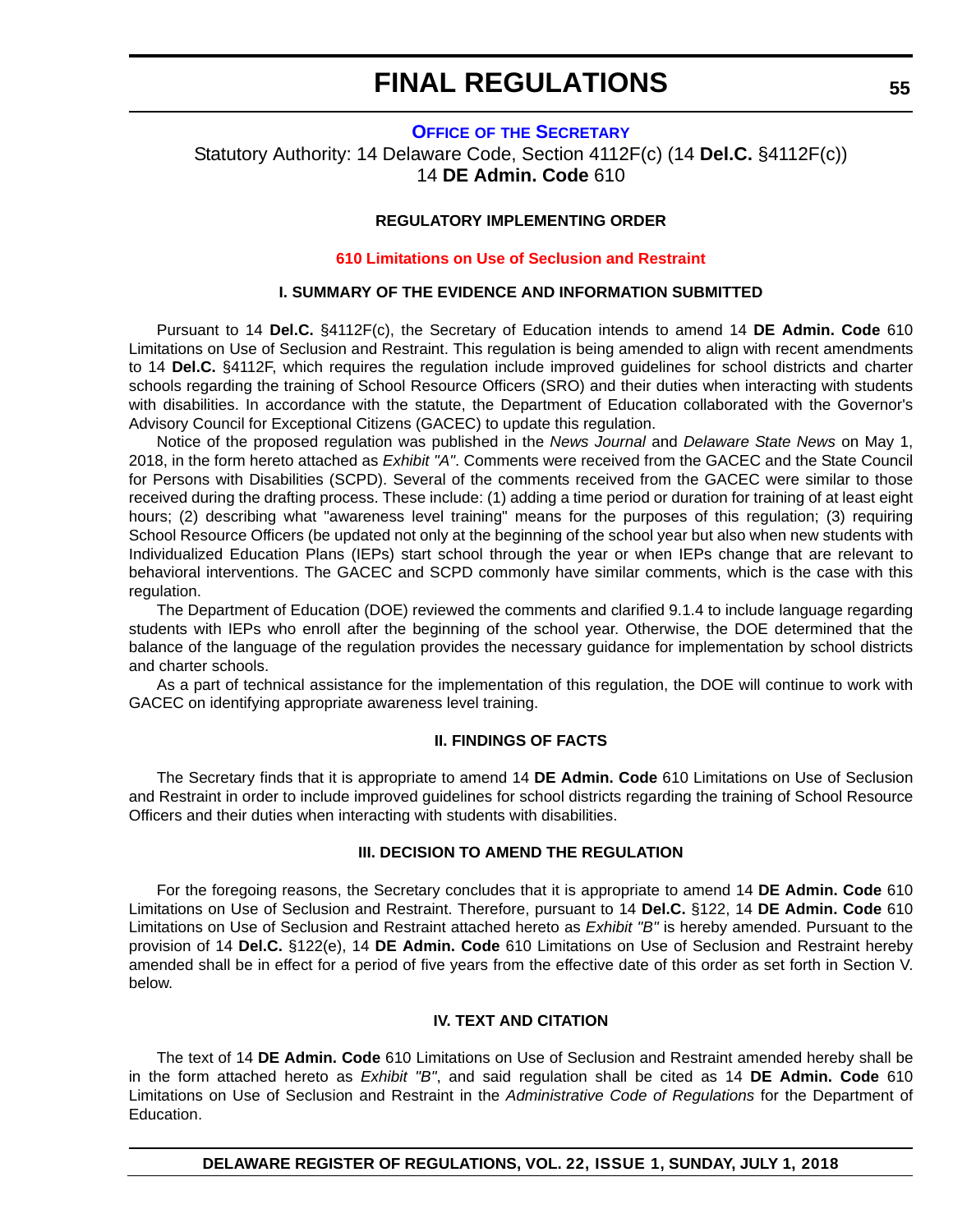## **V. EFFECTIVE DATE OF ORDER**

The actions hereinabove referred to were taken by the Secretary pursuant to 14 **Del.C.** §122 on June 15, 2018. The effective date of this Order shall be ten (10) days from the date this Order is published in the Delaware *Register of Regulations*.

**IT IS SO ORDERED** the 15<sup>th</sup> day of June 2018.

**Department of Education** Susan S. Bunting, Ed.D., Secretary of Education Approved this 15<sup>th</sup> day of June 2018

## **610 Limitations on Use of Seclusion and Restraint** *(Break in Continuity of Sections)*

## **9.0 School Resource Officer (SRO) Training**

9.1 A SRO shall annually receive the following awareness level training from the school district or charter school in which they are assigned:

## *(Break in Continuity Within Section)*

9.1.4 Such other training as is necessary to protect the health and well-being of students with disabilities**[, including students with Individualized Education Programs (IEP) who enroll after the beginning of the school year,]** which shall include basic awareness training specific to **[Individualized Education Programs (IEP) IEPs]**, functional behavior assessments and Behavior Support Plans;

**\*Please note that no additional changes were made to the regulation as originally proposed and published in the May 2018 issue of the** *Register* **at page 851 (21 DE Reg. 851). Therefore, the final regulation is not being republished here in its entirety. A copy of the final regulation is available at: [610 Limitations on Use of Seclusion and Restraint](http://regulations.delaware.gov/register/july2018/final/22 DE Reg 55 07-01-18.htm)** 

## **OFFICE OF [THE SECRETARY](https://www.doe.k12.de.us/domain/9)**

Statutory Authority: 14 Delaware Code, Section 122(b) and 303(a) (14 **Del.C.** §§122(b) & 303(a))

## 14 **DE Admin. Code** 1006

## **REGULATORY IMPLEMENTING ORDER**

## **[1006 Delaware Interscholastic Athletic Association \(DIAA\)](#page-4-0)**

## **I. SUMMARY OF THE EVIDENCE AND INFORMATION SUBMITTED**

Pursuant to 14 **Del.C.** Sections 122(b) and 303(a), the Delaware Department of Education ("Department") is amending 14 **DE Admin. Code** 1006 Delaware Interscholastic Athletic Association (DIAA). The Delaware Interscholastic Athletic Association ("DIAA") is a unit of the Department. Under the provisions of 29 **Del.C.** §10113(b)(2), subsection 3.2 of 14 **DE Admin. Code** 1006 Delaware Interscholastic Athletic Association (DIAA) is being amended. Subsection 3.2 provides rules of practice and procedure concerning committees of the DIAA Board of Directors.

The amendments are exempt from the requirement of public notice and comment and are adopted informally in accordance with 29 **Del.C.** §10113(b)(2).

## **II. FINDINGS OF FACTS**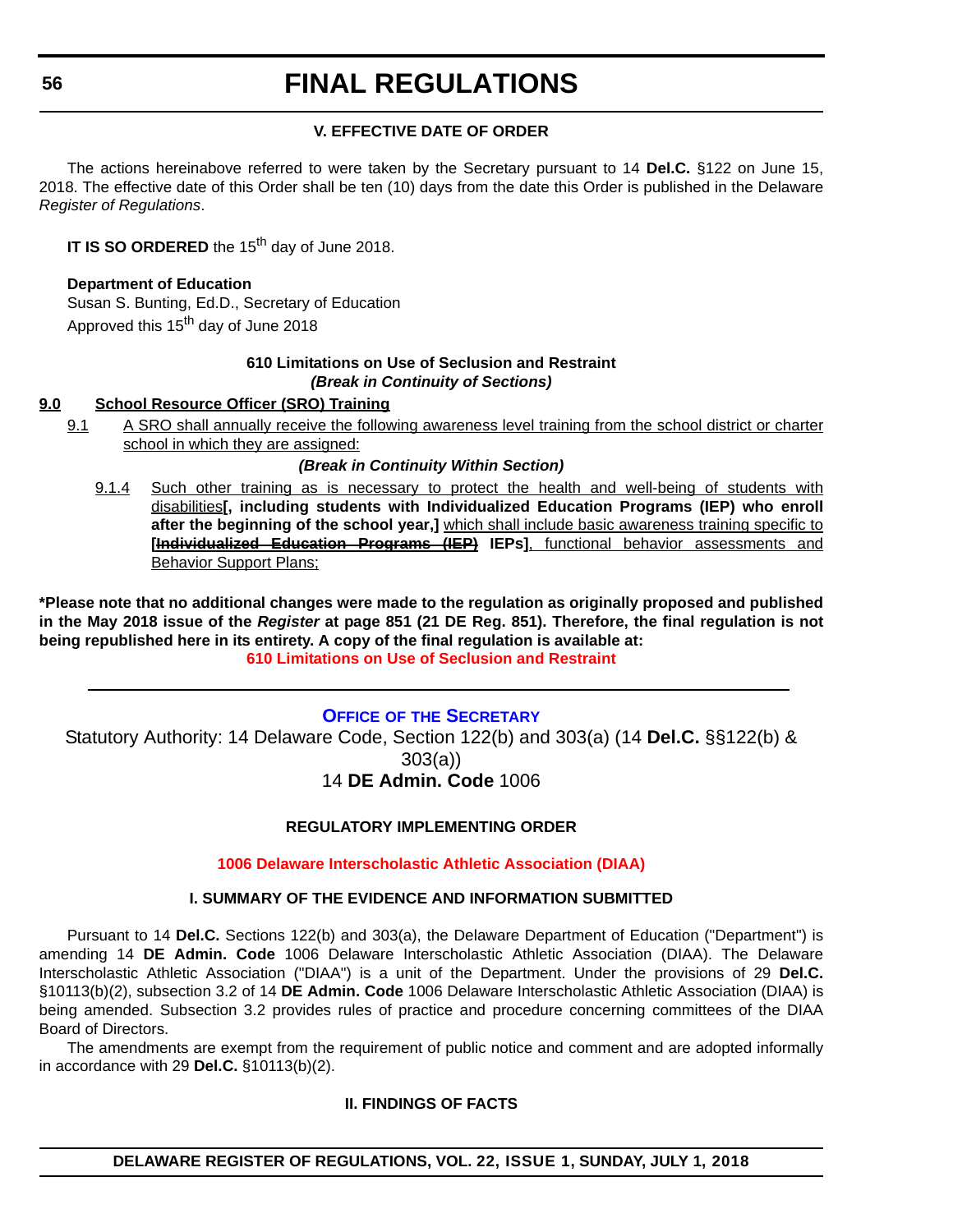The Department finds that the proposed amendments to the regulation provide rules of practice and procedure concerning committees of the DIAA Board of Directors. Accordingly, the Department finds that it is appropriate to amend 14 **DE Admin. Code** 1006 Delaware Interscholastic Athletic Association (DIAA).

## **III. DECISION TO AMEND THE REGULATION**

For the foregoing reasons, the Department concludes that it is appropriate to amend 14 **DE Admin. Code** 1006 Delaware Interscholastic Athletic Association (DIAA). Therefore, pursuant to 14 **Del.C.** §§122(b) and 303(a), 14 **DE Admin. Code** 1006 Delaware Interscholastic Athletic Association (DIAA) hereto as Exhibit "A" is hereby amended.

## **IV. TEXT AND CITATION**

The text of 14 **DE Admin. Code** 1006 Delaware Interscholastic Athletic Association (DIAA) adopted hereby shall be in the form attached hereto as Exhibit "A," and said regulation shall be cited as 14 **DE Admin. Code** 1006 Delaware Interscholastic Athletic Association (DIAA) in the Administrative Code of Regulations for the Department.

## **V. EFFECTIVE DATE OF ORDER**

The effective date of this Order shall be ten (10) days from the date this Order is published in the *Register of Regulations*.

**IT IS SO ORDERED** the 15<sup>th</sup> day of June, 2018.

## **Department of Education**

Susan S. Bunting, Ed.D., Secretary of Education Approved this 15<sup>th</sup> day of June, 2018.

## **1006 Delaware Interscholastic Athletic Association (DIAA)** *(Break in Continuity of Sections)*

#### **3.0 DIAA Board of Directors**

- 3.1 Conflict of Interest: Any member of the Board of Directors who may be directly affected or whose school or school district may be directly affected by a potential decision related to an appeal or waiver request shall recuse himself or herself from consideration of the matter and shall not vote on that appeal or waiver request. The Chairperson of the Board is responsible for maintaining the integrity of the decision making process.
- 3.2 Committees of the DIAA Board of Directors
	- 3.2.1 DIAA Board standing committees include: Rules and Regulations, Officials, Sports Medicine; Sportsmanship and one for each DIAA recognized sport. The Chairperson of the DIAA Board may appoint additional short term committees with specific assignments when deemed necessary.
	- 3.2.1 Standing Committees
		- 3.2.1.1 The committee for each DIAA recognized sport shall have, in writing, procedures for determining tournament berths and selecting tournament sites. Such procedures shall be on file with the Executive Director and sent to the administrative head of each member school.
		- 3.2.1.1 The Board has established the following standing committees:
			- 3.2.1.1.1 The recognized sport committees are:
				- 3.2.1.1.1.1 Baseball
				- 3.2.1.1.1.2 Boys' Basketball
				- 3.2.1.1.1.3 Boys' Lacrosse
				- 3.2.1.1.1.4 Boys' Soccer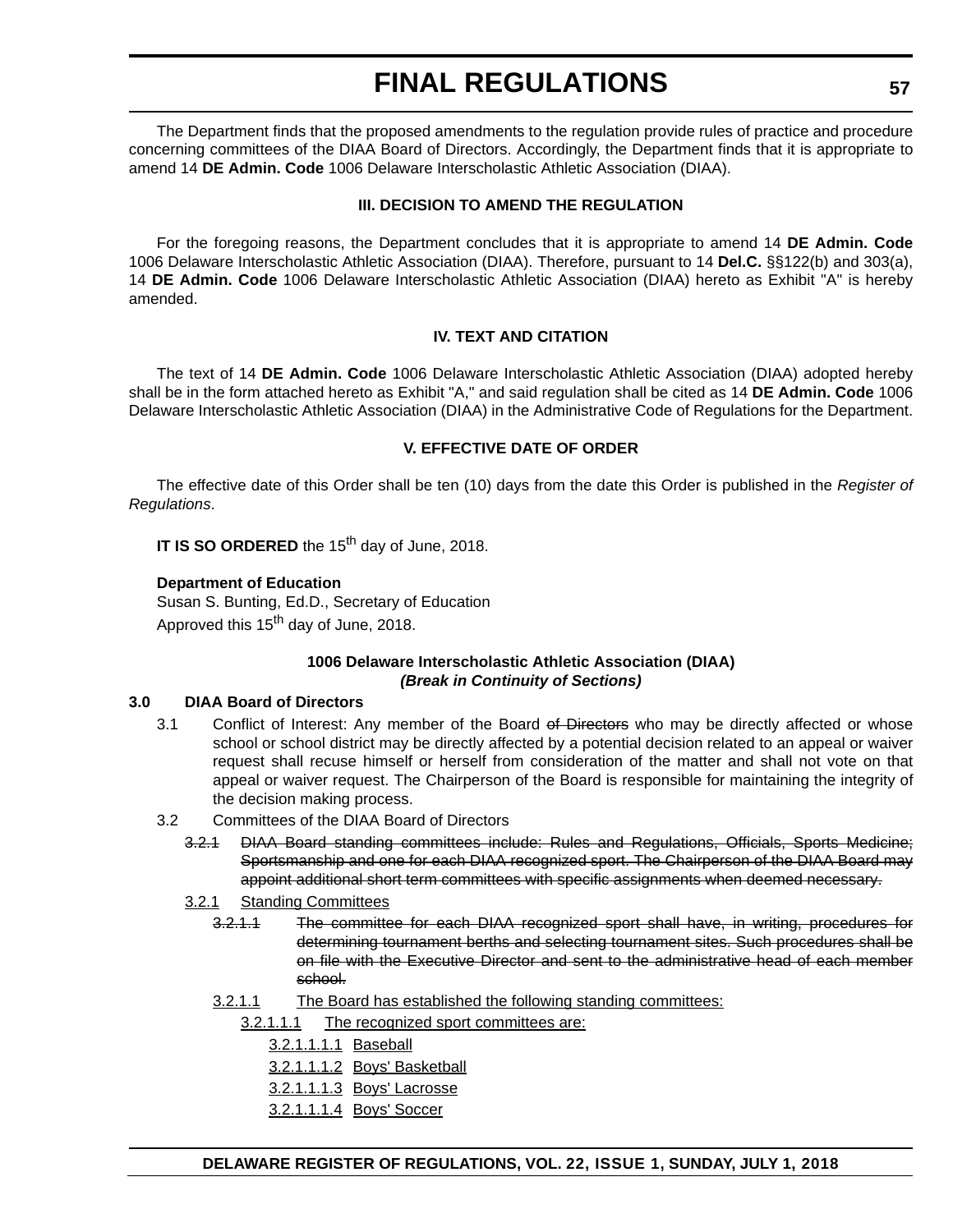- 3.2.1.1.1.5 Cross Country
- 3.2.1.1.1.6 Field Hockey
- 3.2.1.1.1.7 Football
- 3.2.1.1.1.8 Girls' Basketball
- 3.2.1.1.1.9 Girls' Lacrosse
- 3.2.1.1.1.10Girls' Soccer
- 3.2.1.1.1.11 Golf
- 3.2.1.1.1.12Softball
- 3.2.1.1.1.13Swimming and Diving
- 3.2.1.1.1.14Tennis
- 3.2.1.1.1.15Track and Field
- 3.2.1.1.1.16Volleyball
- 3.2.1.1.1.17Wrestling
- 3.2.1.1.2 The other committees are:
	- 3.2.1.1.2.1 Officials
	- 3.2.1.1.2.2 Rules and Regulations
	- 3.2.1.1.2.3 Sports Medicine Advisory Committee
	- 3.2.1.1.2.4 Sportsmanship
	- 3.2.1.1.2.5 Unified Sports®
- 3.2.1.2 The Board may appoint additional committees to assist in the performance of its duties.
- 3.3 Committee Membership
	- 3.3.1 The Chairperson of the DIAA Board of Directors and the Executive Director shall be *exofficio* members of all committees Committee membership shall be geographically representative and committee membership may include administrators, athletic directors, coaches, local school board members, officials and public members.
	- 3.3.2 The Chairperson of the DIAA Board of Directors shall appoint individuals to serve as committee chairpersons. The individuals appointed shall serve for an indefinite period of time. The Chairperson of the Board, however, with the advice of the Executive Director, in his or her discretion, may remove a committee chairperson.
	- 3.3.3 The Committee Chairperson, with the advice and consent of the Executive Director, shall appoint individuals to serve on the committee. The individuals so appointed shall serve for an indefinite period of time. The Committee Chairperson, however, with the advice and consent of the Executive Director, may, in his or her discretion, remove individuals from the committee.
	- 3.2.2 Committee Membership
		- 3.2.2.1 Committees shall consist of no less than 10 and no more than 15 committee members in addition to the Board's Chairperson or his or her designee and the Executive Director or his or her designee.
			- 3.2.2.1.1 The Board's Chairperson or his or her designee and the Executive Director or his or her designee shall be voting, ex officio committee members of each committee.
			- 3.2.2.1.2 The Coordinator of Interscholastic Athletics or his or her designee shall be a voting, ex officio committee member of the Sportsmanship Committee.
			- 3.2.2.1.3 Each recognized sport committee, as provided in subsection 3.2.1.1.1, shall consist of at least one athletic director.
		- 3.2.2.2 Committee members shall have expertise in the committee's subject matter.
		- 3.2.2.3 Committee membership shall be geographically representative of the three counties and may include administrators, athletic directors, coaches, local school board members, officials, public members, and licensed sports medicine professionals.
		- 3.2.2.4 The Executive Director shall make a call for applications to fill vacancies on committees. Prospective committee members shall submit a DIAA Committee Application to the DIAA

## **DELAWARE REGISTER OF REGULATIONS, VOL. 22, ISSUE 1, SUNDAY, JULY 1, 2018**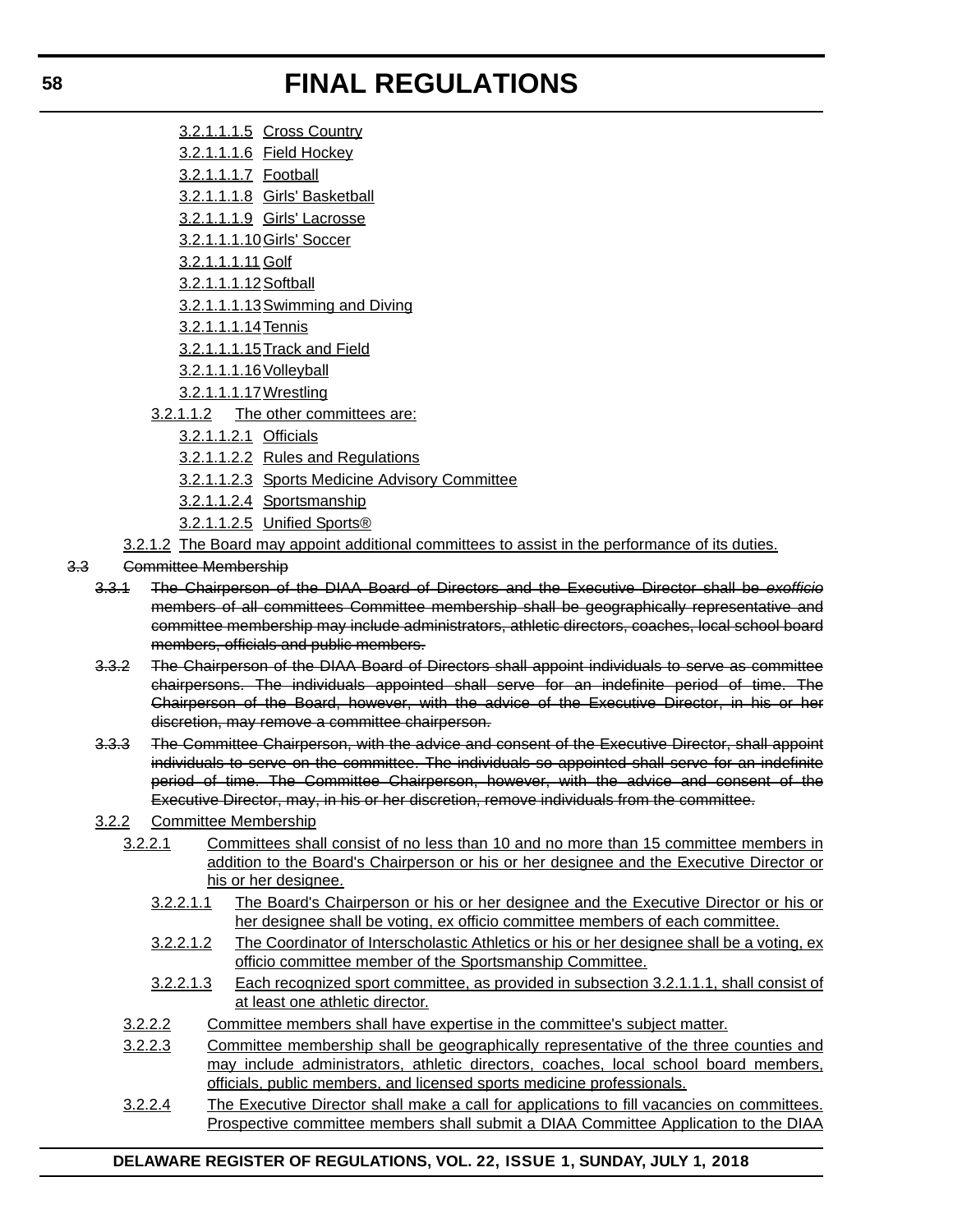Office. The Executive Director and the committee's chairperson shall review the applications and make recommendations to the Board for approval and appointment.

- 3.2.2.5 The Board's Chairperson, with the advice of the Executive Director, shall appoint a committee member to serve as the committee's chairperson. The committee chairperson shall preside over all meetings of the committee. The committee may elect a vice chairperson who shall serve in the capacity of the committee chairperson in the committee chairperson's absence.
- 3.2.2.6 Committee members shall serve staggered 3-year terms.
- 3.2.2.7 Prior to the expiration of a committee member's term, the Executive Director shall verify the committee member's continued interest in serving on the committee. The Executive Director shall submit the names of the committee members who are interested in serving another term to the Board for reappointment.
- 3.2.2.8 Committee members who miss 3 consecutive meetings shall be reported to the Board, which may appoint replacement committee members.
- 3.2.2.9 The Board may remove a committee member whose actions are contradictory to the committee's purpose or DIAA's purpose or are in violation of applicable law. In such case, the Board shall appoint a replacement committee member.
- 3.2.3 Committee Reports and Recommendations
	- 3.2.3.1 The recognized sport committees, as provided in subsection 3.2.1.1.1, shall provide a report to the Board at the conclusion of the state tournament for their sport. The other committees, as provided in subsection 3.2.1.1.2, shall provide a progress report to the Board after each meeting.
		- 3.2.3.1.1 Committees shall submit the report in writing to the DIAA Office or designate at least one committee member to deliver the report in writing at the Board's next regularly scheduled meeting.
	- 3.2.3.2 Recommendations to the Board from committees shall be submitted in writing to the DIAA Office at least one week prior to the Board's next regularly scheduled meeting. The committee shall designate at least one committee member to attend the Board's meeting and present the committee's recommendation to the Board.

## **4.0 Responsibilities of the Executive Director**

#### *(Break in Continuity Within Section)*

- 4.2 The Executive Director may decide issues between meetings of the Board of Directors. The Executive Director shall initiate a review of or fully investigate an alleged violation of the Rules and Regulations that he/she has seen, heard or read about, or which has been reported to him/her. The Executive Director may also refer investigations to committees referenced in 3.2.4 subsection 3.2.1.2 or employ special investigators as necessary to conduct such investigations. Subsequent action by the Executive Director may include an official reprimand, placement on probation, a fine, the imposing of sanctions, or the suspension from participation for a designated period of time of a player, team, coach or official to ensure the necessary, orderly, and proper conduct of interscholastic competition.
- 4.3 The Executive Director shall carry on the business of the DIAA Board and DIAA between meetings: Waiver requests decided by the Executive Director shall be temporary and shall be subject too to review and final approval by the Board of Directors. No school or individual shall be penalized in any case in which the DIAA Board reverses an earlier ruling of the Executive Director. In addition, the Executive Director shall administer the day to day operation of the organization.
- 4.4 In the event that the Executive Director is unavailable to perform his or her duties due to a conflict of interest or otherwise, and a matter requires immediate action, the Executive Director may delegate the matter to a subordinate, the Sportsmanship Committee, special committees referenced in 3.2.1 subsection 3.2.1.2, or to the Chairperson or Vice Chairperson of the DIAA Board of Directors. In such a case, the action shall be treated as the action of the Executive Director under the DIAA rules and regulations.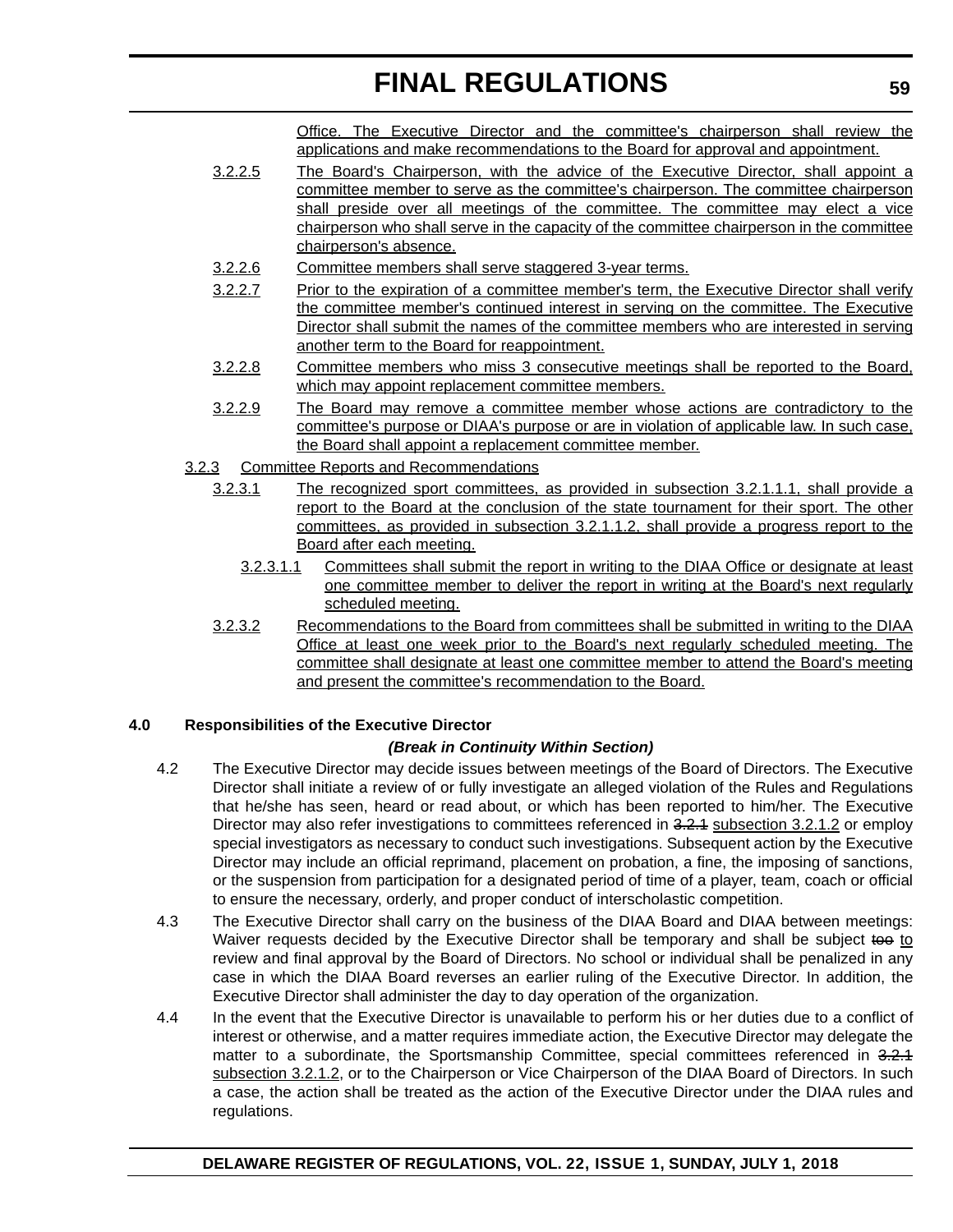**60**

## **FINAL REGULATIONS**

**\*Please Note: As the rest of the sections were not amended, they are not being published. A copy of the regulation is available at:**

## **[1006 Delaware Interscholastic Athletic Association \(DIAA\)](http://regulations.delaware.gov/register/july2018/final/22 DE Reg 56 07-01-18.htm)**

## **OFFICE OF [THE SECRETARY](https://www.doe.k12.de.us/domain/9)**

Statutory Authority: 14 Delaware Code, Sections 122(b) & 303(a) (14 **Del.C.** §§122(b) & 303(a)) 14 **DE Admin. Code** 1008

## **REGULATORY IMPLEMENTING ORDER**

## **[1008 DIAA Junior High and Middle School Interscholastic Athletics](#page-4-0)**

## **I. SUMMARY OF THE EVIDENCE AND INFORMATION SUBMITTED**

Pursuant to 14 Del.C. Sections 122(b) and 303(a), the Delaware Department of Education ("Department") is amending 14 **DE Admin. Code** 1008 DIAA Junior High and Middle School Interscholastic Athletics. The Delaware Interscholastic Athletic Association ("DIAA") is a unit of the Department. Under the provisions of 29 **Del.C.** §10113(b)(5), subsection 2.3.3 of 14 **DE Admin. Code** 1008 DIAA Junior High and Middle School Interscholastic Athletics is being amended to be consistent with 14 **Del.C.** Sections 407 and 506. The amendments do not otherwise alter the substance of the regulation.

The amendments are exempt from the requirement of public notice and comment and are adopted informally in accordance with 29 **Del.C.** §10113(b)(5).

## **II. FINDINGS OF FACTS**

The Department finds that the regulation is being amended to be consistent with 14 **Del.C.** Sections 407 and 506 and that the amendments do not otherwise alter the substance of the regulation. Accordingly, the Department finds that it is appropriate to amend 14 **DE Admin. Code** 1008 DIAA Junior High and Middle School Interscholastic Athletics.

#### **III. DECISION TO AMEND THE REGULATION**

For the foregoing reasons, the Department concludes that it is appropriate to amend 14 **DE Admin. Code** 1008 DIAA Junior High and Middle School Interscholastic Athletics. Therefore, pursuant to 14 **Del.C.** §§122(b) and 303(a), 14 **DE Admin. Code** 1008 DIAA Junior High and Middle School Interscholastic Athletics hereto as Exhibit "A" is hereby amended.

## **IV. TEXT AND CITATION**

The text of 14 **DE Admin. Code** 1008 DIAA Junior High and Middle School Interscholastic Athletics adopted hereby shall be in the form attached hereto as Exhibit "A," and said regulation shall be cited as 14 **DE Admin. Code** 1008 DIAA Junior High and Middle School Interscholastic Athletics in the Administrative Code of Regulations for the Department.

## **V. EFFECTIVE DATE OF ORDER**

The effective date of this Order shall be ten (10) days from the date this Order is published in the *Register of Regulations*.

**IT IS SO ORDERED** the 15<sup>th</sup> day of June, 2018.

#### **Department of Education**

**DELAWARE REGISTER OF REGULATIONS, VOL. 22, ISSUE 1, SUNDAY, JULY 1, 2018**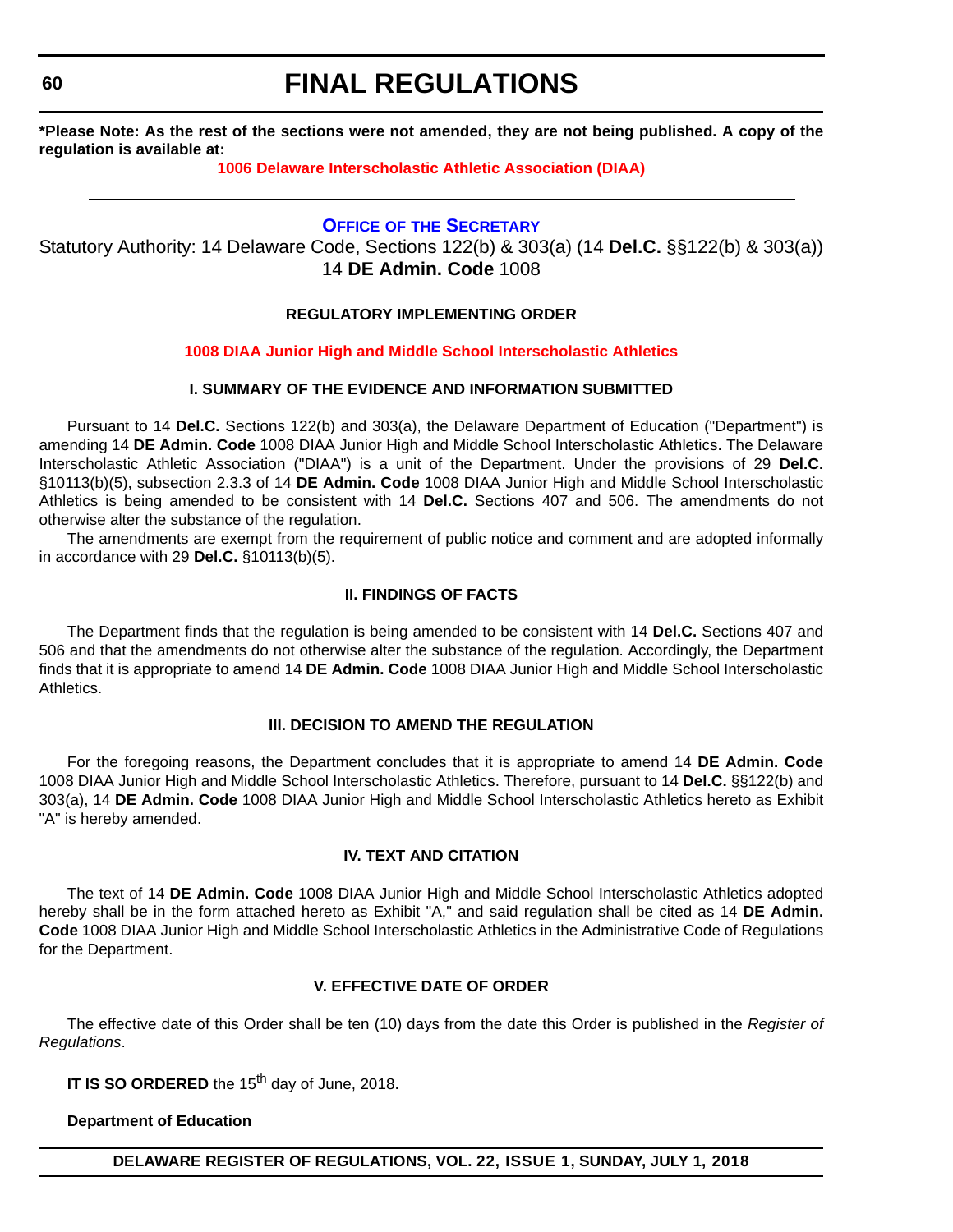Susan S. Bunting, Ed.D., Secretary of Education Approved this 15<sup>th</sup> day of June, 2018.

## **1008 DIAA Junior High and Middle School Interscholastic Athletics** *(Break in Continuity of Sections)*

## **2.0 Eligibility: No Student Shall Represent a School in an Interscholastic Scrimmage or Contest if the Student Does Not Meet the Following Requirements**

## *(Break in Continuity Within Section)*

2.3 Eligibility, Enrollment and Attendance

## *(Break in Continuity Within Section)*

- 2.3.3 A student who is participating in the Delaware School Choice Program, as authorized by 14 **Del.C.** Ch. 4, is obligated to attend the choice school for a minimum of two (2) years unless the student's custodial parent(s), legal guardian(s) or Relative Caregiver relocate to a different school district or the student fails to meet the academic requirements of the choice school. If a student attends a choice school for less than two years and subsequently returns to their home school, the student must receive a release from the choice district in order to legally enroll at their home school. Without a release, the student would not be legally enrolled and consequently would be ineligible to participate in interscholastic athletics. Enrollment Requirements for the School District Enrollment Choice Program:
	- 2.3.3.1 Pursuant to 14 **Del.C.** §407(a)(2), a student who is enrolled in a traditional public, vocational, or charter school outside of the student's feeder pattern through the School District Enrollment Choice Program shall remain enrolled in the school for a minimum of two years. A waiver request is not required and the student is not ineligible under this subsection if one of the exceptions as provided in 14 **Del.C.** §407(a)(2) applies or the student's enrollment in the school is terminated as provided in 14 **Del.C.** §407. Even if a waiver request is not required and the student is not ineligible under this subsection, a waiver request may be required and the student may be ineligible under subsection 2.4 of this regulation.
	- 2.3.3.2 Pursuant to 14 **Del.C.** §506(d), a student who is in his or her first year of attendance at a charter school shall remain enrolled in the charter school for a minimum of one year. A waiver request is not required and the student is not ineligible under this subsection if good cause exists as provided in 14 **Del.C.** §506(d).

**\*Please Note: As the rest of the sections were not amended, they are not being published. A copy of the regulation is available at:**

**[1008 DIAA Junior High and Middle School Interscholastic Athletics](http://regulations.delaware.gov/register/july2018/final/22 DE Reg 60 07-01-18.htm)** 

## **OFFICE OF [THE SECRETARY](https://www.doe.k12.de.us/domain/9)**

Statutory Authority: 14 Delaware Code, Sections 122(b) & 303(a) (14 **Del.C.** §§122(b) & 303(a)) 14 **DE Admin. Code** 1009

## **REGULATORY IMPLEMENTING ORDER**

## **[1009 DIAA High School Interscholastic Athletics](#page-4-0)**

#### **I. SUMMARY OF THE EVIDENCE AND INFORMATION SUBMITTED**

Pursuant to 14 **Del.C.** Sections 122(b) and 303(a), the Delaware Department of Education ("Department") is amending 14 **DE Admin. Code** 1009 DIAA High School Interscholastic Athletics. The Delaware Interscholastic Athletic Association ("DIAA") is a unit of the Delaware Department of Education. Under the provisions of 29 **Del.C.**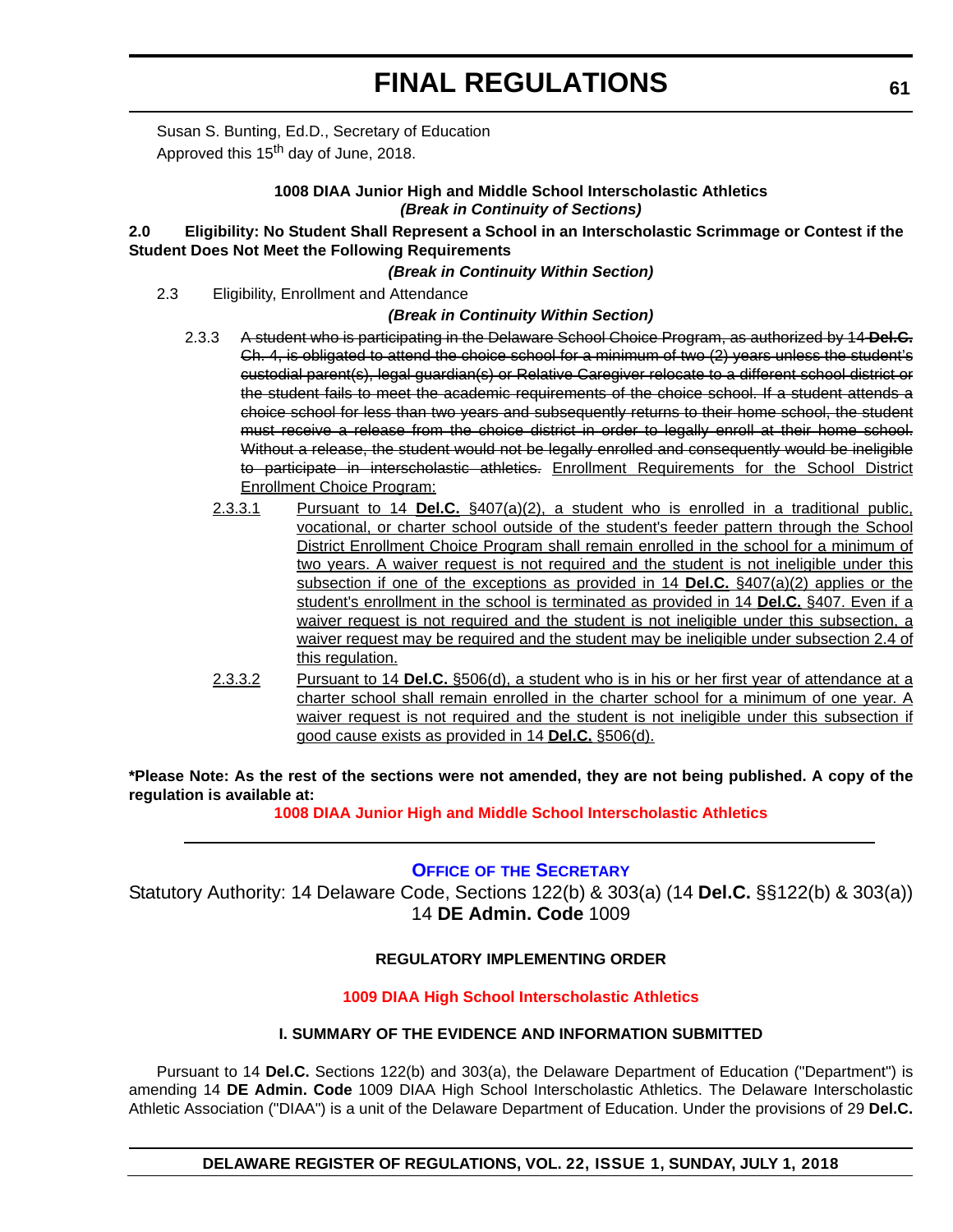**62**

## **FINAL REGULATIONS**

§10113(b)(5), subsection 2.3.4 of 14 **DE Admin. Code** 1009 DIAA High School Interscholastic Athletics is being amended to be consistent with 14 **Del.C.** Sections 407 and 506. The amendments do not otherwise alter the substance of the regulation.

The amendments are exempt from the requirement of public notice and comment and are adopted informally in accordance with 29 **Del.C.** §10113(b)(5).

## **II. FINDINGS OF FACTS**

The Department finds that the regulation is being amended to be consistent with 14 **Del.C.** Sections 407 and 506 and that the amendments do not otherwise alter the substance of the regulation. Accordingly, the Department finds that it is appropriate to amend 14 **DE Admin. Code** 1009 DIAA High School Interscholastic Athletics.

## **III. DECISION TO AMEND THE REGULATION**

For the foregoing reasons, the Department concludes that it is appropriate to amend 14 **DE Admin. Code** 1009 DIAA High School Interscholastic Athletics. Therefore, pursuant to 14 **Del.C.** §§122(b) and 303(a), 14 **DE Admin. Code** 1009 DIAA High School Interscholastic Athletics hereto as Exhibit "A" is hereby amended.

## **IV. TEXT AND CITATION**

The text of 14 **DE Admin. Code** 1009 DIAA High School Interscholastic Athletics adopted hereby shall be in the form attached hereto as Exhibit "A," and said regulation shall be cited as 14 **DE Admin. Code** 1009 DIAA High School Interscholastic Athletics in the Administrative Code of Regulations for the Department.

## **V. EFFECTIVE DATE OF ORDER**

The effective date of this Order shall be ten (10) days from the date this Order is published in the *Register of Regulations*.

**IT IS SO ORDERED** the 15<sup>th</sup> day of June, 2018.

## **Department of Education**

Susan S. Bunting, Ed.D., Secretary of Education Approved this 15<sup>th</sup> day of June, 2018.

## **1009 DIAA High School Interscholastic Athletics** *(Break in Continuity of Sections)*

## **2.0 Eligibility: No Student Shall Represent a School in an Interscholastic Scrimmage or Contest if the Student Does Not Meet the Following Requirements**

#### *(Break in Continuity Within Section)*

2.3 Eligibility, Enrollment and Attendance

## *(Break in Continuity Within Section)*

2.3.4 A student who is participating in the Delaware School Choice Program, as authorized by 14 **Del.C.** Ch. 4, is obligated to attend the choice school for a minimum of two (2) years unless the students custodial parent(s), legal guardian(s) or Relative Caregiver relocate to a different school district or the student fails to meet the academic requirements of the choice school. If a student attends a choice school for less than two (2) years and subsequently returns to their home school, the student must receive a release from the "choice district" in order to legally enroll at their home school. Without a release, the student would not be legally enrolled and consequently would be ineligible to participate in interscholastic athletics. Notwithstanding this section, the transfer regulation still applies to all students participating in the Delaware School Choice Program who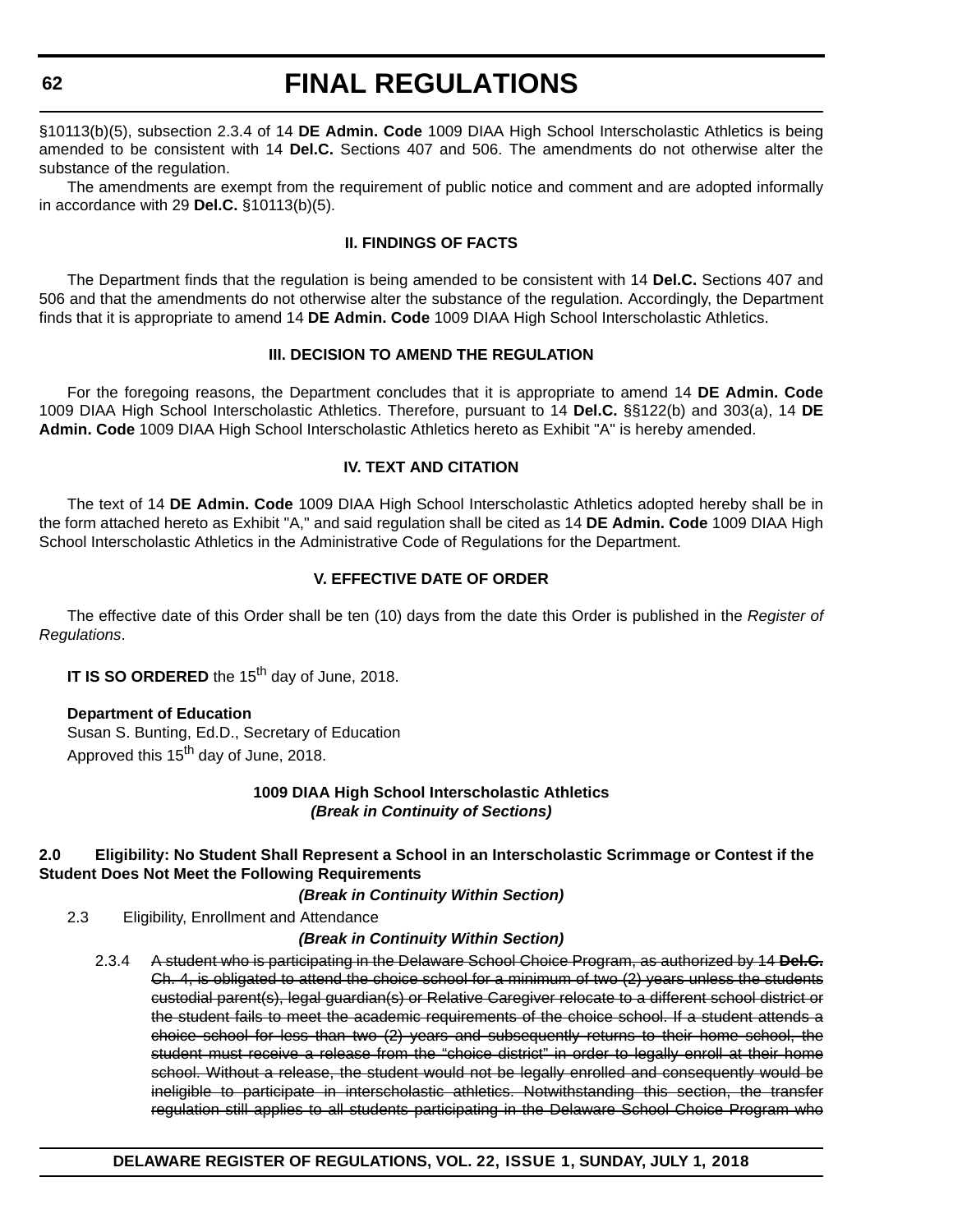transfer to another school regardless of whether they are released by the sending school or are not released. Enrollment Requirements for the School District Enrollment Choice Program:

- 2.3.4.1 Pursuant to 14 **Del.C.** §407(a)(2), a student who is enrolled in a traditional public, vocational, or charter school outside of the student's feeder pattern through the School District Enrollment Choice Program shall remain enrolled in the school for a minimum of two years. A waiver request is not required and the student is not ineligible under this subsection if one of the exceptions as provided in 14 **Del.C.** §407(a)(2) applies or the student's enrollment in the school is terminated as provided in 14 **Del.C.** §407. Even if a waiver request is not required and the student is not ineligible under this subsection, a waiver request may be required and the student may be ineligible under subsection 2.4 of this regulation (the High School Transfer Rule), including subsection 2.4.7 (Transfers under the School District Enrollment Choice Program).
- 2.3.4.2 Pursuant to 14 **Del.C.** §506(d), a student who is in his or her first year of attendance at a charter school shall remain enrolled in the charter school for a minimum of one year. A waiver request is not required and the student is not ineligible under this subsection if good cause exists as provided in 14 **Del.C.** §506(d).

**\*Please Note: As the rest of the sections were not amended, they are not being published. A copy of the regulation is available at:**

**[1009 DIAA High School Interscholastic Athletics](http://regulations.delaware.gov/register/july2018/final/22 DE Reg 61 07-01-18.htm)** 

## **[PROFESSIONAL STANDARDS BOARD](https://pubapps.doe.k12.de.us/EducationalDirectoryPublic/pages/DDOE/WorkGroupStaff.aspx?page=branches&WGID=75&BID=1)**

Statutory Authority: 14 Delaware Code, Sections 1203 and 1205(b) (14 **Del.C.** §§1203 & 1205(b)) 14 **DE Admin. Code** 1511

## **REGULATORY IMPLEMENTING ORDER**

## **[1511 Issuance and Renewal of Continuing License](#page-4-0)**

## **I. SUMMARY OF THE EVIDENCE AND INFORMATION SUBMITTED**

The Professional Standards Board ("Board"), acting in consultation and cooperation with the Department of Education ("Department"), developed amendments to 14 **DE Admin. Code** 1511 Issuance and Renewal of Continuing License. The regulation concerns the requirements for issuance and renewal of a continuing license for educators pursuant to 14 **Del.C.** Ch. 12. Proposed changes to make the regulations consistent with amendments to 14 **Del.C.** Ch. 12 were initially published on September 1, 2017. Thereafter, the Board made additional substantive changes to the definitions in Section 2.0 and the professional development options. The proposed changes in this regulation included the changes that were initially published on September 1, 2017 and the additional changes to Sections 2.0 and 13.0.

Notice of the proposed regulation was published in the *Register of Regulations* on April 1, 2018. The Professional Standards Board did not receive written comments regarding the proposed regulation.

On May 3, 2018, the Professional Standards Board voted to propose 14 **DE Admin. Code** 1511 Issuance and Renewal of Continuing License for adoption by the Department subject to the State Board of Education's approval.

## **II. FINDINGS OF FACTS**

The Department finds that the proposed regulation is necessary to implement 14 **Del.C.** Ch. 12 and is designed to improve the quality of the Delaware educator workforce and to improve student performance. Accordingly, the Department finds that it is appropriate to amend 14 **DE Admin. Code** 1511 Issuance and Renewal of Continuing License.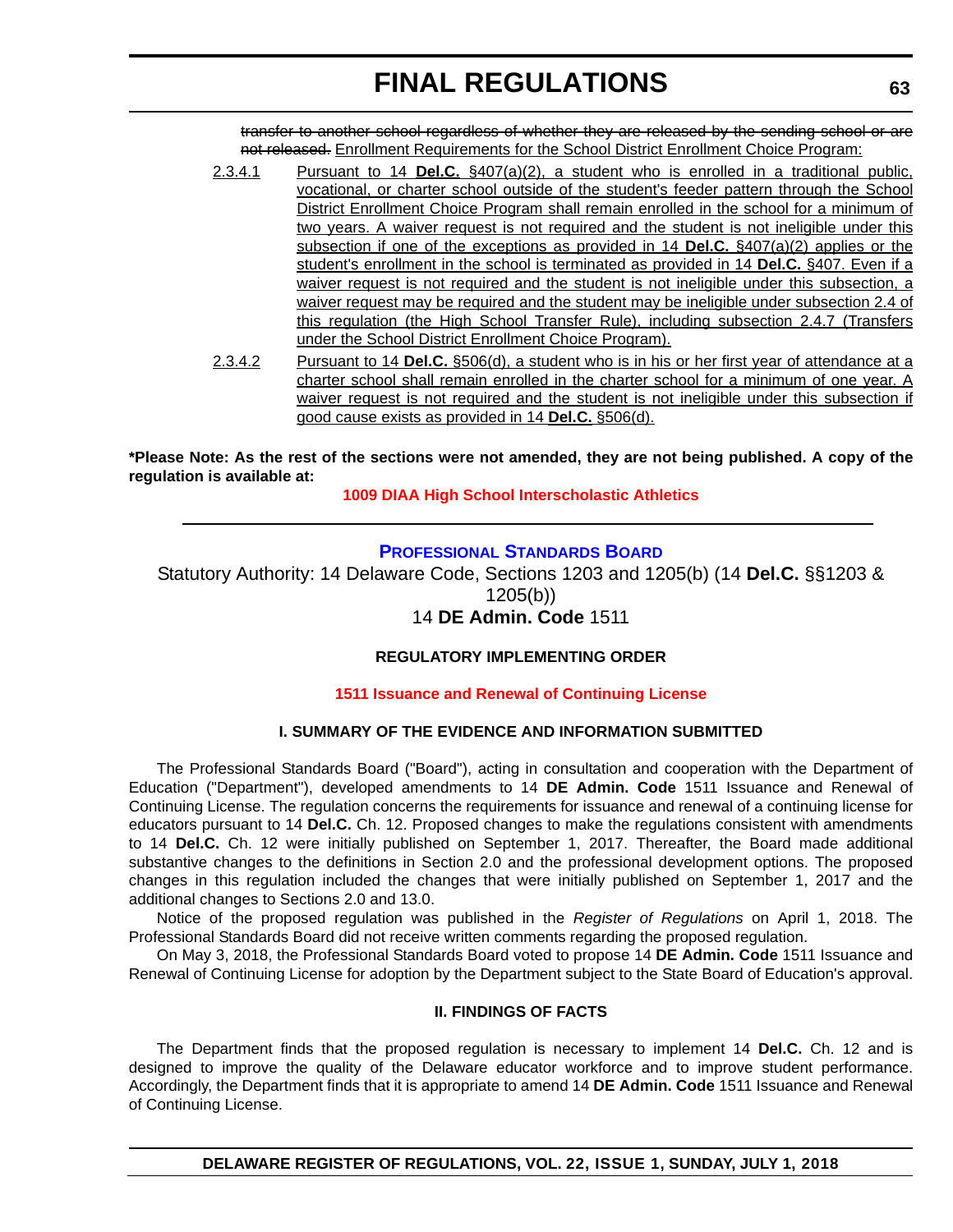## **III. DECISION TO AMEND THE REGULATION**

For the foregoing reasons, the Department concludes that it is appropriate to amend 14 **DE Admin. Code** 1511 Issuance and Renewal of Continuing License subject to the State Board of Education's approval. Therefore, pursuant to 14 **Del.C.** §§1203 and 1205(b), 14 **DE Admin. Code** 1511 Issuance and Renewal of Continuing License attached hereto as Exhibit "A" is hereby amended.

## **IV. TEXT AND CITATION**

The text of 14 **DE Admin. Code** 1511 Issuance and Renewal of Continuing License adopted hereby shall be in the form attached hereto as Exhibit "A," and said regulation shall be cited as 14 **DE Admin. Code** 1511 Issuance and Renewal of Continuing License in the Administrative Code of Regulations for the Department of Education.

## **V. EFFECTIVE DATE OF ORDER**

The actions hereinabove referred to were taken by the Department pursuant to 14 **Del.C.** §§1203 and 1205(b) on May 17, 2018. The effective date of this Order shall be ten (10) days from the date this Order is published in the *Register of Regulations*.

**IT IS SO ORDERED** the 17<sup>th</sup> day of May 2018.

#### **Department of Education**

Susan S. Bunting, Ed.D., Secretary of Education Approved this 17<sup>th</sup> day of May, 2018.

#### **State Board of Education**

Dennis L. Loftus, Ed.D., President Barbara B. Rutt (absent) Nina Lou Bunting, Vice President Hon. Liane M. Sorenson (absent) Dr. Audrey J. Noble (absent) Terry M. Whittaker, Ed.D. Wali W. Rushdan, II

**\*Please note that no changes were made to the regulation as originally proposed and published in the April 2018 issue of the** *Register* **at page 774 (21 DE Reg. 774). Therefore, the final regulation is not being republished. A copy of the final regulation is available at:**

**[1511 Issuance and Renewal of Continuing License](http://regulations.delaware.gov/register/july2018/final/22 DE Reg 63 07-01-18.htm)** 

## **[PROFESSIONAL STANDARDS BOARD](https://pubapps.doe.k12.de.us/EducationalDirectoryPublic/pages/DDOE/WorkGroupStaff.aspx?page=branches&WGID=75&BID=1)**

Statutory Authority: 14 Delaware Code, Sections 1203 and 1205(b) (14 **Del.C.** §§1203 & 1205(b)) 14 **DE Admin. Code** 1565

## **REGULATORY IMPLEMENTING ORDER**

#### **[1565 World Language Teacher](#page-4-0)**

#### **I. SUMMARY OF THE EVIDENCE AND INFORMATION SUBMITTED**

The Professional Standards Board ("Board"), acting in consultation and cooperation with the Department of Education ("Department"), developed amendments to 14 **DE Admin. Code** 1565 World Language Teacher. The regulation concerns the requirements for a Standard Certificate for World Language Teacher. The proposed

**DELAWARE REGISTER OF REGULATIONS, VOL. 22, ISSUE 1, SUNDAY, JULY 1, 2018**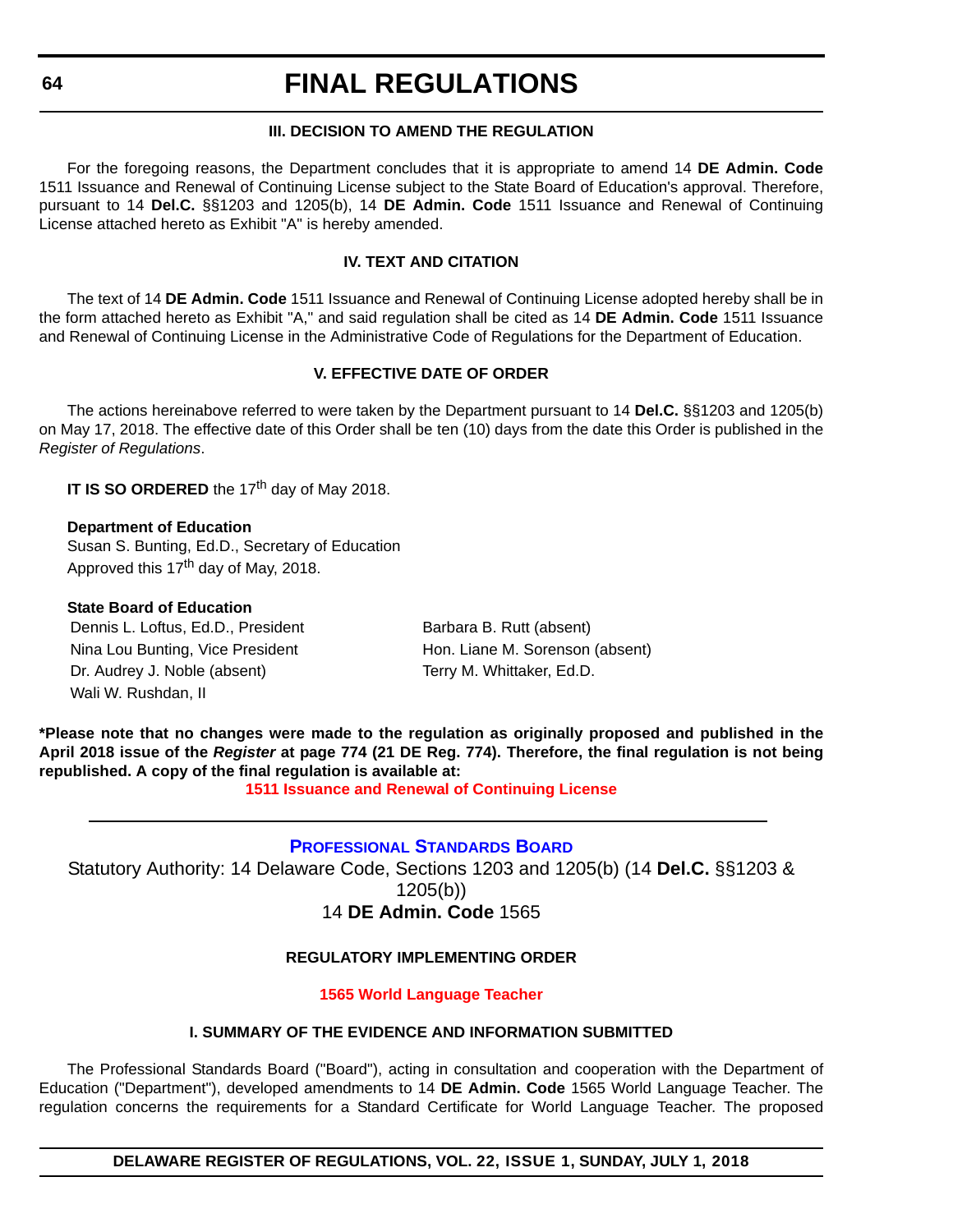amendments include adding defined terms to Section 2.0; clarifying the requirements for issuing a standard certificate in Section 3.0; specifying the knowledge, skill, and education requirements for obtaining a first and second or subsequent Standard Certificate for World Language Teacher in Section 4.0; specifying the application requirements in Section 5.0; adding Sections 6.0 and 7.0, which concern validity and revocation of a standard certificate; and adding Section 8.0, which concerns local school districts' requests for the Secretary of Education to review standard certificate applications.

Notice of the proposed regulation was published in the *Register of Regulations* on April 1, 2018. The Professional Standards Board did not receive written comments regarding the proposed regulation.

On May 3, 2018, the Professional Standards Board voted to propose 14 **DE Admin. Code** 1565 World Language Teacher for adoption by the Department subject to the State Board of Education's approval.

#### **II. FINDINGS OF FACTS**

The Department finds that the proposed regulation is necessary to implement 14 **Del.C.** Ch. 12 and is designed to improve the quality of the Delaware educator workforce and to improve student performance. Accordingly, the Department finds that it is appropriate to amend 14 **DE Admin. Code** 1565 World Language Teacher.

### **III. DECISION TO AMEND THE REGULATION**

For the foregoing reasons, the Department concludes that it is appropriate to amend 14 **DE Admin. Code** 1565 World Language Teacher subject to the State Board of Education's approval. Therefore, pursuant to 14 **Del.C.** §§1203 and 1205(b), 14 **DE Admin. Code** 1565 World Language Teacher attached hereto as Exhibit "A" is hereby amended.

#### **IV. TEXT AND CITATION**

The text of 14 **DE Admin. Code** 1565 World Language Teacher adopted hereby shall be in the form attached hereto as Exhibit "A," and said regulation shall be cited as 14 **DE Admin. Code** 1565 World Language Teacher in the Administrative Code of Regulations for the Department of Education.

## **V. EFFECTIVE DATE OF ORDER**

The actions hereinabove referred to were taken by the Department pursuant to 14 **Del.C.** §§1203 and 1205(b) on May 17, 2018. The effective date of this Order shall be ten (10) days from the date this Order is published in the *Register of Regulations*.

**IT IS SO ORDERED** the 17<sup>th</sup> day of May 2018. **Department of Education** Susan S. Bunting, Ed.D., Secretary of Education Approved this 17<sup>th</sup> day of May 2018.

**State Board of Education** Dennis L. Loftus, Ed.D., President Barbara B. Rutt (absent) Nina Lou Bunting, Vice President Hon. Liane M. Sorenson (absent) Dr. Audrey J. Noble (absent) Terry M. Whittaker, Ed.D. Wali W. Rushdan, II

**\*Please note that no changes were made to the regulation as originally proposed and published in the April 2018 issue of the** *Register* **at page 776 (21 DE Reg. 776). Therefore, the final regulation is not being republished. A copy of the final regulation is available at:**

**[1565 World Language Teacher](http://regulations.delaware.gov/register/july2018/final/22 DE Reg 64 07-01-18.htm)**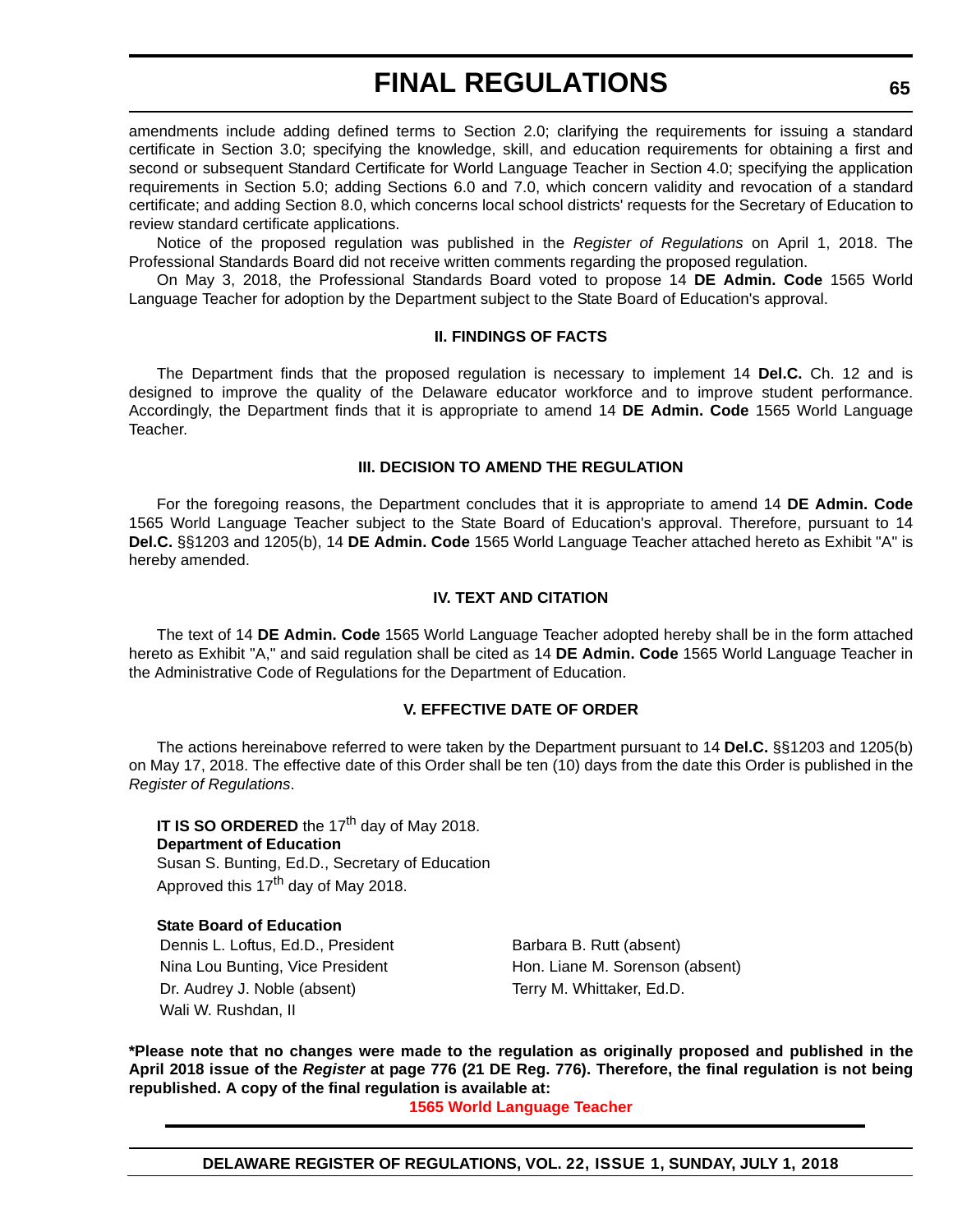## **[DEPARTMENT OF HEALTH AND SOCIAL SERVICES](http://dhss.delaware.gov/dhss/) DIVISION OF MEDICAID [AND MEDICAL ASSISTANCE](http://dhss.delaware.gov/dhss/dmma/)**

Statutory Authority: 31 Delaware Code, Section 512 (31 **Del.C.** §512) 16 **DE Admin. Code** 20101, 20103, and 14100

### **ORDER**

## **[Long Term Care Medicaid](#page-4-0)**

## **NATURE OF THE PROCEEDINGS:**

Delaware Health and Social Services ("Department") / Division of Medicaid and Medical Assistance initiated proceedings to amend Delaware Social Services Manual (DSSM) regarding Long Term Care Medicaid, specifically, to add additional application methods. The Department's proceedings to amend its regulations were initiated pursuant to 29 Delaware Code Section 10114 and its authority as prescribed by 31 Delaware Code Section 512.

The Department published its notice of proposed regulation changes pursuant to 29 Delaware Code Section 10115 in the May 2018 Delaware *Register of Regulations*, requiring written materials and suggestions from the public concerning the proposed regulations to be produced by May 31, 2018 at which time the Department would receive information, factual evidence and public comment to the said proposed changes to the regulations.

#### **SUMMARY OF PROPOSAL**

Effective for services provided on and after July 12, 2018, Delaware Health and Social Services/Division of Medicaid and Medical Assistance (DHSS/DMMA) proposes to amend sections 20101, 20103, and 20103.1.2 of the Delaware Social Services Manual (DSSM) regarding Long Term Care Medicaid.

#### **Background**

Current policy and practice requires a face to face interview when an individual applies for Long Term Care Medicaid. Additionally, current practice requires the application process to be completed by the applicant, their family member or their legal representative. The proposed policy change removes this restriction and allows the applicant the choice of who can apply for Long Term Care Medicaid on their behalf and removes the face-to-face interview requirement for applying for Long Term Care Medicaid. The proposed application process leaves the choice of the type of application method to the individual applying e.g. electronic, face-to-face interview, mail, fax, telephone.

#### **Statutory Authority**

- 42 CFR 435.906
- 42 CFR 435.908
- 42 CFR 435.907(a)
- 42 CFR 435.930(a)
- 1902(a)(8)&(19) Social Security Act

#### **Purpose**

The purpose of this proposed regulation is to add additional application methods for Long Term Medicaid.

## *Public Notice*

In accordance with the *federal* public notice requirements established at Section 1902(a)(13)(A) of the Social Security Act and 42 CFR 447.205 and the *state* public notice requirements of Title 29, Chapter 101 of the Delaware Code, Delaware Health and Social Services (DHSS)/Division of Medicaid and Medical Assistance (DMMA) gives public notice and provides an open comment period for thirty (30) days to allow all stakeholders an opportunity to provide input on the proposed regulation. Comments were to have been received by 4:30 p.m. on May 31, 2018.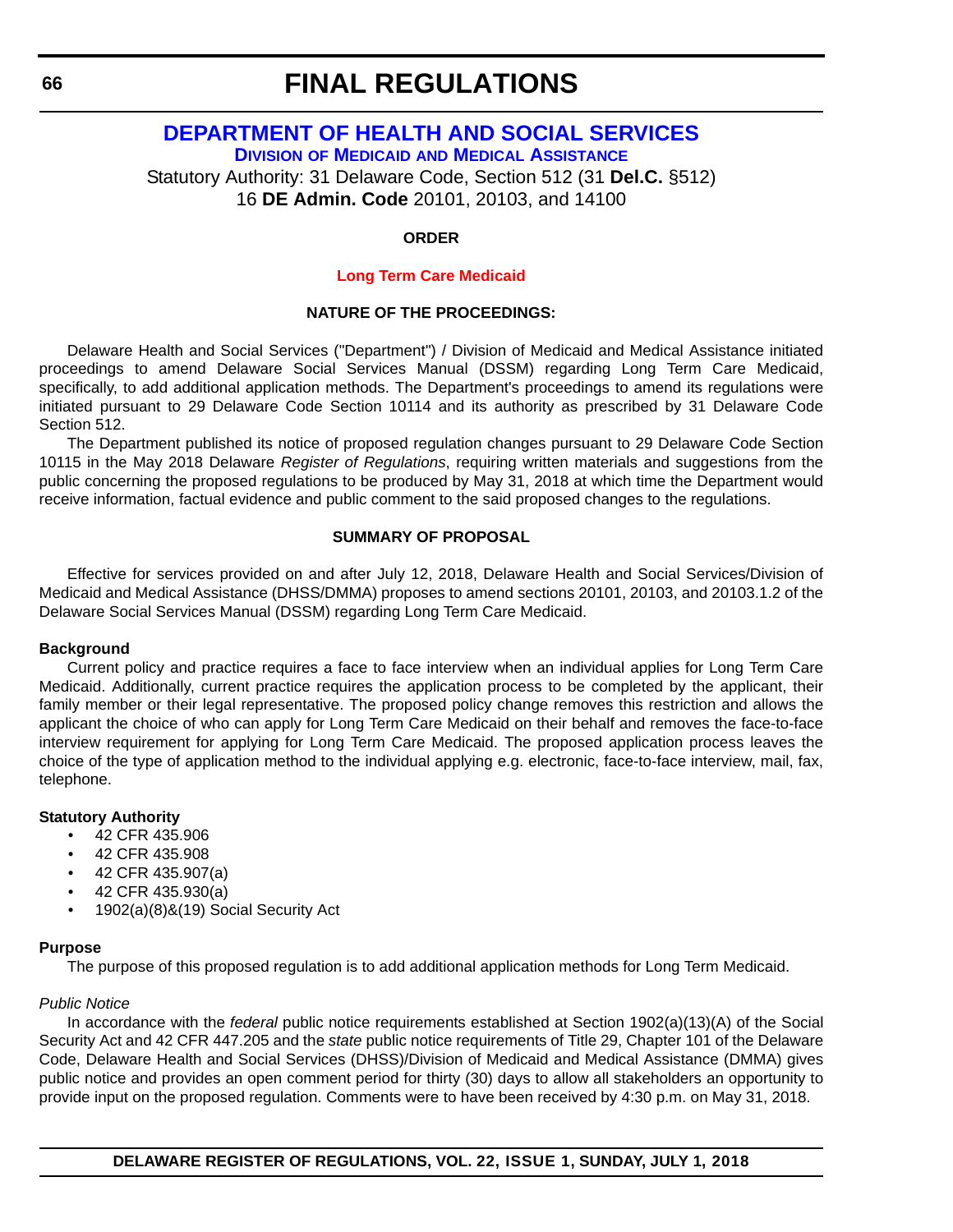## *Provider Manuals and Communications Update*

A newsletter system is utilized to distribute new or revised manual material and to provide any other pertinent information regarding manual updates. Updates are available on the Delaware Medical Assistance Portal website: <https://medicaid.dhss.delaware.gov/provider>

## **Fiscal Impact Statement**

There is no anticipated fiscal impact to the agency as a result of this proposed clarification of policy.

### **Summary of Comments Received with Agency Response and Explanation of Changes**

Several commenters offered the following summarized observations:

**Summarized Comment:** The proposed rule allows "someone acting responsibly" to apply for long term care Medicaid on behalf of an applicant who is either a minor or incapacitated. This term is not defined in the Delaware regulations although it appears in other places in the federal regulations. More than one commenter recommend that this term be defined to exclude individuals or entities who may have a conflict of interests or at least require that any entity or individual acting as "someone acting responsibly" has an obligation to act in the best interest of the applicant.

*Agency Response:* DMMA appreciates the recommendation to include a definition for the term "someone acting responsibly". Title 42 CFR § 435.907(a) allows for "someone acting responsibly for the applicant" to file on behalf of an individual who is a minor or incapacitated. DMMA also appreciates the concern where an individual is "not acting responsibly for the applicant." However, these are issues that would be a basis for denial later in the application process. Additionally, 42 CFR § 435.907(f) requires that all initial applications be signed under penalty of perjury. So, someone "acting responsibly for the applicant" is also subjecting themselves to potential prosecution if he or she commits perjury. The final regulation will be revised as follows:

20101 Application Process - Long Term Care Services

…If the patient is not competent, the family or legal representative someone acting responsibly **[as defined in 42 CFR 435.907(a))]** will act on behalf of the patient…

**Summarized Comment:** There was a suggestion to add the full CFR citation for the definition of household. *Agency Response:* DMMA agrees with the suggestion. The final regulation will be revised as follows: 20103 Financial Eligibility Determination

 $\ldots$  In accordance with section  $1413(b)(1)(A)$  of the Affordable Care Act, the agency must accept an application from the applicant, an adult who is in the applicant's household, as defined in **[42 CFR]** §435.603(f), or family, as defined in section 36B(d)(1) of the **[Gode United States Code (U.S.C.)**], an authorized representative, or if the applicant is a minor or incapacitated, someone acting responsibly for the applicant, and any documentation required to establish eligibility -…

DMMA is appreciative of the opportunity to receive public comments and greatly appreciates the thoughtful input given. DMMA is pleased to provide the opportunity to receive public comments and greatly appreciates the thoughtful input given.

## **FINDINGS OF FACT:**

The Department finds that the proposed changes as set forth in the May 2018 *Register of Regulations* should be adopted.

THEREFORE, IT IS ORDERED, that the proposed regulation to amend the Delaware Social Services Manual (DSSM) regarding Long Term Care Medicaid, specifically, to add additional application methods, is adopted and shall be final effective July 12, 2018.

6/18/18 Kara Odom Walker, MD, MPH, MSHS Secretary, DHSS

FINAL

**20101 Application Process - Long Term Care Services**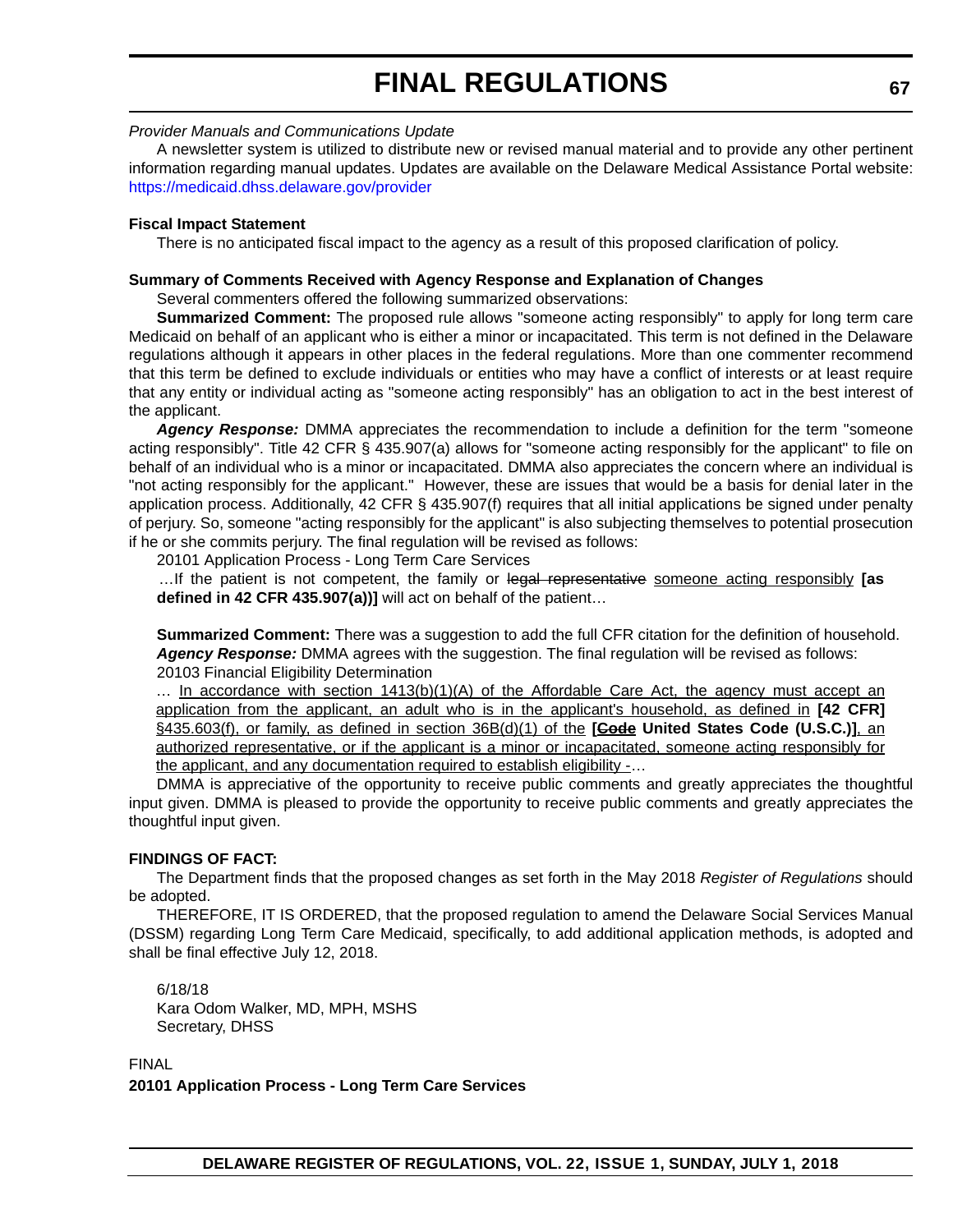The application process is twofold. Applicants for Medicaid must be medically and financially eligible to receive coverage. Referrals for Medicaid may come from many sources: the applicant, the family of the applicant, persons in the community, hospital social workers, etc. The potential nursing facility or Home and Community Based Waiver patient may be in an adult foster care home, in his own home, in the hospital or in a nursing facility as a private pay patient.

Rarely does the applicant himself initiate the referral. This means it is extremely important in the case of the mentally competent patient that the **[DSS Division of Medicaid and Medical Assistance (DMMA)]** nurse determine initially if the patient is aware that a referral for nursing facility admission or Home and Community Based Waiver has been made. The person must be willing to enter a nursing facility or accept Waiver services, otherwise placement or referral cannot be made. The **[DSS DMMA]** nurse and social worker may assist the family or others in helping the patient to accept the need for nursing facility or Waiver care, but the main responsibility belongs to the family or persons acting as family.

If the patient is not competent, the family or legal representative someone acting responsibly **[as defined in 42 CFR 435.907(a)]** will act on behalf of the patient.

It is not the responsibility of **[DSS DMMA]** to find a nursing facility placement for a patient although they may give assistance when they have knowledge of available, Medicaid certified beds.

#### **20103 Financial Eligibility Determination**

This is the second step in the application process. A referral is passed to the LTC financial eligibility unit within two days of being referred to the Medicaid PAS unit.

An application for Medicaid is made only when an interview is held with the applicant or his family member who is applying on the applicant's behalf. Should anyone hold Power of Attorney or Guardianship over the applicant, he also must attend the interview along with the applicant/family member, unless his attendance is waived by the supervisor. In addition, the application form must be signed listing those individuals for whom Medicaid coverage is being sought. The applicant or his representative must sign the Application, Affidavit of Citizenship, and Responsibility Statement. The application date is considered to be the date of the interview unless the interview requirement is waived. The interview can only be waived if the applicant is medically unable to come in for the interview and there is no family member, POA agent or Guardian medically able to come in for the interview or other good cause exists. The unit Supervisor must approve the waiving of the interview requirement.

For cases in which the interview is waived, the application must be date stamped when it is received in the Division of Medicaid and Medical Assistance office. The stamped date sets the base for the timeliness of determination.

In accordance with section 1413(b)(1)(A) of the Affordable Care Act, the agency must accept an application from the applicant, an adult who is in the applicant's household, as defined in **[42 CFR]** §435.603(f), or family, as defined in section 36B(d)(1) of the **[Gode United States Code (U.S.C.)**], an authorized representative, or if the applicant is a minor or incapacitated, someone acting responsibly for the applicant, and any documentation required to establish eligibility -

(1) Through commonly available electronic means;

(2) By telephone;

(3) Via mail;

(4) In person

The Application, Affidavit of Citizenship and Responsibility Statement must be signed by the individual or a representative of their choice. For individuals who are minors or incapacitated a signature is required by someone acting responsibly on the applicant's behalf. The date of application is the date the application is received by LTC Medicaid Office.

42 CFR 435.906; 42 CFR 435.907(a) and Social Security Act 1943(b)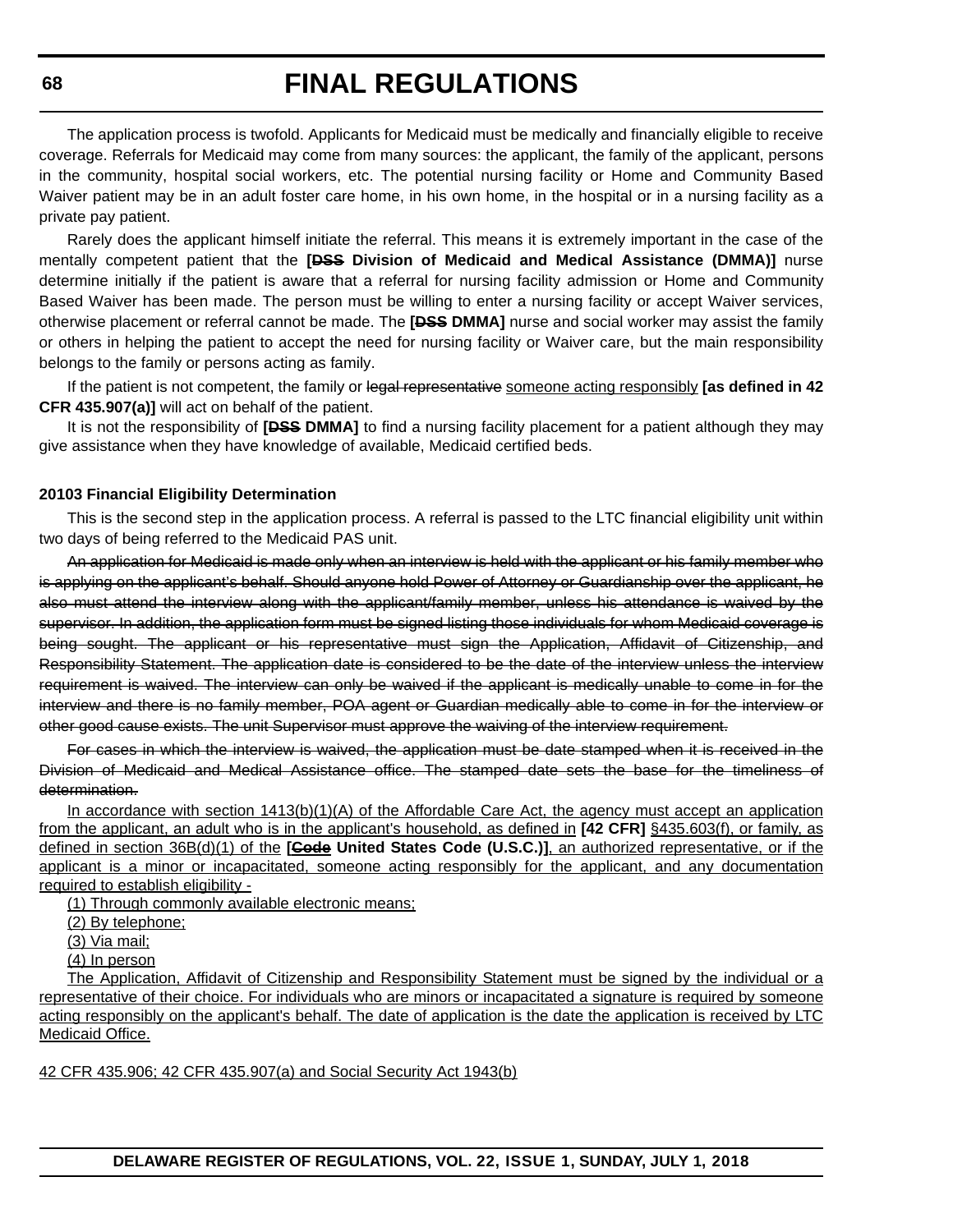### **20103.1.2 Timely Documentation**

The DMMA Medicaid worker must explain this 90-day time standard to the applicant or representative. during the initial interview. It must be emphasized during the interview to the applicant or their representative, that all documentation needed for the worker to determine Medicaid eligibility must be received by the date indicated on the "Request for Verification" letter (Form 415) or the application will be denied. In cases where verification is incomplete, the worker will give the applicant 15 days to return the information on the initial "Request for Verification" letter (Form 415). The date by which all documentation must be received must be clearly noted on this form.

## **14100.3 Interview Requirement for Some Eligibility Groups**

An in-person interview is not required for any eligibility group subject to the modified adjusted gross income (MAGI)-based methodologies described in Section 16000.

An in-person interview is not required for some Long Term Care eligibility determinations. SEE SECTION 20101 - Application Process - Long-Term Care Services.

## **[DEPARTMENT OF SAFETY AND HOMELAND SECURITY](https://dshs.delaware.gov/) DIVISION [OF STATE POLICE](http://dsp.delaware.gov/)**

## **1300 BOARD OF EXAMINERS OF PRIVATE INVESTIGATORS & PRIVATE SECURITY AGENCIES** Statutory Authority: 24 Delaware Code, Section 1305 (24 **Del.C.** §1305) 24 **DE Admin. Code** 1300

## **ORDER**

## **[1300 Board of Examiners of Private Investigators & Private Security Agencies](#page-4-0)**

Pursuant to the Guidelines in 29 Del.C. Section 10118(a)(1)-(7), the Board of Examiners of Private Investigators and Private Security Agencies ("Board") hereby issues this Order. The proposed change was published in the Delaware *Register of Regulations* on March 1, 2018 (Vol. 21, Issue 9). Following notice and a public hearing on the proposed adoption of amendments to Rule 3.0 Baton, Inflammatory Agent sprays, Chemical Sprays and Handcuffs, the Board makes the following Findings and Conclusions:

## **Summary of Evidence and Information Submitted**

1. The Board did not receive written evidence or information pertaining to the proposed adoption.

2. The Board expressed its desire to adopt the amendment to place the oversight of the certifications/recertification on the individuals and agencies, and to eliminate the approval of those instructors by Professional Licensing.

#### **Findings of Fact**

3. The public was given notice and the opportunity to provide the Board with comments, in writing and by oral testimony, on proposed amendments. The written comments and oral testimony received are described in paragraph 1.

4. The Board finds that the adoption of this rule will place the oversight of the certifications/re-certification on the individuals and agencies, and to eliminate the approval of those instructors by Professional Licensing.

5. The Board finds that the adoption will have no adverse impact on the public.

6. The Board finds that the amendment is well written and describes its intent to adopt the rule to place the oversight of the certifications/re-certification on the individuals and agencies, and to eliminate the approval of those instructors by Professional Licensing.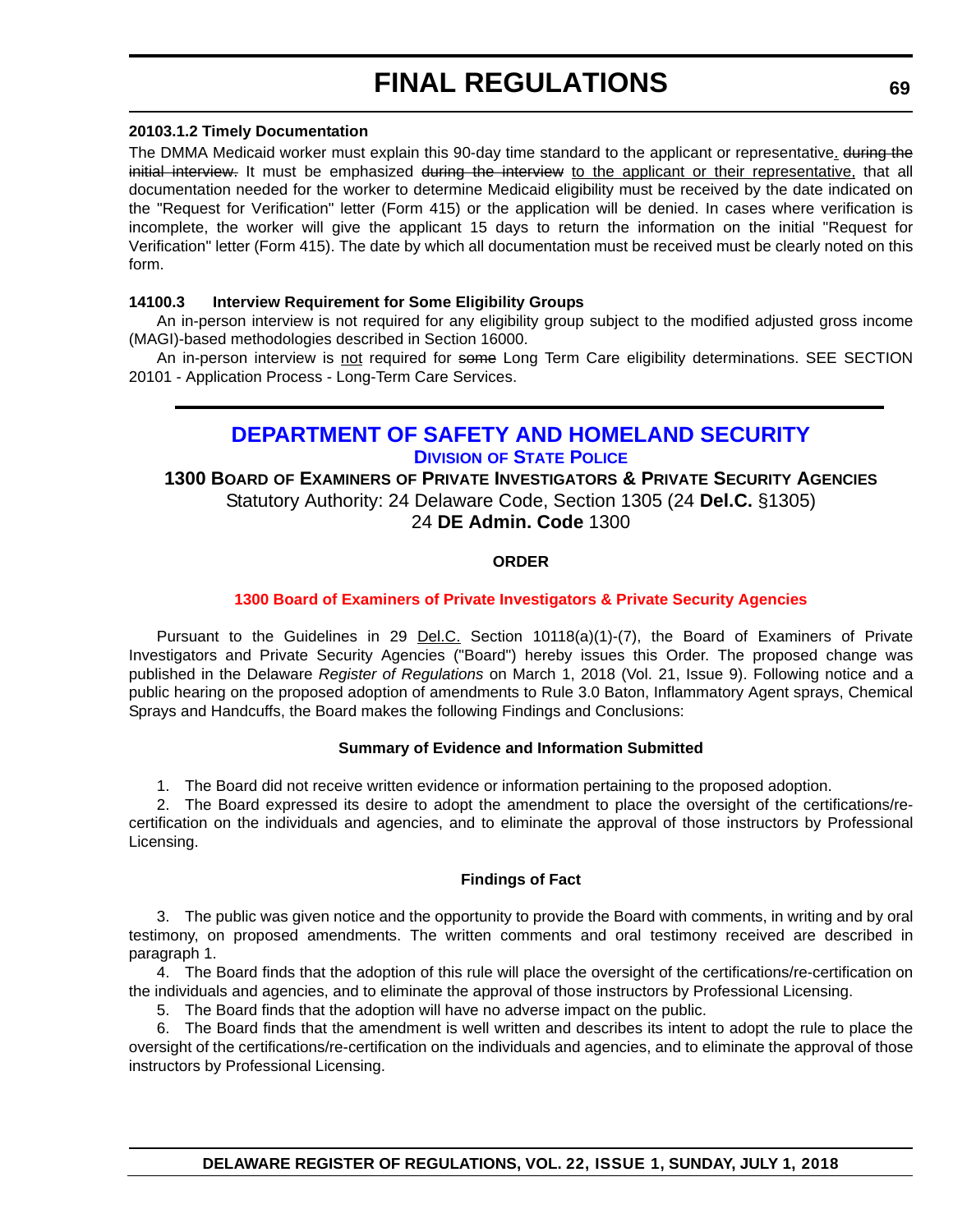## **Conclusion**

7. The proposed rule adoption was published by the Board in accord with the statutory duties and authority as set forth in 24 Del.C. Section 1304 et seq. and, in particular, 24 Del.C. Section 1304(b)(3).

8. The Board deems this adoption necessary and expedient to the full and official performance of its duties under 24 Del.C. Section 1304 et. seq.

9. The Board concludes that the adoption of this rule will be in the best interests of the citizens of the State of Delaware.

10. The Board therefore adopts the amendment pursuant to 24 Del.C. Section 1304(b)(3) and guidelines of 29 Del.C. Section 10118 of the Administrative Procedures Act. See, Strauss v. Silverman, Del. Supr., 399 A.2d 192 (1979).

11. This adopted rule replaces in its entirety any former rule or regulation heretofore promulgated by the Board.

12. The effective date of this Order shall be July 11, 2018.

13. Attached hereto and incorporated herein this order is the amended rule marked as exhibit A and executed simultaneously on the 12<sup>th</sup> day of April 2018.

| Lt. Colonel Monroe B. Hudson, Jr., Chairman (Major Ms. Kelly R. Jansen |        |
|------------------------------------------------------------------------|--------|
| Robert Hudson, proxy)                                                  |        |
| Director Robert J. Irwin                                               | Vacant |
| Mrs. Sandra C. Taylor                                                  | Vacant |
| Mr. Mark W. Rainford                                                   | Vacant |
| Mr. Wayne A. Keller                                                    |        |

**\*Please note that no changes were made to the regulation as originally proposed and published in the March 2018 issue of the** *Register* **at page 679 (21 DE Reg. 679). Therefore, the final regulation is not being republished. A copy of the final regulation is available at:**

**[1300 Board of Examiners of Private Investigators & Private Security Agencies](http://regulations.delaware.gov/register/july2018/final/22 DE Reg 69 07-01-18.htm)** 

## **DIVISION [OF STATE POLICE](http://dsp.delaware.gov/) 2400 BOARD OF EXAMINERS [OF CONSTABLES](http://dsp.delaware.gov/constables.shtml)**

Statutory Authority: 10 Delaware Code, Chapter 27 (10 **Del.C.** Ch. 27)

24 **DE Admin. Code** 2400

## **ORDER**

#### **[2400 Board of Examiners of Constables](#page-4-0)**

Pursuant to the Guidelines in 29 **Del.C.** §10118(a)(1)-(7), the Board of Examiners of Constables ("Board") hereby issues this Order. The proposed change was published in the Delaware *Register of Regulations* on March 1, 2018 (Vol. 21, Issue 9). Following notice and a public hearing on the proposed adoption of amendments to:

- rule 1.0 Licensing;
- rule 6.0 Baton, Inflammatory Agent Sprays, Chemical Sprays and Handcuffs;
- rule 8.0 Canine, and
- rule 9.0 Minimum Training Standards and In-Service Training,

the Board makes the following Findings and Conclusions:

## **Summary of Evidence and Information Submitted**

1. The Board did not receive written evidence or information pertaining to the proposed adoption.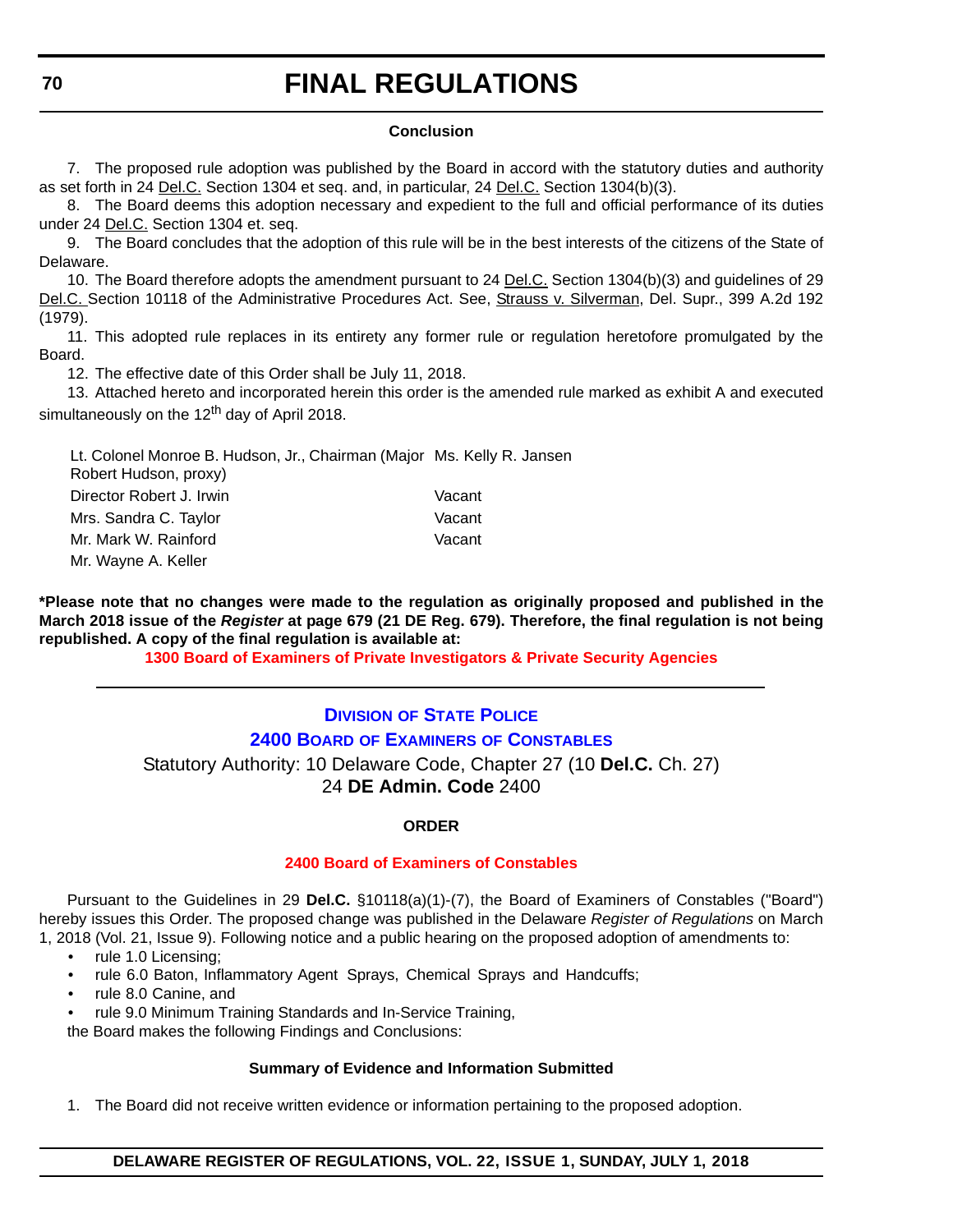- 2. The Board expressed its desire to adopt the amendment to:
	- clarify how the MMPI or PAI proof is provided to Professional Licensing;
	- place the oversight of the certifications/re-certification on the entities and to eliminate the approval of those instructors by Professional Licensing, and
	- clarify who may attend the Constable Academy

### **Findings of Fact**

3. The public was given notice and the opportunity to provide the Board with comments, in writing and by oral testimony, on the proposed amendments. The written comments and oral testimony received are described in paragraph 1.

4. The Board finds that the adoption of this rule will:

- clarify how the MMPI or PAI proof is provided to Professional Licensing;
- place the oversight of the certifications/re-certification on the entities and to eliminate the approval of those instructors by Professional Licensing, and
- clarify who may attend the Constable Academy
- 5. The Board finds that the adoption will have no adverse impact on the public.
- 6. The Board finds that the amendment is well written and describes its intent to adopt the rule to:
	- clarify how the MMPI or PAI proof is provided to Professional Licensing;
	- place the oversight of the certifications/re-certification on the entities and to eliminate the approval of those instructors by Professional Licensing, and
	- clarify who may attend the Constable Academy

## **Conclusion**

7. The proposed rule was published by the Board in accord with the statutory duties and authority as set forth in 10 **Del.C.** §2701 et seq. and, in particular, 10 **Del.C.** §2702(b).

8. The Board deems this adoption necessary and expedient to the full and official performance of its duties under 10 **Del.C.** §2701 et. seq.

9. The Board concludes that the adoption of this rule will be in the best interests of the citizens of the State of Delaware.

10. The Board therefore adopts this amendment pursuant to 10 **Del.C.** §2702(b) and guidelines of 29 **Del.C.** §10118 of the Administrative Procedures Act. See, Strauss v. Silverman, Del. Supr., 399 A.2d 192 (1979).

11. This adopted rule replaces in its entirety any former rule or regulation heretofore promulgated by the Board.

12. The effective date of this Order shall be July 11, 2018.

13. Attached hereto and incorporated herein this order is the amended rule marked as exhibit A and executed simultaneously by the Board on the  $24<sup>th</sup>$  day of May 2018.

Lt. Colonel Monroe B. Hudson, Jr. Chief William E. Bryson

Ralph K. Durstein, III, Esquire (absent) Mr. John F. Tharan Captain Diane Smith (absent)

**\*Please note that no changes were made to the regulation as originally proposed and published in the March 2018 issue of the** *Register* **at page 681 (21 DE Reg. 681). Therefore, the final regulation is not being republished. A copy of the final regulation is available at:**

**[2400 Board of Examiners of Constables](http://regulations.delaware.gov/register/july2018/final/22 DE Reg 70 07-01-18.htm)**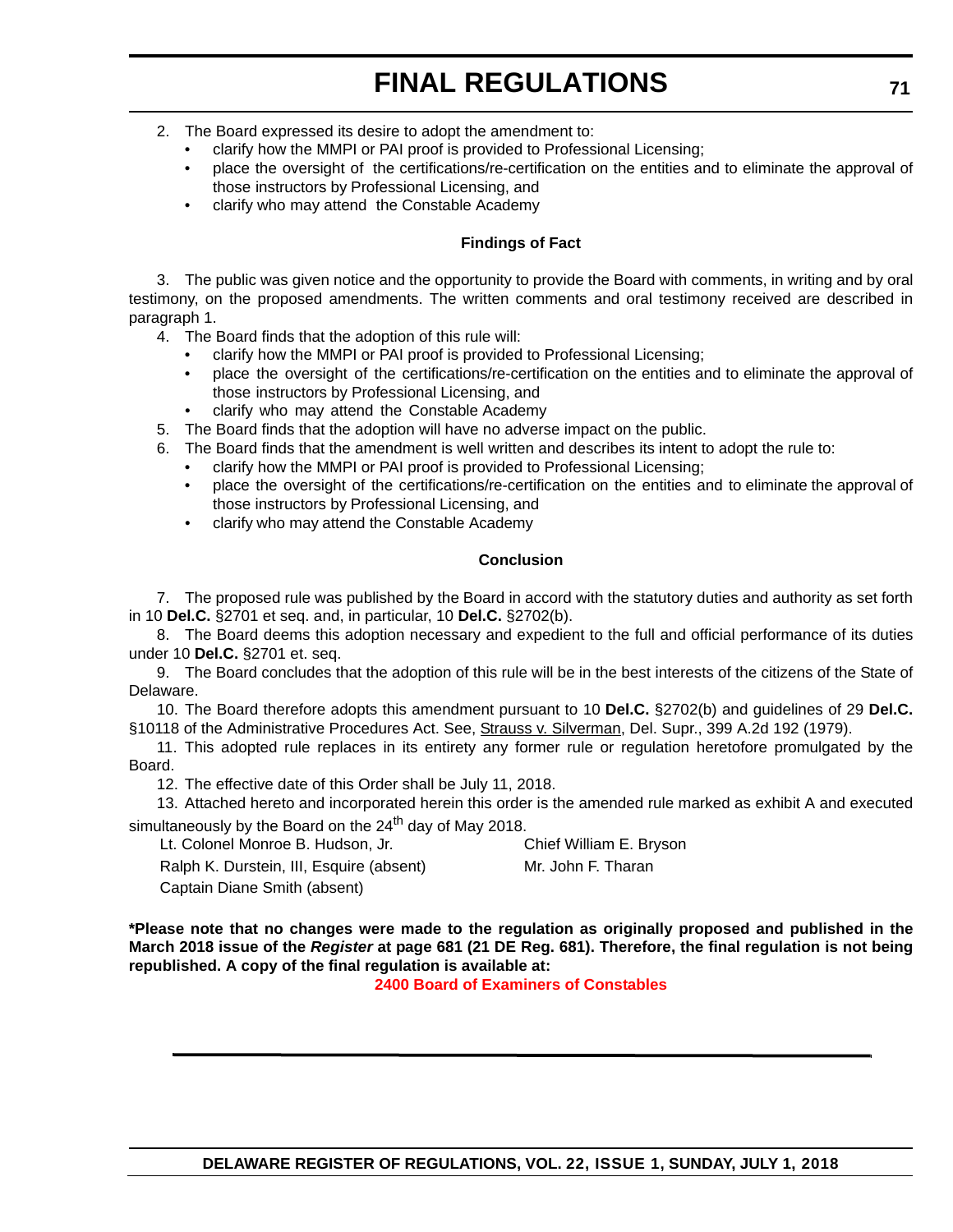## **[DEPARTMENT OF STATE](https://sos.delaware.gov/)**

**DIVISION OF HISTORICAL [AND CULTURAL AFFAIRS](https://history.delaware.gov/)**

Statutory Authority: 7 Delaware Code, Section 5302 (7 **Del.C.** §5302)

### **ORDER**

#### **[902 Curation Fee For Archaeological Collections](#page-4-0)**

In accordance with 7 **Del.C.** Ch. 53, 7 **Del.C.** §5302, and 29 **Del.C.** §8705, for the reasons set forth herein, the Delaware Department of State, Division of Historical and Cultural Affairs enters this Order adopting and establishing a Curation Fee for Archaeological Collections.

#### **NATURE OF THE PROCEEDINGS**

Pursuant to its authority under 7 **Del.C.** §5301, the Department of State has charged the Division of Historical and Cultural Affairs with the duties relative to archaeology in the state (7 **Del.C.** Ch. 53, and 29 **Del.C.** §8705) and authorizes the Division to formulate and adopt regulations as it deems necessary for the effective execution of these duties (7 **Del.C.** §5302). The Division is defined as a qualified repository for the State's archeological collections (7 **Del.C.** §5310), and is responsible for the long-term curation of Delaware's archaeological artifacts and associated documents. The purpose of these proposed regulations is to establish a fee structure to help offset the ever-rising costs associated with the long-term preservation, care, and management of the State's pre-existing and future archaeological collections. These collections are generated through federally-mandated regulation, municipal directive, and by professional, semi-professional, and avocational endeavors within the State. Archaeological collections are regarded as an irreplaceable, non-renewable resource. To care for these archaeological collections, the Division adheres to modern professional practices and collection standards. Foremost of these are the federal regulations defined in Title 36 CFR Part 79, Curation of Federally-owned and Administered Archaeological Collections. These regulations provide methods to fund curatorial services (36 CFR §79.7) and specify, in general, that charging costs for curatorial activities is a reasonable means of funding longterm care of collections.

The Division gave notice of its intent to adopt the proposed revised regulation in the May 1, 2018 issue of the Delaware *Register of Regulations*. At that same time, the Division submitted a Regulatory Flexibility Analysis and Impact Statement for this proposed revised regulation, as required by 29 **Del.C.** Ch. 104. The Division solicited written comments from the public for thirty (30) days as mandated by 29 **Del.C.** §10118(a).

#### **SUMMARY OF EVIDENCE**

In accordance with Delaware law, public notice regarding the establishment of the proposed Curation Fee for Archaeological Collections regulation was published in the Delaware *Register of Regulations*. The public comment period was open from May 1, 2018 through May 31, 2018, and the Division received written comments.

#### **SUMMARY OF COMMENTS RECEIVED WITH AGENCY RESPONSE AND EXPLANATION OF CHANGES**

The Division received written comments from the Delaware Department of Transportation (DelDOT), RGA Cultural Resource Consultants, and the University of Delaware, Department of Anthropology. The Division of Historical and Cultural Affairs has reviewed and considered each comment, summarized below, and responds as follows:

First, Public Access: The Division received written comments from DelDOT indicating that they hoped that additional funding from the new fee will allow greater access to the collections by both researchers and the public benefiting all Delawareans.

**Division Response:** In reference to DelDOTs interest in greater public access to the collections, the Division recognizes that with the added revenue generated by the Curation Fee for Archaeological Collections it will be possible to rehouse, conserve, and even make collections available on-line to allow for greater public and professional access.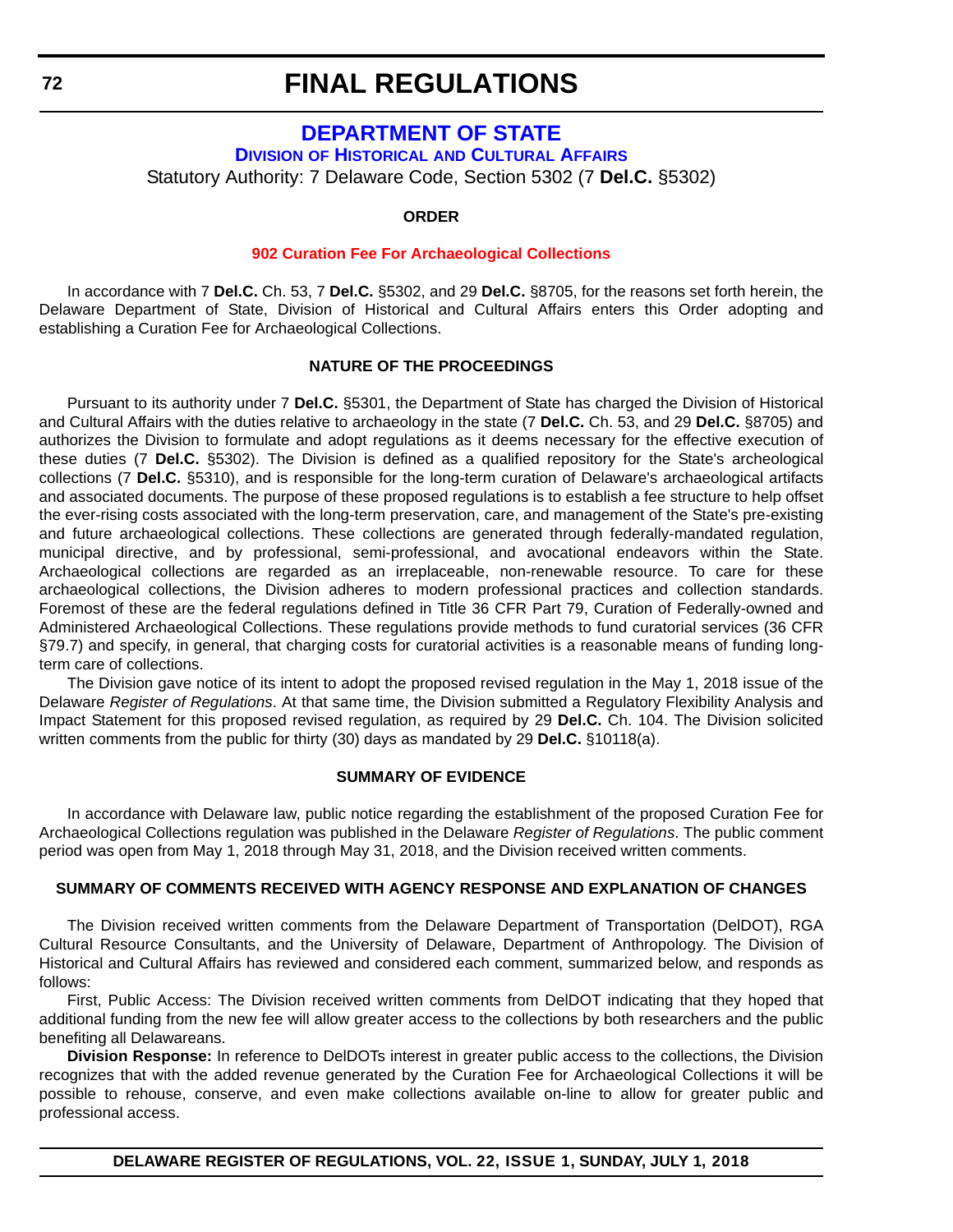Second, Pro-rating and Fee Waiving: The Division received written comments from DelDOT inquiring about a need for "Checks and Balances" in regard to agencies or entities who may apply political pressure to pro-rate and waive fees in Section 4.2.1

**Division Response:** In reference to Pro-rating and Fee Waiving and "Checks and Balances" the Division addressed this concern in Section 4.2.1 of the regulation by adding that pro-rating or waiving the fee waiving requires approval by the State Collections Committee.

Third, Culling and Discard Policy: The Division received written comments from DelDOT encouraging the Division to implement a Culling and Discard Policy in conjunction with proposed curation fees to ensure sustainable curation practices while maintaining the quality of archaeology projects. They offered that the implementation of culling guidelines prior to curation can aid all phases of the archaeology project and ensure integrity of the overall archaeology.

**Division Response:** In reference to the Culling and Discard Policy the Division currently has informal guidance on culling and discard, and will adopt a formal policy in consultation with DelDOT, State Historic Preservation Office, the Curator of Archaeology and others interested parties as appropriate following the enactment of this regulation.

Fourth, Digital Curation: The Division received written comments from DelDOT regarding the move to digital curation within the Cultural Resource Management field related to efficiently transitioning between fieldwork and lab phases of projects. They indicated they expect the submission of more digital records, and that the need to provide digital storage in perpetuity, may be potentially costly. They hope that the Division recognizes this and that the revenue will go to enhancing digital storage solutions.

**Division Response:** In reference to Digital Curation the Division recognizes the significant need for potentially costly digital storage, in perpetuity, for archaeological digital data and the Curation Fee for Archaeological Collections can help offset these costs.

Fifth, Reallocation of Curation Fees: The Division received written comments from DelDOT stating that they hope that the intent of the Division is to utilize the revenue to supplement the current budget instead of being used to cover current costs and reallocate the current funding sources to other projects.

**Division Response:** In reference to Reallocation of Curation Funds the Division will not reallocate or replace funds already dedicated to archaeological curation with the revenue generated by the Curation Fee for Archaeological Collections or use it for purposes other than those stated in 6.4 of the regulation.

Sixth, Support of Curation Fees: The Division received written comments from DelDOT indicating that they fully support the use of the revenue to support all aspects of archaeology curation. DelDOT recognized that Delaware is the only state in the Middle Atlantic region that currently does not charge a fee, and they support the need to implement a curation fee to support the long-term care and management of Delaware archaeology collections.

**Division Response:** The Division thanks DelDOT for its support of this proposed regulation, Curation Fee for Archaeological Collections.

Seventh, Definitions, Curation: The Division received written comment from RGA Cultural Resource Consultants regarding the lack of a definition of professional standards within the term Curation in Section 3.0 of the proposed regulation.

**Division Response:** The professional standards by which the Division adheres are addressed in Section 1.0 of the regulation and do not need to be expanded in Section 3.0.

Eighth, Definitions, Qualified Repository: The Division received written comment from RGA Cultural Resource Consultants regarding the lack of a definition of Qualified Repository in Section 3.0.

**Division Response:** The Division definition of the term Qualified Repository in Section 3.0 is used verbatim from 7 **Del.C.** §5310.

Ninth, Definitions, Adding "Orphaned or Abandoned Collections:" The Division received written comment from RGA Cultural Resource Consultants regarding the need for including in 3.0 Definitions the term "Orphaned or Abandoned Collections.".

**Division Response:** The Division finds that adding a definition for orphaned or abandoned collections is not necessary, as such collections would be subject to the same provisions as any collection considered for curation by the State. Under 5.1.2 of the proposed regulations, the fee is not applicable to collections derived from fieldwork that was initiated prior to the effective date of the fee. After the effective date, the Division would first determine if it will accept the collection in accordance with its Collections Policy, and if so then determine if the fee will be prorated or waived by the provisions of Section 4.2 of the regulation.

Tenth, Applicability: The Division received written comment from RGA Cultural Resource Consultants asking if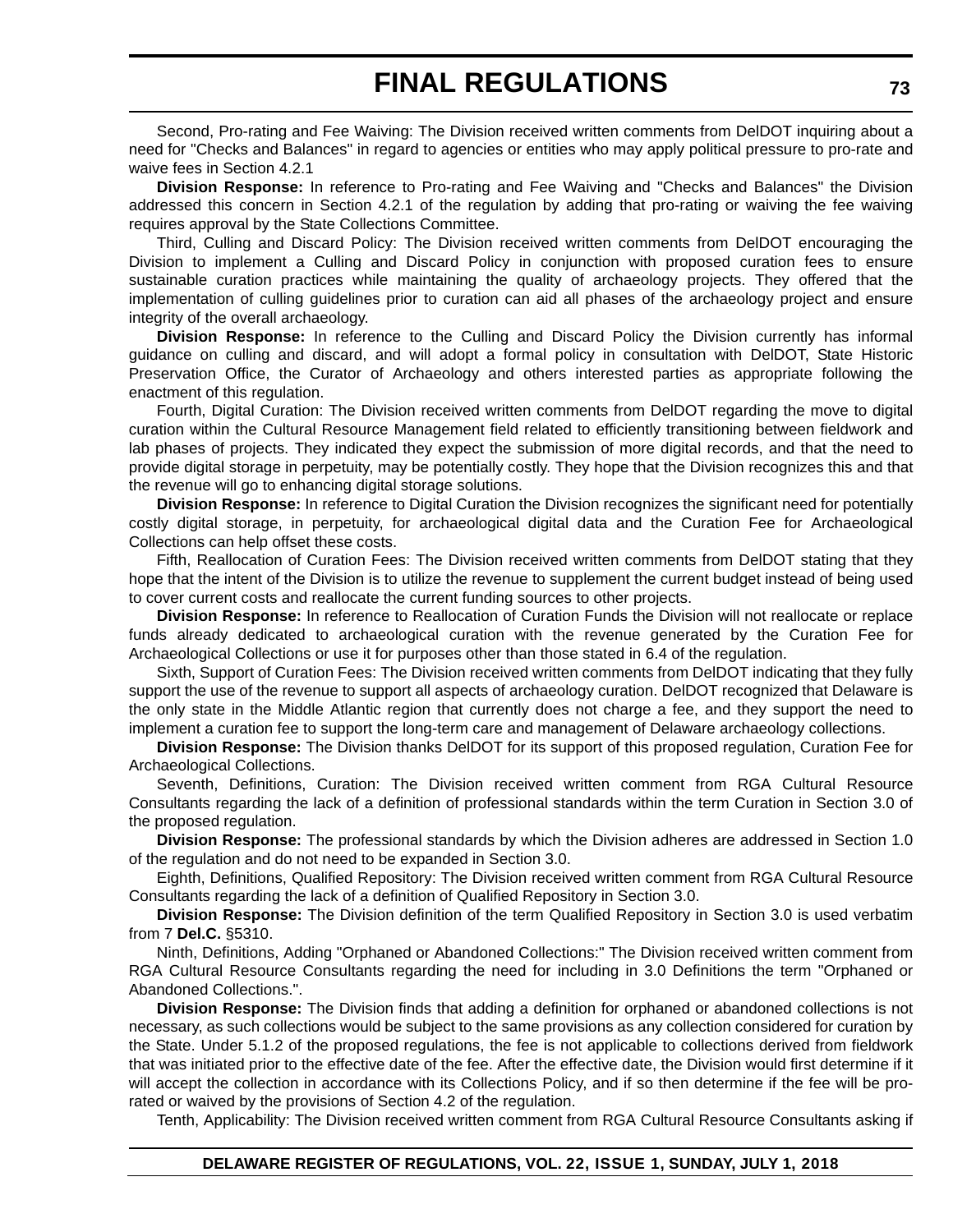Section 4.1, and subsequent sub-sections (4.1.1 through 4.1.4), identifies the entirety of the individuals and/or entities to which the fees will be applied or collection types that will not be charged a fee, such as "Orphaned or Abandoned collections."

**Division Response:** The Division finds that Section 4.1 of the regulation adequately identifies instances where a fee is to be charged, and that Section 4.2 provides an opportunity to pro-rate or waive fees if an entity not defined in 4.1.4 seeks to curate a collection with the Division. The Division finds that adding a specific reference to orphaned or abandoned collections is not necessary (see response to Ninth comment).

Eleventh, Process/Guidance for Pro-rating and Waiving of Fee: The Division received written comment from RGA Cultural Resource Consultants regarding Section 4.2 Pro-rating and waiving of fee, suggesting the addition of subsequent sub-section(s) that included guidelines and process for pro-rating or waiver process.

**Division Response:** The Division amended Section 4.2.1 and added Section 4.2.2 to clarify the avenue by which the Division Director will consider pro-rating and waiving of fee. Further criteria will be outlined in the anticipated update to the Guidelines and Standards for the Curation of Archaeological Collections.

Twelfth, Responsibility for Payment of Fee: The Division received written comment from RGA Cultural Resource Consultants regarding Section 6.0 Responsibility, Collection, and Use of Fee indicating that the regulation does not specify who shall be responsible for remitting the curation fee to the state of Delaware.

**Division Response:** The Division has added a new Section 6.1 and 6.1.1 to clarify who is to pay the fee at the time of curation.

Thirteenth, Applicability to the University of Delaware: The Division received written comment from the University of Delaware, Department of Anthropology asking to what extent the fee applies to the University of Delaware.

**Division Response:** The Division does not intend for this fee to apply to the University of Delaware's "qualified repository." Language was added to Sections 1.4 and 6.0 to clarify this within the regulation.

#### **FINDINGS OF FACT**

The public was given the required notice of the Division's intention to establish the Curation Fee for Archaeological Collections regulation and was given opportunity to provide the Division with comments. The required Regulatory Flexibility Analysis and Impact Statement for this proposed revised regulation was submitted. Public comments were received. The Division has responded to the public comments in the Summary of Comments Received with Agency Response and Explanation of Changes. Thus, the Division finds that the proposed regulation, which adds subsections 4.2.2 and 6.1.1, and adds a definition for "Fee" and deletes the definition for the "National Register of Historic Places" or "National Register" in Section 3.0 should be adopted in the best interest of the general public of the State of Delaware. Additionally, some grammatical amendments and edits were made to the proposed regulations.

**THEREFORE, IT IS SO ORDERED**, this 12<sup>th</sup> day of June 2018 that the proposed Division of Historical and Cultural Affairs Curation Fee for Archaeological Collections Regulation 902 is adopted and shall become effective ten (10) days from the date of its publication in the July 2018 Delaware *Register of Regulations*, in accordance with 29 **Del.C.** §10118(e) and (g).

Jeffery Bullock Secretary of State

#### **902 Curation Fee For Archaeological Collections**

#### **1.0 Introduction**

- 1.1 The Division of Historical and Cultural Affairs is responsible for the **[long-term]** curation of Delaware's archaeological **[artifact]** collections **[and associated documents]**. These collections are generated through federally-mandated regulation, municipal directive, and by professional, semi-professional**[,]** and avocational endeavors within the State. Archaeological collections are regarded as an irreplaceable, non-renewable resource.
- 1.2 Most new archaeological collections are accessioned into Delaware's qualified repositories as a result of investigations conducted for compliance with provisions of the National Historic Preservation Act of

#### **DELAWARE REGISTER OF REGULATIONS, VOL. 22, ISSUE 1, SUNDAY, JULY 1, 2018**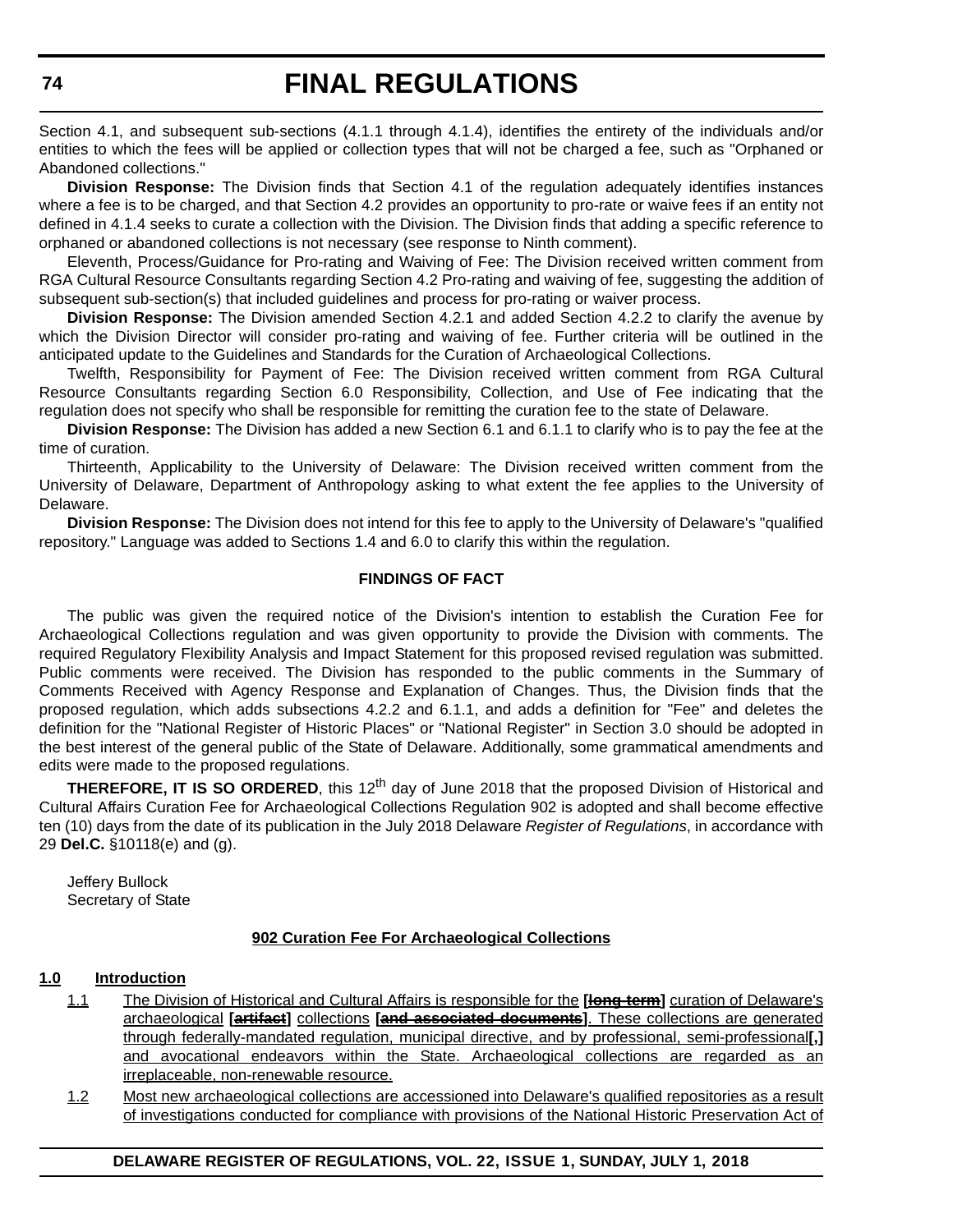1966 and as amended in Title 54 United States Code, Subtitle III - National Preservation Programs, Division A - Historic Preservation (54 USC §§306108, 306101) governing federal and federallyassisted construction projects.

- 1.3 To care for Delaware's **[preexisting pre-existing]** and future archaeological collections, the Division adheres to modern professional practices and collections standards. Foremost of these are the federal regulations defined in Title 36 CFR Part 79, Curation of Federally-Owned and Administered Archaeological Collections. These regulations provide for methods to fund curatorial services (36 CFR §79.7) and specify, in general, that charging costs for curatorial activities is a reasonable means of funding the long-term care of collections.
- 1.4 **[This fee will be applied in its entirety, to The Division will charge, collect, retain, and use the fee for]** the long-term **[preservation,]** care, **[and]** management**[, and conservation]** of **[the preexisting and future State-owned]** archaeological collections **[and associated documents]**.

#### **2.0 Statutory Authority**

- 2.1 These regulations are created pursuant to 7 **Del.C.** §5302 which authorizes the Division, with the approval of the Department of State, to promulgate regulations as it deems necessary for the effective execution of its purposes under the chapter, Archaeological Resources in the State.
- 2.2 7 **Del.C.** Ch. 53 defines the Department's duties relative to archaeology in the State.
- 2.3 29 **Del.C.** §8705 delegates the Department's responsibility for 7 **Del.C.** Ch. 53, thus relating archaeological resources and activities in the State to the Division.
- 2.4 7 **Del.C.** §**[5311 5310]** defines the Division as a qualified repository for the State's archaeological collections.

#### **3.0 Definitions**

The following words and terms, when used in this regulation, shall have the following meaning unless the context clearly indicates otherwise:

> "**Archaeological [artifacts artifact(s)]**" means man-made objects, such as, but not limited to, fragments of glass and ceramic vessels or stone tools, found on archaeological sites, and providing information on the function and time period of a site.

> "**Archaeological [collections collection(s)]**" means the objects, material remains**[,]** and artifacts recovered from an archaeological context, along with the associated documents, that are curated by the Division. These collections document the pre-history, history**[,]** and material culture of the people of Delaware.

> "**Archaeological investigation**" means any surface collection, subsurface tests, excavation, or other activity that result in the disturbance, removal, or collection of archaeological resources.

> "**Archaeological resource**" means any artifact or material remains of past human life or activities which are at least 50 years old and are of archaeological interest, including but not limited to pottery, basketry, whole or fragmentary tools, implements, containers, weapons, weapon projectiles, byproducts resulting from manufacture or use of man-made or natural materials, surface or subsurface structures or portions thereof, earthworks, fortifications, ceremonial structures or objects, cooking pits, refuse pits, hearths, kilns, post molds, middens, and shipwrecks; the site, location, or context in which such artifacts or material remains are situated; and any portion or piece of any of the foregoing.

> "**Associated documents**" means the original paper, photographic**[,]** and digital **[documents records]** generated in the evaluation, testing, excavation, mapping, analysis, synthesis, and reporting on an archaeological investigation.

> "**Cultural resource management firms**" means private companies that are hired **[by various clients]** to perform professional archaeological services.

> **["Curated" or]** "**Curation**" means the **[long-term]** preservation, care, and management of a collection according to professional standards.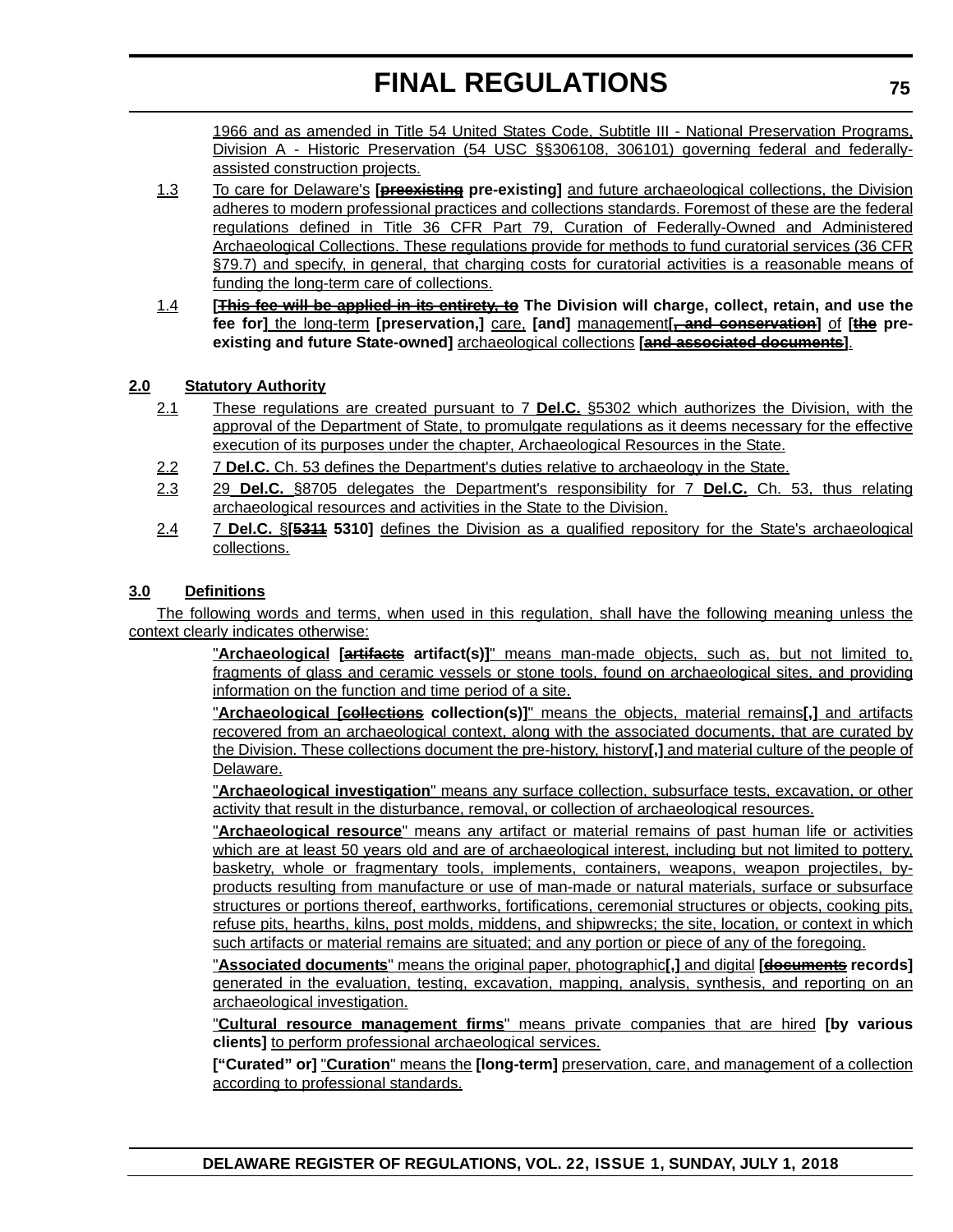"**Data recovery**" means an archaeological treatment of a threatened site involving the detailed excavation and analysis of a National Register-listed or eligible site, based on a research design developed as a result of an evaluation-level survey.

"**Department**" means the Department of State.

"**Director**" means the Director of the Division of Historical and Cultural Affairs of the Department of State.

"**Division**" means the Division of Historical and Cultural Affairs of the Department of State.

"**Evaluation-level survey**" means an investigation to determine the eligibility of an archaeological site or property for listing in the National Register of Historic Places.

**["Fee" means a monetary amount, based on the specified rates, to be charged for the curation of archaeological collections at the Division's qualified repository; as well as the total revenue generated by these charges.]**

"**Flat**" means a box container (measuring **[21 20]** by 20 by 3 inches) made of archival-quality plastic or acid-free cardboard used in the curation of **[archaeological]** artifacts.

"**Half-standard box**" means a box container (measuring **[16 by 8 6 by 15]** by 10 inches) made of archival-quality plastic or acid-free cardboard used in the curation of **[associated]** documents.

"**Identification-level survey**" means an investigation to locate and identify archaeological sites. This level of investigation provides a preliminary assessment of a site's integrity, horizontal boundaries, and possibly, its data potential.

**["National Register of Historic Places" or "National Register" means the National Register of districts, sites, buildings, structures, and objects significant in American history, architecture, archaeology, engineering, and culture that the United States Secretary of the Interior is authorized to expand and maintain pursuant to Chapter 3021 of the National Historic Preservation Act of 1966, as amended (54 USC § 300101 et seq.).]**

"**Oversized artifact**" means an artifact that does not fit into a flat or standard box due to its size or weight.

"**Qualified repositories**" means the University of Delaware and the Division of Historical and Cultural Affairs, which are designated as properly qualified repositories within the meaning of 7 **Del.C.** Ch. 53.

"**Specialized storage**" means curating an artifact in a location or environment that is different than the general artifact collection.

"**Standard box**" means a box container (measuring **[16 by 13 12 by 15]** by 10 inches) made of archival-quality plastic or acid-free cardboard used in the curation of **[archaeological]** artifacts and associated documents.

#### **4.0 Fee for [Artifact Curation and Associated Documents Curation of Archaeological Collections]**

#### 4.1 Applicability**[.]**

- 4.1.1 Federal agencies and state agencies, acting on behalf of the federal government, which recover archaeological artifacts and create associated documents through an archaeological investigation in the State, will be charged a **[curation]** fee.
- 4.1.2 State agencies, municipalities, universities, colleges, schools, museums, historical societies, forprofit, non-profit, semi-professional, and avocational**[,]** organizations or companies, which recover archaeological artifacts and create associated documents through an archaeological investigation in the State, will be charged a **[curation]** fee.
- 4.1.3 Individuals and cultural resource management firms, acting on behalf of an individual, organization**[,]** or company, which recover archaeological artifacts and create associated documents through an archaeological investigation in the State, will be charged a **[curation]** fee.
- 4.1.4 Individuals that seek to donate archaeological artifacts and associated documents collected in the State through curiosity or hobby, will not be charged a **[curation]** fee.
- 4.2 Pro-rating and waiving of fee**[.]**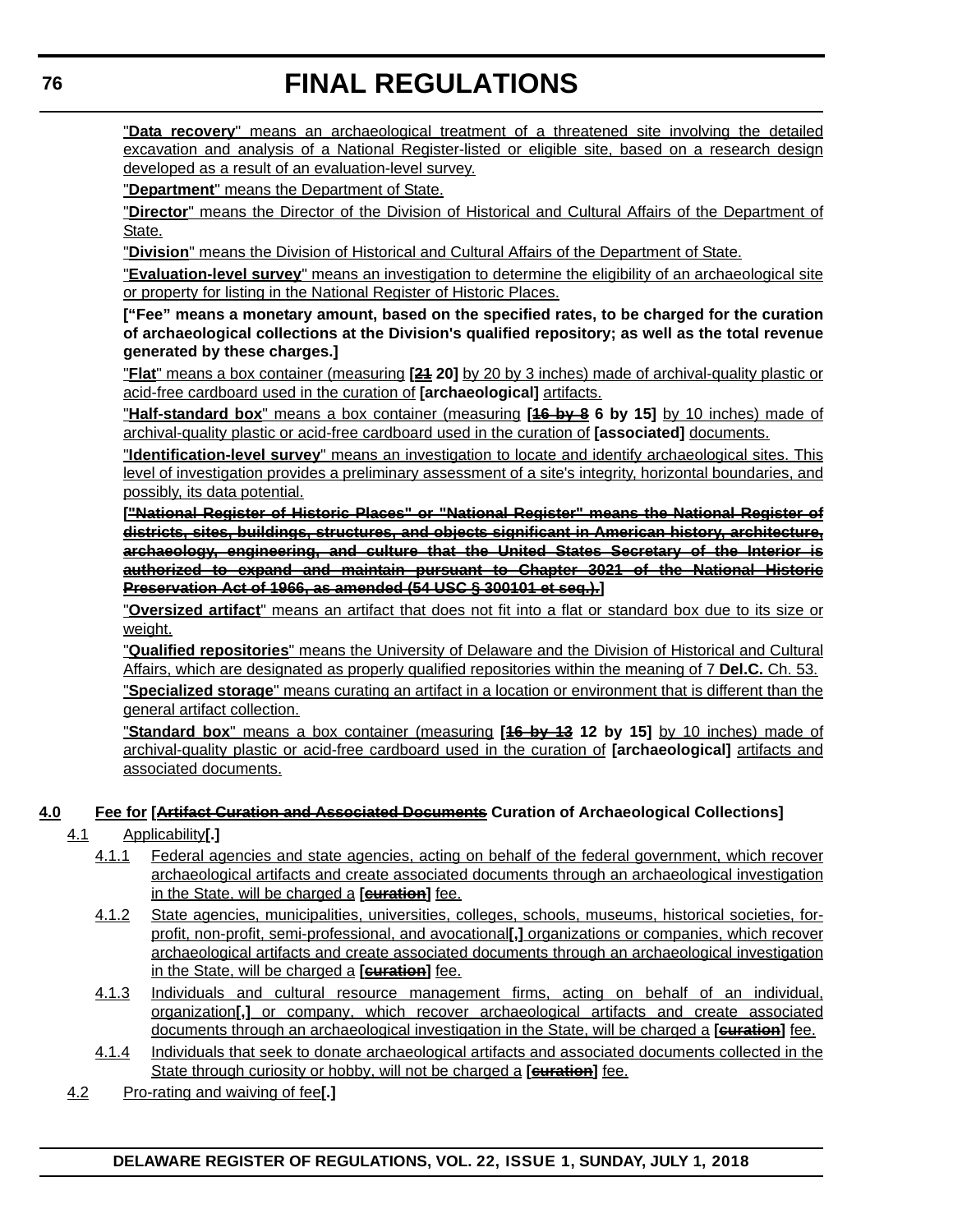- 4.2.1 The Division Director may pro-rate or waive the fee**[, with approval of the State Collections Committee]**.
- **[4.2.2 A written request must be submitted to the Division Director for consideration to pro-rate or waive the fee.]**
- 4.3 Rates to be charged**[.]**
	- 4.3.1 The rate **[for a per]** flat or standard box of **[archaeological]** artifacts, full or partially full, is \$350.
	- 4.3.2 The rate per standard box of **[associated]** documents is \$400.
	- 4.3.3 The rate per half-standard box of **[associated]** documents is \$200.
	- 4.3.4 The rate per oversized **[archaeological]** artifact or per **[archaeological]** artifact requiring specialized storage is \$500.
- 4.4 Fee Increase**[.]**
	- 4.4.1 Fee rates will increase by 5% every five years from the effective date, but are not to exceed \$1000.

#### **5.0 Implementation of Fee**

- 5.1 Effective date**[.]**
	- 5.1.1 This fee schedule is to take effect on July 1, 2018.
	- 5.1.2 This fee shall not apply to **[archaeological]** collections derived from investigations for which the associated phase of fieldwork (identification-level survey, evaluation-level survey**[,]** or data recovery) started prior to the effective date.

#### **6.0 [Responsibility,] Collection[,] and Use of Fee**

- **[6.1 Responsibility for paying the fee.**
	- **6.1.1 The agency, organization, company, or individual (as referenced in subsection 4.1 of this regulation) that is submitting the archaeological collection for curation with the Division is responsible for paying the fee.]**
- 6.**[12]** Collection of **[Fee fee.]**
	- 6.**[12]**.1 The **[archaeological curation]** fee shall be paid prior to or at the time an archaeological collection is hand-delivered to the **[approved curatorial facility Division's qualified repository for curation]**.
- 6.**[23]** Methods of **[Fee Collection fee collection.]**
	- 6.**[23]**.1The **[archaeological curation]** fee shall be paid by check or electronic payment, including debit and credit card.
		- 6.**[23]**.1.1 Checks shall be made payable to the State of Delaware.
		- 6.**[23]**.1.2 Checks may be mailed or hand-delivered to the Division office prior to curation.
		- 6.**[23]**.1.3 Checks may be hand-delivered to the **[approved curatorial facility Division's qualified repository]** at the same time that the archaeological collection is hand-delivered **[for curation]**.
		- 6.**[23]**.1.4 Electronic payment shall be accepted only at the Division office.
- 6.**[34]** Use of fee**[.]**
	- 6.**[34]**.1 The Division shall retain the revenue received from **[the archaeological curatorial this]** fee.
	- 6.**[34]**.2 The Division shall use this revenue **[to maintain and conserve the for the long-term preservation, care, and management of pre-existing and future State-owned]** archaeological collections **[and associated documents]**.
	- 6.**[34]**.3 The Division shall use this revenue only for the operational, equipment**[,]** or personnel costs directly associated in the **[maintenance and conservation long-term preservation, care, and management]** of **[the pre-existing and future State-owned]** archaeological collections **[and associated documents]**.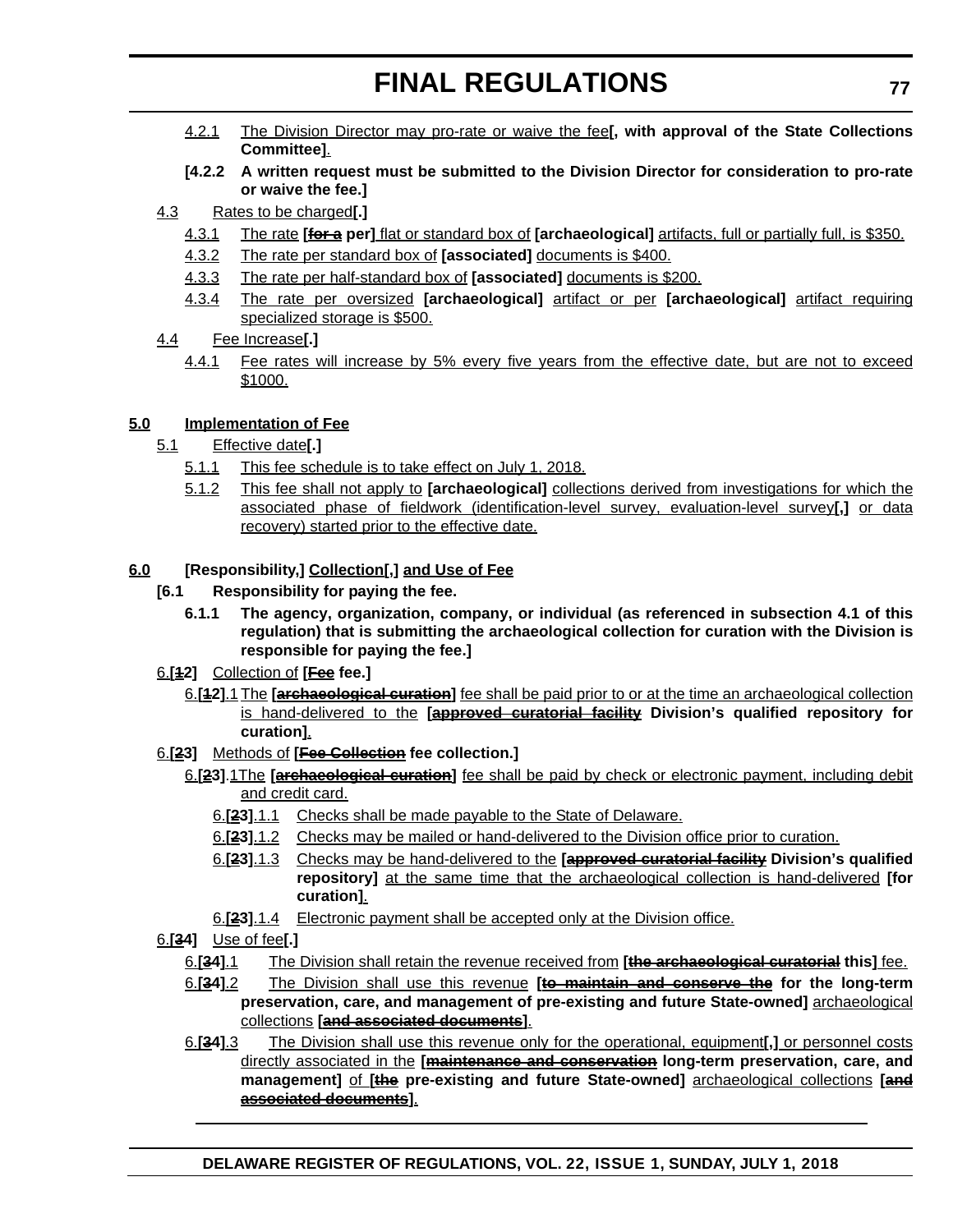#### **DIVISION [OF PROFESSIONAL REGULATION](https://dpr.delaware.gov/) 3000 BOARD [OF PROFESSIONAL COUNSELORS](https://dpr.delaware.gov/boards/profcounselors/) OF MENTAL HEALTH AND CHEMICAL DEPENDENCY PROFESSIONALS**

Statutory Authority: 24 Delaware Code, Section 3006(a)(1) (24 **Del.C.** §3006(a)(1)) 24 **DE Admin. Code** 3000

#### **ORDER**

#### **[3000 Board of Professional Counselors of Mental Health and Chemical Dependency Professionals](#page-4-0)**

#### **NATURE AND STAGE OF THE PROCEEDINGS**

On April 8, 2018, the Delaware Board of Mental Health and Chemical Dependency Professionals published proposed changes to its regulations in the Delaware *Register of Regulations*, Volume 21, Issue 10. This notice further indicated that written comments would be accepted by the Board for thirty days, a public hearing would be held, and written comments would be accepted for fifteen days thereafter. After due notice in the *Register of Regulations* and two Delaware newspapers, a public hearing was held on April 25, 2018 at a regularly scheduled meeting of the Delaware Board of Mental Health and Chemical Dependency Professionals to receive verbal comments regarding the Board's proposed amendments to its regulations.

#### **SUMMARY OF THE EVIDENCE AND INFORMATION SUBMITTED**

At the time of the deliberations, the Board considered the following documents:

**Board Exhibit 1 -** Affidavit of publication of the public hearing notice in the *News Journal*; and

**Board Exhibit 2 -** Affidavit of publication of the public hearing notice in the *Delaware State News*.

There was no verbal testimony given at the public hearing on April 28, 2018. No written comments were received by the Board during the initial thirty-day or second 15 day public comment periods.

#### **FINDINGS OF FACT AND CONCLUSIONS**

1. The public was given notice and an opportunity to provide the Board with comments in writing and by testimony at the public hearing on the proposed amendments to the Board's regulations.

2. There were no public comments provided to the Board during the first written public comment period, or the public hearing. There was one public comment submitted following the hearing that supported the regulations as proposed.

3. Pursuant to 24 **Del.C.** §3006(a)(1), the Board has statutory authority to promulgate rules and regulations clarifying specific statutory sections of its statute.

4. The proposed changes seek to bring the regulations into conformity with current law and remove outdated, redundant, and inconsistent provisions. The proposed regulations also clarify what is acceptable supervision to the Board and creates regulations for licensed art therapists and licensed associate art therapists pursuant to 24 **Del.C.** §§3060-3064.

5. The Board finds no reason to amend the regulations as proposed.

#### **DECISION AND EFFECTIVE DATE**

Having found that the proposed changes to the regulations are necessary as outlined herein, the Board finds that the regulations shall be adopted as final in the form as proposed, effective July 11, 2018. The exact text of the regulations, as amended, are attached to this order as Exhibit A.

**SO ORDERED** this 23<sup>rd</sup> day of May, 2018.

**DELAWARE REGISTER OF REGULATIONS, VOL. 22, ISSUE 1, SUNDAY, JULY 1, 2018**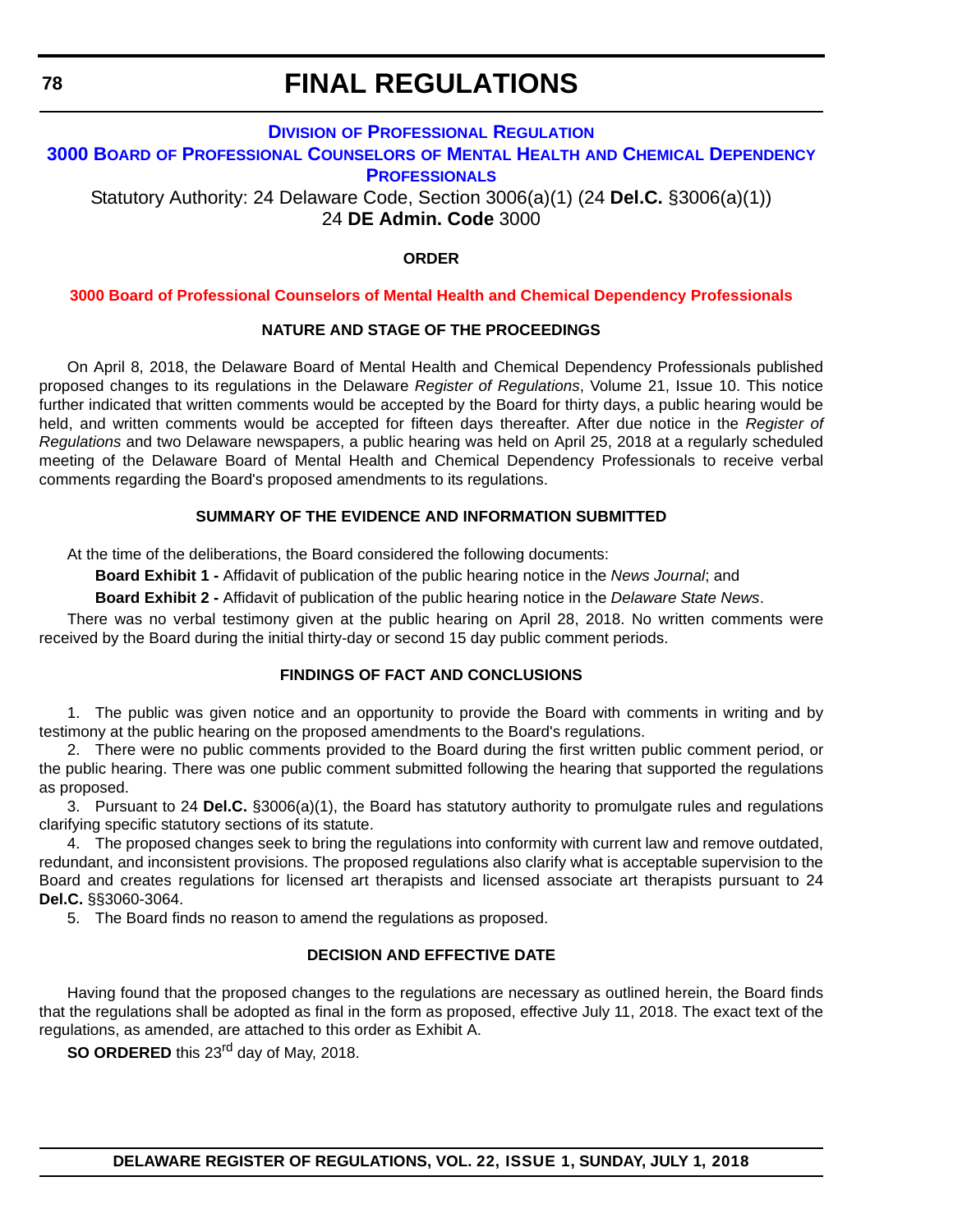#### **BY THE DELAWARE BOARD OF MENTAL HEALTH AND CHEMICAL DEPENDENCY PROFESSIONALS**

Mary Caroselli, LMFT, Secretary Daniel Cooper, LPCMH Irvin Bowers, Public Member (absent) Ruth Banta, Public Member

Dr. Todd Grande, LCDP, President **Dr. Rosemary Madl-Young, LCDP Vice President** Dr. Julius Mullen, LPCMH (absent) Margaret Prouse, Ed.D., Public Member

**\*Please note that no changes were made to the regulation as originally proposed and published in the April 2018 issue of the** *Register* **at page 792 (21 DE Reg. 792). Therefore, the final regulation is not being republished. A copy of the final regulation is available at:**

**[3000 Board of Professional Counselors of Mental Health and Chemical Dependency Professionals](http://regulations.delaware.gov/register/july2018/final/22 DE Reg 78 07-01-18.htm)** 

#### **DIVISION [OF PROFESSIONAL REGULATION](https://dpr.delaware.gov/) [CONTROLLED SUBSTANCE ADVISORY COMMITTEE](https://dpr.delaware.gov/boards/controlledsubstances/)** Statutory Authority: 16 Delaware Code, Section 4731 (16 **Del.C.** §4731)

#### **ORDER**

#### **[Uniform Controlled Substances Act Regulations](#page-4-0)**

Pursuant to 16 **Del.C.** §4731(a), the Secretary of State ("Secretary") has the statutory authority to promulgate rules and regulations relating to the registration and control of the manufacture, distribution and dispensing of controlled substances within this State.

The proposed changes to Section 1.0 of the rules and regulations of the Delaware Uniform Controlled Substance Act facilitate the operation and effectiveness of the Controlled Substance Advisory Committee ("Committee"). Most importantly, the revisions to subsection 1.7 ensure that a registrant who has violated laws pertaining to controlled substances is not insulated from discipline due to possible conflicts of interest with Committee members.

The Secretary finds that these changes are in the best interest of the public and hereby accepts the Committee's Recommendation, attached hereto and incorporated herein, to adopt the proposed rules and regulations as set forth in the Delaware *Register of Regulations* on March 1, 2018, to be effective 10 days following publication of this Final Order in the *Register of Regulations*. The revised rules and regulations are attached hereto as Exhibit A.

**IT IS SO ORDERED** this 24<sup>th</sup> day of May, 2018 Jeffrey Bullock, Secretary of State

#### **NATURE OF THE PROCEEDINGS**

After due notice in the Delaware *Register of Regulations* and two Delaware newspapers, a public hearing was held on March 28, 2018 at a scheduled meeting of the Delaware Controlled Substance Advisory Committee ("Committee") to receive comments regarding proposed amendments to the Uniform Controlled Substance Act ("UCSA") rules and regulations. The proposed revisions address Section 1.0, pertaining to the composition and operation of the Committee. Section 1.0 has been revised to state that Committee members may serve up to three terms of three years each. Further, proposed changes specify that Committee officers may serve for up to two one year terms, and all Committee members are appointed by the Secretary of State. Subsection 1.7, pertaining to quorum, currently provides that in disciplinary matters, at least one member of the quorum must be from the same profession as the practitioner who is the subject of the proceeding. This requirement can pose significant difficulties in hearing disciplinary matters in the event that a Committee member has a conflict requiring recusal. In that scenario, the Committee may be precluded from taking action with the result that a registrant who has violated laws and regulations pertaining to controlled substances may be insulated from discipline. The Committee has proposed that Section 1.7 be revised to remove this problematic language.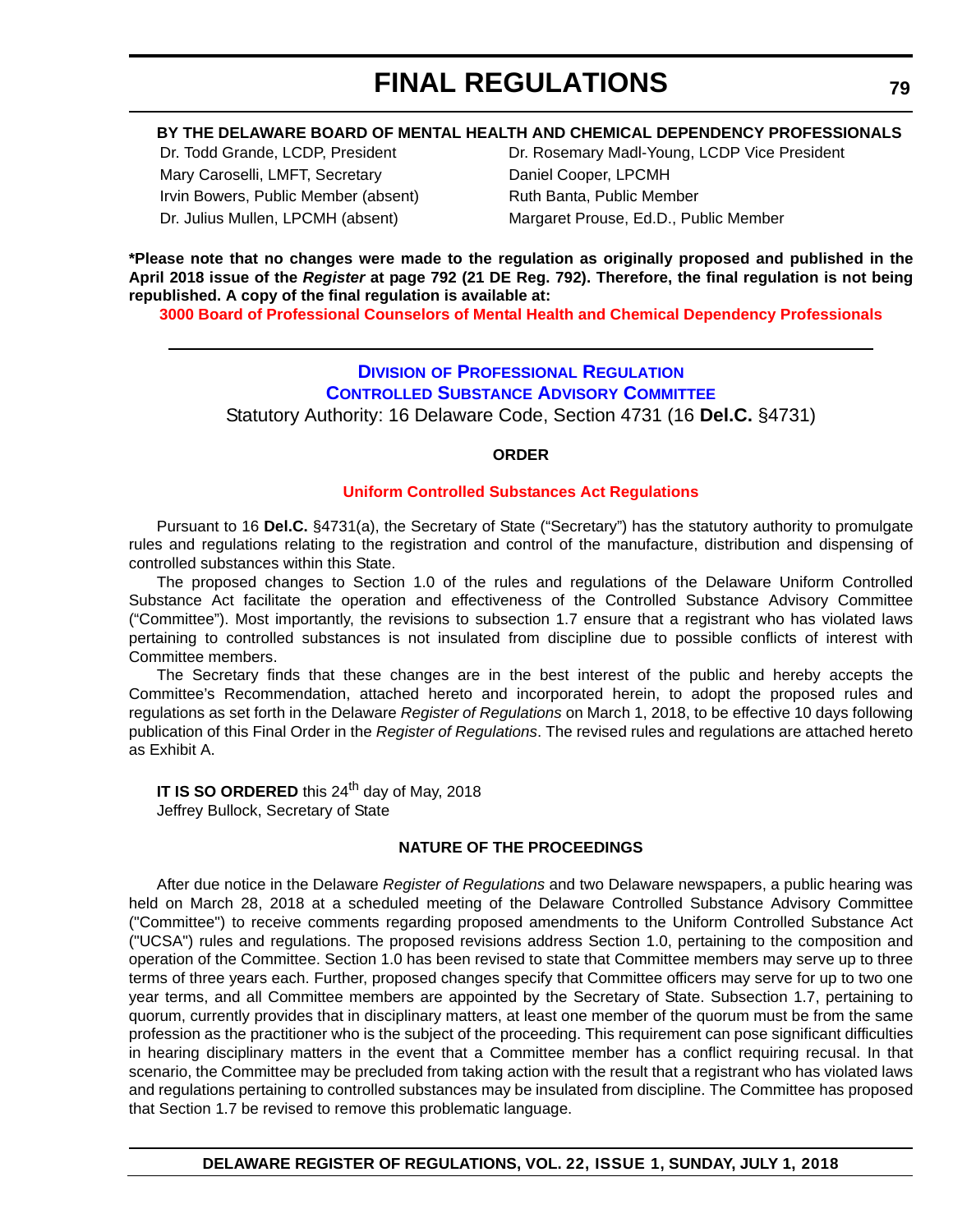The proposed changes to the rules and regulations were published in the *Register of Regulations*, Volume 21, Issue 9, on March 1, 2018. Notice of the March 28, 2018 hearing was published in the *News Journal* (Exhibit 1) and the *Delaware State News*. Exhibit 2. Pursuant to 29 **Del.C.** §10118(a), the date to receive final written comments was April 12, 2018, 15 days following the public hearing. The Committee deliberated on the proposed revisions at its regularly scheduled meeting on May 23, 2018.

#### **Summary of the Evidence**

The following exhibits were made a part of the record:

**Committee Exhibit 1:** *News Journal* Affidavit of Publication.

**Committee Exhibit 2:** *Delaware State News* Affidavit of Publication.

There was no testimony given at the public hearing on March 28, 2018. Further, no written comments were received by the Committee.

#### **Findings of Fact and Conclusions**

The public was given notice and an opportunity to provide the Committee with comments in writing and by testimony on the proposed amendments to the rules and regulations. There were no public comments provided to the Committee either in writing or during the public hearing.

Having received no public comment, the Committee recommends that the Secretary of State adopt the rules and regulations as published in the March 1, 2018 *Register of Regulations*.

**IT IS SO RECOMMENDED** this 23<sup>rd</sup> day of May, 2018.

| Kirsten Opalach PA-C         | Joseph Parise, D.O.             |
|------------------------------|---------------------------------|
| Linda Ciavarelli, D.P.M.     | Alex Zarrow, R.Ph.              |
| Herbert Von Goerres, R.Ph.   | Michael Kremer, D.M.D. (absent) |
| Jo Ann Baker, D.N.P., F.N.P. | Mark Hanna (absent)             |
| Danielle Downs, D.V.M.       |                                 |

**\*Please note that no changes were made to the regulation as originally proposed and published in the March 2018 issue of the** *Register* **at page 691 (21 DE Reg. 691). Therefore, the final regulation is not being republished. A copy of the final regulation is available at:**

**[Uniform Controlled Substances Act Regulations](http://regulations.delaware.gov/register/july2018/final/22 DE Reg 79 07-01-18.htm)** 

#### **[PUBLIC SERVICE COMMISSION](https://depsc.delaware.gov/contact-information/)**

Statutory Authority: 26 Delaware Code, Sections 203E and 209(a) (26 **Del.C.** §§203E and 209(a))

**ORDER NO. 9223**

#### **[3011 Rules for Certification of Electric Transmission Suppliers](#page-4-0)**

IN THE MATTER OF DELAWARE PUBLIC SERVICE COMMISSION STAFF TO ESTABLISH REGULATIONS FOR CERTIFYING NEW ELECTRIC TRANSMISSION UTILITIES IN THE STATE OF DELAWARE (OPENED March 13, 2018)

PSC DOCKET 18-0148

AND NOW, this 22<sup>nd</sup> day of May 2018, the Delaware Public Service Commission ("Commission") determines

**DELAWARE REGISTER OF REGULATIONS, VOL. 22, ISSUE 1, SUNDAY, JULY 1, 2018**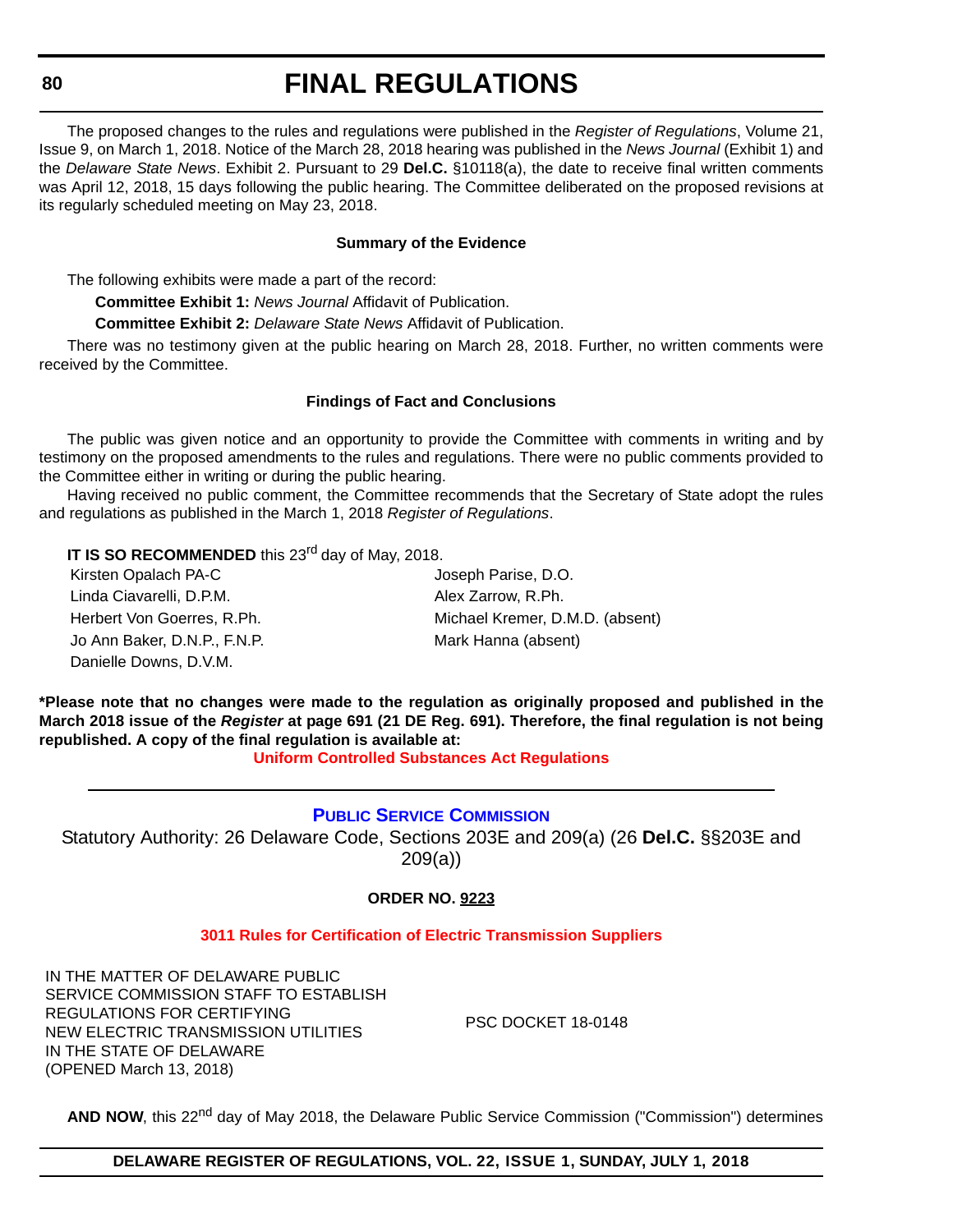and orders the following:

**WHEREAS**, on February 14, 2018, House Bill 127, as amended by House Amendment No. 1 ("HB 127") (81 **Del. Laws** ch. 205) became law. HB 127 amended Chapter 1, Subchapter II, Title 26 of the Delaware Code by adding "§203E Certificate of public convenience and necessity for new electric transmission utilities." Section 203E provides the Commission authority to evaluate these applications and promulgate regulations prescribing the form of an applications for a certificate of public convenience and necessity ("CPCN"); and

**WHEREAS**, on March 6, 2018, Commission Staff ("Staff") filed its petition ("Petition") requesting that the Commission open a regulation docket for the purposes promulgating regulations establishing CPCN requirements for entities seeking to begin the business of an electric transmission utility in the State of Delaware; and

**WHEREAS**, on March 13, 2018, the Commission met at its regularly-scheduled meeting and, after consideration, granted Staff's Petition in Order No. 9193, which opened the docket, ordered the publishing of preliminary regulations ("Proposed Regulation 3011"), and requested public comments through April 30, 2018. As directed, those preliminary regulations were published in the April *Register of Regulations*; and

**WHEREAS**, Northeast Transmission Development, LLC, an affiliate of LSP Transmission Holdings, LLC, and a member of the LS Power Group (collectively "LS Power") submitted comments. LS Power's comments asserted the following: (i) Proposed Regulation 3011's definition and use of "Business Day" should be deleted as inconsistent with 26 **Del.C.** §203E; (ii) Proposed Regulation 3011's subsection 2.2.32.3 adds a third potential basis for determining "good case" to revoke a CPCN and should be deleted as inconsistent with 26 **Del.C.** §203E, which includes only two bases; thus, the additional third basis is inconsistent with the General Assembly's exclusively defining that "good cause shall consist of"; and (iii) Proposed Regulation 3011's subsection 2.2.18 should be narrowed to information regarding a CPCN applicant's business as an electric transmission utility, as opposed to the broader inquiry into violations of a state's law, rules, or regulations;

**WHEREAS**, Staff submitted its Memorandum ("Staff's Memo"), incorporated herein by reference, in which Staff found each of LS Power's three assertions persuasive. Staff's Memo sets forth its analysis and agreement to revise Proposed Regulation 3011 consistent with LS Power's comments; and

**WHEREAS**, Staff Memo memorializes the Acting Executive Director's authority for determining that the revisions are not substantive; and

**WHEREAS**, Staff requests that approve the Final Proposed Regulation 3011, for final publication with the *Register of Regulations*;

#### **NOW, THEREFORE, IT IS HEREBY ORDERED BY THE AFFIRMATIVE VOTE OF NO FEWER THAN THREE COMMISSIONERS:**

1. The Commission finds and determines that Final Proposed Regulation 3011 attached hereto as "Exhibit A" contains no substantive changes to the Proposed Regulations approved for publication in the Delaware *Register of Regulations* under Commission Order No. 9193 dated March 13, 2018.

2. The Final Proposed Regulation 3011 is hereby approved as final, and the Commission Secretary is directed to publish the Final Proposed Regulation 3011 in the Delaware *Register of Regulations*, with an effective date of July 12, 2018.

3. There is no requirement to re-propose Final Proposed Regulation 3011 because the changes were not substantive; accordingly, the public comment period shall not be extended by 15 days under 29 **Del.C.** §10118(a) and Final Proposed Regulation 3011 is not subject to the notice requirements of 29 **Del.C.** §10115.

4. That the Commission reserves the jurisdiction and authority to enter such further Orders in this matter as may be deemed necessary or proper.

#### **BY ORDER OF THE COMMISSION:**

Dallas Winslow, Chairman Joann T. Conaway, Commissioner Harold B. Gray, Commissioner Manubhai C. Karia, Commissioner

K. F. Drexler, Commissioner ATTEST: Donna Nickerson, Secretary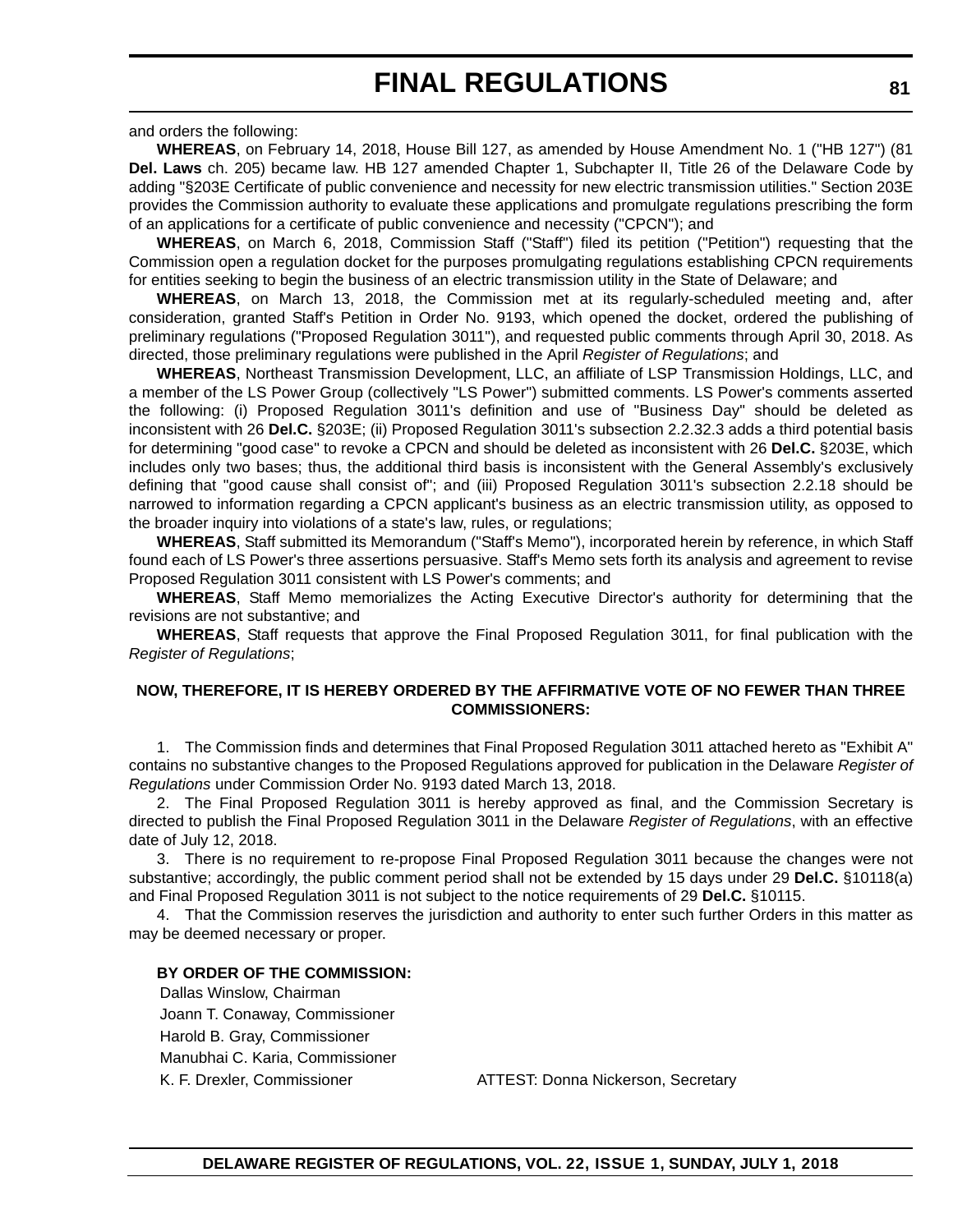#### **3011 Rules for Certification of Electric Transmission Suppliers**

#### **1.0 Definitions**

The following words and terms, when used in this Regulation, have the following meanings unless the context clearly indicates otherwise:

"**Applicant**" means a person or entity seeking to obtain an Electric Transmission Supplier Certificate.

**["Business Day" means any calendar day except Saturdays, Sundays, or legal holidays as defined in 1 Del.C. §501.]**

"**Commission**" means the Delaware Public Service Commission.

"**Delmarva**" or "**DPL**" means Delmarva Power & Light Company or its successor(s).

"**DPA**" means the Delaware Division of the Public Advocate.

"**Electric Transmission Facility**" or "**Transmission facility**" means electric facilities that are located in Delaware, including those in offshore waters and integrated with onshore electric facilities, and owned by a public utility that operate at voltages above 34,500 volts, and used to transmit and deliver electricity to customers, including any customers taking electric service under interruptible rate schedules as of December 31, 1998, up through and including the point of physical connection with electric facilities owned by DPL.

"**Electric Transmission Supplier Certificate**" means a certificate of public convenience and necessity under 26 **Del.C.** §203E granted by the Commission to an Applicant which fulfilled the Commission's certification requirements and which authorizes the Applicant to construct, operate, own and maintain transmission facilities. The Commission Order approving an Applicant's application for certification as an Electric Transmission Utility shall serve as the Electric Transmission Supplier Certificate.

"**Electric Transmission Utility**" means a person or entity granted an Electric Transmission Supplier Certificate by the Commission, or otherwise exempt under 26 **Del.C.** §203A(a)(3), which owns and/or physically operates an Electric Transmission Facility in Delaware.

"**Person**" means a natural person, a corporation, partnership, association, public trust, joint stock company, joint venture, or other group of persons, whether incorporated or not; a trustee or receiver of the foregoing; a municipality or other political subdivision of the State of Delaware; and any other governmental agency or any officer, agent, or employee of such agency.

"**PJM Interconnection, L.L.C**." or "**PJM**" means the Regional Transmission Organization ("RTO") with functional control over Electric Transmission Facilities throughout a multi-state area including Delaware, or its successor(s).

"**Public Utility**" means every individual, partnership, association, corporation, joint stock company, agency or department of the State or any association of individuals engaged in the prosecution in common of a productive enterprise (commonly called a "cooperative"), their lessees, trustees or receivers appointed by any court whatsoever, that now operates or hereafter may operate for public use within this state, (however, electric cooperatives shall not be permitted directly or through an affiliate to engage in the production, sale, or distribution of propane gas or heating oil), any natural gas, electric (excluding electric suppliers as defined in §1001 of this title), water, wastewater (which shall include sanitary sewer charge), telecommunications, (excluding telephone services provided by cellular technology or by domestic public land mobile radio service) service, system, plant or equipment.

"**Regional Transmission Expansion Plan**" or "**RTEP**" means the process by which PJM approves new transmission projects.

"**Regulations**" means the Commission's Regulations for Certification of an Electric Transmission Utility. (26 **DE Admin. Code** 3011, *et seq*.)

"**Secretary**" means the Secretary of the Commission, or any employee of the Commission designated as such by the Secretary and authorized by the Executive Director.

"**Staff**" means full-time professional employees of, and outside counsel and consultants retained by, the Commission who render advice to the Commission.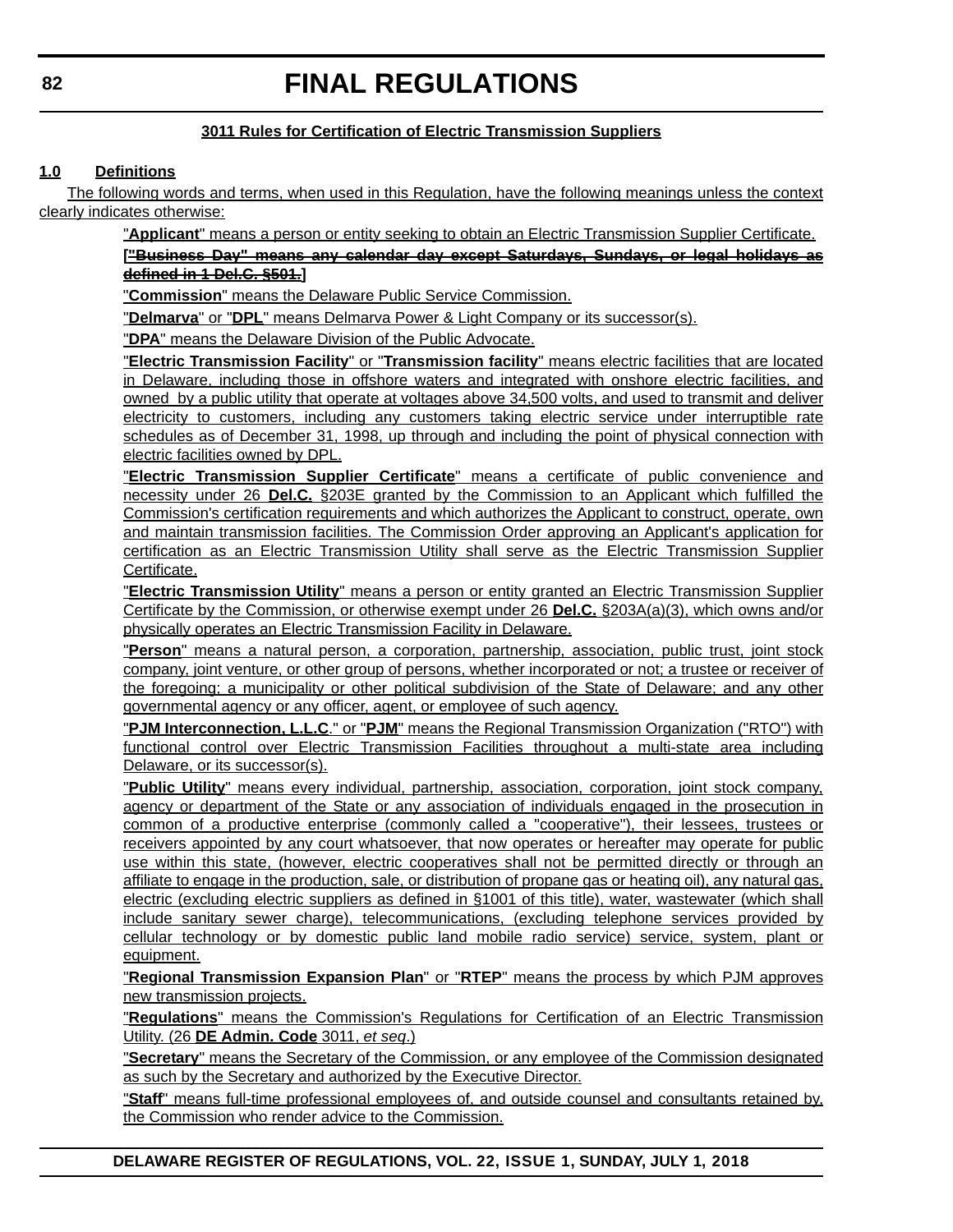"**State**" means the State of Delaware.

#### **2.0 Certification of Electric Transmission Suppliers**

- 2.1 Before an Applicant may begin the business of providing Electric Transmission Facilities, such Applicant must obtain an Electric Transmission Supplier Certificate from the Commission.
- 2.2 Certification Requirement. All Applicants shall file with the Commission an original and five (5) copies of an application for an Electric Transmission Supplier Certificate or comply with the electronic filing requirements of 26 **DE Admin. Code** 1001. Such application shall contain all the information and exhibits hereinafter required and may contain such additional information as the Applicant deems appropriate to demonstrate to the Commission that it possesses the technical, financial, managerial, and operational ability to adequately serve the public consistent with applicable State laws. Applications shall contain at least the following information:
	- 2.2.1 Identifying Information. The legal name and, if applicable, tax identification number or employer identification number of the Applicant, as well as the trade name(s) under which the Applicant proposes to do business in Delaware. List any other names under which the Applicant or its Affiliated Interests have previously done business in Delaware;
	- 2.2.2 Certifications. Certification(s) issued by the state of formation or incorporation certifying that the Applicant is in good standing and qualified to do business in that state;
	- 2.2.3 Authorization. Documentation from the Delaware Secretary of State and the Delaware Division of Revenue, issued within ninety (90) days of filing, that the Applicant is legally authorized and qualified to do business in the State;
	- 2.2.4 Registered Agent. The name and post office address of a Registered Agent, pursuant to 26 **Del.C.** §401, within the State upon whom service of any notice, order or process may be made;
	- 2.2.5 Leadership. The names, titles, addresses, and telephone numbers of the Applicants' principal officers, directors, partners, or other similar officials;
	- 2.2.6 Corporate Structure. A description of the Applicant's corporate structure, including all parent, affiliated, and subsidiary companies. Include a graphical depiction of such structure;
	- 2.2.7 Contact Information. The name, title, e-mail address (if applicable), mailing address and telephone number of the Applicants and the regulatory contact person responsible for the Applicant's Delaware operations;
	- 2.2.8 Attorney. The name, address, telephone number, and e-mail address of the Applicant's attorney. If the Applicant is not using an attorney, explicitly state so;
	- 2.2.9 Consent to Jurisdiction. A statement consenting to the jurisdiction of the Delaware courts for acts or omissions arising from the Applicant's and its Agent's activities in the State;
	- 2.2.10 Criminal Activities. A statement detailing any criminal activities, except for misdemeanors or lesser violations, of which the Applicant or any of its Affiliated Interests, officers, and directors (and prior officers and directors who left the Applicant's employ less than three months before the filing of the application) have been convicted. Any criminal activity disclosure shall include a copy of any order of conviction and restitution.
	- 2.2.11 Project Description. A complete description of any projects that the Applicant intends to develop in Delaware to include:
		- 2.2.11.1 A detailed description of the Electric Transmission Facilities for which the applicant seeks a Certificate
		- 2.2.11.2 One-line diagrams showing all Electric Transmission Facilities to be constructed
		- 2.2.11.3 A description of the construction design to include a pictorial representation of design type;
		- 2.2.11.4 An aerial map showing the proposed location and route of planned Electric Transmission Facilities;
		- 2.2.11.5 A cost estimate for the project;
		- 2.2.11.6 Copies of any analysis undertaken by the Applicant or of which Applicant is aware that demonstrates the reliability-based or economics-based need for the Electric Transmission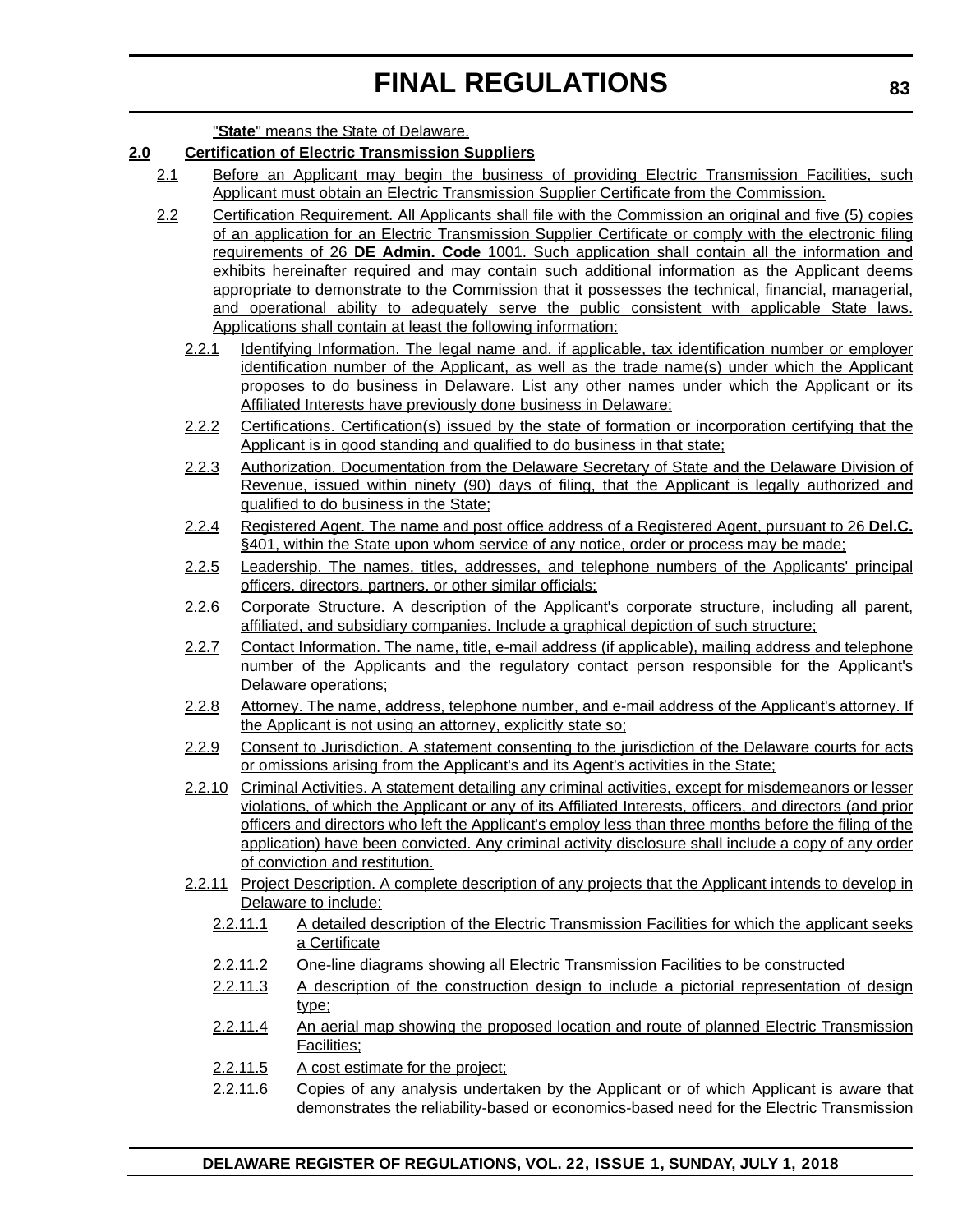Facilities and any impacts on electricity costs, including transmission, energy, capacity, and ancillary services charges within Delaware.

- 2.2.12 Entity Designation. A copy of documentation certifying the Applicant as the PJM entity designated to construct new Electric Transmission Facilities. If the Applicant is not a PJM designated entity, the Applicant must submit additional information under subsections 2.2.13, 2.2.14 and 2.2.15.
- 2.2.13 Financial Information. If the Applicant is not a PJM Designated Entity, evidence of long-term financial viability of the Applicant to provide service in the State, including:
	- 2.2.13.1 If publicly traded, the Applicant's: (1) certified financial statements current within twelve (12) months of the filing, and (2) its most recent annual report to shareholders and SEC Form 10-K (or a link to the report on the SEC website);
	- 2.2.13.2 If not publicly traded, the Applicant's accounting statements, including balance sheet and income statements, audited financial statements, bank account statements, tax returns or other indicia of financial capability, or, if applicable, the certified financial statements of a publicly traded parent;
	- 2.2.13.3 Applicants submitting European-style financial statements shall include a statement of similarity;
	- 2.2.13.4 Staff may request other indicia of financial capability.
- 2.2.14 Bankruptcy. If the Applicant is not a PJM Designated Entity, the Applicant shall disclose whether it, or any of its Affiliated Interests, or any current or previous officer, director, or manager, has filed for bankruptcy in the past 24 months;
- 2.2.15 Operational Experience. If the Applicant is not a PJM Designated Entity, evidence of technical and operational fitness to construct and operate Electric Transmission Facilities, including:
	- 2.2.15.1 A description of the entity's experience:
		- 2.2.15.1.1 A description of the entity's experience in constructing and operating electric transmission facilities in other states and an assessment of its long-term viability as an Electric Transmission Utility; and
		- 2.2.15.1.2 A description of the entity's experience with any transmission project in the PJM region.
	- 2.2.15.2 Documentation on the need for and the impact of the proposed transmission facility on the safe, adequate and reliable operation or delivery of electric supply services; and
	- 2.2.15.3 Detailed information on the engineering and technical design of the proposed transmission facility.
	- 2.2.15.4 Staff may request other indicia of technical or operational fitness.
- 2.2.16 Economic Impact. The Applicant's assessment of the impact of granting the Electric Transmission Supplier Certificate on the State's economy and the benefits to the State's ratepayers.
- 2.2.17 The Applicant's assessment of the impact of granting the Certificate of Public Convenience and Necessity on the health, safety and welfare of the general public.
- 2.2.18 Other Proceedings.
	- 2.2.18.1 A list of states or federal jurisdictions in which the Applicant or any of its Affiliated Interests has:
		- 2.2.18.1.1 Been denied approval to construct or operate electric transmission;
		- 2.2.18.1.2 Been found to be in violation of a state's laws, rules, or regulations **[related to the provision of electric transmission service]**;
		- 2.2.18.1.3 Had its electric transmission authority revoked, modified, or suspended; or
		- 2.2.18.1.4 Had any other adverse judicial or regulatory action pertaining to the provision of electric transmission, including any formal docketed complaints filed against (i) the Applicant; (ii) any of the Applicant's Affiliated Interests; (iii) any officer, principal or director of the Applicant; or (iv) any prior officer, principal or director serving in that capacity at the time of the judicial or regulatory action; and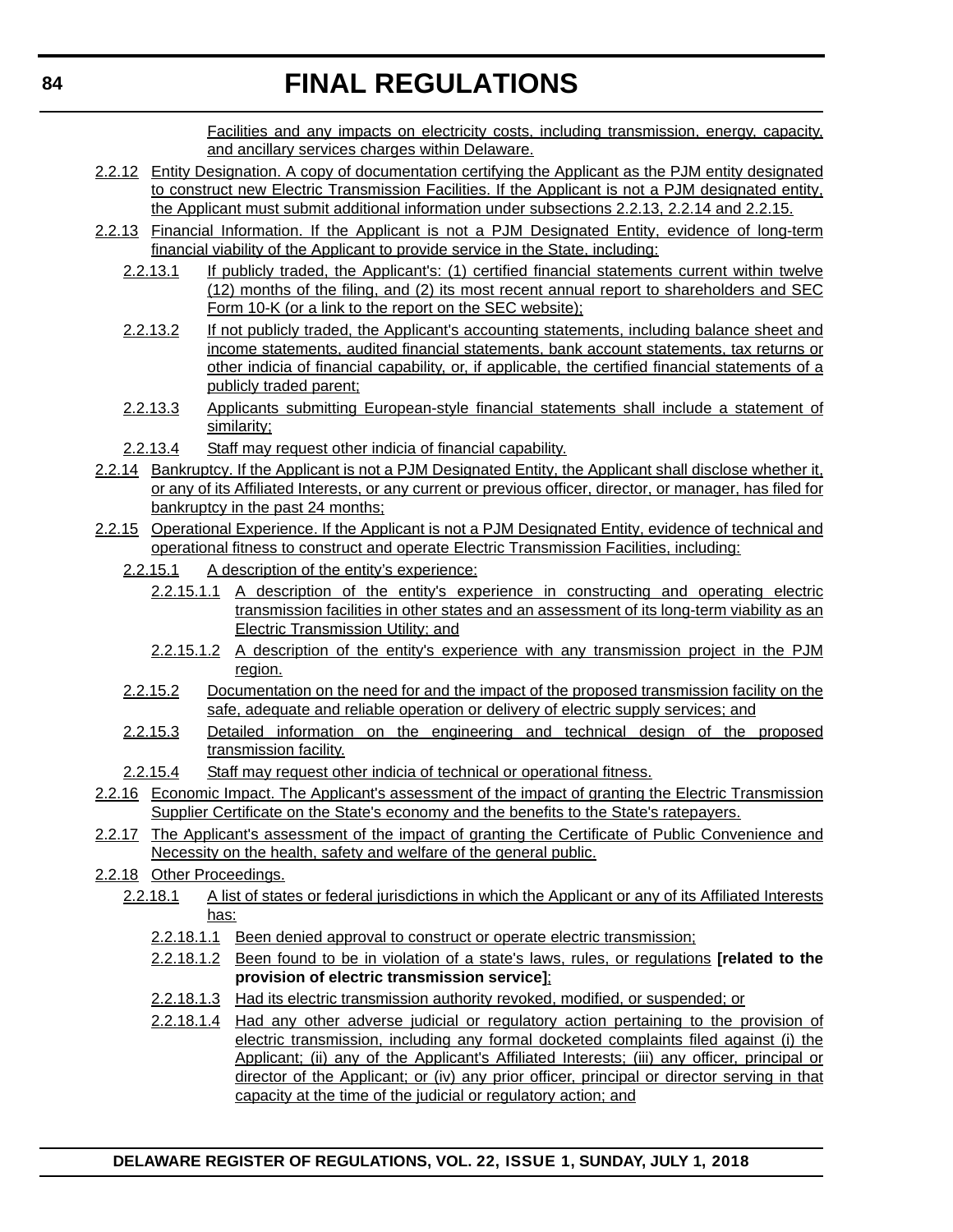- 2.2.18.1.5 Entered into a stipulation or consent decree in a formal docketed proceeding in the past five years concerning its electric transmission construction or operation in which the entity agreed to pay a civil penalty, provide any restitution, or make changes to operations;
- 2.2.19 The Applicant shall provide a copy of any document, order, or decree identified in response to subsection 2.2.18;
- 2.2.20 A copy of any settlement, adjudication, or court order with respect to an action filed by a state Attorney General, the Federal Trade Commission, or U.S. Department of Justice concerning the Applicant's participation in electric transmission projects;
- 2.2.21 Other Information. The Commission or its Staff may consider any other information submitted by the Applicant if it can show the financial, operational, managerial, and technical abilities of an Applicant.
- 2.2.22 Verification of Application. The application must be accompanied by a signed, notarized verification of a principal or officer of the Applicant stating that all information in the application is true and correct as filed to the best of the principal's or officer's belief. Where the Applicant is a corporation or an association, the verification shall be signed by an officer thereof and notarized.
- 2.2.23 Notice. Each Applicant shall publish notice of the filing of its application in two (2) newspapers of general circulation throughout the State in a Commission-approved form, which will be provided to the Applicant after receipt of the application.
- 2.2.24 Application Fee. An Applicant for a Certificate of Public Convenience and Necessity to operate as a Public Utility shall submit a non-refundable application fee of \$750 with the application.
- 2.2.25 Incomplete or Abandoned Applications. The Commission may reject an application that is not complete or that does not contain subsequent information requested by the Staff within four months of a failure by the Applicant to respond to such requests.
- 2.2.26 Waiver of Certification Requirements. Upon the request of any Applicant, the Commission, upon notice and opportunity for comment, may, for good cause, waive any of the requirements of these Regulations that are not required by statute. The waiver may not be inconsistent with the purpose of these Regulations or 26 **Del.C.** §1001 et seq.
- 2.2.27 Review of the Application. After the close of the comment period, Staff shall make a recommendation to the Commission to approve, conditionally approve or deny the application. The Commission may choose to approve, approve with conditions, modify, or deny a Certificate of Public Convenience and Necessity to an Applicant where it finds that doing so is in the public interest. The application may be denied if the Commission finds the applicant is unwilling or unable to provide safe, adequate and reliable services.
- 2.2.28 Timing of Application Decision. The Commission shall act on an application within ninety (90) **[Business]** days of the submission of a completed application as defined by PSC Staff. At Commission discretion, the application time period may be extended an additional ninety (90) **[Business]** days.
- 2.2.29 Material Change in Application Information. Applicants shall inform Staff of any material changes in any information submitted in the application that occur from the time the application is submitted to the time the Commission considers the application. The failure to provide such notice within ten (10) Business Days after the change may be grounds for rejection of the application.
- 2.2.30 Accuracy of Information. Failure to provide accurate and factual information, or the submission of false or misleading information, or the omission of material information in any communication with Staff or the Commission, may be grounds for rejection of the application. Nothing in this section shall preclude the Commission or the State of Delaware from undertaking any action to address the provision of false information in an application.
- 2.2.31 Terms of Electric Transmission Supplier Certificate are valid until revoked by the Commission or relinquished by the Applicant after the requisite notice to the Commission.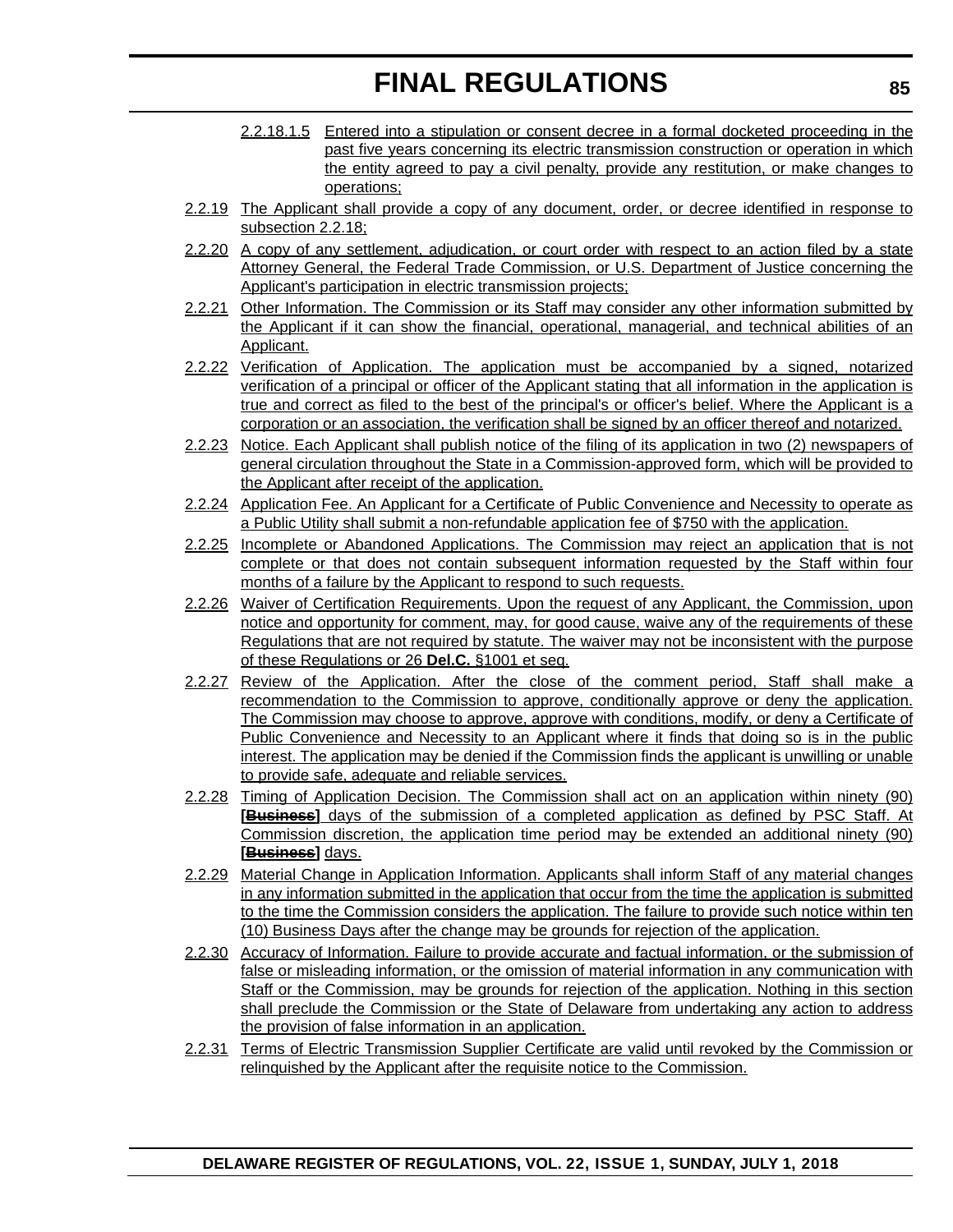- 2.2.31.1 The transfer of an Electric Transmission Supplier Certificate to other than a Delaware approved Public Utility is prohibited. Any requested transfer to a Delaware approved Public Utility requires application, notice and approval of the Commission.
- 2.2.31.2 No Electric Transmission entity shall cease operation of its facilities within the State without providing at least sixty (60) days Written Notice to the Commission.
- 2.2.32 Revocation or Suspension. The Commission may, for good cause, undertake to suspend or revoke an Electric Transmission Supplier Certificate held by an Electric Transmission Utility. Good cause includes:
	- 2.2.32.1 Material noncompliance by the holder of the Certificate with any conditions imposed by the Commission or any Commission order or rule; or
	- 2.2.32.2 A finding by the Commission that the holder of the Certificate failed in a material manner to provide safe, adequate and reliable transmission service; or

#### **[2.2.32.3 A finding by the Commission that the Certificate is resulting in material adverse impacts on the State's economy, ratepayers, health, safety, or welfare.]**

#### **3.0 Reports to be Provided to the Commission and DPA**

If an Applicant is granted an Electric Transmission Supplier Certificate, the Applicant shall provide semi-annual reports to the Commission and the DPA regarding the status of construction of the Applicant's projects in the State of Delaware until such projects are placed in service. Such updates shall include budgeted vs. actual costs and the expected in-service date of the project.

#### **4.0 Other General Rules**

These regulations shall not be construed to require any public utility to secure an Electric Transmission Supplier Certificate for any construction, modifications, upgrades, or extensions within the perimeter of any territory already served by it.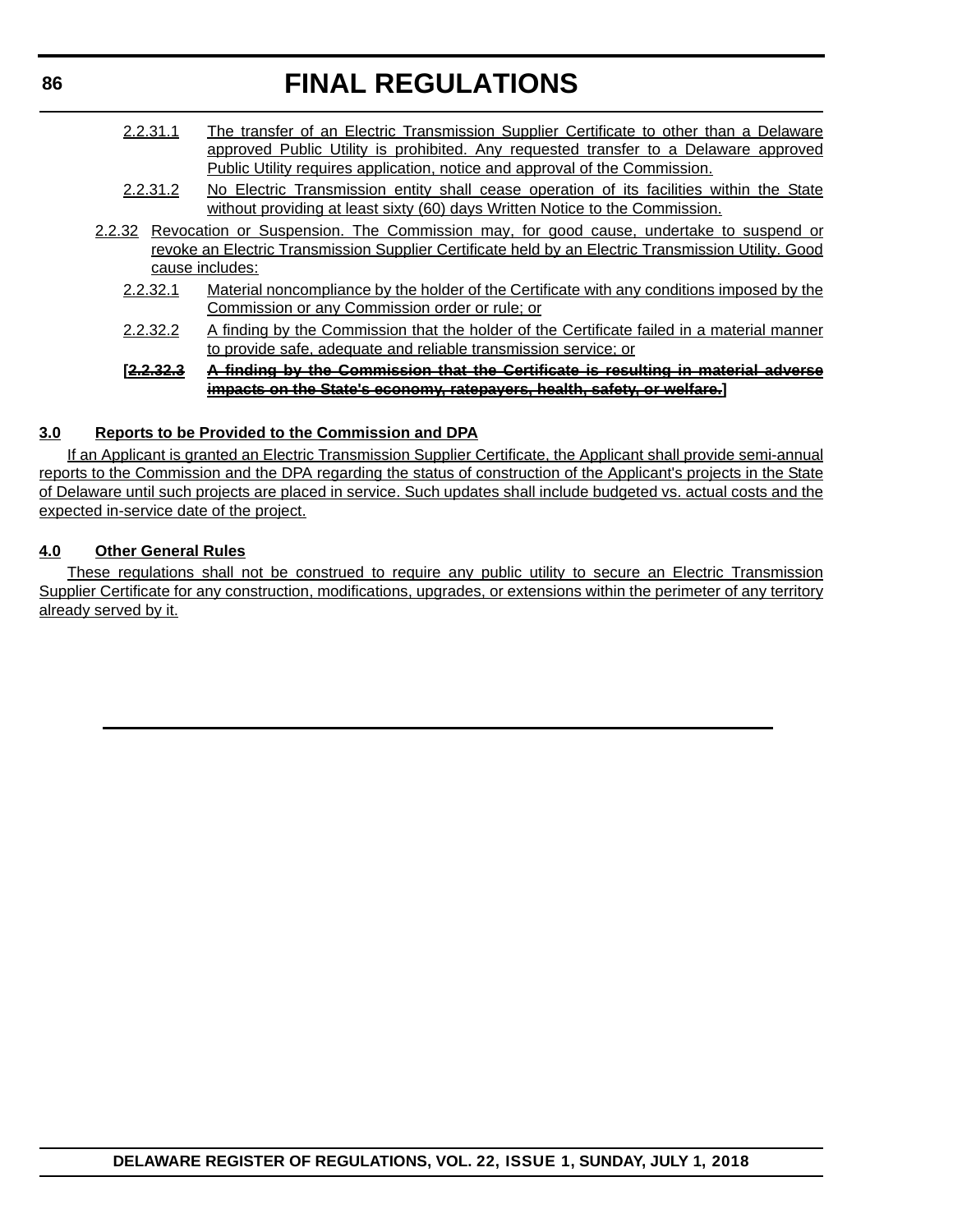### **GENERAL NOTICES**

### **[DELAWARE GENERAL ASSEMBLY](https://legis.delaware.gov/)**

**OFFICE OF [THE CONTROLLER GENERAL](https://legis.delaware.gov/Offices/ControllerGeneral)**

Statutory Authority: 80 Delaware Laws, Chapter 413, Section 2 (80 **Del. Laws**, c. 413, §2)

#### **NOTICE**

#### **[Effective Date of House Bill 211 of the 148](#page-4-0)th General Assembly**

#### **MEMORANDUM**

- To: Michael Morton, Controller General
- From: Victoria Brennan, Senior Legislative Analyst
- Subject: House Amendment 1 to House Bill 211 of the 148<sup>th</sup> General Assembly **An Act to amend Title 10 of the Delaware Code relating to Juvenile Delinquency Proceedings and the use of restraints on a child.**
- Date: June 5, 2018

House Amendment 1 to House Bill 211 of the 148<sup>th</sup> General Assembly made the Act of removing restraints from a juvenile during court appearances mandatory effective 180 days after the Controller General made notice and such notice was published in the Register of Regulations stating an appropriation was made.

According to the Department of Services for Children, Youth and Their Families, due to the decreased census numbers statewide of juveniles in custody, the Department has implemented the Act without the need for the additional appropriation.

In the Fiscal Year 2019 Governor's Recommended Budget, 29.0 FTE's were provided to Youth Rehabilitative Services, Secure Care (37-05-50). The Joint Finance Committee approved the addition of these positions on May 22, 2018. In the event of an increase in the census of juveniles in custody, the Department reports the ability to continue to absorb the costs initially outlined in the Fiscal Note.

In Summary, the Controller General's Office has determined House Amendment 1 to House Bill 211 of the 148<sup>th</sup> General Assembly to have no fiscal impact to the State.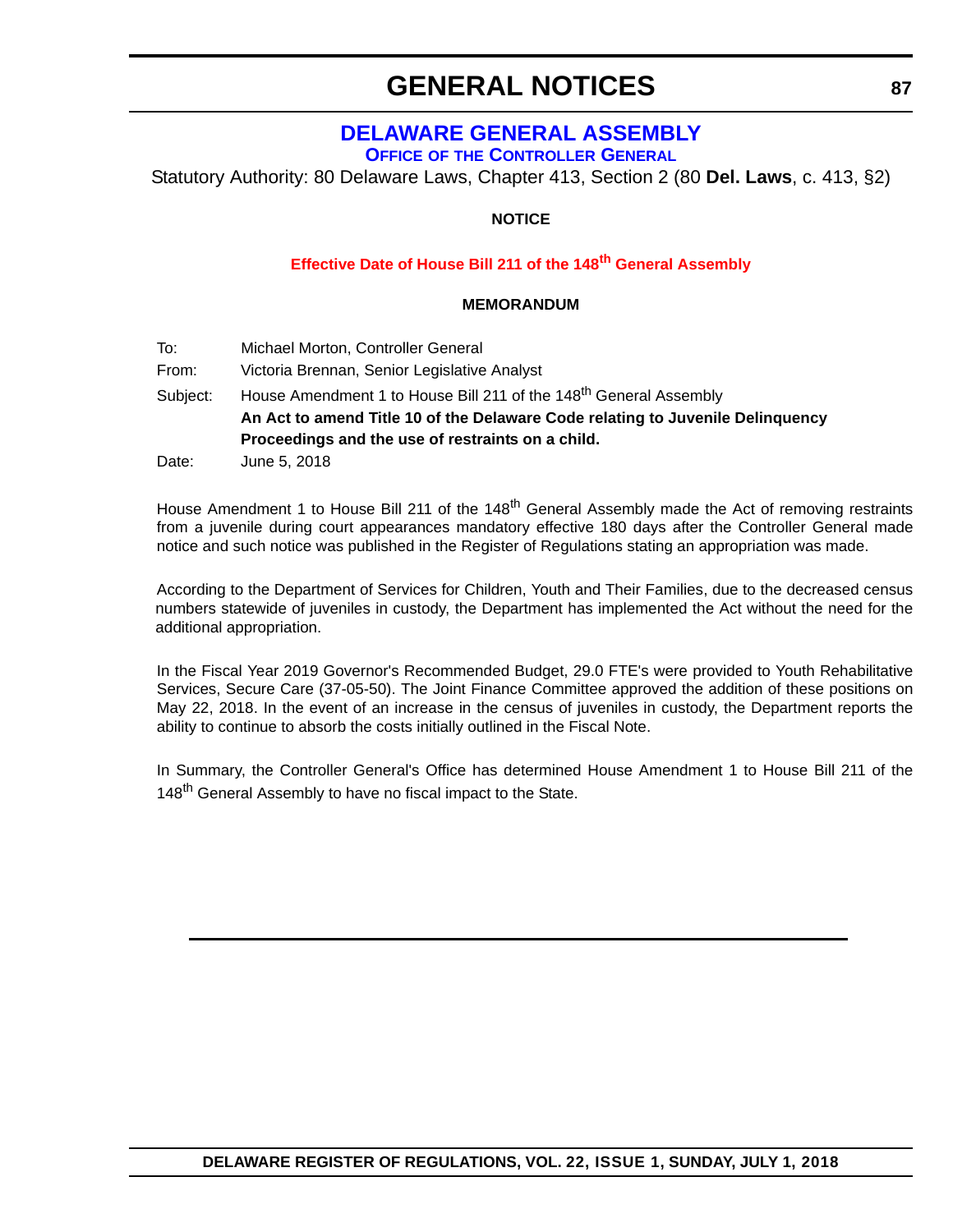#### **[DEPARTMENT OF EDUCATION](https://www.doe.k12.de.us/) [PUBLIC NOTICE](#page-4-0)**

The State Board of Education will hold its monthly meeting on Thursday, July 19, 2018 at 5:00 p.m. in the Townsend Building, Dover, Delaware.

### **[DEPARTMENT OF HEALTH AND SOCIAL SERVICES](http://dhss.delaware.gov/dhss/) DIVISION OF MEDICAID [AND MEDICAL ASSISTANCE](http://dhss.delaware.gov/dhss/dmma/) [PUBLIC NOTICE](#page-4-0)**

**Medicaid Recovery Audit Contractors Program**

In compliance with the State's Administrative Procedures Act (APA - Title 29, Chapter 101 of the Delaware Code), 42 CFR §447.205, and under the authority of Title 31 of the Delaware Code, Chapter 5, Section 512, Delaware Health and Social Services (DHSS) / Division of Medicaid and Medical Assistance (DMMA) is proposing to amend Title XIX Medicaid State Plan regarding the Medicaid Recovery Audit Contractor (RAC) Program, specifically, to request an exception to the RAC contracting requirements.

Any person who wishes to make written suggestions, compilations of data, testimony, briefs or other written materials concerning the proposed new regulations must submit same to, Planning, Policy and Quality Unit, Division of Medicaid and Medical Assistance, 1901 North DuPont Highway, P.O. Box 906, New Castle, Delaware 19720-0906, by email to [Nicole.M.Cunningham@state.de.us](mailto:Nicole.M.Cunningham@state.de.us), or by fax to 302-255-4413 by 4:30 p.m. on July 31, 2018. Please identify in the subject line: Medicaid Recovery Audit Contractors Program.

The action concerning the determination of whether to adopt the proposed regulation will be based upon the results of Department and Division staff analysis and the consideration of the comments and written materials filed by other interested persons.

#### **DIVISION [OF SOCIAL SERVICES](http://dhss.delaware.gov/dhss/dss/) [PUBLIC NOTICE](#page-4-0) Temporary Assistance for Needy Families (TANF)**

In compliance with the State's Administrative Procedures Act (APA - Title 29, Chapter 101 of the Delaware Code), 42 CFR §447.205, and under the authority of Title 31 of the Delaware Code, Chapter 5, Section 512, Delaware Health and Social Services (DHSS) is proposing to amend the Division of Social Services Manual regarding Temporary Assistance for Needy Families (TANF), specifically, to revise the requirements of the Contract of Mutual Responsibility (CMR).

Any person who wishes to make written suggestions, compilations of data, testimony, briefs or other written materials concerning the proposed new regulations must submit same to, Planning, Policy and Quality Unit, Division of Medicaid and Medical Assistance, 1901 North DuPont Highway, P.O. Box 906, New Castle, Delaware 19720-0906, by email to [Nicole.M.Cunningham@state.de.us](mailto:Nicole.M.Cunningham@state.de.us), or by fax to 302-255-4413 by 4:30 p.m. on July 31, 2018. Please identify in the subject line: Temporary Assistance for Needy Families (TANF).

The action concerning the determination of whether to adopt the proposed regulation will be based upon the results of Department and Division staff analysis and the consideration of the comments and written materials filed by other interested persons.

### **[DEPARTMENT OF NATURAL RESOURCES AND ENVIRONMENTAL](https://dnrec.alpha.delaware.gov/)  CONTROL DIVISION OF FISH [AND WILDLIFE](https://dnrec.alpha.delaware.gov/fish-wildlife/)**

**[PUBLIC NOTICE](#page-4-0)**

**3507 Black Sea Bass Size Limit; Trip Limits, Seasons; Quotas**

**DELAWARE REGISTER OF REGULATIONS, VOL. 22, ISSUE 1, SUNDAY, JULY 1, 2018**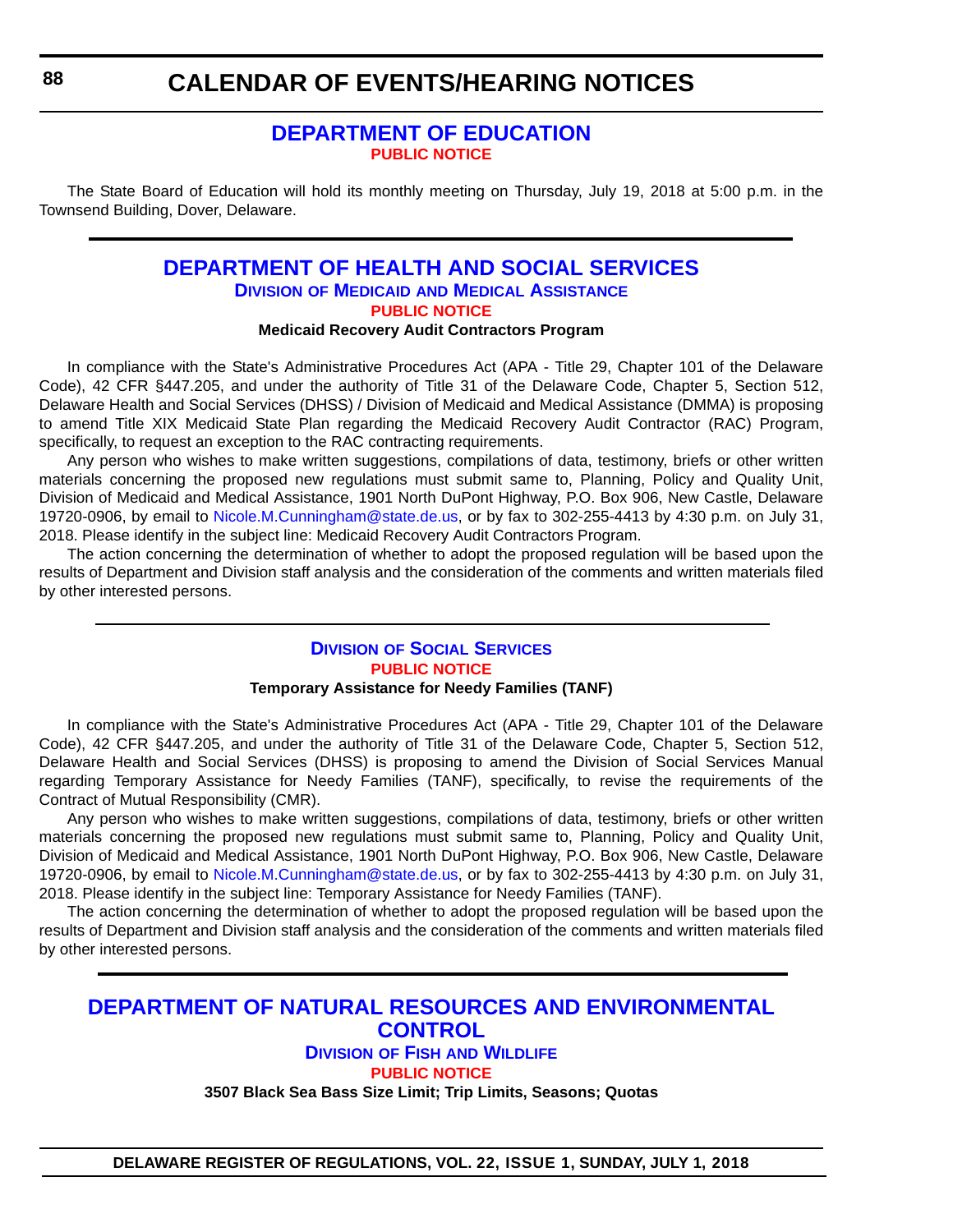This action is to adopt provisions consistent with the federal measures proposed for the recreational Black Sea Bass fishery in compliance with Addendum XXX to the Atlantic States Marine Fisheries Commission's (ASMFC) Interstate Fishery Management Plan for Summer Flounder, Scup [and] Black Sea Bass. Specifically, the proposed action will eliminate Delaware's September 22 through October 21 closure and set the open season from May 15 through December 31 for the recreational Black Sea Bass fishery.

Black Sea Bass are cooperatively managed by the ASMFC and the Mid-Atlantic Fishery Management Council (MAFMC) through the joint Summer Flounder, Scup and Black Sea Bass Fishery Management Plan. The ASMFC and MAFMC jointly approved a coastwide 2018 recreational harvest limit (RHL) for Black Sea Bass of 3.66 million pounds. Addendum XXX uses a combination of exploitable biomass information from the latest stock assessment and historical harvest to allocate the coastwise RHL between three regions. The ASMFC's Black Sea Bass Management Board approved measures that require the southern region states (Delaware to North Carolina) to implement recreational fishery management measures for Black Sea Bass consistent with those measures required for federal waters. The MAFMC's recommended federal measures for the recreational fishery include a 15-fish possession limit, a 12.5-inch minimum size limit and an open season from May 15 through December 31. These measures, when combined with measures being implemented in the other regions (Massachusetts through New York and New Jersey), are predicted to constrain recreational Black Sea Bass landings at or below the 2018 coastwise RHL.

The hearing record on the proposed amendments to 7 **DE Admin. Code** 3507 *Black Sea Bass Size Limit; Trip Limits, Seasons; Quotas* will open July 1, 2018. Individuals may submit written comments regarding the proposed changes via e-mail to [Lisa.Vest@state.de.us](mailto:Lisa.Vest@state.de.us) or via the USPS to Lisa Vest, Hearing Officer, DNREC, 89 Kings Highway, Dover, DE 19901 (302) 739-9042. A public hearing on the proposed amendments will be held in conjunction with a public hearing on proposed amendments to 7 **DE Admin. Code** 3511 *Summer Flounder Size Limits; Possession Limits; Season* on July 26, 2018 beginning at 6:00 PM in the DNREC Auditorium, located at the Richardson & Robbins Building, 89 Kings Highway, Dover, DE 19901. Public comments will be received until close of business Friday, August 10, 2018.

#### **DIVISION OF FISH [AND WILDLIFE](https://dnrec.alpha.delaware.gov/fish-wildlife/) [PUBLIC NOTICE](#page-4-0)**

#### **3511 Summer Flounder Size Limits; Possession Limits; Season**

This action is to adopt a minimum recreational summer flounder size limit of 16.5 inches (formerly 17 inches), consistent with Addendum XXVIII to the Interstate Fishery Management Plan (FMP) for Summer Flounder, Scup, and Black Sea Bass. The Department previously amended 7 **DE Admin. Code** 3511 Summer Flounder Size Limits; Possession Limits; Season to accommodate this change through an emergency action (Secretary's Order 2018-F-0026) pursuant to 29 **Del.C.** §10119 and 7 **Del.C.** §903(h) to assure that Delaware's recreational summer flounder fishery resource avoided unnecessary hardship, benefited from a sustainable harvest liberalization and remained competitive with similar fishing resources in New Jersey, Maryland and Virginia.

The Atlantic States Marine Fisheries Commission (ASMFC) and Mid Atlantic Fisheries Management Council extended the regional approach to recreational summer flounder management outlined in Addendum XXVIII to the Interstate Fishery Management Plan (FMP) for Summer Flounder, Scup, and Black Sea Bass through 2018. Addendum XXVIII allows states or regions to develop measures that will achieve the coastwise recreational harvest limit (RHL) of 4.42 M pounds. Based on summer flounder stock status, states or regions may liberalize their 2017 recreational summer flounder regulations to allow for up to a 17% harvest increase in 2018.

By extending the provisions of Addendum XXVIII, Delaware continues to be grouped in a region (DelMarVa) with Maryland and Virginia. The DelMarVa region submitted an analysis to the ASMFC Summer Flounder Technical Committee for a four (4) fish possession limit, a 365-day season and a 16.5-inch minimum size limit that was estimated to result in 16.4% harvest increase. This proposed management strategy was approved by the ASMFC's Management Board.

The hearing record on the proposed changes to 7 **DE Admin. Code** 3511 *Summer Flounder Size Limits; Possession Limits; Season* will open July 1, 2018. Individuals may submit written comments regarding the proposed changes via e-mail to Lisa. Vest@state.de.us or via the USPS to Lisa Vest, Hearing Officer, DNREC, 89 Kings Highway, Dover, DE 19901 (302) 739-9042. A public hearing on the proposed amendment will be held in conjunction with a public hearing on proposed amendments to 7 **DE Admin. Code** 3507 *Black Sea Bass Size Limit;*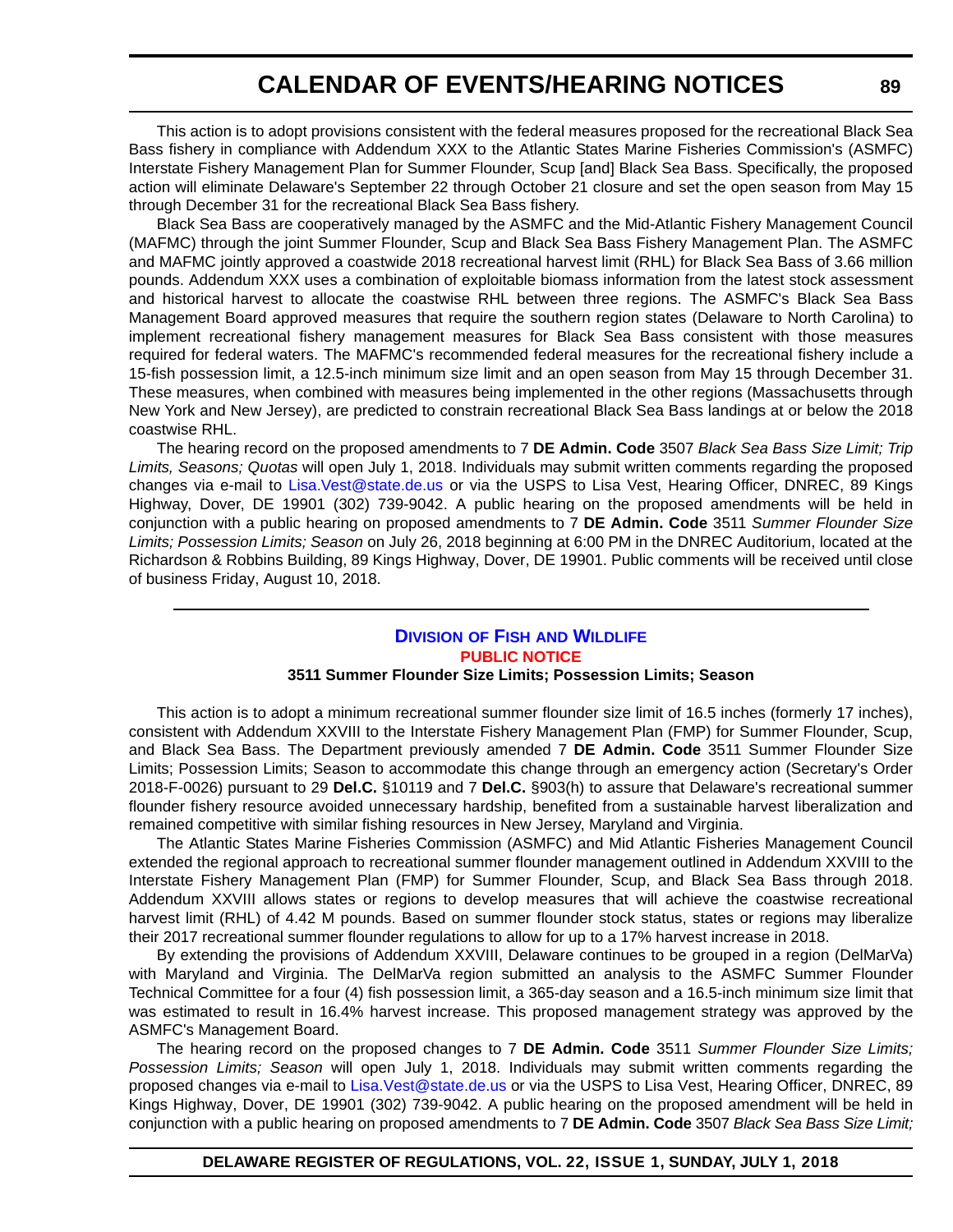*Trip Limits, Seasons; Quotas* on July 26, 2018 beginning at 6:00 PM in the DNREC Auditorium, located at the Richardson & Robbins Building, 89 Kings Highway, Dover, DE 19901. Public comments will be received until close of business Friday, August 10, 2018.

#### **[DEPARTMENT OF SAFETY AND HOMELAND SECURITY](https://dshs.delaware.gov/) [DELAWARE COUNCIL](https://dshs.delaware.gov/) ON POLICE TRAINING [PUBLIC NOTICE](#page-4-0)**

#### **801 Regulations of the Delaware Council on Police Training**

The Council on Police Training (COPT), pursuant to 11 **Del.C.** §8404(a)(14), proposes to revise its regulations. The proposed amendments, which were voted on in a Special Meeting by the COPT on May 23, 2018, seek to update, clarify and provide more detailed information regarding minimum training requirements, firearms training and qualifications for instructors.

The COPT will allow for the submission of written comments, suggestions, or other materials regarding the proposed rules to the Department of Safety and Homeland Security Attn: Christopher Klein, Public Safety Building Suite 220, P.O. BOX 818, Dover, Delaware 19903-0818 or e-mail [Christopherm.klein@state.de.us.](mailto:christopherm.klein@state.de.us) Any written submission in response to this notice and the relevant proposed regulations must be received by the Department of Safety and Homeland Security no later than 4:30 p.m. (EST) on July 31, 2018. A copy of this regulation may be viewed online at the Registrar of Regulation's website, [http://regulations.delaware.gov/services/](http://regulations.delaware.gov/services/current_issue.shtml) [current\\_issue.shtml.](http://regulations.delaware.gov/services/current_issue.shtml)

### **[DEPARTMENT OF STATE](https://sos.delaware.gov/) DIVISION [OF PROFESSIONAL REGULATION](https://dpr.delaware.gov/) 300 BOARD [OF ARCHITECTS](https://dpr.delaware.gov/boards/architects/) [PUBLIC NOTICE](#page-4-0)**

The Delaware Board of Architects, pursuant to 24 **Del.C.** §306(a)(1), proposes to revise its regulations in order to clarify the education requirements for applicants; change the name of the NCARB training program from Intern Development Program to Architectural Experience Program; clarify that the continuing education requirements apply to calendar years; and allow licensees to seek pre-approval of continuing education units.

The Board will hold a public hearing on the proposed regulation change on September 5, 2018 at 1:30 p.m., Second Floor Conference Room B, Cannon Building, 861 Silver Lake Blvd., Dover, DE 19904. Written comments should be sent to Jennifer Witte, Administrative Specialist of the Delaware Board of Architects, Cannon Building, 861 Silver Lake Blvd., Dover, DE 19904. Written comments will be accepted until September 20, 2018 pursuant to 29 **Del.C.** §10118(a).

#### **DIVISION [OF PROFESSIONAL REGULATION](https://dpr.delaware.gov/) 3700 BOARD [OF SPEECH/LANGUAGE PATHOLOGISTS, AUDIOLOGISTS](https://dpr.delaware.gov/boards/speechaudio/) AND HEARING AID DISPENSERS [PUBLIC NOTICE](#page-4-0)**

Pursuant to 24 **Del.C.** §3706(a)(1), the Board of Speech/Language Pathologists, Audiologists and Hearing Aid Dispensers ("Board") has proposed revisions to its rules and regulations.

A public hearing will be held on August 21, 2018 at 2:00 p.m. in the second floor conference room B of the Cannon Building, 861 Silver Lake Boulevard, Dover, Delaware, where members of the public can offer comments. Anyone wishing to receive a copy of the proposed rules and regulations may obtain a copy from the Board of Speech/Language Pathologists, Audiologists and Hearing Aid Dispensers, 861 Silver Lake Boulevard, Dover, Delaware 19904. Persons wishing to submit written comments may forward these to the Board at the above

#### **DELAWARE REGISTER OF REGULATIONS, VOL. 22, ISSUE 1, SUNDAY, JULY 1, 2018**